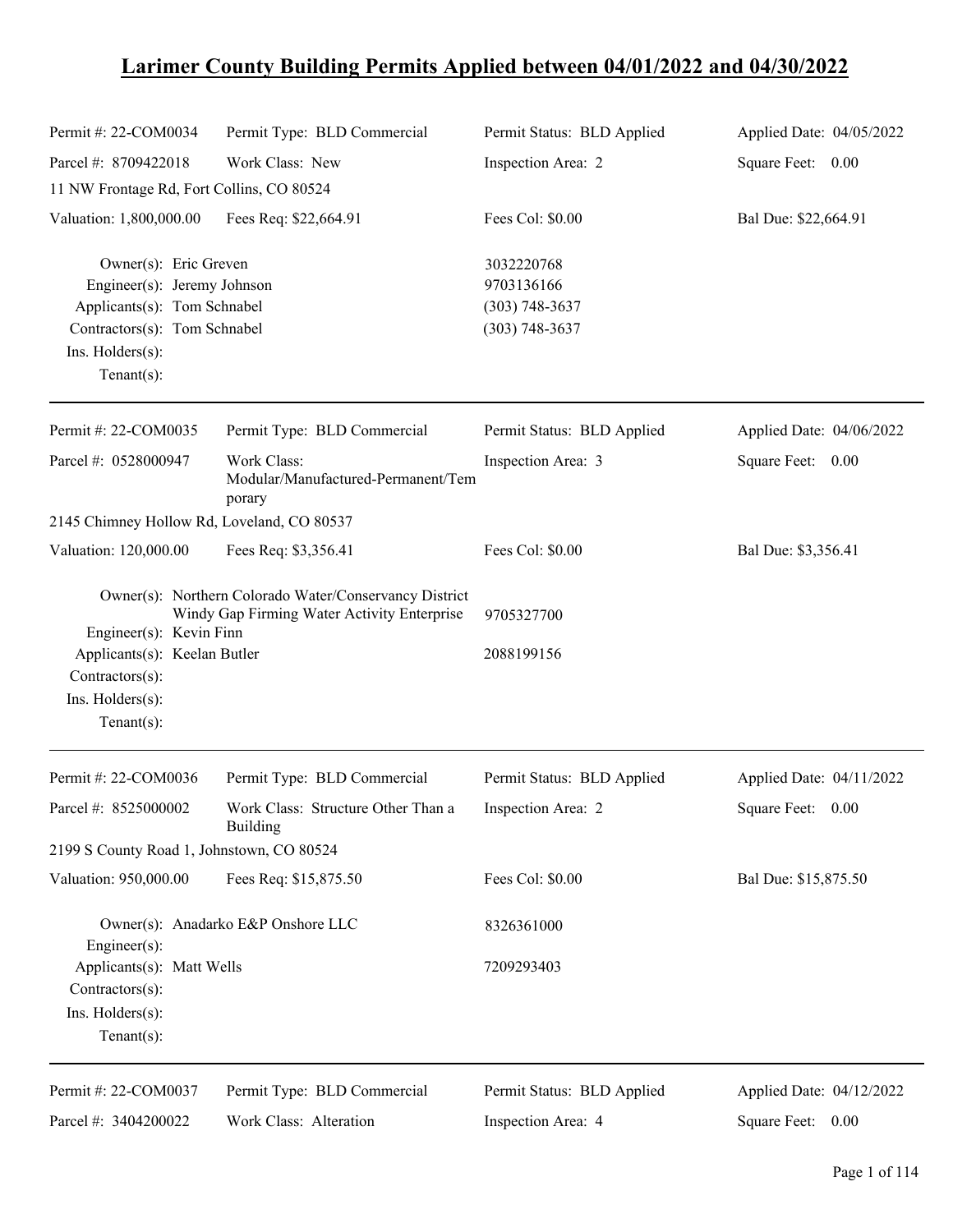| 1515 Mountainside Dr, Estes Park, CO 80511                                                                                                                   |                                                                  |                            |                          |
|--------------------------------------------------------------------------------------------------------------------------------------------------------------|------------------------------------------------------------------|----------------------------|--------------------------|
| Valuation: 25,000.00                                                                                                                                         | Fees Req: \$1,032.44                                             | Fees Col: \$0.00           | Bal Due: \$1,032.44      |
| Engineer(s): Raphael Mohamed<br>Applicants(s): Lori Paiz<br>Contractors(s):<br>Ins. Holders(s):<br>Tenant $(s)$ :                                            | Owner(s): YMCA Of The Rockies/Estes Park Center Assoc 9704812663 | 5192062060<br>3039154076   |                          |
| Permit #: 22-COM0038                                                                                                                                         | Permit Type: BLD Commercial                                      | Permit Status: BLD Issued  | Applied Date: 04/18/2022 |
| Parcel #: 3536000006                                                                                                                                         | Work Class: Structure Other Than a<br>Building                   | Inspection Area: 4         | Square Feet: 0.00        |
| 399 Curry Dr, Estes Park, CO 80517                                                                                                                           |                                                                  |                            |                          |
| Valuation: 25,000.00                                                                                                                                         | Fees Req: \$1,200.44                                             | Fees Col: \$1,200.44       | <b>Bal Due: \$0.00</b>   |
| Owner(s): Heron LLC<br>$Engineering(s)$ :                                                                                                                    |                                                                  | 303-554-1432               |                          |
| Applicants(s): Darren Hunter                                                                                                                                 |                                                                  | 9136341245                 |                          |
| Contractors(s): Eric Bicknese<br>Ins. Holders(s):<br>Tenant $(s)$ :                                                                                          |                                                                  | 484-804-4541               |                          |
| Permit #: 22-COM0039                                                                                                                                         | Permit Type: BLD Commercial                                      | Permit Status: BLD Applied | Applied Date: 04/18/2022 |
| Parcel #: 2905000925                                                                                                                                         | Work Class: Alteration                                           | Inspection Area: 5         | Square Feet: 0.00        |
|                                                                                                                                                              | 17900 W County Road 74e, Red Feather Lakes, CO 80545             |                            |                          |
| Valuation: 171,154.25                                                                                                                                        | Fees Req: \$3,939.27                                             | Fees Col: \$0.00           | Bal Due: \$3,939.27      |
| Owner(s): University of Denver<br>$Engineering(s)$ :<br>Applicants(s): Ben Placzek<br>Contractors(s): Michael McKesson<br>Ins. Holders(s):<br>Tenant $(s)$ : |                                                                  | 7202099189<br>3037987111   |                          |
| Permit #: 22-COM0040                                                                                                                                         | Permit Type: BLD Commercial                                      | Permit Status: BLD Applied | Applied Date: 04/18/2022 |
| Parcel #: 2905000925                                                                                                                                         | Work Class: Alteration                                           | Inspection Area: 5         | Square Feet: 0.00        |
|                                                                                                                                                              | 17900 W County Road 74e, Red Feather Lakes, CO 80545             |                            |                          |
| Valuation: 171,154.25                                                                                                                                        | Fees Req: \$3,939.27                                             | Fees Col: \$0.00           | Bal Due: \$3,939.27      |
| Owner(s): University of Denver<br>Engineer(s):                                                                                                               |                                                                  |                            |                          |
| Applicants(s): Ben Placzek                                                                                                                                   |                                                                  | 7202099189<br>3037987111   |                          |
| Contractors(s): Michael McKesson<br>Ins. Holders(s):                                                                                                         |                                                                  |                            |                          |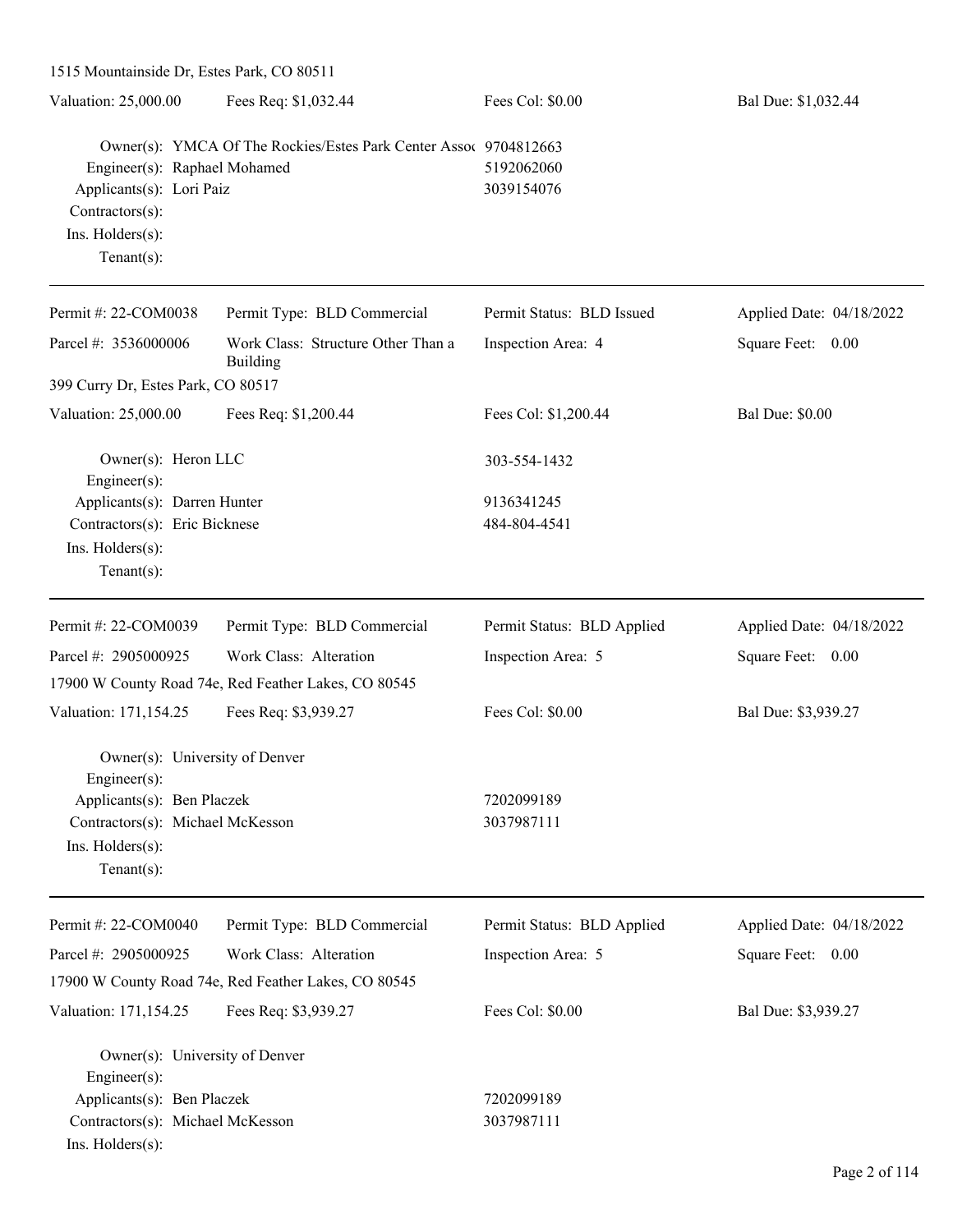| Permit #: 22-COM0041<br>Parcel #: 2905000925                                                                                                                 | Permit Type: BLD Commercial<br>Work Class: Alteration | Permit Status: BLD Applied<br>Inspection Area: 5 | Applied Date: 04/18/2022<br>Square Feet: 0.00 |
|--------------------------------------------------------------------------------------------------------------------------------------------------------------|-------------------------------------------------------|--------------------------------------------------|-----------------------------------------------|
|                                                                                                                                                              | 17900 W County Road 74e, Red Feather Lakes, CO 80545  |                                                  |                                               |
| Valuation: 171,154.25                                                                                                                                        | Fees Req: \$3,939.27                                  | Fees Col: \$0.00                                 | Bal Due: \$3,939.27                           |
| Owner(s): University of Denver<br>Engineer(s):<br>Applicants(s): Ben Placzek<br>Contractors(s): Michael McKesson<br>Ins. Holders(s):<br>Tenant $(s)$ :       |                                                       | 7202099189<br>3037987111                         |                                               |
| Permit #: 22-COM0042                                                                                                                                         | Permit Type: BLD Commercial                           | Permit Status: BLD Applied                       | Applied Date: 04/18/2022                      |
| Parcel #: 2905000925                                                                                                                                         | Work Class: Alteration                                | Inspection Area: 5                               | Square Feet: 0.00                             |
|                                                                                                                                                              | 17900 W County Road 74e, Red Feather Lakes, CO 80545  |                                                  |                                               |
| Valuation: 171,154.25                                                                                                                                        | Fees Req: \$3,939.27                                  | Fees Col: \$0.00                                 | Bal Due: \$3,939.27                           |
| Owner(s): University of Denver<br>Engineer(s):<br>Applicants(s): Ben Placzek<br>Contractors(s): Michael McKesson<br>Ins. Holders(s):<br>Tenant $(s)$ :       |                                                       | 7202099189<br>3037987111                         |                                               |
| Permit #: 22-COM0043                                                                                                                                         | Permit Type: BLD Commercial                           | Permit Status: BLD Applied                       | Applied Date: 04/20/2022                      |
| Parcel #: 2905000925                                                                                                                                         | Work Class: Addition                                  | Inspection Area: 5                               | Square Feet: 0.00                             |
|                                                                                                                                                              | 17900 W County Road 74e, Red Feather Lakes, CO 80545  |                                                  |                                               |
| Valuation: 343,085.00                                                                                                                                        | Fees Req: \$6,599.96                                  | Fees Col: \$0.00                                 | Bal Due: \$6,599.96                           |
| Owner(s): University of Denver<br>Engineer(s):<br>Applicants(s): Ben Placzek<br>Contractors(s): Michael McKesson<br>$Ins.$ Holders $(s)$ :<br>Tenant $(s)$ : |                                                       | 7202099189<br>3037987111                         |                                               |
| Permit #: 22-COM0044                                                                                                                                         | Permit Type: BLD Commercial                           | Permit Status: BLD Applied                       | Applied Date: 04/26/2022                      |
| Parcel #: 3427000957                                                                                                                                         | Work Class: Structure Other Than a<br><b>Building</b> | Inspection Area: 4                               | Square Feet: 0.00                             |
| 111 Salvation Ln, Estes Park, CO 80517                                                                                                                       |                                                       |                                                  |                                               |
| Valuation: 302,912.00                                                                                                                                        | Fees Req: \$5,396.76                                  | Fees Col: \$1,745.43                             | Bal Due: \$3,651.33                           |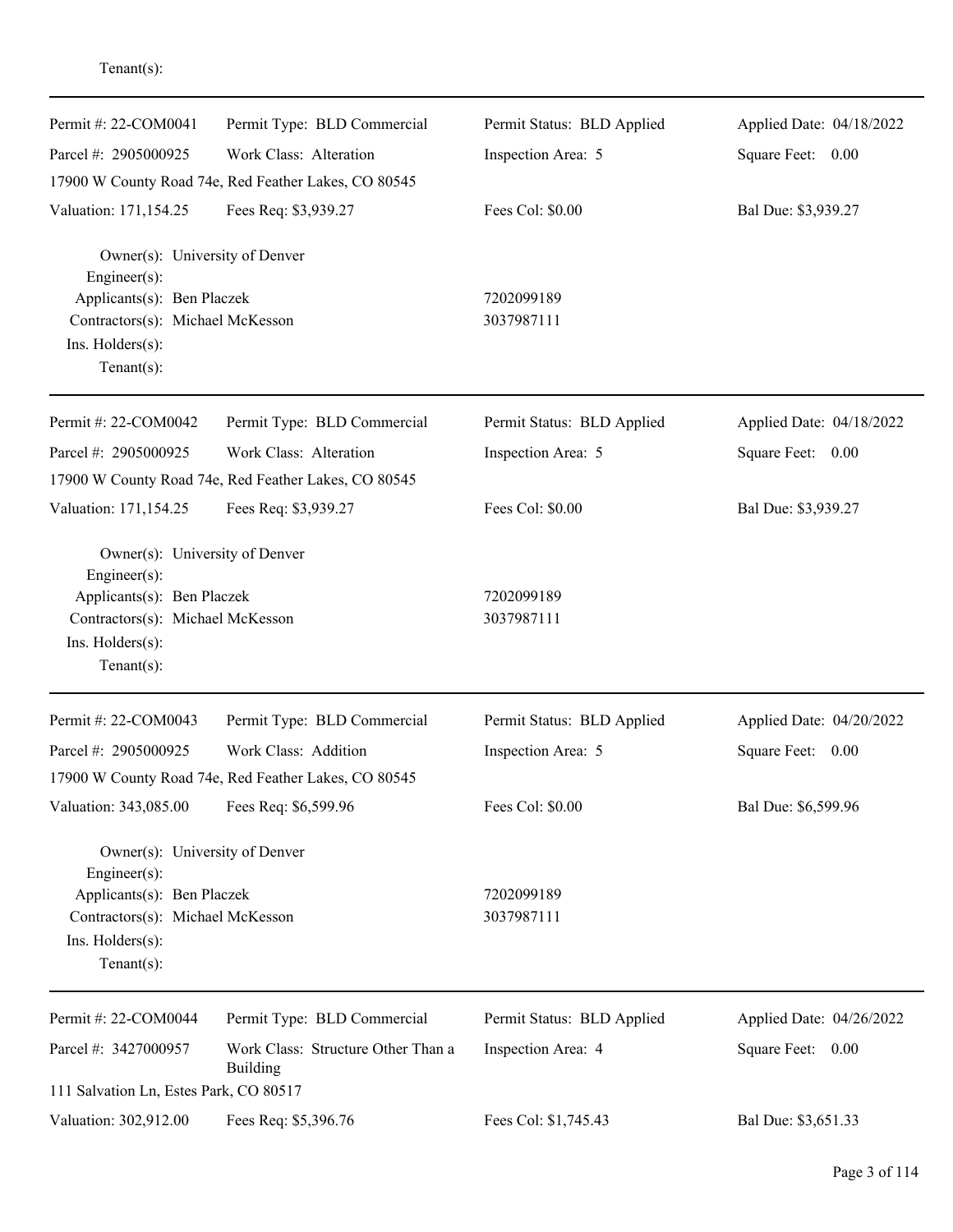| Owner(s): Salvation Army<br>Engineer(s): Troy Garland<br>Applicants(s): Keith Jacobs                                                                          |                                                       | 3038669297<br>7738447844               |                          |
|---------------------------------------------------------------------------------------------------------------------------------------------------------------|-------------------------------------------------------|----------------------------------------|--------------------------|
| Contractors(s):<br>Ins. Holders(s):<br>Tenant $(s)$ :                                                                                                         |                                                       |                                        |                          |
| Permit #: 22-COM0045                                                                                                                                          | Permit Type: BLD Commercial                           | Permit Status: BLD Applied             | Applied Date: 04/27/2022 |
| Parcel #: 9535422002                                                                                                                                          | Work Class: Structure Other Than a<br><b>Building</b> | Inspection Area: 3                     | Square Feet: 0.00        |
| 225 42nd St SW B, Loveland, CO 80537                                                                                                                          |                                                       |                                        |                          |
| Valuation: 37,500.00                                                                                                                                          | Fees Req: \$1,520.56                                  | Fees Col: \$580.73                     | Bal Due: \$939.83        |
| Owner(s): Flywheel Campion LLC<br>Engineer(s):                                                                                                                |                                                       | 7203522611                             |                          |
| Applicants(s): Lloyd Klein<br>Contractors(s): Kevin Glynn<br>Ins. $H$ olders $(s)$ :<br>Tenant $(s)$ :                                                        |                                                       | 5044324910<br>9414674118               |                          |
| Permit #: 22-ENER0048                                                                                                                                         | Permit Type: BLD Energy                               | Permit Status: BLD Approved            | Applied Date: 04/11/2022 |
| Parcel #: 2623406032                                                                                                                                          | Work Class: Roof/Wall Mounted                         | Inspection Area: 4                     | Square Feet: 0.00        |
| 484 Copper Hill Rd, Glen Haven, CO 80532                                                                                                                      |                                                       |                                        |                          |
| Valuation: 31,815.00                                                                                                                                          | Fees Req: \$500.00                                    | Fees Col: \$0.00                       | Bal Due: \$500.00        |
| Owner(s): Kevin Stickle<br>Engineer(s): Scott Wyssling<br>Applicants(s): Thomas Porter<br>Contractors(s): Thomas Porter<br>Ins. Holders(s):<br>Tenant $(s)$ : |                                                       | 2018743483<br>4802266769<br>4802266769 |                          |
| Permit #: 22-ENER0049                                                                                                                                         | Permit Type: BLD Energy                               | Permit Status: BLD Resubmittal         | Applied Date: 04/11/2022 |
| Parcel #: 9624206067                                                                                                                                          | Work Class: Roof/Wall Mounted                         | Applied<br>Inspection Area: 2          | Square Feet: 0.00        |
| 405 Park Place Dr, Fort Collins, CO 80525                                                                                                                     |                                                       |                                        |                          |
| Valuation: 34,937.00                                                                                                                                          | Fees Req: \$551.00                                    | Fees Col: \$500.00                     | Bal Due: \$51.00         |
| Owner(s): Annalisa Boyd<br>Engineer(s):                                                                                                                       |                                                       |                                        |                          |
| Applicants(s): Jeremy Burks<br>Contractors(s): Jeremy Burks<br>Ins. Holders(s):<br>Tenant $(s)$ :                                                             |                                                       | 7209369460<br>7209369460               |                          |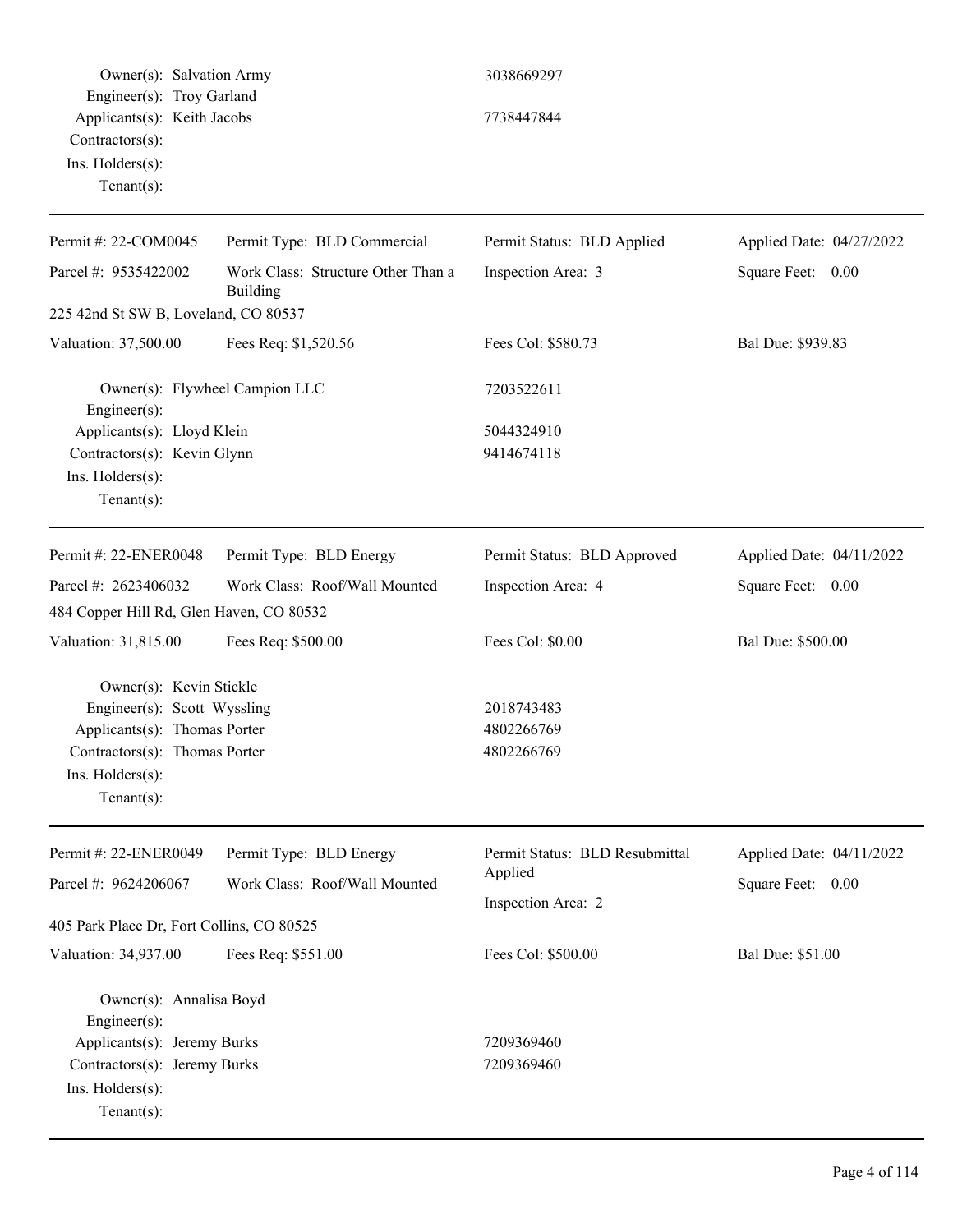| Permit #: 22-ENER0050                                                                                                                           | Permit Type: BLD Energy       | Permit Status: BLD Issued    | Applied Date: 04/11/2022 |
|-------------------------------------------------------------------------------------------------------------------------------------------------|-------------------------------|------------------------------|--------------------------|
| Parcel #: 9520406001                                                                                                                            | Work Class: Ground Mounted    | Inspection Area: 3           | Square Feet: 0.00        |
| 4701 14th St SW, Loveland, CO 80537                                                                                                             |                               |                              |                          |
| Valuation: 25,840.00                                                                                                                            | Fees Req: \$500.00            | Fees Col: \$500.00           | <b>Bal Due: \$0.00</b>   |
| Owner(s): * Orozco Family Trust<br>Engineer(s): Gary Weeks<br>Applicants(s): Rick Pike<br>Contractors(s):<br>Ins. Holders(s):<br>Tenant $(s)$ : |                               | 970-225-2422<br>970-482-7652 |                          |
| Permit #: 22-ENER0051                                                                                                                           | Permit Type: BLD Energy       | Permit Status: BLD Approved  | Applied Date: 04/11/2022 |
| Parcel #: 9819206008<br>4824 Kiva Dr, Laporte, CO 80535                                                                                         | Work Class: Roof/Wall Mounted | Inspection Area: 1           | Square Feet: 0.00        |
| Valuation: 25,600.00                                                                                                                            | Fees Req: \$500.00            | Fees Col: \$500.00           | <b>Bal Due: \$0.00</b>   |
| Owner(s): Rachel Yendra                                                                                                                         |                               | 3074600787                   |                          |
| $Engineering(s)$ :<br>Applicants(s): Matt Scherer<br>Contractors(s):<br>Ins. Holders(s):<br>Tenant $(s)$ :                                      |                               | 970-988-5682                 |                          |
| Permit #: 22-ENER0052                                                                                                                           | Permit Type: BLD Energy       | Permit Status: BLD Issued    | Applied Date: 04/11/2022 |
| Parcel #: 9731109018<br>3817 Soderburg Dr, Fort Collins, CO 80526                                                                               | Work Class: Roof/Wall Mounted | Inspection Area: 2           | Square Feet: 0.00        |
| Valuation: 28,600.00 Fees Req: \$500.00                                                                                                         |                               | Fees Col: \$500.00           | <b>Bal Due: \$0.00</b>   |
| Owner(s): Steve Chaffee<br>Engineer $(s)$ :                                                                                                     |                               | 9702244687                   |                          |
| Applicants(s): Matt Scherer<br>Contractors(s): Craig Zobec<br>Ins. Holders(s):<br>Tenant $(s)$ :                                                |                               | 970-988-5682<br>3035257252   |                          |
| Permit #: 22-ENER0053                                                                                                                           | Permit Type: BLD Energy       | Permit Status: BLD Applied   | Applied Date: 04/11/2022 |
| Parcel #: 9636414002                                                                                                                            | Work Class: Roof/Wall Mounted | Inspection Area: 2           | Square Feet: 0.00        |
| 700 Engleman Pl, Loveland, CO 80538                                                                                                             |                               |                              |                          |
| Valuation: 55,685.00                                                                                                                            | Fees Req: \$500.00            | Fees Col: \$0.00             | Bal Due: \$500.00        |
| Owner(s): Michael Deardorff<br>Engineer(s):                                                                                                     |                               | 9703911899                   |                          |
| Applicants(s): Benjamin Hubbard                                                                                                                 |                               | 3852405174                   |                          |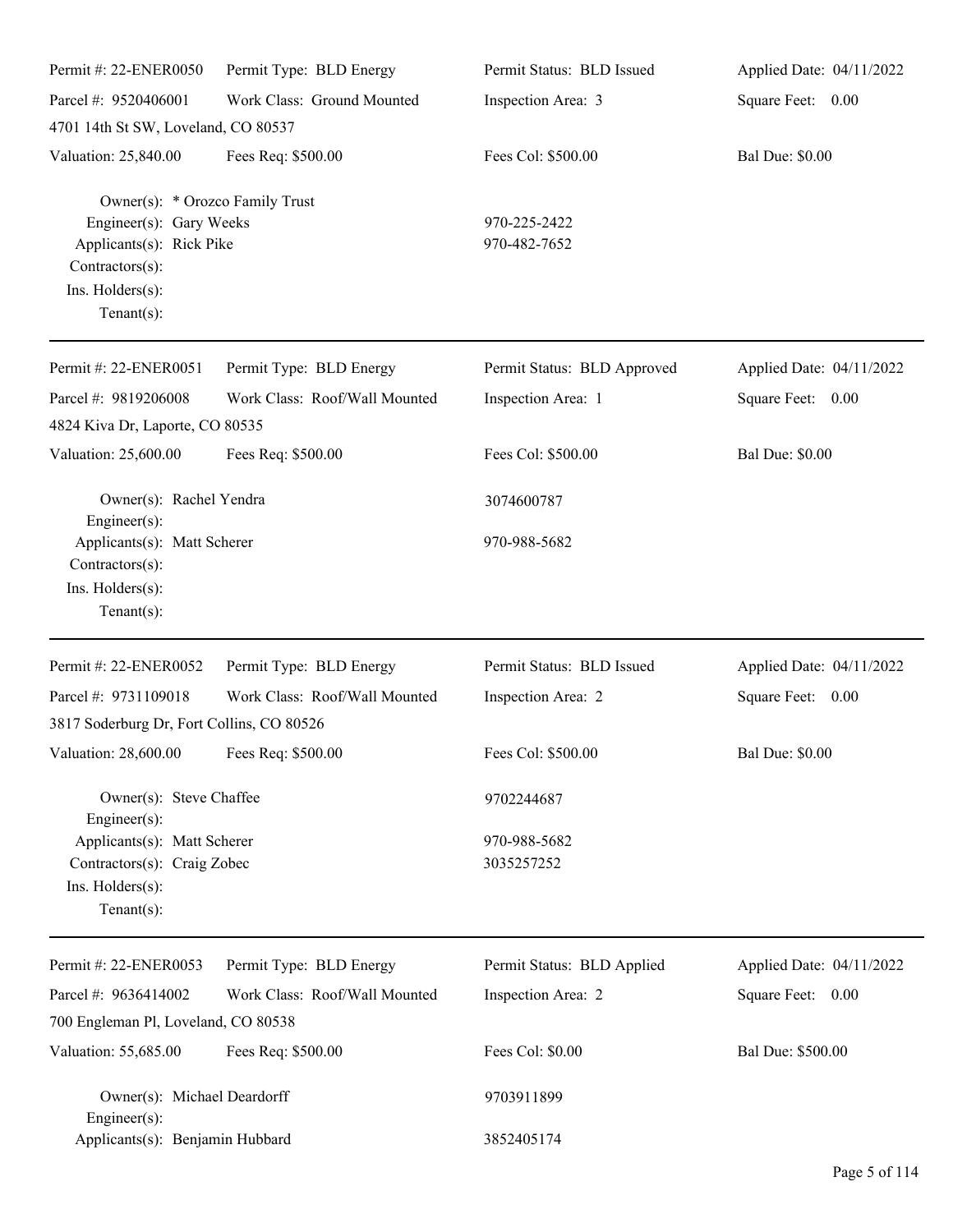|                  | Contractors(s): Benjamin Hubbard |
|------------------|----------------------------------|
| Ins. Holders(s): |                                  |
| $Tenant(s)$ :    |                                  |

Parcel #: 8831200060

| Permit #: 22-ENER0054                      | Permit Type: BLD Energy       | Permit Status: BLD Issued | Applied Date: 04/11/2022 |
|--------------------------------------------|-------------------------------|---------------------------|--------------------------|
| Parcel #: $9836108002$                     | Work Class: Roof/Wall Mounted | Inspection Area: 1        | Square Feet:<br>0.00     |
| 836 Valley View Rd, Fort Collins, CO 80524 |                               |                           |                          |
| Valuation: 25,330.00                       | Fees Req: \$500.00            | Fees Col: \$500.00        | <b>Bal Due: \$0.00</b>   |
| Owner(s): Rachel Blunk                     |                               |                           |                          |
| Scott Blunk<br>$Engineering(s)$ :          |                               | 9704493768                |                          |
| Applicants(s): Cecil Lopeman               |                               |                           |                          |
| Contractors $(s)$ : Jeff Lee               |                               | 3854820045                |                          |
| $Ins.$ Holders $(s)$ :                     |                               |                           |                          |
| Tenant $(s)$ :                             |                               |                           |                          |
| Permit #: 22-ENER0055                      | Permit Type: BLD Energy       | Permit Status: BLD Issued | Applied Date: 04/11/2022 |
|                                            |                               |                           |                          |

Inspection Area: 1

3034745480 7202921589 3034745480

3852405174

1120 Club View Ter, Fort Collins, CO 80524 Valuation: 26,274.00 Fees Req: \$500.00 Fees Col: \$500.00 Bal Due: \$0.00 Owner(s): Peter Stackhouse 9703108022

Work Class: Roof/Wall Mounted

| $Engineering(s)$ :            |             |
|-------------------------------|-------------|
| Applicants(s): Scott Harris   |             |
| Contractors $(s)$ : Tim Brown | Daniel Knox |
| $Ins.$ Holders $(s)$ :        |             |
| $Tenant(s)$ :                 |             |
|                               |             |

Permit #: 22-ENER0056 Parcel #: 9604205018 Permit Type: BLD Energy Work Class: Roof/Wall Mounted Permit Status: BLD Issued Inspection Area: 2 Applied Date: 04/14/2022 Square Feet: 0.00 2722 Westridge Ct, Fort Collins, CO 80526 Valuation: 27,310.00 Fees Req: \$500.00 Fees Col: \$500.00 Bal Due: \$0.00 Owner(s): Gregory Griffin 970-290-4800 Engineer(s): Applicants(s): Sandbox Solar 9703727665 Contractors(s): Andrew Lyle 9136608581 Ins. Holders(s): Tenant(s): Permit #: 22-ENER0057 Permit Type: BLD Energy Permit Status: BLD Approved Applied Date: 04/14/2022

Parcel #: 1620105007

Work Class: Roof/Wall Mounted

Inspection Area: 4

Square Feet: 0.00

Square Feet: 0.00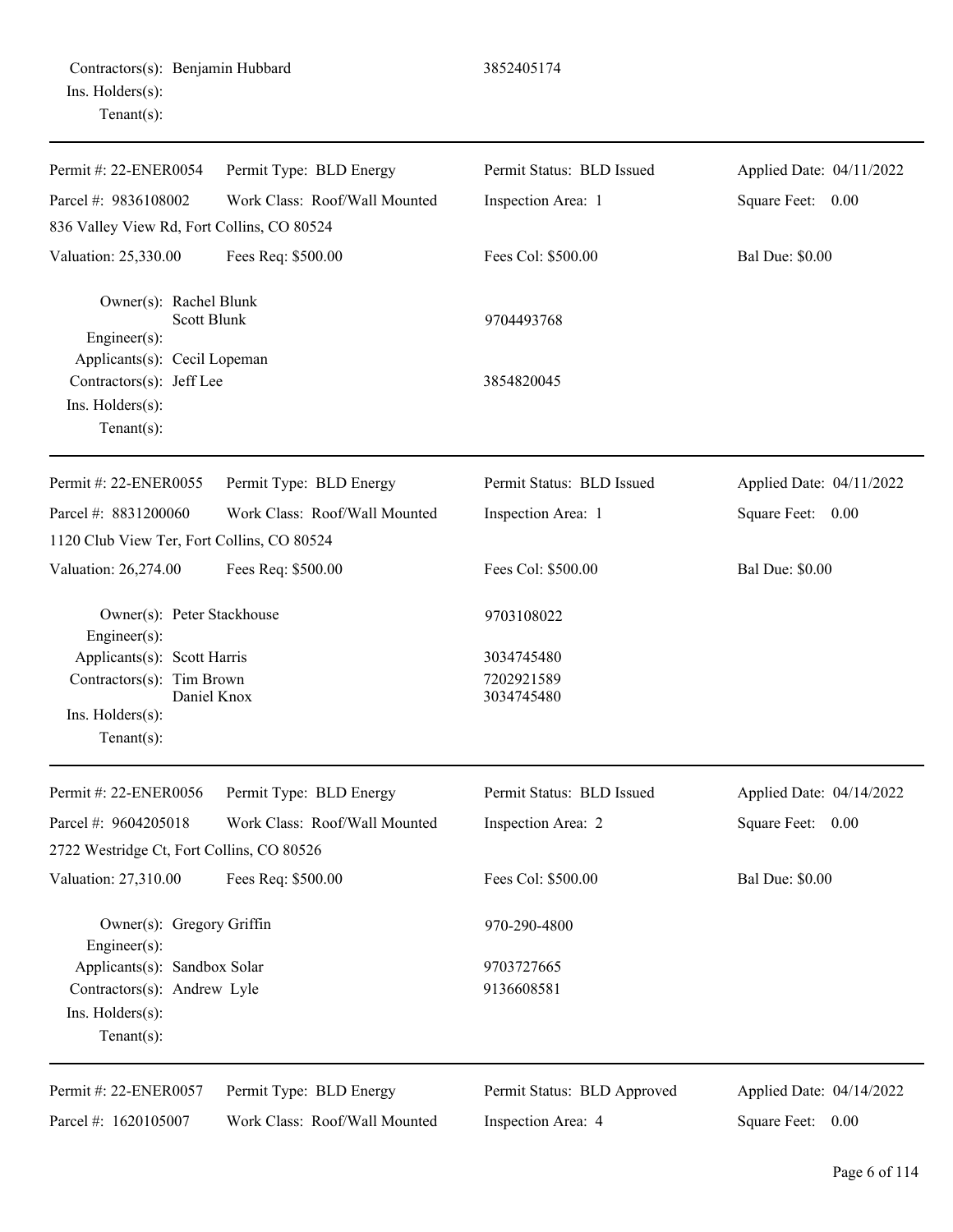| 160 N Aspen Dr, Drake, CO 80515                             |                               |                            |                          |  |  |
|-------------------------------------------------------------|-------------------------------|----------------------------|--------------------------|--|--|
| Valuation: 8,063.07                                         | Fees Req: \$287.45            | Fees Col: \$0.00           | Bal Due: \$287.45        |  |  |
| Owner(s): Daniel Lee<br>Engineer(s):                        |                               | 3038879806                 |                          |  |  |
| Applicants(s): Justin Baker<br>Contractors(s): Justin Baker |                               | 9709003040                 |                          |  |  |
|                                                             |                               | 9709003040                 |                          |  |  |
| Ins. Holders(s):                                            |                               |                            |                          |  |  |
| Tenant $(s)$ :                                              |                               |                            |                          |  |  |
| Permit #: 22-ENER0058                                       | Permit Type: BLD Energy       | Permit Status: BLD Applied | Applied Date: 04/18/2022 |  |  |
| Parcel #: 9835412701                                        | Work Class: Roof/Wall Mounted | Inspection Area: 1         | Square Feet: 0.00        |  |  |
| 1930 N Whitcomb St, Fort Collins, CO 80524                  |                               |                            |                          |  |  |
| Valuation: 45,000.00                                        | Fees Req: \$500.00            | Fees Col: \$0.00           | Bal Due: \$500.00        |  |  |
| Owner(s): Lorin Bridger<br>Engineer(s):                     |                               | 970-310-8230               |                          |  |  |
| Applicants(s): Jacob Tornatzky                              |                               | 9704079267                 |                          |  |  |
| Contractors(s): Jacob Tornatzky                             |                               | 9704079267                 |                          |  |  |
| Ins. Holders(s):                                            |                               |                            |                          |  |  |
| Tenant $(s)$ :                                              |                               |                            |                          |  |  |
| Permit #: 22-ENER0059                                       | Permit Type: BLD Energy       | Permit Status: BLD Issued  | Applied Date: 04/19/2022 |  |  |
| Parcel #: 2504405013                                        | Work Class: Roof/Wall Mounted | Inspection Area: 4         | Square Feet: 0.00        |  |  |
| 3231 Circle Dr, Estes Park, CO 80517                        |                               |                            |                          |  |  |
| Valuation: 32,000.00                                        | Fees Req: \$500.00            | Fees Col: \$500.00         | <b>Bal Due: \$0.00</b>   |  |  |
| Owner(s): Kurt Johnson<br>Engineer(s):                      |                               | $(970)$ 980-3442           |                          |  |  |
| Applicants(s): Matt Scherer                                 |                               | 970-988-5682               |                          |  |  |
| Craig Zobec                                                 |                               | 3035257252<br>3035257252   |                          |  |  |
| Contractors(s): Craig Zobec<br>$Ins.$ Holders $(s)$ :       |                               |                            |                          |  |  |
| Tenant $(s)$ :                                              |                               |                            |                          |  |  |
| Permit #: 22-ENER0060                                       | Permit Type: BLD Energy       | Permit Status: BLD Applied | Applied Date: 04/19/2022 |  |  |
| Parcel #: 3536308022                                        | Work Class: Roof/Wall Mounted | Inspection Area: 4         | Square Feet: 0.00        |  |  |
| 1540 Prospect Mountain Dr, Estes Park, CO 80517             |                               |                            |                          |  |  |
| Valuation: 13,374.00                                        | Fees Req: \$407.93            | Fees Col: \$0.00           | Bal Due: \$407.93        |  |  |
| Owner(s): Earl Colm<br>Engineer(s):                         |                               | 3039463442                 |                          |  |  |
| Applicants(s): Namaste Solar Electric Inc                   |                               | 7043003317                 |                          |  |  |
| Contractors(s): Jason Sharpe                                |                               | 3034470300214              |                          |  |  |

Ins. Holders(s):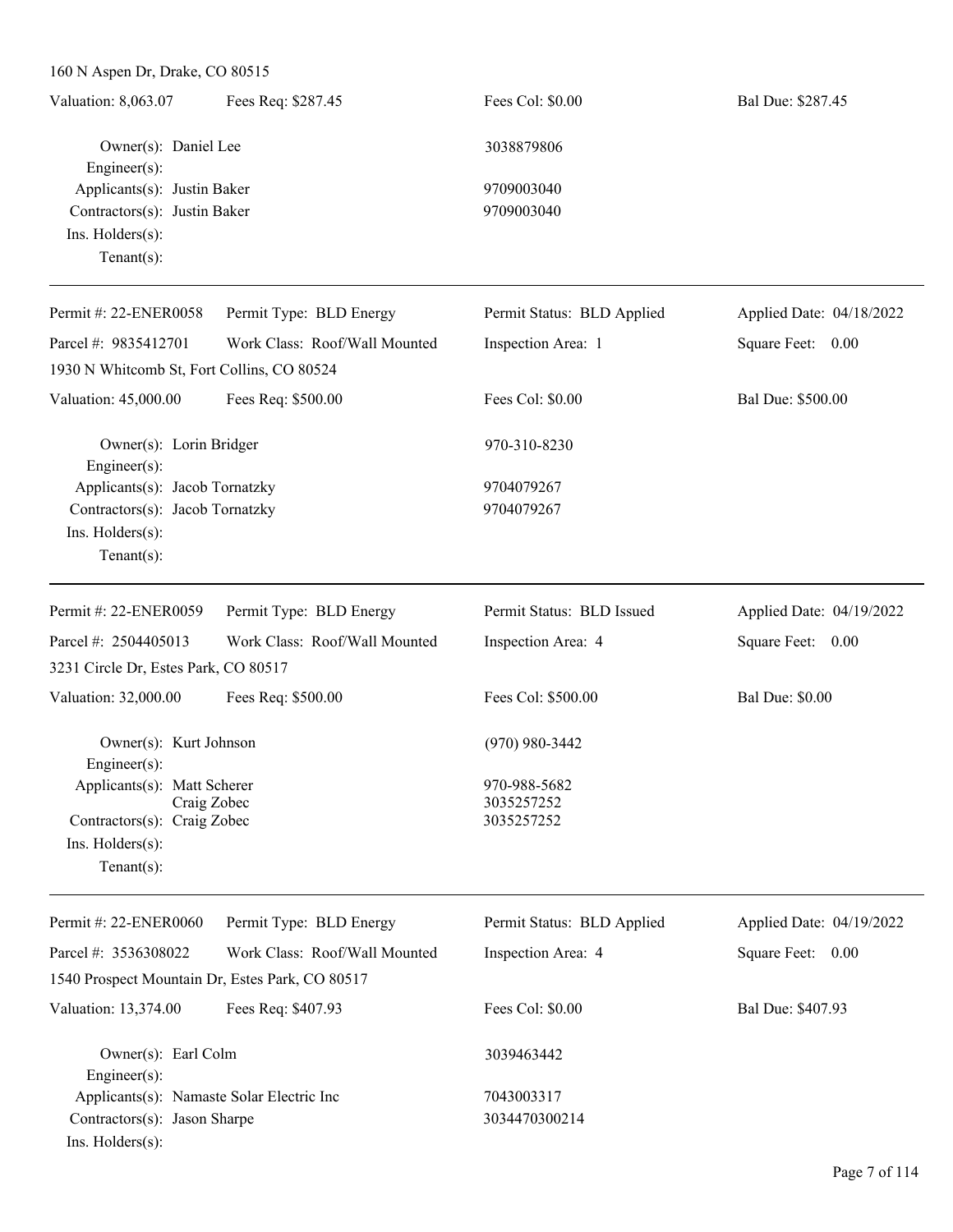| Permit #: 22-ENER0061                                                                         | Permit Type: BLD Energy                | Permit Status: BLD Issued   | Applied Date: 04/19/2022 |
|-----------------------------------------------------------------------------------------------|----------------------------------------|-----------------------------|--------------------------|
| Parcel #: 2135000041                                                                          | Work Class: Roof/Wall Mounted          | Inspection Area: 6          | Square Feet: 0.00        |
| 17 Hardrock Rd, Livermore, CO 80536                                                           |                                        |                             |                          |
| Valuation: 26,000.00                                                                          | Fees Req: \$500.00                     | Fees Col: \$500.00          | <b>Bal Due: \$0.00</b>   |
| Engineer(s):                                                                                  | Owner(s): * Breckenridge Investing LLC |                             |                          |
| Applicants(s): Rory Fisher                                                                    |                                        | 9709881705                  |                          |
| Contractors(s):                                                                               |                                        |                             |                          |
| Ins. Holders(s):                                                                              |                                        |                             |                          |
| Tenant $(s)$ :                                                                                |                                        |                             |                          |
| Permit #: 22-ENER0062                                                                         | Permit Type: BLD Energy                | Permit Status: BLD Applied  | Applied Date: 04/19/2022 |
| Parcel #: 8813000012                                                                          | Work Class: Ground Mounted             | Inspection Area: 1          | Square Feet: 0.00        |
| 6350 E County Road 56, Fort Collins, CO 80524                                                 |                                        |                             |                          |
| Valuation: 62,664.00                                                                          | Fees Req: \$500.00                     | Fees Col: \$0.00            | Bal Due: \$500.00        |
| Owner(s): Jane Mayhoffer                                                                      |                                        | 7202203628                  |                          |
| Robert Mayhoffer<br>Engineer(s):<br>Applicants(s): Matt Heenan<br>Contractors(s): Matt Heenan |                                        | 7202203628                  |                          |
|                                                                                               |                                        | 9702362500                  |                          |
|                                                                                               |                                        | 9702362500                  |                          |
| Ins. Holders(s):                                                                              |                                        |                             |                          |
| Tenant $(s)$ :                                                                                |                                        |                             |                          |
| Permit #: 22-ENER0063                                                                         | Permit Type: BLD Energy                | Permit Status: BLD Approved | Applied Date: 04/19/2022 |
| Parcel #: 8831417054                                                                          | Work Class: Roof/Wall Mounted          | Inspection Area: 1          | Square Feet:<br>0.00     |
| 1735 Hillside Dr, Fort Collins, CO 80524                                                      |                                        |                             |                          |
| Valuation: 50,400.00                                                                          | Fees Req: \$500.00                     | Fees Col: \$0.00            | Bal Due: \$500.00        |
| Owner(s): Jane Mayhoffer                                                                      |                                        | 7202203628                  |                          |
| Engineer(s):                                                                                  | Robert Mayhoffer                       | 7202203628                  |                          |
| Applicants(s): Matt Heenan                                                                    |                                        | 9702362500                  |                          |
| Contractors(s): Matt Heenan                                                                   |                                        | 9702362500                  |                          |
| Ins. Holders(s):                                                                              |                                        |                             |                          |
| Tenant $(s)$ :                                                                                |                                        |                             |                          |
| Permit #: 22-ENER0064                                                                         | Permit Type: BLD Energy                | Permit Status: BLD Issued   | Applied Date: 04/19/2022 |
| Parcel #: 9836110002                                                                          | Work Class: Roof/Wall Mounted          | Inspection Area: 1          | Square Feet: 0.00        |
| 2323 Ridgecrest Rd, Fort Collins, CO 80524                                                    |                                        |                             |                          |

Tenant(s):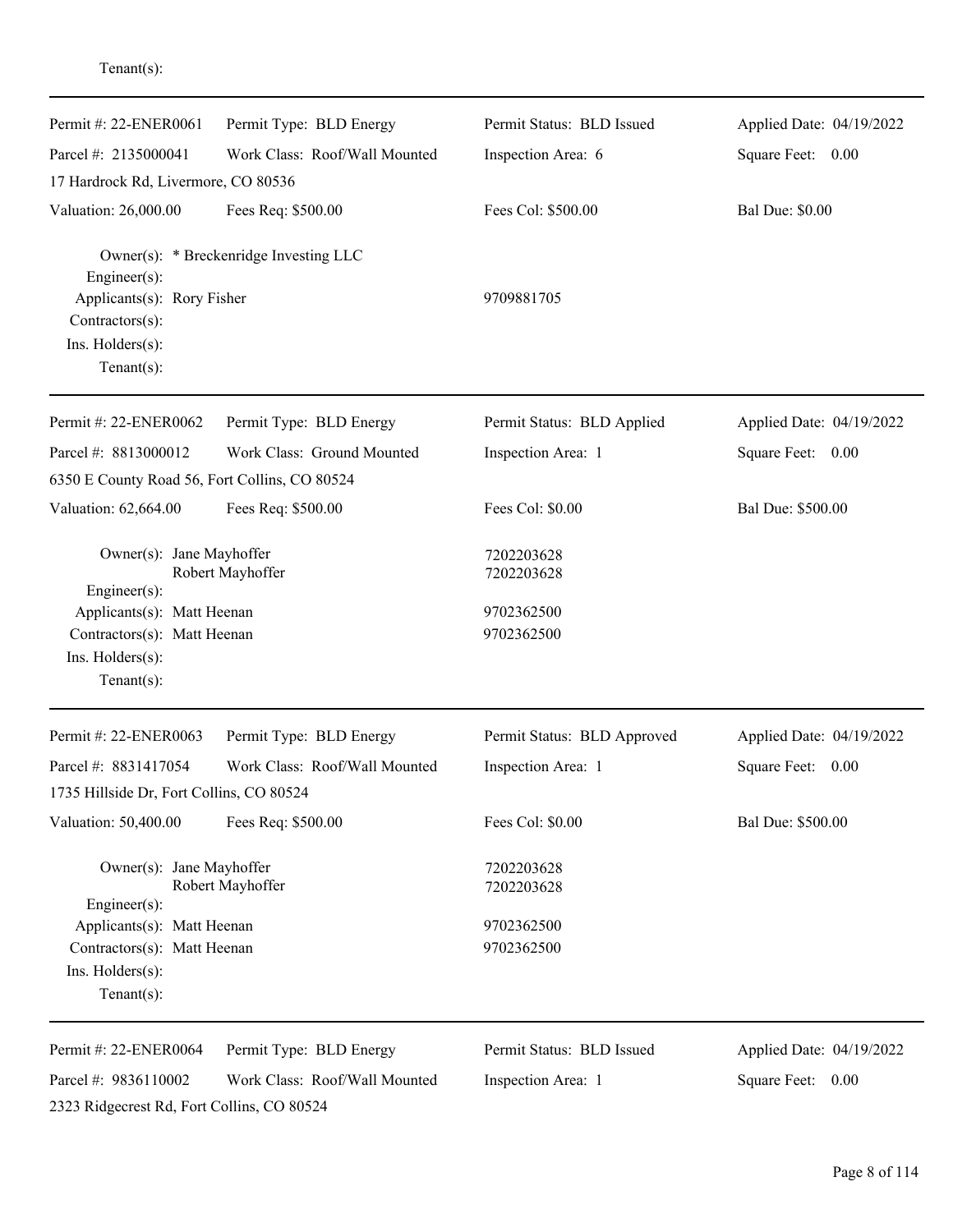| Valuation: 32,242.10                                                                                                                                    | Fees Req: \$500.00            | Fees Col: \$500.00                     | <b>Bal Due: \$0.00</b>   |
|---------------------------------------------------------------------------------------------------------------------------------------------------------|-------------------------------|----------------------------------------|--------------------------|
| Owner(s): Jocelyn Chapman<br>Engineer(s):                                                                                                               |                               | 7075484862                             |                          |
| Applicants(s): Matt Heenan<br>Contractors(s): Matt Heenan<br>Ins. Holders(s):<br>$Tenant(s)$ :                                                          |                               | 9702362500<br>9702362500               |                          |
| Permit #: 22-ENER0065                                                                                                                                   | Permit Type: BLD Energy       | Permit Status: BLD Applied             | Applied Date: 04/22/2022 |
| Parcel #: 0701314702                                                                                                                                    | Work Class: Roof/Wall Mounted | Inspection Area: 1                     | Square Feet: 0.00        |
| 820 Lodgepole Dr, Bellvue, CO 80512                                                                                                                     |                               |                                        |                          |
| Valuation: 37,945.00                                                                                                                                    | Fees Req: \$500.00            | Fees Col: \$0.00                       | Bal Due: \$500.00        |
| Owner(s): Victor Masliah<br>Engineer(s):                                                                                                                |                               | 6084368345                             |                          |
| Applicants(s): Sandbox Solar<br>Contractors(s): Andrew Lyle<br>Ins. Holders(s):<br>$Tenant(s)$ :                                                        |                               | 9703727665<br>9136608581               |                          |
| Permit #: 22-ENER0066                                                                                                                                   | Permit Type: BLD Energy       | Permit Status: BLD Applied             | Applied Date: 04/22/2022 |
| Parcel #: 9836115007<br>730 Country Club Rd, Fort Collins, CO 80524                                                                                     | Work Class: Roof/Wall Mounted | Inspection Area: 1                     | Square Feet: 0.00        |
| Valuation: 19,720.00                                                                                                                                    | Fees Req: \$500.00            | Fees Col: \$0.00                       | Bal Due: \$500.00        |
| Owner(s): Bruce Potter<br>Engineer(s):                                                                                                                  |                               | 9706136778                             |                          |
| Applicants(s): James Hickman<br>Contractors(s): James Hickman<br>Ins. Holders(s):<br>$Tenant(s)$ :                                                      |                               | 8017835959<br>8017835959               |                          |
| Permit #: 22-ENER0067                                                                                                                                   | Permit Type: BLD Energy       | Permit Status: BLD Applied             | Applied Date: 04/25/2022 |
| Parcel #: 9427210702                                                                                                                                    | Work Class: Roof/Wall Mounted | Inspection Area: 3                     | Square Feet: 0.00        |
| 1915 W County Road 6, Berthoud, CO 80513                                                                                                                |                               |                                        |                          |
| Valuation: 14,600.00                                                                                                                                    | Fees Req: \$432.03            | Fees Col: \$0.00                       | Bal Due: \$432.03        |
| Owner(s): Doris Locke<br>Engineer(s): Arash Zandieh<br>Applicants(s): Sandbox Solar<br>Contractors(s): Andrew Lyle<br>Ins. Holders(s):<br>$Tenant(s)$ : |                               | 9016920431<br>9703727665<br>9136608581 |                          |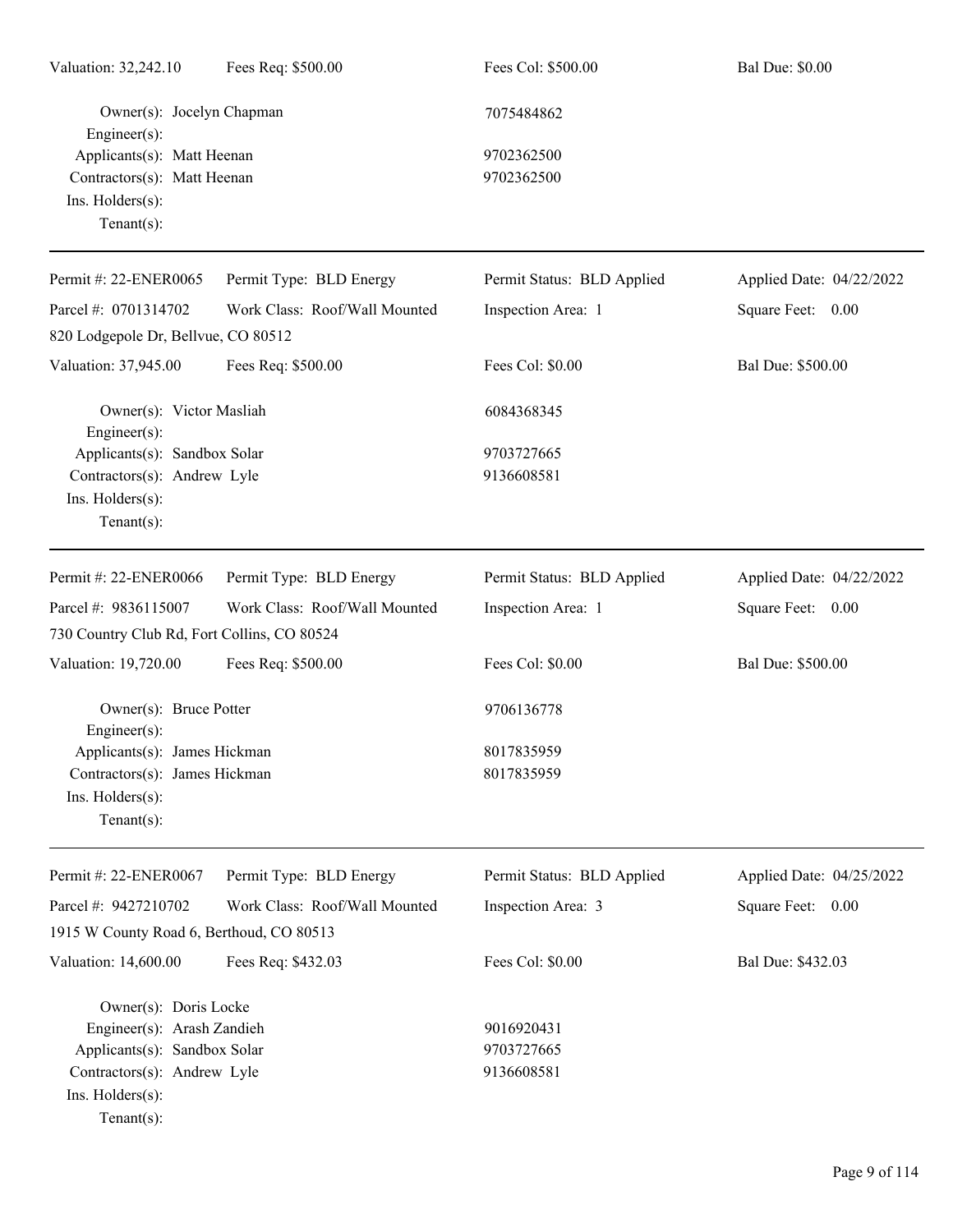| Permit #: 22-ENER0068                                                                                                                                    | Permit Type: BLD Energy        | Permit Status: BLD Applied             | Applied Date: 04/25/2022 |
|----------------------------------------------------------------------------------------------------------------------------------------------------------|--------------------------------|----------------------------------------|--------------------------|
| Parcel #: 9420300021                                                                                                                                     | Work Class: Roof/Wall Mounted  | Inspection Area: 3                     | Square Feet: 0.00        |
| 326 S County Road 23, Berthoud, CO 80513                                                                                                                 |                                |                                        |                          |
| Valuation: 51,816.05                                                                                                                                     | Fees Req: \$500.00             | Fees Col: \$0.00                       | Bal Due: \$500.00        |
| Owner(s): Christopher Roland<br>Engineer(s): Brandon Little<br>Applicants(s): Jeff Lee<br>Contractors(s): Jeff Lee<br>Ins. Holders(s):<br>Tenant $(s)$ : |                                | 5308647055<br>3854820045<br>3854820045 |                          |
| Permit #: 22-MISC0554                                                                                                                                    | Permit Type: BLD Miscellaneous | Permit Status: BLD LOC                 | Applied Date: 04/01/2022 |
| Parcel #: 9606215023                                                                                                                                     | Work Class: Mechanical         | Inspection Area: 2                     | Square Feet: 0.00        |
| 4708 Skyline Dr, Fort Collins, CO 80526                                                                                                                  |                                |                                        |                          |
| Valuation: 11,620.95                                                                                                                                     | Fees Req: \$308.99             | Fees Col: \$308.99                     | <b>Bal Due: \$0.00</b>   |
| Owner(s): Heather Heafer<br>Engineer(s):                                                                                                                 |                                | 970-484-5505                           |                          |
| Applicants(s): Glenn Frank                                                                                                                               |                                | 970-484-4552                           |                          |
| Contractors(s): Glenn Frank<br>Ins. Holders(s):<br>$Tenant(s)$ :                                                                                         |                                | 970-484-4552                           |                          |
| Permit #: 22-MISC0555                                                                                                                                    | Permit Type: BLD Miscellaneous | Permit Status: BLD Issued              | Applied Date: 04/01/2022 |
| Parcel #: 2625206024                                                                                                                                     | Work Class: Re-roof            | Inspection Area: 4                     | Square Feet: 0.00        |
| 459 Streamside Dr, Glen Haven, CO 80532                                                                                                                  |                                |                                        |                          |
| Valuation: 12,514.00                                                                                                                                     | Fees Req: \$305.94             | Fees Col: \$305.94                     | <b>Bal Due: \$0.00</b>   |
| Owner(s): Jennifer Godfrey<br>Engineer(s):                                                                                                               |                                | $(303)$ 709-1039                       |                          |
| Applicants(s): William Goldsberry Jr                                                                                                                     |                                | 970-593-3080                           |                          |
| Contractors(s): William Goldsberry Jr<br>Ins. Holders(s):<br>Tenant $(s)$ :                                                                              |                                | 970-593-3080                           |                          |
| Permit #: 22-MISC0556                                                                                                                                    | Permit Type: BLD Miscellaneous | Permit Status: BLD LOC                 | Applied Date: 04/01/2022 |
| Parcel #: 1428406014                                                                                                                                     | Work Class: Re-roof            | Inspection Area: 4                     | Square Feet: 0.00        |
| 934 Easton Rd, Lyons, CO 80540                                                                                                                           |                                |                                        |                          |
| Valuation: 6,550.00                                                                                                                                      | Fees Req: \$185.71             | Fees Col: \$185.71                     | <b>Bal Due: \$0.00</b>   |
| Owner(s): Lisa Wilkes<br><b>Tyler Wilkes</b>                                                                                                             |                                | 8019351032<br>9705774546               |                          |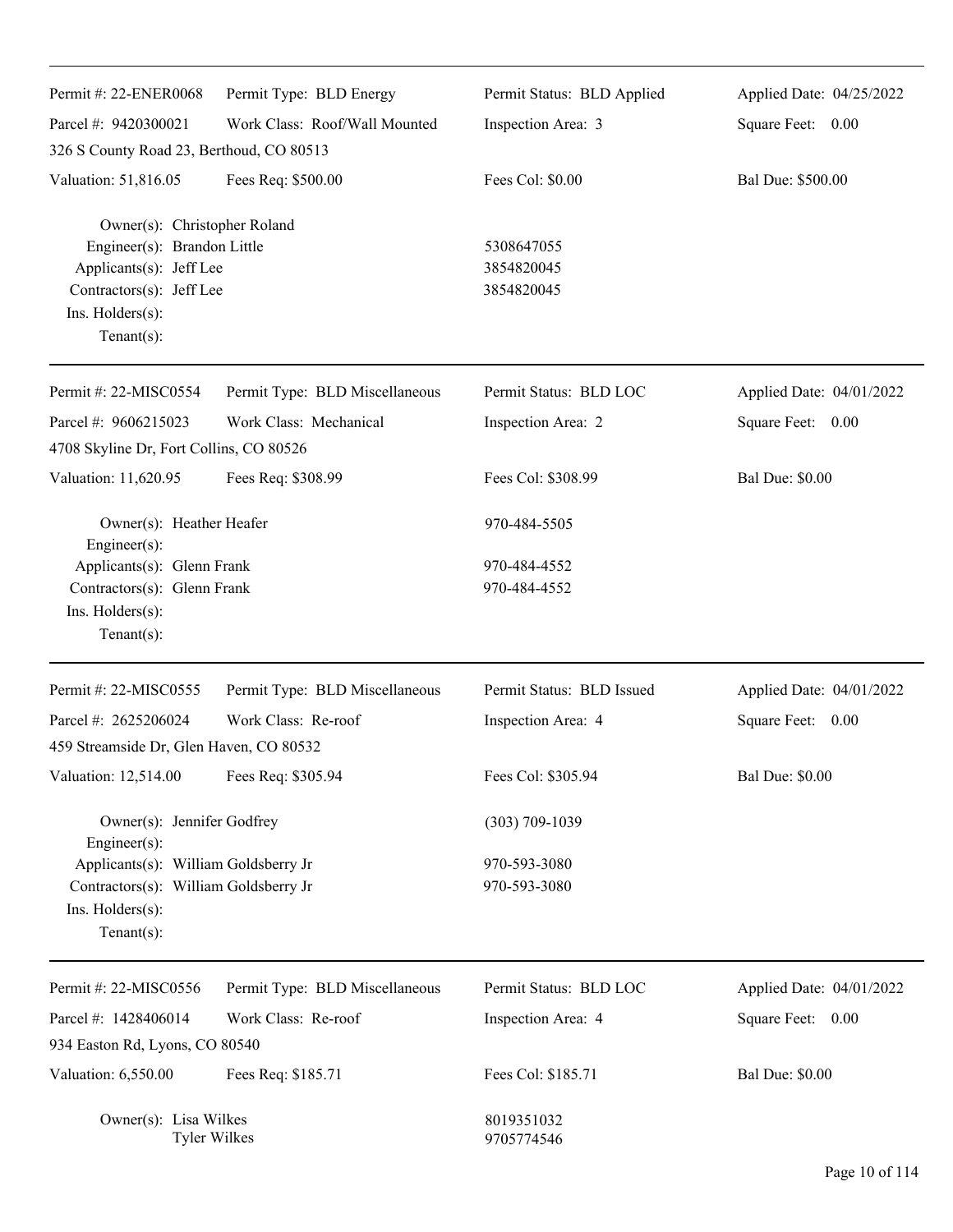Engineer(s): Applicants(s): Ike Jon Nissen 4805893355 Contractors(s): Ike Jon Nissen 4805893355 Ins. Holders(s): Tenant(s):

| Permit #: 22-MISC0557                            | Permit Type: BLD Miscellaneous | Permit Status: BLD LOC    | Applied Date: 04/01/2022 |
|--------------------------------------------------|--------------------------------|---------------------------|--------------------------|
| Parcel #: 9836123015                             | Work Class: Re-roof            | Inspection Area: 1        | Square Feet:<br>0.00     |
| 612 Knollwood Ct, Fort Collins, CO 80524         |                                |                           |                          |
| Valuation: 10,662.45                             | Fees Req: \$266.40             | Fees Col: \$266.40        | <b>Bal Due: \$0.00</b>   |
| Owner(s): Robert Edwards<br>$Engineering(s)$ :   | Robin Edwards                  |                           |                          |
| Applicants(s): Daniel Paull                      |                                | 3038810200                |                          |
| Contractors(s): Daniel Paull                     |                                | 3038810200                |                          |
| Ins. Holders(s):<br>Tenant $(s)$ :               |                                |                           |                          |
|                                                  |                                |                           |                          |
| Permit #: 22-MISC0558                            | Permit Type: BLD Miscellaneous | Permit Status: BLD Issued | Applied Date: 04/01/2022 |
| Parcel #: 8016300053                             | Work Class: Re-roof            | Inspection Area: 1        | Square Feet: 0.00        |
| 17198 N County Road 9, Wellington, CO 80549      |                                |                           |                          |
| Valuation: 9,203.47                              | Fees Req: \$244.50             | Fees Col: \$244.50        | <b>Bal Due: \$0.00</b>   |
| Owner(s): Jennifer Archuleta<br>Engineer(s):     |                                | $(650)$ 810-6507          |                          |
| Applicants(s): Devan Gallardo                    |                                | 7209350099                |                          |
| Contractors(s): Devan Gallardo                   |                                | 7209350099                |                          |
| Ins. Holders(s):                                 |                                |                           |                          |
| $Tenant(s)$ :                                    |                                |                           |                          |
| Permit #: 22-MISC0559                            | Permit Type: BLD Miscellaneous | Permit Status: BLD Issued | Applied Date: 04/02/2022 |
| Parcel #: 9823225020                             | Work Class: Mechanical         | Inspection Area: 1        | Square Feet:<br>0.00     |
| 4426 Travis Rd, Fort Collins, CO 80524           |                                |                           |                          |
| Valuation: 6,960.00                              | Fees Req: \$145.26             | Fees Col: \$145.26        | <b>Bal Due: \$0.00</b>   |
| Owner(s): Scott Moore                            |                                | 970-215-3834              |                          |
|                                                  | Annah Moore                    | 9702153834                |                          |
| $Engineering(s)$ :<br>Applicants(s): Philip Long |                                | 9702136826                |                          |
| Contractors(s): Philip Long                      |                                | 9702136826                |                          |
| Ins. Holders(s):                                 |                                |                           |                          |
| Tenant $(s)$ :                                   |                                |                           |                          |
|                                                  |                                |                           |                          |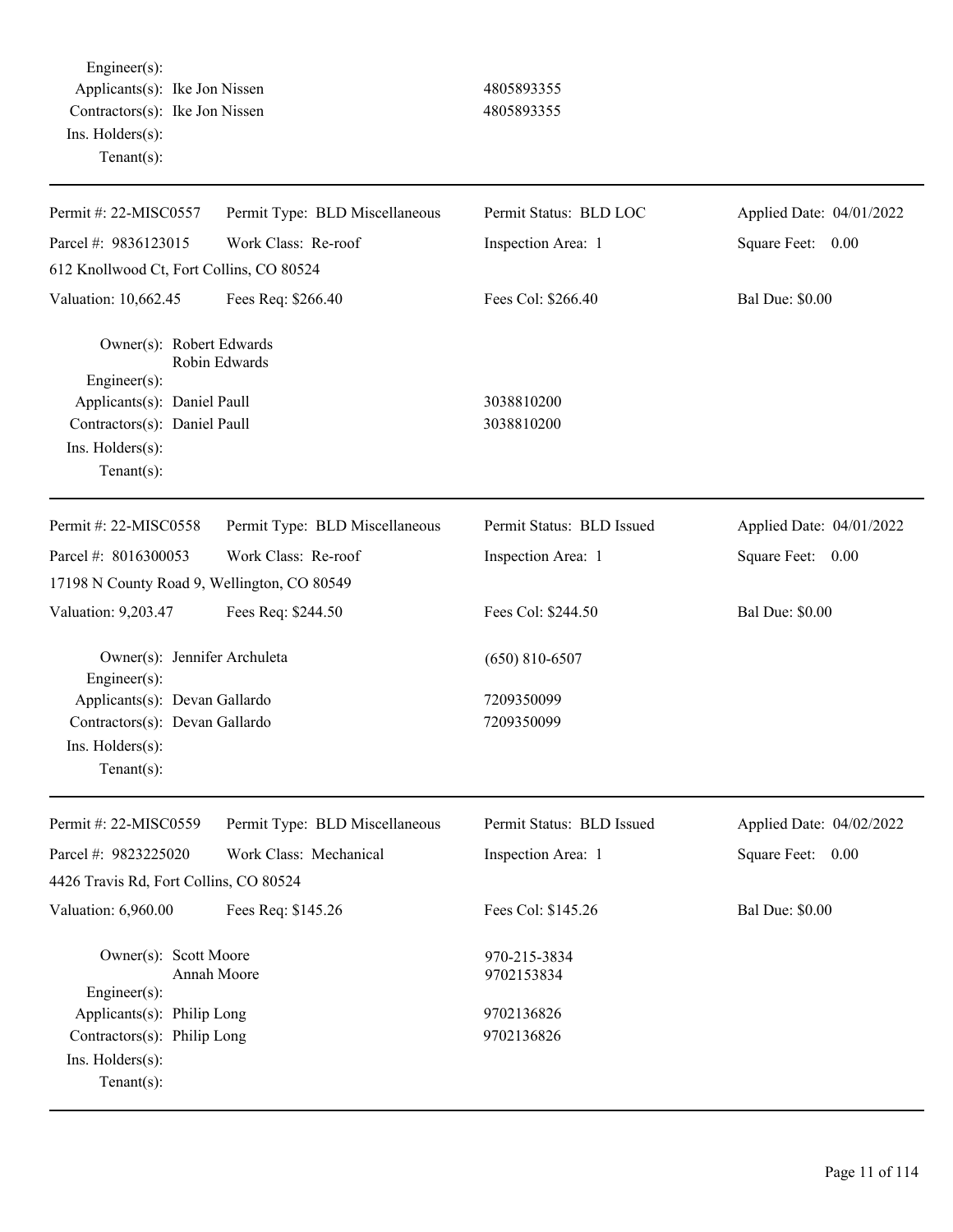| Permit #: 22-MISC0560                                                                                       | Permit Type: BLD Miscellaneous | Permit Status: BLD LOC                 | Applied Date: 04/03/2022 |
|-------------------------------------------------------------------------------------------------------------|--------------------------------|----------------------------------------|--------------------------|
| Parcel #: 8834000004                                                                                        | Work Class: Re-roof            | Inspection Area: 1                     | Square Feet: 0.00        |
| 2100 NE Frontage Rd, Fort Collins, CO 80524                                                                 |                                |                                        |                          |
| Valuation: 22,100.00                                                                                        | Fees Req: \$504.93             | Fees Col: \$504.93                     | <b>Bal Due: \$0.00</b>   |
| Owner(s): K And M Company<br>Engineer(s):                                                                   |                                | 970-222-1250                           |                          |
| Applicants(s): Skye Trull<br>Skye Trull<br>Contractors(s): Skye Trull<br>Ins. Holders(s):<br>Tenant $(s)$ : |                                | 9703083015<br>9703083015<br>9703083015 |                          |
| Permit #: 22-MISC0561                                                                                       | Permit Type: BLD Miscellaneous | Permit Status: BLD Issued              | Applied Date: 04/03/2022 |
| Parcel #: 1514000014                                                                                        | Work Class: Electrical         | Inspection Area: 2                     | Square Feet: 0.00        |
| 2480 Saddle Notch Rd, Loveland, CO 80537                                                                    |                                |                                        |                          |
| Valuation: 5,000.00                                                                                         | Fees Req: \$168.00             | Fees Col: \$168.00                     | <b>Bal Due: \$0.00</b>   |
| Owner(s): Tracey Powell<br>Engineer $(s)$ :                                                                 |                                | 6508237100                             |                          |
| Applicants(s): Patrick Hornig<br>Contractors(s):<br>Ins. Holders(s):<br>Tenant $(s)$ :                      |                                | 9702978010                             |                          |
| Permit #: 22-MISC0562                                                                                       | Permit Type: BLD Miscellaneous | Permit Status: BLD Issued              | Applied Date: 04/03/2022 |
| Parcel #: 9826105046<br>512 Canadian Pkwy,,                                                                 | Work Class: Mechanical         | Inspection Area: 1                     | Square Feet: 0.00        |
| Valuation: 19,622.00                                                                                        | Fees Req: \$474.96             | Fees Col: \$474.96                     | <b>Bal Due: \$0.00</b>   |
| Owner(s): Daniel Foster<br>$Engineering(s)$ :                                                               |                                | $(307) 630 - 0326$                     |                          |
| Applicants(s): Daniel Carlson<br>Contractors(s): Daniel Carlson<br>Ins. Holders(s):<br>Tenant $(s)$ :       |                                | 970-692-6792<br>970-692-6792           |                          |
| Permit #: 22-MISC0563                                                                                       | Permit Type: BLD Miscellaneous | Permit Status: BLD LOC                 | Applied Date: 04/04/2022 |
| Parcel #: 9408108023                                                                                        | Work Class: Re-roof            | Inspection Area: 3                     | Square Feet: 0.00        |
| 2140 Shoreside Dr, Berthoud, CO 80513                                                                       |                                |                                        |                          |
| Valuation: 15,000.00                                                                                        | Fees Req: \$348.02             | Fees Col: \$348.02                     | <b>Bal Due: \$0.00</b>   |
| Owner(s): Jerry Wiemholt<br>$Engineer(s)$ :                                                                 |                                | 970 532 3545                           |                          |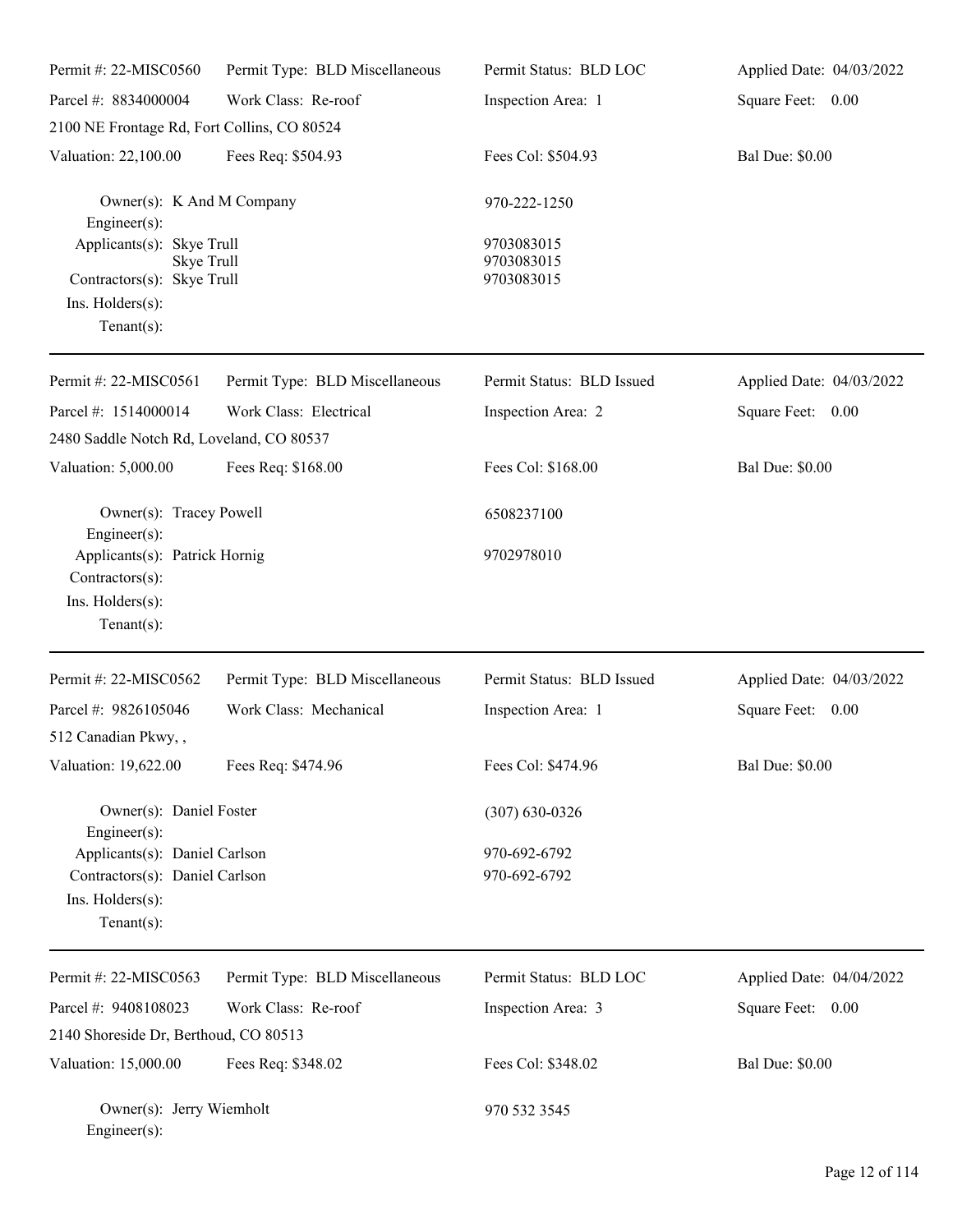| Permit #: 22-MISC0564                                                                                                           | Permit Type: BLD Miscellaneous | Permit Status: BLD LOC   | Applied Date: 04/04/2022 |
|---------------------------------------------------------------------------------------------------------------------------------|--------------------------------|--------------------------|--------------------------|
| Parcel #: 9529113001                                                                                                            | Work Class: Re-roof            | Inspection Area: 3       | Square Feet: 0.00        |
| 1702 Huago Ct, Loveland, CO 80537                                                                                               |                                |                          |                          |
| Valuation: 8,070.00                                                                                                             | Fees Req: \$223.90             | Fees Col: \$223.90       | <b>Bal Due: \$0.00</b>   |
| Owner(s): Howard Shiffman<br>Engineer $(s)$ :                                                                                   |                                | $(303) 881 - 6528$       |                          |
| Applicants(s): Travis Bare<br>Contractors(s): Travis Bare<br>Ins. Holders(s):<br>Tenant $(s)$ :                                 |                                | 7205304316<br>7205304316 |                          |
| Permit #: 22-MISC0565                                                                                                           | Permit Type: BLD Miscellaneous | Permit Status: BLD Void  | Applied Date: 04/04/2022 |
| Parcel #: 2435405011                                                                                                            | Work Class: Electrical         | Inspection Area: 4       | Square Feet: 0.00        |
| 211 Aspen Drive, Lyons, CO 80540                                                                                                |                                |                          |                          |
| Valuation: 350.00                                                                                                               | Fees Req:                      | Fees Col:                | <b>Bal Due:</b>          |
| Owner(s): Clay Alspaugh<br>Engineer(s):<br>Applicants(s): Clay Alspaugh<br>Contractors(s):<br>Ins. Holders(s):<br>$Tenant(s)$ : |                                |                          |                          |
| Permit #: 22-MISC0566                                                                                                           | Permit Type: BLD Miscellaneous | Permit Status: BLD LOC   | Applied Date: 04/04/2022 |
| Parcel #: 9529132002                                                                                                            | Work Class: Mechanical         | Inspection Area: 3       | Square Feet: 0.00        |
| 1714 Huago Ct, Loveland, CO 80537                                                                                               |                                |                          |                          |
| Valuation: 14,199.00                                                                                                            | Fees Req: \$311.23             | Fees Col: \$311.23       | <b>Bal Due: \$0.00</b>   |
| Owner(s): Matthew Brown<br>Engineer(s):                                                                                         |                                | $(970)$ 420-1931         |                          |
| Applicants(s): Leonard Wilson                                                                                                   |                                | 720-938-3250             |                          |
| Contractors(s): Leonard Wilson<br>Ins. Holders(s):<br>$Tenant(s)$ :                                                             |                                | 720-938-3250             |                          |
| Permit #: 22-MISC0567                                                                                                           | Permit Type: BLD Miscellaneous | Permit Status: BLD LOC   | Applied Date: 04/04/2022 |
| Parcel #: 9624206041                                                                                                            | Work Class: Electrical         | Inspection Area: 2       | Square Feet: 0.00        |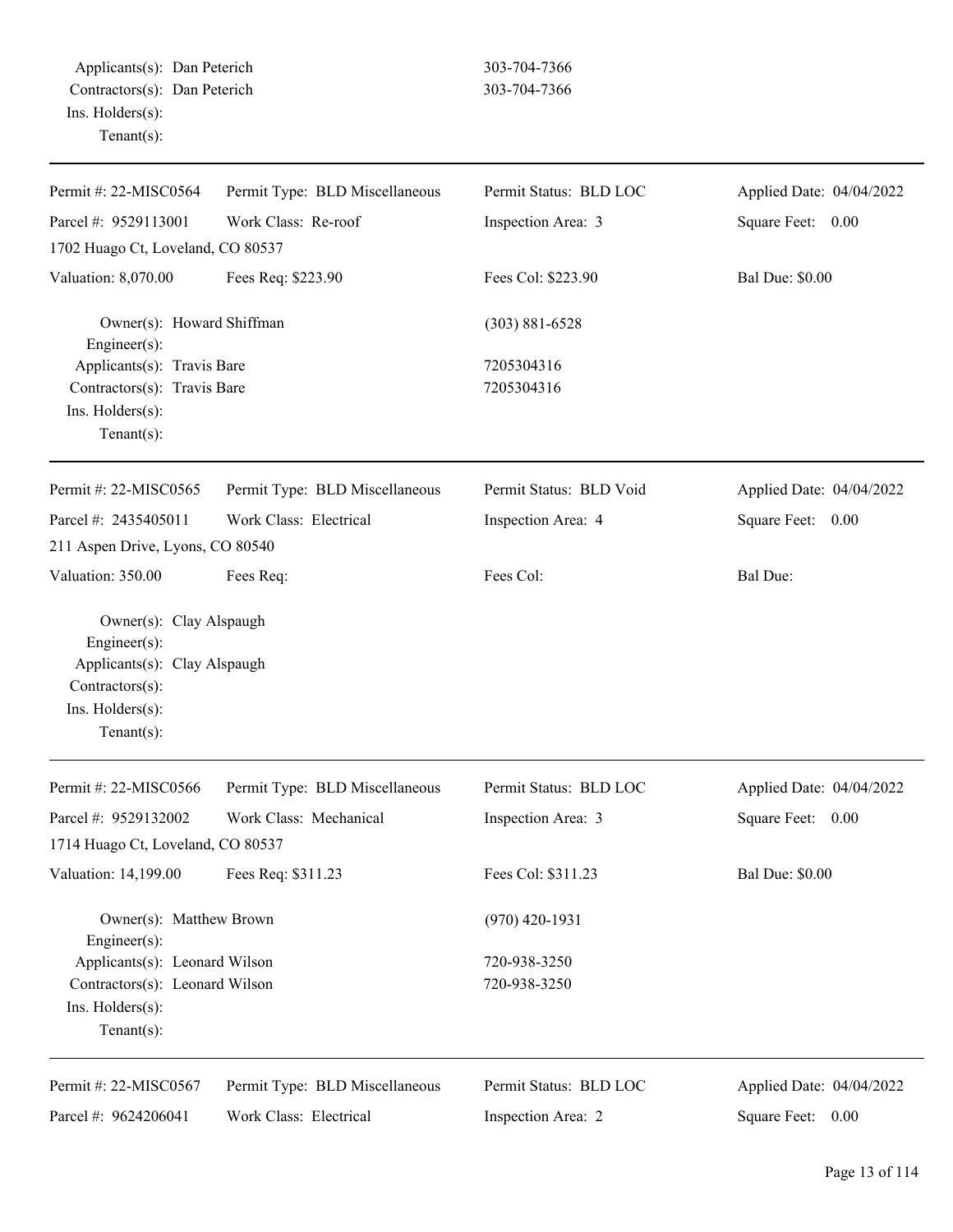| 200 Park Place Dr, Fort Collins, CO 80525                                                                                      |                                                                                 |                              |                          |
|--------------------------------------------------------------------------------------------------------------------------------|---------------------------------------------------------------------------------|------------------------------|--------------------------|
| Valuation: 7,500.00                                                                                                            | Fees Req: \$192.00                                                              | Fees Col: \$192.00           | <b>Bal Due: \$0.00</b>   |
| Owner(s): Darren Shutt<br>Engineer(s):<br>Applicants(s): Brent Eggers<br>Contractors(s):<br>Ins. Holders(s):<br>Tenant $(s)$ : |                                                                                 | 9706691883                   |                          |
| Permit #: 22-MISC0568                                                                                                          | Permit Type: BLD Miscellaneous                                                  | Permit Status: BLD Issued    | Applied Date: 04/04/2022 |
| Parcel #: 9411206010                                                                                                           | Work Class: Mechanical                                                          | Inspection Area: 3           | Square Feet: 0.00        |
| 2155 Elmwood St, Berthoud, CO 80513                                                                                            |                                                                                 |                              |                          |
| Valuation: 7,062.00                                                                                                            | Fees Req: \$166.00                                                              | Fees Col: \$166.00           | <b>Bal Due: \$0.00</b>   |
| Owner(s): Kenneth Mathias<br>Engineer(s):                                                                                      |                                                                                 | $(970)$ 532-2121             |                          |
| Applicants(s): Darren Knoll<br>Contractors(s): Darren Knoll<br>Ins. Holders(s):<br>$Tenant(s)$ :                               |                                                                                 | 970-302-2532<br>970-302-2532 |                          |
| Permit #: 22-MISC0569                                                                                                          | Permit Type: BLD Miscellaneous                                                  | Permit Status: BLD LOC       | Applied Date: 04/04/2022 |
| Parcel #: 9428205023                                                                                                           | Work Class: Mechanical                                                          | Inspection Area: 3           | Square Feet: 0.00        |
| 2912 Martingale Dr, Berthoud, CO 80513                                                                                         |                                                                                 |                              |                          |
| Valuation: 10,545.00                                                                                                           | Fees Req: \$288.24                                                              | Fees Col: \$288.24           | <b>Bal Due: \$0.00</b>   |
| Owner(s): Cindy Hale<br>Robert Hale                                                                                            |                                                                                 | 6107317729                   |                          |
| Engineer(s):<br>Applicants(s): IMS Heating & Air Inc<br>Contractors(s): Dwayne Shawver<br>Ins. Holders(s):<br>Tenant $(s)$ :   |                                                                                 | 970-532-0123<br>970-532-0123 |                          |
| Permit #: 22-MISC0570                                                                                                          | Permit Type: BLD Miscellaneous                                                  | Permit Status: BLD LOC       | Applied Date: 04/04/2022 |
| Parcel #: 1621106008                                                                                                           | Work Class: Gas Fireplace or Stove/Lo <sub>1</sub> Inspection Area: 4<br>Insert |                              | Square Feet: 0.00        |
| 2530 Cedar Park Dr, Drake, CO 80515                                                                                            |                                                                                 |                              |                          |
| Valuation: 500.00                                                                                                              | Fees Req: \$105.57                                                              | Fees Col: \$105.57           | <b>Bal Due: \$0.00</b>   |
| Owner(s): Christopher Corman<br>Engineer(s):                                                                                   |                                                                                 | 9702315759<br>9702315759     |                          |
| Applicants(s): Christopher Corman<br>Contractors(s):                                                                           |                                                                                 |                              |                          |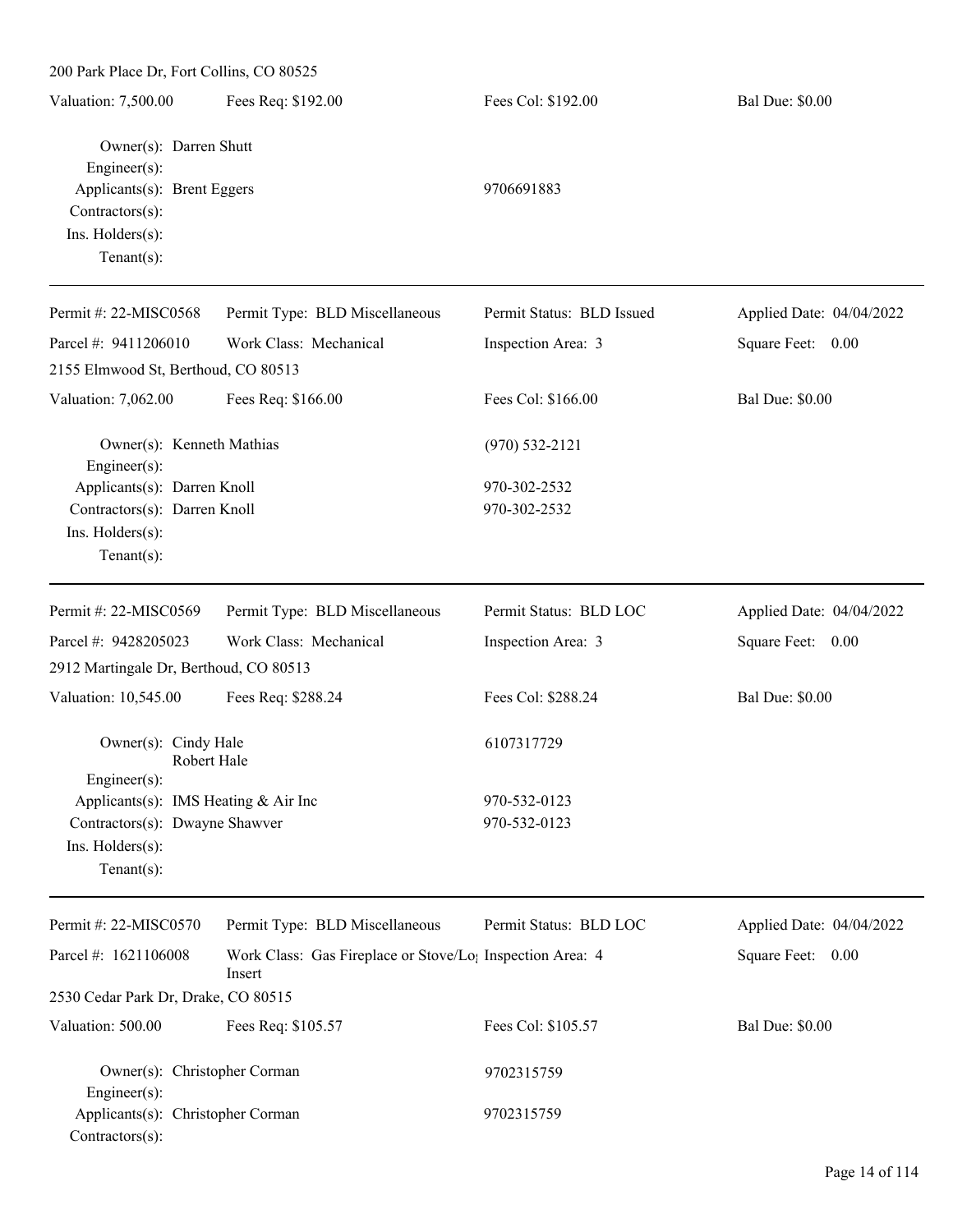| $Tenant(s)$ :                                                                                                                                         |                                                        |                           |                          |
|-------------------------------------------------------------------------------------------------------------------------------------------------------|--------------------------------------------------------|---------------------------|--------------------------|
| Permit #: 22-MISC0571                                                                                                                                 | Permit Type: BLD Miscellaneous                         | Permit Status: BLD LOC    | Applied Date: 04/05/2022 |
| Parcel #: 2508105011                                                                                                                                  | Work Class: Re-roof                                    | Inspection Area: 4        | Square Feet: 0.00        |
| 2115 Mcgraw Ranch Rd, Estes Park, CO 80517                                                                                                            |                                                        |                           |                          |
| Valuation: 6,819.81                                                                                                                                   | Fees Req: \$186.77                                     | Fees Col: \$186.77        | <b>Bal Due: \$0.00</b>   |
| Owner(s): * Rose Family Trust<br>$Engineering(s)$ :<br>Applicants(s): John Sokoll<br>Contractors(s): John Sokoll<br>Ins. Holders(s):<br>$Tenant(s)$ : |                                                        | 9707448411<br>9707448411  |                          |
| Permit #: 22-MISC0572                                                                                                                                 | Permit Type: BLD Miscellaneous                         | Permit Status: BLD Issued | Applied Date: 04/05/2022 |
| Parcel #: 9704308019                                                                                                                                  | Work Class: Mechanical                                 | Inspection Area: 1        | Square Feet: 0.00        |
| 716 Theo Ave, Fort Collins, CO 80521                                                                                                                  |                                                        |                           |                          |
| Valuation: 7,866.00                                                                                                                                   | Fees Req: \$166.00                                     | Fees Col: \$166.00        | <b>Bal Due: \$0.00</b>   |
| Owner(s): Betty Kreikemeier<br>Engineer(s):                                                                                                           | David Kreikemeier                                      | 9706900436<br>9706900436  |                          |
| Applicants(s): Triera Conway<br>Contractors(s): Mike Ducett<br>Ins. Holders(s):<br>$Tenant(s)$ :                                                      |                                                        | 9704947617                |                          |
| Permit #: 22-MISC0573                                                                                                                                 | Permit Type: BLD Miscellaneous                         | Permit Status: BLD Issued | Applied Date: 04/05/2022 |
| Parcel #: 2521107001                                                                                                                                  | Work Class: Electrical                                 | Inspection Area: 4        | Square Feet: 0.00        |
| 37 Dripping Springs Ln, Drake, CO 80515                                                                                                               |                                                        |                           |                          |
| Valuation: 2,500.00                                                                                                                                   | Fees Req: \$144.00                                     | Fees Col: \$144.00        | <b>Bal Due: \$0.00</b>   |
| Engineer(s):<br>Applicants(s): Shane Dodson<br>Contractors(s):<br>Ins. Holders(s):<br>Tenant $(s)$ :                                                  | Owner(s): Summit Properties Colorado Summit Properties | 3038860972                |                          |
| Permit #: 22-MISC0574                                                                                                                                 | Permit Type: BLD Miscellaneous                         | Permit Status: BLD Issued | Applied Date: 04/05/2022 |
| Parcel #: 2521107001                                                                                                                                  | Work Class: Electrical                                 | Inspection Area: 4        | Square Feet: 0.00        |
| 37 Dripping Springs Ln, Drake, CO 80515                                                                                                               |                                                        |                           |                          |

Ins. Holders(s):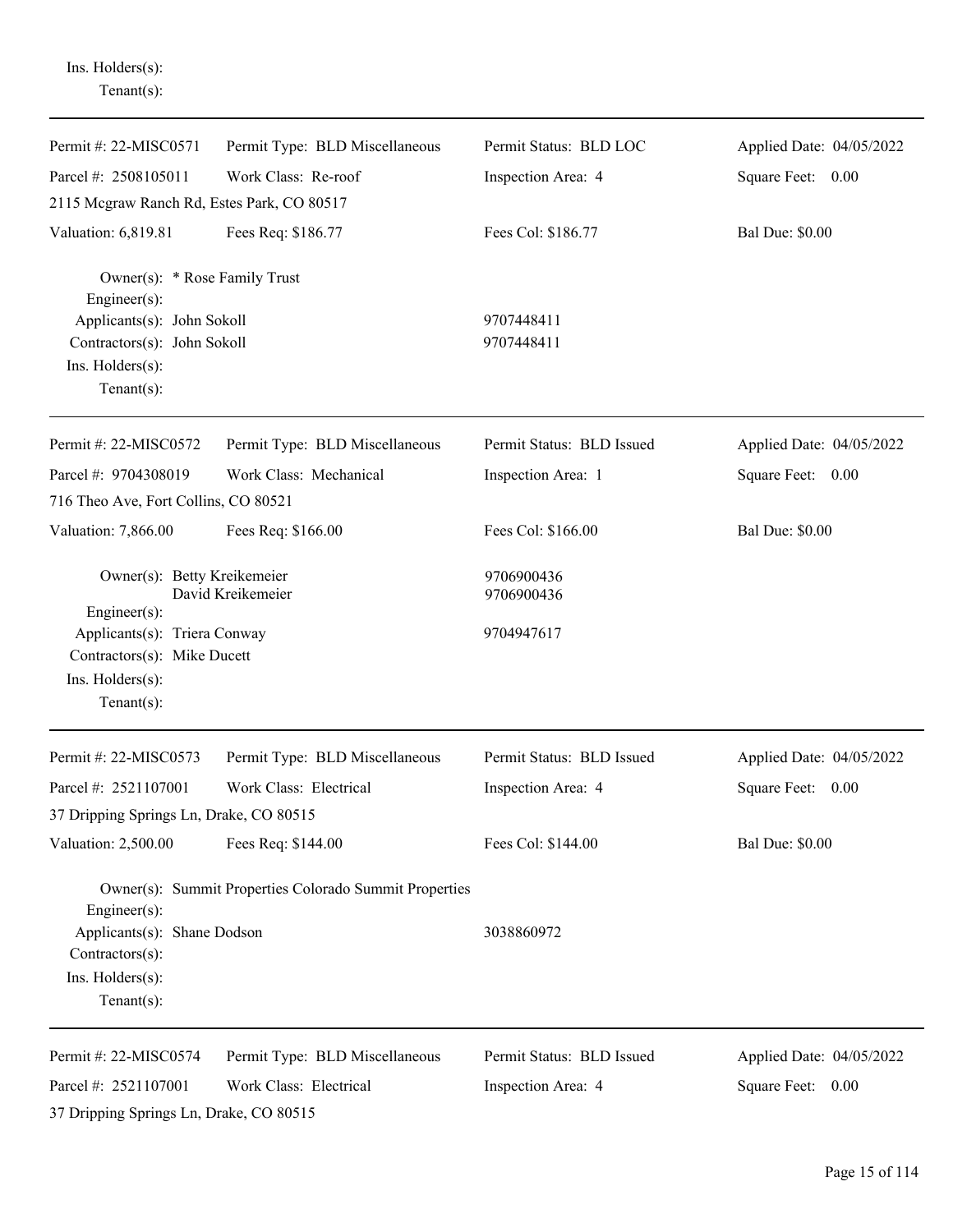| Engineer(s):<br>Applicants(s): Shane Dodson<br>Contractors(s):<br>Ins. Holders(s):<br>Tenant $(s)$ :   | Owner(s): Summit Properties Colorado Summit Properties                          | 3038860972             |                          |
|--------------------------------------------------------------------------------------------------------|---------------------------------------------------------------------------------|------------------------|--------------------------|
| Permit #: 22-MISC0575                                                                                  | Permit Type: BLD Miscellaneous                                                  | Permit Status: BLD LOC | Applied Date: 04/05/2022 |
| Parcel #: 0701314702                                                                                   | Work Class: Plumbing                                                            | Inspection Area: 1     | Square Feet: 0.00        |
| 820 Lodgepole Dr, Bellvue, CO 80512                                                                    |                                                                                 |                        |                          |
| Valuation: 4,098.05                                                                                    | Fees Req: \$103.77                                                              | Fees Col: \$103.77     | <b>Bal Due: \$0.00</b>   |
| Owner(s): Victor Masliah<br>Engineer(s):                                                               |                                                                                 | 6084368345             |                          |
| Applicants(s): Morgan Lopez<br>Contractors(s):<br>Ins. Holders(s):<br>Tenant $(s)$ :                   |                                                                                 | 9702156539             |                          |
| Permit #: 22-MISC0576                                                                                  | Permit Type: BLD Miscellaneous                                                  | Permit Status: BLD LOC | Applied Date: 04/05/2022 |
| Parcel #: 2107000010                                                                                   | Work Class: Gas Fireplace or Stove/Lo <sub>1</sub> Inspection Area: 6<br>Insert |                        | Square Feet: 0.00        |
| 33 Starwood Trl, Livermore, CO 80536                                                                   |                                                                                 |                        |                          |
| Valuation: 2,000.00                                                                                    | Fees Req: \$165.57                                                              | Fees Col: \$165.57     | <b>Bal Due: \$0.00</b>   |
| Engineer(s):<br>Applicants(s): Douglas Medina<br>Contractors(s):<br>Ins. Holders(s):<br>Tenant $(s)$ : | Owner(s): Harper Family Investments LLLP Harper Family                          | 970-658-6759           |                          |
| Permit #: 22-MISC0577                                                                                  | Permit Type: BLD Miscellaneous                                                  | Permit Status: BLD LOC | Applied Date: 04/05/2022 |
| Parcel #: 8913000017                                                                                   | Work Class: Gas Piping                                                          | Inspection Area: 1     | Square Feet: 0.00        |
| 6680 Pelican Cove Ln, Wellington, CO 80549                                                             |                                                                                 |                        |                          |
| Valuation: 2,000.00                                                                                    | Fees Req: \$165.57                                                              | Fees Col: \$165.57     | <b>Bal Due: \$0.00</b>   |
| Owner(s): Debra Oseland<br>Engineer(s):                                                                |                                                                                 | 9706923820             |                          |
| Applicants(s): Douglas Medina<br>Contractors(s):<br>Ins. Holders(s):<br>Tenant $(s)$ :                 |                                                                                 | 970-658-6759           |                          |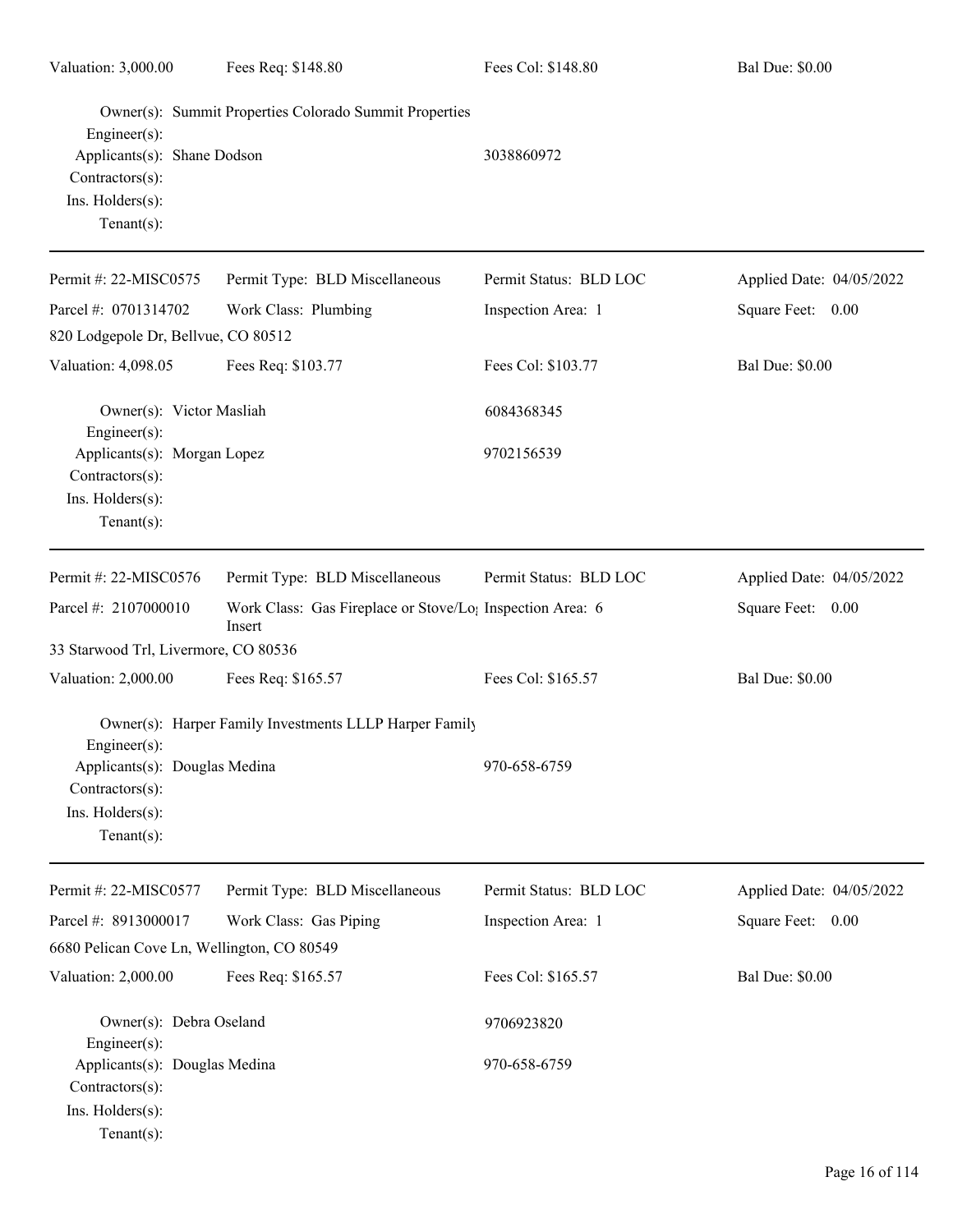| Permit #: 22-MISC0578                        | Permit Type: BLD Miscellaneous                            | Permit Status: BLD Issued | Applied Date: 04/05/2022 |
|----------------------------------------------|-----------------------------------------------------------|---------------------------|--------------------------|
| Parcel #: 1014000019                         | Work Class: Mechanical                                    | Inspection Area: 6        | Square Feet: 0.00        |
| 427 Calloway Hill Rd, Livermore, CO 80536    |                                                           |                           |                          |
| Valuation: 5,223.35                          | Fees Req: \$124.51                                        | Fees Col: \$124.51        | <b>Bal Due: \$0.00</b>   |
| Owner(s): Heidi Hedrick<br>Engineer(s):      |                                                           | $(970)$ 988-3720          |                          |
| Applicants(s): Morgan Lopez                  | Mark Lancaster                                            | 9702156539<br>9705560544  |                          |
| Contractors(s):                              |                                                           |                           |                          |
| Ins. Holders(s):                             |                                                           |                           |                          |
| $Tenant(s)$ :                                |                                                           |                           |                          |
| Permit #: 22-MISC0579                        | Permit Type: BLD Miscellaneous                            | Permit Status: BLD LOC    | Applied Date: 04/05/2022 |
| Parcel #: 3516407005                         | Work Class: Gas Piping                                    | Inspection Area: 4        | Square Feet: 0.00        |
| 2760 Fall River Rd 207, Estes Park, CO 80517 |                                                           |                           |                          |
| Valuation: 485.00                            | Fees Req: \$53.93                                         | Fees Col: \$53.93         | <b>Bal Due: \$0.00</b>   |
| Owner(s): Kevin McGraw                       |                                                           | 7206700008                |                          |
| Engineer(s):<br>Applicants(s): Kevin McGraw  |                                                           | 7206700008                |                          |
| Contractors(s):                              |                                                           |                           |                          |
| Ins. Holders(s):                             |                                                           |                           |                          |
| $Tenant(s)$ :                                |                                                           |                           |                          |
| Permit #: 22-MISC0580                        | Permit Type: BLD Miscellaneous                            | Permit Status: BLD LOC    | Applied Date: 04/05/2022 |
| Parcel #: 9834000036                         | Work Class: Electrical                                    | Inspection Area: 1        | Square Feet:<br>0.00     |
| 2200 N Taft Hill Rd, Fort Collins, CO 80524  |                                                           |                           |                          |
| Valuation: 5,000.00                          | Fees Req: \$60.00                                         | Fees Col: \$60.00         | <b>Bal Due: \$0.00</b>   |
| Owner(s): Sarah Swanty                       |                                                           |                           |                          |
| Engineer(s):<br>Applicants(s): Scott Heffley |                                                           | $(970)$ 793-5885          |                          |
|                                              | Maral Jalili                                              |                           |                          |
|                                              | Maral Jalili<br>Heath Construction LLC dba Saunders Heath | 7204251189                |                          |
| Contractors(s):                              |                                                           |                           |                          |
| Ins. Holders(s):                             |                                                           |                           |                          |
| $Tenant(s)$ :                                |                                                           |                           |                          |
| Permit #: 22-MISC0581                        | Permit Type: BLD Miscellaneous                            | Permit Status: BLD Issued | Applied Date: 04/05/2022 |
| Parcel #: 3516407013                         | Work Class: Gas Piping                                    | Inspection Area: 4        | Square Feet: 0.00        |
| 2760 Fall River Rd 206, Estes Park, CO 80517 |                                                           |                           |                          |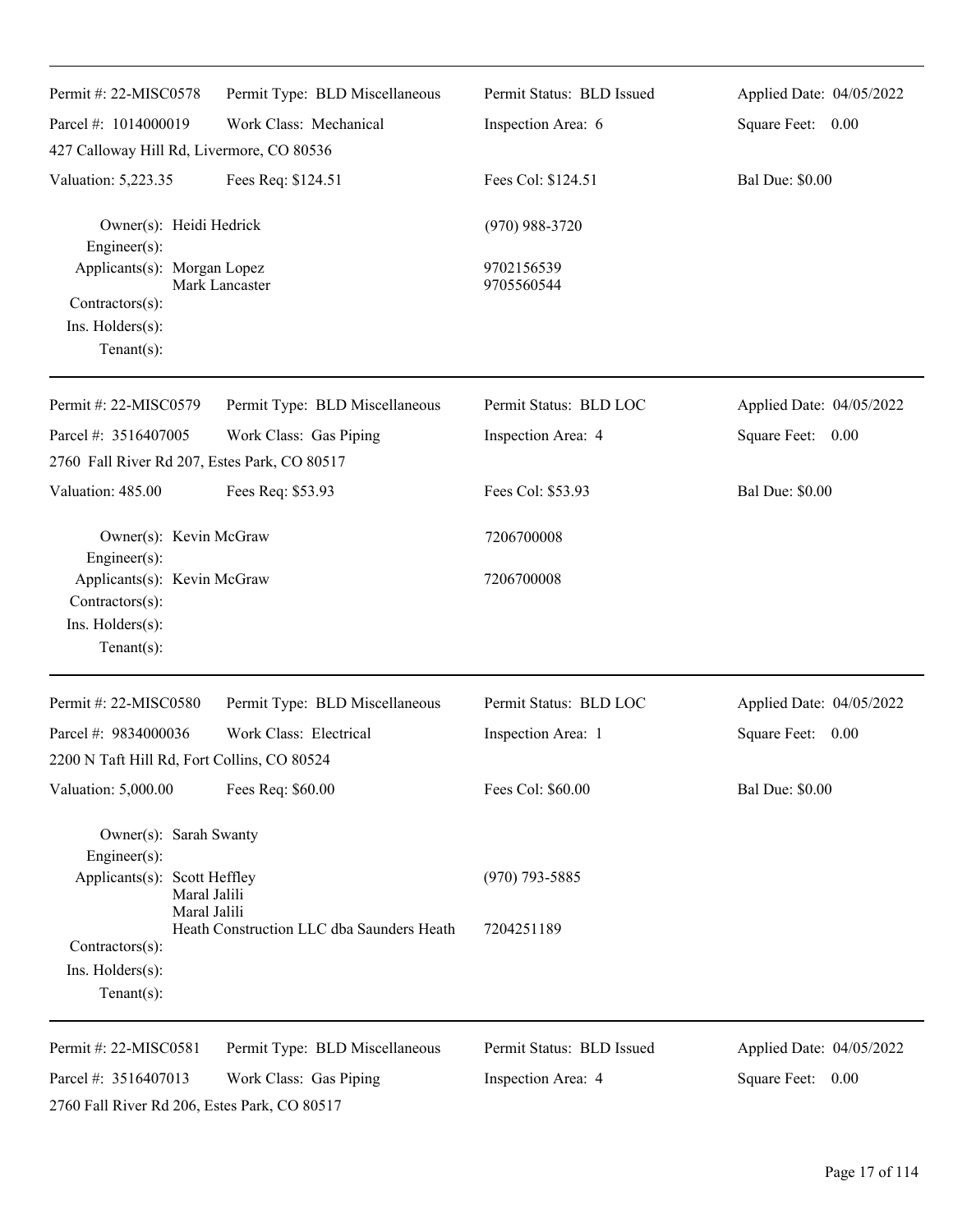| Valuation: 485.00                                                                                         | Fees Req: \$53.93              | Fees Col: \$53.93                      | <b>Bal Due: \$0.00</b>   |
|-----------------------------------------------------------------------------------------------------------|--------------------------------|----------------------------------------|--------------------------|
| Owner(s): Kevin McGraw<br>$Engineering(s)$ :                                                              |                                | 7206700008                             |                          |
| Applicants(s): Kevin McGraw<br>Contractors(s):<br>Ins. Holders(s):<br>$Tenant(s)$ :                       |                                | 7206700008                             |                          |
| Permit #: 22-MISC0582                                                                                     | Permit Type: BLD Miscellaneous | Permit Status: BLD Issued              | Applied Date: 04/05/2022 |
| Parcel #: 9429306005                                                                                      | Work Class: Mechanical         | Inspection Area: 3                     | Square Feet: 0.00        |
| 3926 Arleigh Dr, Berthoud, CO 80513                                                                       |                                |                                        |                          |
| Valuation: 4,231.70                                                                                       | Fees Req: \$103.77             | Fees Col: \$103.77                     | <b>Bal Due: \$0.00</b>   |
| Owner(s): Walt Cargle<br>Engineer $(s)$ :                                                                 |                                | $(303) 651 - 1582$                     |                          |
| Applicants(s): Morgan Lopez<br>Contractors(s): Mark Lancaster<br>Ins. Holders(s):<br>Tenant $(s)$ :       |                                | 9702156539<br>9705560544               |                          |
| Permit #: 22-MISC0583                                                                                     | Permit Type: BLD Miscellaneous | Permit Status: BLD LOC                 | Applied Date: 04/05/2022 |
| Parcel #: 9529100018                                                                                      | Work Class: Re-roof            | Inspection Area: 3                     | Square Feet: 0.00        |
| 4126 14th St SW, Loveland, CO 80537                                                                       |                                |                                        |                          |
| Valuation: 6,860.00                                                                                       | Fees Req: \$186.93             | Fees Col: \$186.93                     | <b>Bal Due: \$0.00</b>   |
| Owner(s): Neal Babcock<br>$Engineer(s)$ :                                                                 |                                | $(720)$ 357-7063                       |                          |
| Applicants(s): Joshua Scheuring<br>Contractors(s): Joshua Scheuring<br>Ins. Holders(s):<br>Tenant $(s)$ : | Alexandra Millsap              | 9703429800<br>9705730149<br>9703429800 |                          |
| Permit #: 22-MISC0584                                                                                     | Permit Type: BLD Miscellaneous | Permit Status: BLD LOC                 | Applied Date: 04/05/2022 |
| Parcel #: 0401000029                                                                                      | Work Class: Re-roof            | Inspection Area: 3                     | Square Feet: 0.00        |
| 7429 W County Road 12, Loveland, CO 80537                                                                 |                                |                                        |                          |
| Valuation: 9,628.28                                                                                       | Fees Req: \$246.19             | Fees Col: \$246.19                     | <b>Bal Due: \$0.00</b>   |
| Owner(s): Martha Palmer<br>$Engineering(s)$ :                                                             |                                | $(970)$ 635-4281                       |                          |
| Applicants(s): John Sokoll                                                                                |                                | 9707448411                             |                          |
| Contractors(s): John Sokoll<br>Ins. Holders(s):<br>Tenant $(s)$ :                                         |                                | 9707448411                             |                          |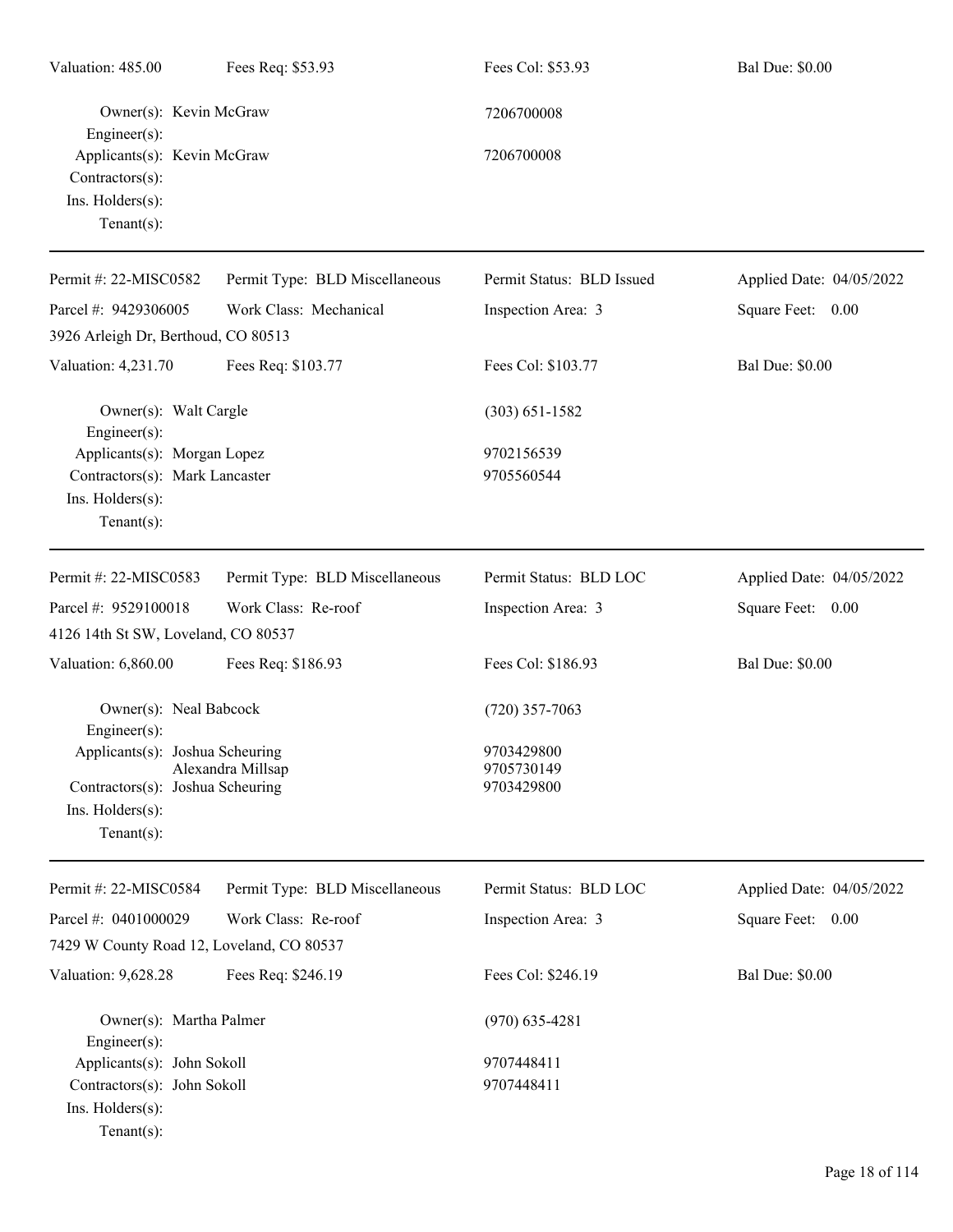| Permit #: 22-MISC0585                                                                                                           | Permit Type: BLD Miscellaneous | Permit Status: BLD Issued | Applied Date: 04/05/2022 |
|---------------------------------------------------------------------------------------------------------------------------------|--------------------------------|---------------------------|--------------------------|
| Parcel #: 0401000042                                                                                                            | Work Class: Gas Piping         | Inspection Area: 3        | Square Feet: 0.00        |
| 5067 S County Road 29, Loveland, CO 80537                                                                                       |                                |                           |                          |
| Valuation: 2,000.00                                                                                                             | Fees Req: \$165.57             | Fees Col: \$165.57        | <b>Bal Due: \$0.00</b>   |
| Owner(s): Leigh Hunnicutt<br>Engineer(s):                                                                                       |                                | 8056606605                |                          |
| Applicants(s): Douglas Medina<br>Contractors(s):<br>Ins. Holders(s):<br>Tenant $(s)$ :                                          |                                | 970-658-6759              |                          |
| Permit #: 22-MISC0586                                                                                                           | Permit Type: BLD Miscellaneous | Permit Status: BLD Void   | Applied Date: 04/05/2022 |
| Parcel #: 9836437701                                                                                                            | Work Class: Electrical         | Inspection Area: 1        | Square Feet: 0.00        |
| 1005 Country Club Rd, Fort Collins, CO 80524                                                                                    |                                |                           |                          |
| Valuation: 800.00                                                                                                               | Fees Req: \$60.00              | Fees Col: \$60.00         | <b>Bal Due: \$0.00</b>   |
| Owner(s): Pink Puma LLC<br>Engineer(s):<br>Applicants(s): James Sanders<br>Contractors(s):<br>Ins. Holders(s):<br>$Tenant(s)$ : |                                | 9708524480                |                          |
| Permit #: 22-MISC0587                                                                                                           | Permit Type: BLD Miscellaneous | Permit Status: BLD Issued | Applied Date: 04/05/2022 |
| Parcel #: 9934005701<br>8026 N County Road 19, Fort Collins, CO 80524                                                           | Work Class: Electrical         | Inspection Area: 1        | Square Feet: 0.00        |
| Valuation: 12,000.00                                                                                                            | Fees Req: \$235.20             | Fees Col: \$235.20        | <b>Bal Due: \$0.00</b>   |
| Owner(s): Scott Jennings<br>Engineer(s):                                                                                        | Donna Jennings                 | 9704207082<br>9704207083  |                          |
| Applicants(s): Nate Lyke<br>Contractors(s):<br>Ins. Holders(s):<br>$Tenant(s)$ :                                                |                                | 9704201803                |                          |
| Permit #: 22-MISC0588                                                                                                           | Permit Type: BLD Miscellaneous | Permit Status: BLD Issued | Applied Date: 04/06/2022 |
| Parcel #: 9420400051                                                                                                            | Work Class: Electrical         | Inspection Area: 3        | Square Feet: 0.00        |
| 413 S County Road 21, Berthoud, CO 80513                                                                                        |                                |                           |                          |
| Valuation: 0.00                                                                                                                 | Fees Req: \$120.00             | Fees Col: \$120.00        | <b>Bal Due: \$0.00</b>   |
| Owner(s): Jessica Manzer                                                                                                        |                                | 4058896148                |                          |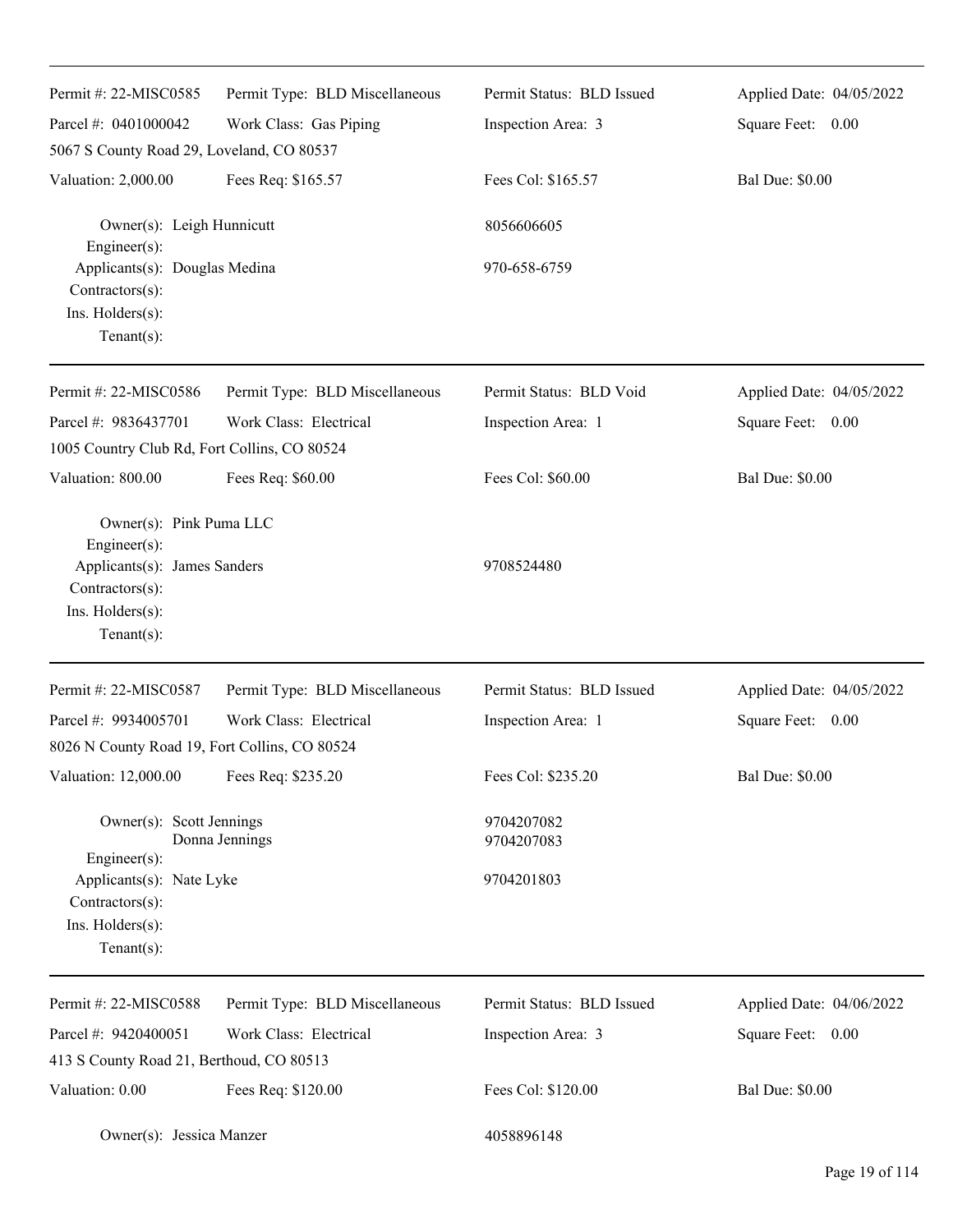Engineer(s): Applicants(s): Eric Carlson 970-286-4286 Contractors(s): Ins. Holders(s): Tenant(s):

Permit #: 22-MISC0589 Parcel #: 9424008703 Permit Type: BLD Miscellaneous Work Class: Electrical Permit Status: BLD LOC Inspection Area: 3 Applied Date: 04/06/2022 Square Feet: 0.00 332 E County Road 6c, Berthoud, CO 80513 Valuation: 1,500.00 Fees Req: \$120.00 Fees Col: \$120.00 Bal Due: \$0.00 Owner(s): Martin Chernoff Karen Jacobson-Chernoff 970-889-9888 Engineer(s): Applicants(s): Matthew Callen 5706876806 Contractors(s): Ins. Holders(s): Tenant(s): Permit #: 22-MISC0590 Parcel #: 2531206018 Permit Type: BLD Miscellaneous Work Class: Plumbing Permit Status: BLD Issued Inspection Area: 4 Applied Date: 04/06/2022 Square Feet: 0.00 1221 Prospect Mountain Rd, Estes Park, CO 80517 Valuation: 2,000.00 Fees Req: \$53.93 Fees Col: \$53.93 Bal Due: \$0.00 Owner(s): Ronald Houlette Engineer(s): Applicants(s): Derek Shepard 9705860970 Contractors(s): Ins. Holders(s): Tenant(s): Permit #: 22-MISC0591 Parcel #: 2936205094 Permit Type: BLD Miscellaneous Work Class: Electrical Permit Status: BLD LOC Inspection Area: 5 Applied Date: 04/06/2022 Square Feet: 0.00 132 Sheep Mountain Ct, Livermore, CO 80536 Valuation: 3,800.00 Fees Req: \$156.48 Fees Col: \$156.48 Bal Due: \$0.00 Owner(s): David Francis Engineer(s): Applicants(s): David Francis Contractors(s): Ins. Holders(s): Tenant(s):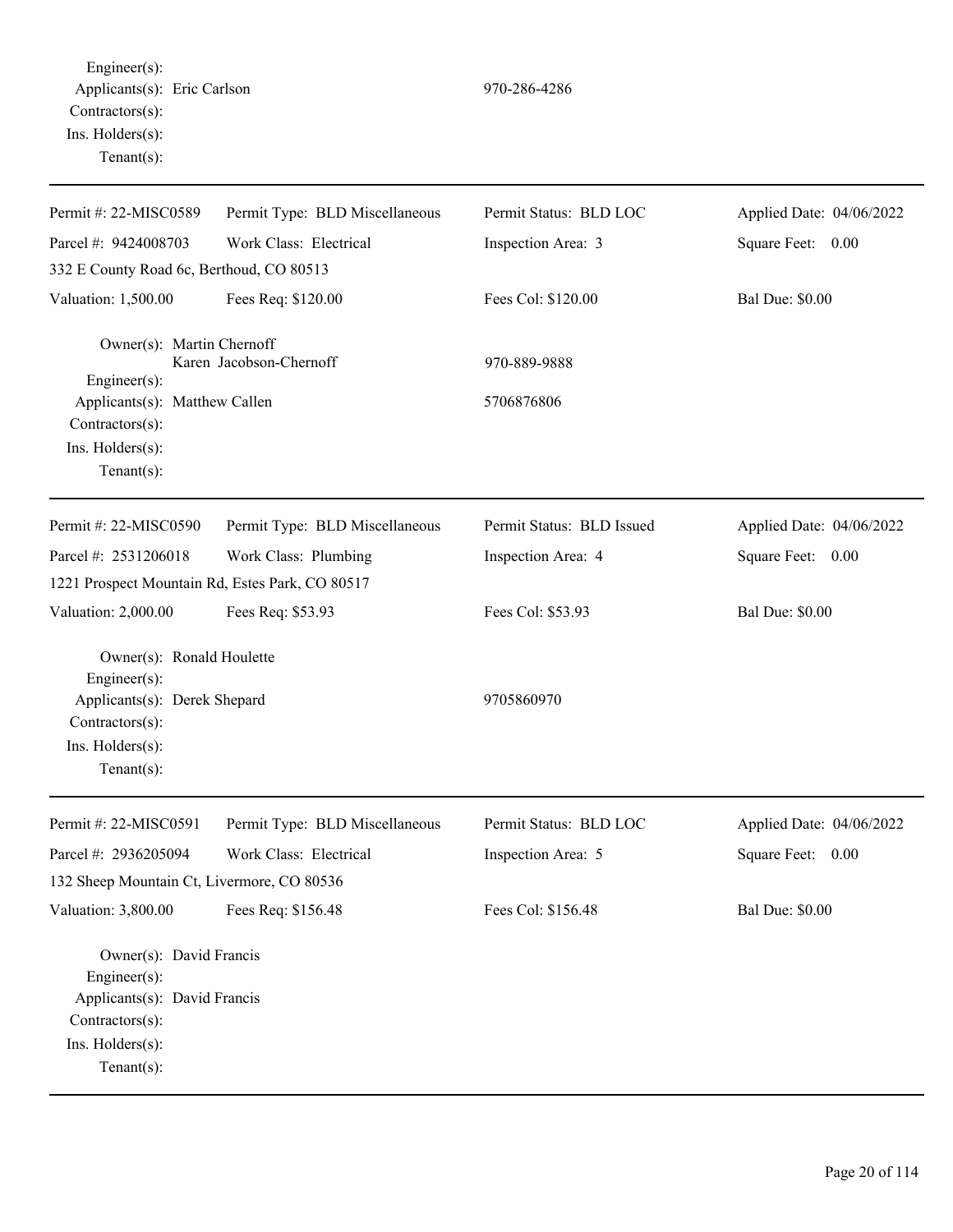| Permit #: 22-MISC0592                                                                                 | Permit Type: BLD Miscellaneous | Permit Status: BLD Issued | Applied Date: 04/06/2022 |
|-------------------------------------------------------------------------------------------------------|--------------------------------|---------------------------|--------------------------|
| Parcel #: 9433108004                                                                                  | Work Class: Electrical         | Inspection Area: 3        | Square Feet: 0.00        |
| 2039 Mountain River Rd, Berthoud, CO 80513                                                            |                                |                           |                          |
| Valuation: 19,970.00                                                                                  | Fees Req: \$311.71             | Fees Col: \$311.71        | <b>Bal Due: \$0.00</b>   |
| Owner(s): Shane Lorenz<br>Engineer $(s)$ :                                                            |                                | 9706859645                |                          |
| Applicants(s): Tracy Pfeiff<br>Contractors(s):<br>Ins. Holders(s):<br>$Tenant(s)$ :                   |                                | 970-330-2410              |                          |
| Permit #: 22-MISC0593                                                                                 | Permit Type: BLD Miscellaneous | Permit Status: BLD LOC    | Applied Date: 04/06/2022 |
| Parcel #: 8622325010<br>8503 Audubon Ct, Fort Collins, CO 80528                                       | Work Class: Plumbing           | Inspection Area: 2        | Square Feet: 0.00        |
| Valuation: 5,508.00                                                                                   | Fees Req: \$124.51             | Fees Col: \$124.51        | <b>Bal Due: \$0.00</b>   |
| Owner(s): Leon Feldman<br>Engineer(s):                                                                |                                | $(720)$ 935-7402          |                          |
| Applicants(s): Shelly Clark<br>Contractors(s):<br>Ins. Holders(s):<br>Tenant $(s)$ :                  |                                | 3034720833                |                          |
| Permit #: 22-MISC0594                                                                                 | Permit Type: BLD Miscellaneous | Permit Status: BLD LOC    | Applied Date: 04/06/2022 |
| Parcel #: 9402206002                                                                                  | Work Class: Re-roof            | Inspection Area: 3        | Square Feet: 0.00        |
| 4609 Rosewood Dr, Loveland, CO 80537                                                                  |                                |                           |                          |
| Valuation: 24,000.00                                                                                  | Fees Req: \$528.60             | Fees Col: \$528.60        | <b>Bal Due: \$0.00</b>   |
| Owner(s): Ray Savickas<br>Engineer(s):                                                                |                                | $(970)$ 667-6850          |                          |
| Applicants(s): Kendal Kessler<br>Contractors(s): Kendal Kessler<br>Ins. Holders(s):<br>Tenant $(s)$ : |                                | 9702276488<br>9702276488  |                          |
| Permit #: 22-MISC0595                                                                                 | Permit Type: BLD Miscellaneous | Permit Status: BLD LOC    | Applied Date: 04/07/2022 |
| Parcel #: 8717205229                                                                                  | Work Class: Mechanical         | Inspection Area: 2        | Square Feet: 0.00        |
| 609 Eric St, Fort Collins, CO 80524                                                                   |                                |                           |                          |
| Valuation: 8,174.00                                                                                   | Fees Req: \$186.75             | Fees Col: \$186.75        | <b>Bal Due: \$0.00</b>   |
| Owner(s): Gabe Slack<br>Engineer(s):                                                                  |                                | $(970)$ 218-1618          |                          |
| Applicants(s): Zach Parriott                                                                          |                                | 4025172217                |                          |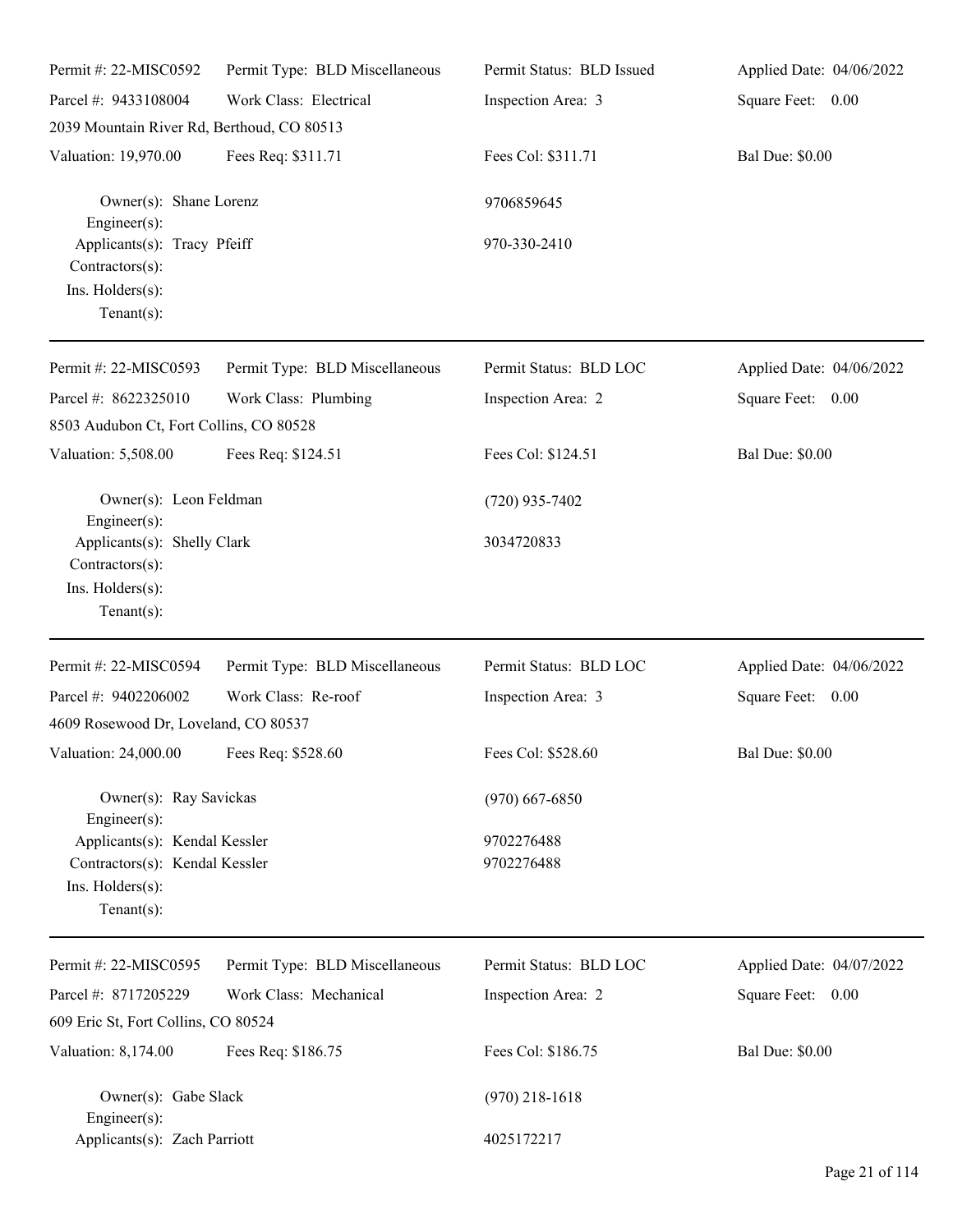| Permit #: 22-MISC0596                                   | Permit Type: BLD Miscellaneous | Permit Status: BLD LOC       | Applied Date: 04/07/2022 |
|---------------------------------------------------------|--------------------------------|------------------------------|--------------------------|
| Parcel #: 8621105011                                    | Work Class: Electrical         | Inspection Area: 2           | Square Feet: 0.00        |
| 7971 Eagle Ranch Rd, Fort Collins, CO 80528             |                                |                              |                          |
| Valuation: 1,125.60                                     | Fees Req: \$120.00             | Fees Col: \$120.00           | <b>Bal Due: \$0.00</b>   |
| Owner(s): Jeremy Slater<br>Engineer(s):                 |                                | $(832) 628 - 0085$           |                          |
| Applicants(s): Shannon Mclaughlin<br>$Contractors(s)$ : |                                | 9706692464                   |                          |
| Ins. Holders(s):<br>Tenant $(s)$ :                      |                                |                              |                          |
| Permit #: 22-MISC0597                                   | Permit Type: BLD Miscellaneous | Permit Status: BLD Withdrawn | Applied Date: 04/07/2022 |
| Parcel #: 9430307003                                    | Work Class: Mechanical         | Inspection Area: 3           | Square Feet: 0.00        |
| 4617 Meining Rd, Berthoud, CO 80513                     |                                |                              |                          |
| Valuation: 13,711.00                                    | Fees Req: \$290.48             | Fees Col: \$290.48           | <b>Bal Due: \$0.00</b>   |
| Owner(s): Emily Boyd<br>Engineer $(s)$ :                |                                | $(720)$ 470-7049             |                          |
| Applicants(s): Cassie Garofolo<br>Contractors(s):       |                                | 9702155870                   |                          |
| Ins. Holders(s):<br>Tenant $(s)$ :                      |                                |                              |                          |
| Permit #: 22-MISC0598                                   | Permit Type: BLD Miscellaneous | Permit Status: BLD Withdrawn | Applied Date: 04/07/2022 |
| Parcel #: 8710405034                                    | Work Class: Mechanical         | Inspection Area: 2           | Square Feet: 0.00        |
| 4900 Springer Dr, Fort Collins, CO 80524                |                                |                              |                          |
| Valuation: 7,482.50                                     | Fees Req: \$166.00             | Fees Col: \$166.00           | <b>Bal Due: \$0.00</b>   |
| Owner(s): Maribeth Taylor<br>$Engineering(s)$ :         |                                | $(303)$ 349-8984             |                          |
| Applicants(s): Cassie Garofolo                          |                                | 9702155870                   |                          |
| Contractors(s): Tim Swan                                |                                | 970-215-5870                 |                          |
| Ins. Holders(s):<br>Tenant $(s)$ :                      |                                |                              |                          |
| Permit #: 22-MISC0599                                   | Permit Type: BLD Miscellaneous | Permit Status: BLD Issued    | Applied Date: 04/07/2022 |
| Parcel #: 0727000036                                    | Work Class: Gas Piping         | Inspection Area: 2           | Square Feet: 0.00        |
| 10374 Puma Gulch Rd, Loveland, CO 80538                 |                                |                              |                          |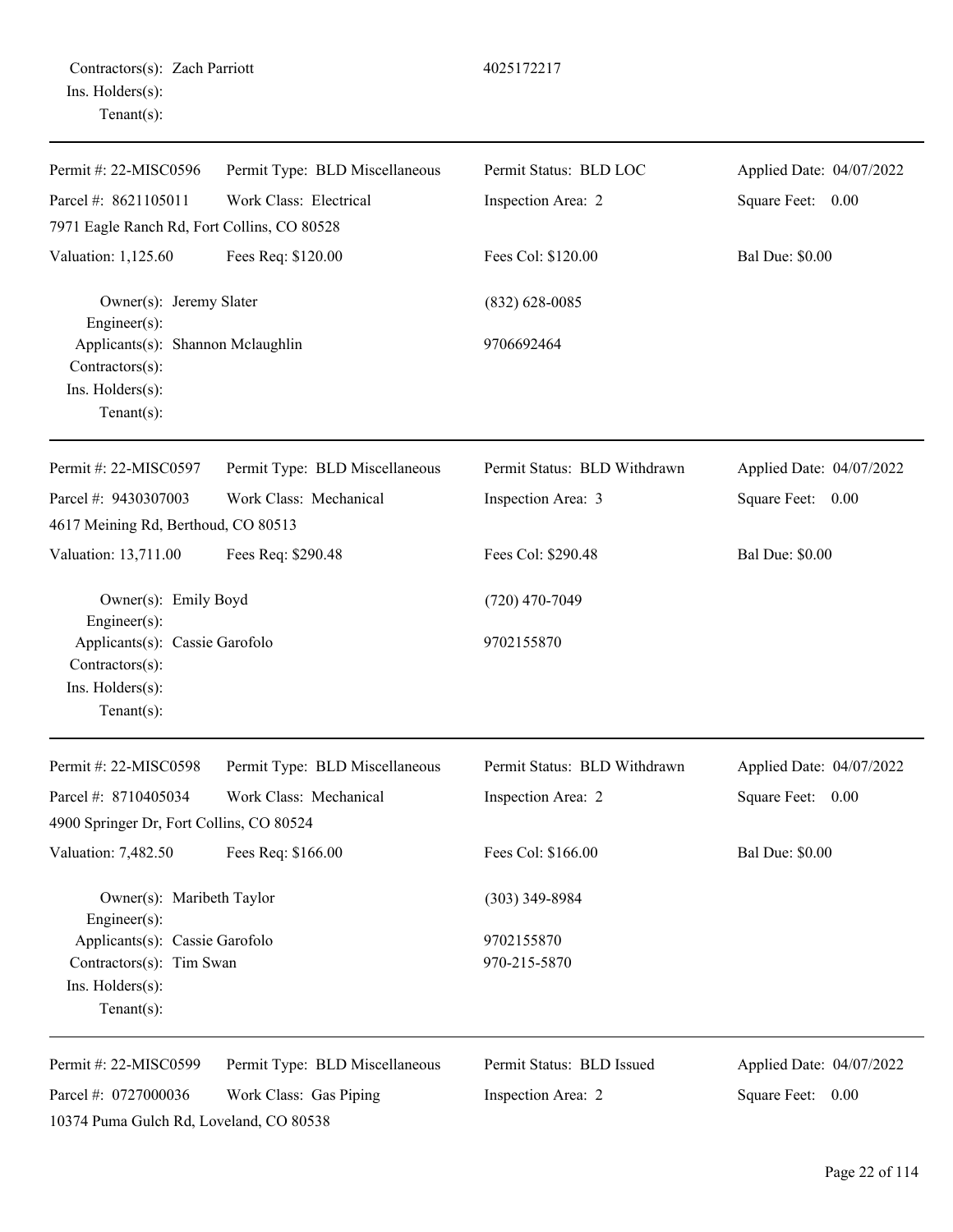| Valuation: 700.00                            | Fees Req: \$105.57                                                       | Fees Col: \$105.57        | <b>Bal Due: \$0.00</b>   |
|----------------------------------------------|--------------------------------------------------------------------------|---------------------------|--------------------------|
| Owner(s): Laura Raynolds<br>Engineer(s):     |                                                                          |                           |                          |
| Applicants(s): Neal Girard                   |                                                                          | 9706981251                |                          |
| Contractors(s): Neal Girard                  |                                                                          | 9706981251                |                          |
| Ins. Holders(s):                             |                                                                          |                           |                          |
| $Tenant(s)$ :                                |                                                                          |                           |                          |
| Permit #: 22-MISC0600                        | Permit Type: BLD Miscellaneous                                           | Permit Status: BLD Issued | Applied Date: 04/07/2022 |
| Parcel #: 0727000036                         | Work Class: Mechanical                                                   | Inspection Area: 2        | Square Feet: 0.00        |
| 10374 Puma Gulch Rd, Loveland, CO 80538      |                                                                          |                           |                          |
| Valuation: 700.00                            | Fees Req: \$113.93                                                       | Fees Col: \$113.93        | <b>Bal Due: \$0.00</b>   |
| Owner(s): Laura Raynolds<br>Engineer $(s)$ : |                                                                          |                           |                          |
| Applicants(s): Neal Girard                   |                                                                          | 9706981251                |                          |
| Contractors(s): Neal Girard                  |                                                                          | 9706981251                |                          |
| Ins. Holders(s):                             |                                                                          |                           |                          |
| Tenant $(s)$ :                               |                                                                          |                           |                          |
| Permit #: 22-MISC0601                        | Permit Type: BLD Miscellaneous                                           | Permit Status: BLD Issued | Applied Date: 04/07/2022 |
| Parcel #: 0727000036                         | Work Class: Boiler                                                       | Inspection Area: 2        | Square Feet: 0.00        |
| 10374 Puma Gulch Rd, Loveland, CO 80538      |                                                                          |                           |                          |
| Valuation: 3,000.00                          | Fees Req: \$62.27                                                        | Fees Col: \$62.27         | <b>Bal Due: \$0.00</b>   |
| Owner(s): Laura Raynolds<br>Engineer(s):     |                                                                          |                           |                          |
| Applicants(s): Neal Girard                   |                                                                          | 9706981251                |                          |
| Contractors(s): Neal Girard                  |                                                                          | 9706981251                |                          |
| Ins. Holders(s):                             |                                                                          |                           |                          |
| $Tenant(s)$ :                                |                                                                          |                           |                          |
| Permit #: 22-MISC0602                        | Permit Type: BLD Miscellaneous                                           | Permit Status: BLD LOC    | Applied Date: 04/07/2022 |
| Parcel #: 9401000010                         | Work Class: Mechanical                                                   | Inspection Area: 3        | Square Feet: 0.00        |
| 1208 42nd St SE, Loveland, CO 80537          |                                                                          |                           |                          |
|                                              |                                                                          |                           |                          |
| Valuation: 23,900.00                         | Fees Req: \$497.94                                                       | Fees Col: \$497.94        | <b>Bal Due: \$0.00</b>   |
| Owner(s): Russell White<br>Engineer(s):      |                                                                          | $(970)$ 669-6885          |                          |
|                                              | Applicants(s): One Hour Heating & Air Conditioning dba Autl 970-663-4002 |                           |                          |
| Contractors(s): Jason Shivo                  |                                                                          | 9707757005                |                          |
| Ins. Holders(s):                             |                                                                          |                           |                          |
| $Tenant(s)$ :                                |                                                                          |                           |                          |
|                                              |                                                                          |                           |                          |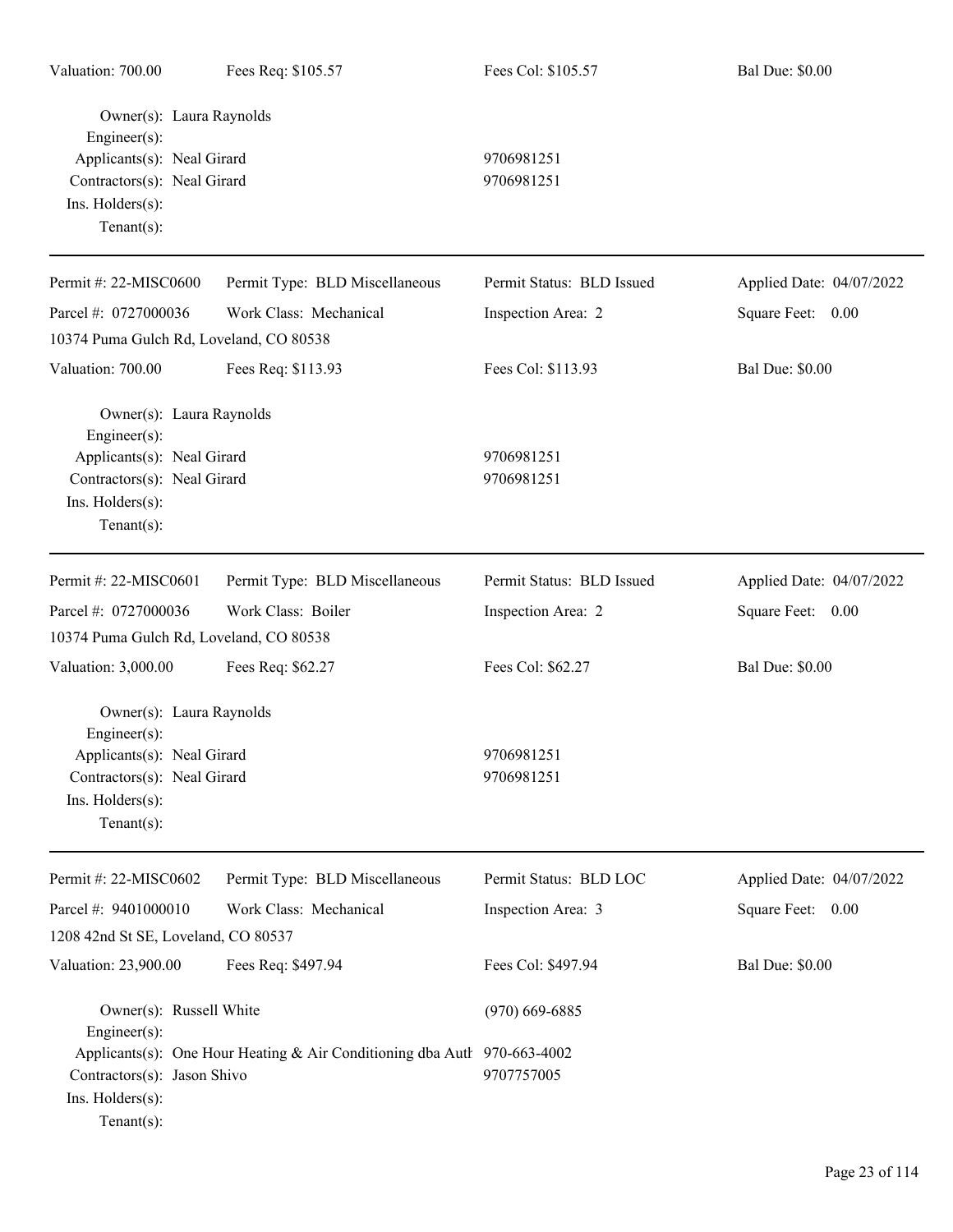| Permit #: 22-MISC0603                                                                                                                                       | Permit Type: BLD Miscellaneous | Permit Status: BLD Issued              | Applied Date: 04/07/2022 |
|-------------------------------------------------------------------------------------------------------------------------------------------------------------|--------------------------------|----------------------------------------|--------------------------|
| Parcel #: 8934005704                                                                                                                                        | Work Class: Re-roof            | Inspection Area: 1                     | Square Feet: 0.00        |
| 4552 E County Road 62, Wellington, CO 80549                                                                                                                 |                                |                                        |                          |
| Valuation: 19,890.79                                                                                                                                        | Fees Req: \$447.89             | Fees Col: \$447.89                     | <b>Bal Due: \$0.00</b>   |
| Owner(s): James Comer<br>Engineer(s):                                                                                                                       |                                | 970-443-0962                           |                          |
| Applicants(s): Kristopher Wagner<br>Contractors(s): Kristopher Wagner<br>$Ins.$ Holders $(s)$ :<br>Tenant $(s)$ :                                           | Kristopher Wagner              | 7205523321<br>7205523321<br>7205523321 |                          |
| Permit #: 22-MISC0604                                                                                                                                       | Permit Type: BLD Miscellaneous | Permit Status: BLD Void                | Applied Date: 04/07/2022 |
| Parcel #: 9534105003                                                                                                                                        | Work Class: Re-roof            | Inspection Area: 3                     | Square Feet: 0.00        |
| 3417 El Caminito Ct, Loveland, CO 80537                                                                                                                     |                                |                                        |                          |
| Valuation: 8,000.00                                                                                                                                         | Fees Req: \$207.57             | Fees Col: \$207.57                     | <b>Bal Due: \$0.00</b>   |
| Owner(s): Jonathan Drake Brackin<br>Engineer(s):<br>Applicants(s): Kelly Addington<br>Contractors(s): Kelly Addington<br>Ins. Holders(s):<br>Tenant $(s)$ : |                                | 970-635-1833<br>970-635-1833           |                          |
| Permit #: 22-MISC0605                                                                                                                                       | Permit Type: BLD Miscellaneous | Permit Status: BLD Issued              | Applied Date: 04/08/2022 |
| Parcel #: 8601000005                                                                                                                                        | Work Class: Re-roof            | Inspection Area: 2                     | Square Feet:<br>0.00     |
| 5020 S County Road 3, Fort Collins, CO 80528                                                                                                                |                                |                                        |                          |
| Valuation: 66,120.06                                                                                                                                        | Fees Req: \$1,128.21           | Fees Col: \$1,128.21                   | <b>Bal Due: \$0.00</b>   |
| Owner(s): * Three Bell Parkway<br>Engineer(s):<br>Applicants(s): Daniel Paull<br>Contractors(s): Daniel Paull<br>Ins. Holders(s):<br>Tenant $(s)$ :         |                                | 3038810200<br>3038810200               |                          |
| Permit #: 22-MISC0606                                                                                                                                       | Permit Type: BLD Miscellaneous | Permit Status: BLD LOC                 | Applied Date: 04/08/2022 |
| Parcel #: 0535300032                                                                                                                                        | Work Class: Re-roof            | Inspection Area: 3                     | Square Feet: 0.00        |
| 8701 Cottontail Rd, Loveland, CO 80537                                                                                                                      |                                |                                        |                          |
| Valuation: 8,700.00                                                                                                                                         | Fees Req: \$226.43             | Fees Col: \$226.43                     | <b>Bal Due: \$0.00</b>   |

Owner(s): John Harrell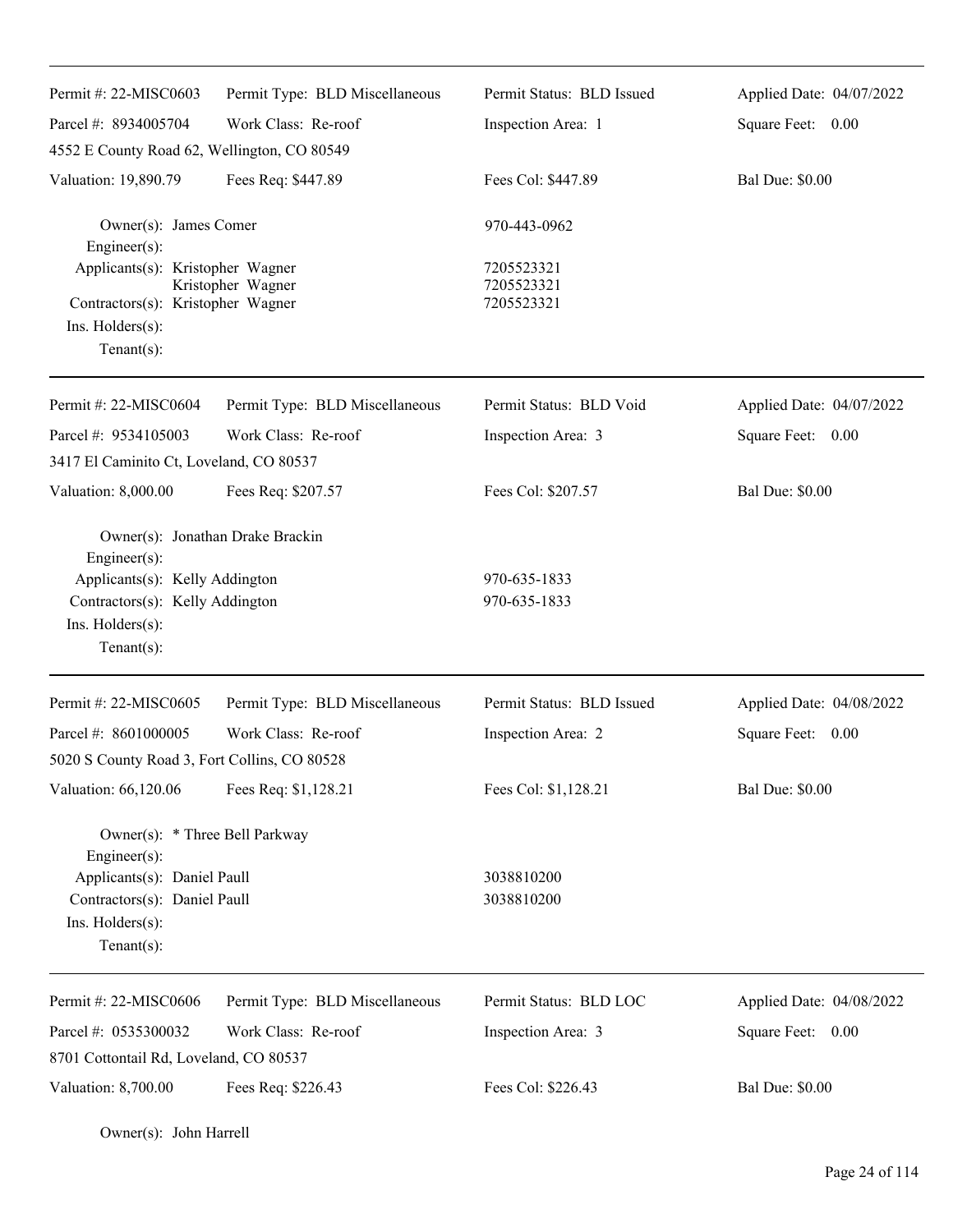Engineer(s): Applicants(s): Adam Trainor 9705152264 Contractors(s): Adam Trainor 9705152264 Ins. Holders(s): Tenant(s):

| Permit #: 22-MISC0607                                                                                          | Permit Type: BLD Miscellaneous                 | Permit Status: BLD Issued    | Applied Date: 04/08/2022 |
|----------------------------------------------------------------------------------------------------------------|------------------------------------------------|------------------------------|--------------------------|
| Parcel #: 9434206012                                                                                           | Work Class: Electrical                         | Inspection Area: 3           | Square Feet: 0.00        |
| 2121 Charro Ave, Longmont, CO 80504                                                                            |                                                |                              |                          |
| Valuation: 100.00                                                                                              | Fees Req: \$120.00                             | Fees Col: \$120.00           | <b>Bal Due: \$0.00</b>   |
| Engineer $(s)$ :<br>Applicants(s): Scott Miller<br>Contractors(s):<br>Ins. Holders(s):<br>$Tenant(s)$ :        | Owner(s): * Miller Holt Revocable Living Trust | 9516394021                   |                          |
| Permit #: 22-MISC0608                                                                                          | Permit Type: BLD Miscellaneous                 | Permit Status: BLD Issued    | Applied Date: 04/08/2022 |
| Parcel #: 0614300042<br>8700 Firethorn Dr, Loveland, CO 80538                                                  | Work Class: Mechanical                         | Inspection Area: 2           | Square Feet: 0.00        |
| Valuation: 4,248.00                                                                                            | Fees Req: \$103.77                             | Fees Col: \$103.77           | <b>Bal Due: \$0.00</b>   |
| Owner(s): Bonnie Atkins<br>Engineer(s):                                                                        |                                                | $(970)$ 443-0409             |                          |
| Applicants(s): Morgan Lopez<br>Contractors(s):<br>Ins. Holders(s):<br>Tenant $(s)$ :                           |                                                | 9702156539                   |                          |
| Permit #: 22-MISC0609                                                                                          | Permit Type: BLD Miscellaneous                 | Permit Status: BLD LOC       | Applied Date: 04/08/2022 |
| Parcel #: 9521108003                                                                                           | Work Class: Mechanical                         | Inspection Area: 3           | Square Feet:<br>0.00     |
| 204 Namaqua Rd, Loveland, CO 80537                                                                             |                                                |                              |                          |
| Valuation: 2,943.00                                                                                            | Fees Req: \$122.27                             | Fees Col: \$122.27           | <b>Bal Due: \$0.00</b>   |
| Owner(s): Lawrence Rice<br>Engineer(s):                                                                        |                                                | $(970)$ 669-5618             |                          |
| Applicants(s): Northern Colorado Air Inc<br>Contractors(s): Jeff Richard<br>Ins. Holders(s):<br>Tenant $(s)$ : |                                                | 970-223-8873<br>970-223-8873 |                          |
| Permit #: 22-MISC0610                                                                                          | Permit Type: BLD Miscellaneous                 | Permit Status: BLD Issued    | Applied Date: 04/08/2022 |
| Parcel #: 9531107015                                                                                           | Work Class: Mechanical                         | Inspection Area: 3           | Square Feet: 0.00        |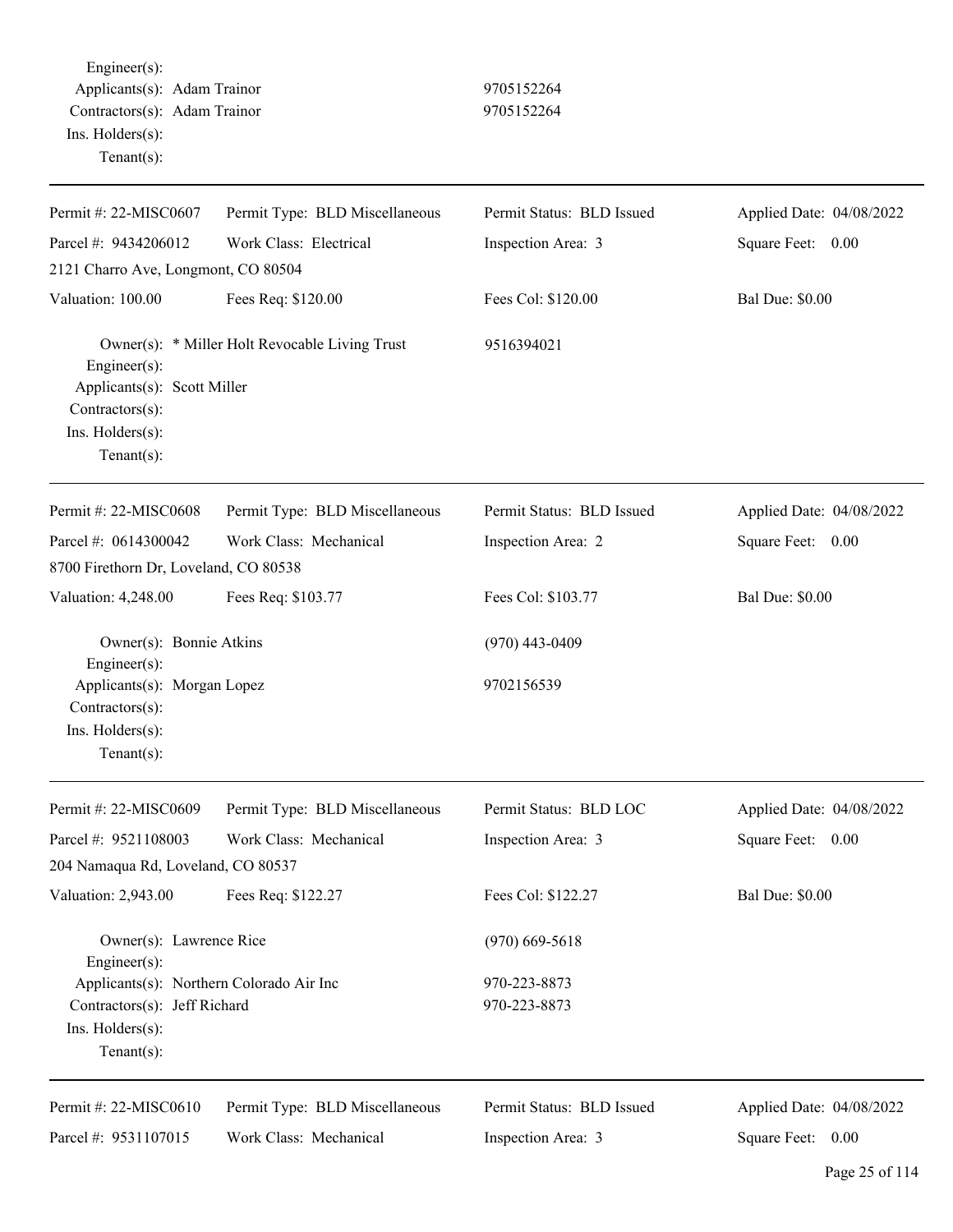| 5703 Wild Plum Dr, Loveland, CO 80537                                                                          |                                 |                              |                          |
|----------------------------------------------------------------------------------------------------------------|---------------------------------|------------------------------|--------------------------|
| Valuation: 16,724.00                                                                                           | Fees Req: \$352.72              | Fees Col: \$352.72           | <b>Bal Due: \$0.00</b>   |
| Owner(s): Kevin Foley<br>Engineer(s):<br>Applicants(s): Triera Conway<br>Contractors(s): Mike Ducett           |                                 | $(970)$ 443-0053             |                          |
|                                                                                                                |                                 | 9704947617                   |                          |
| Ins. Holders(s):<br>Tenant $(s)$ :                                                                             |                                 |                              |                          |
| Permit#: 22-MISC0611                                                                                           | Permit Type: BLD Miscellaneous  | Permit Status: BLD LOC       | Applied Date: 04/08/2022 |
| Parcel #: 9417106002                                                                                           | Work Class: Electrical          | Inspection Area: 3           | Square Feet: 0.00        |
| 3221 Landmark Dr, Berthoud, CO 80513                                                                           |                                 |                              |                          |
| Valuation: 2,000.00                                                                                            | Fees Req: \$120.00              | Fees Col: \$120.00           | <b>Bal Due: \$0.00</b>   |
| Engineer(s):                                                                                                   | Owner(s): * JTAlexanderFams LLC | 9712006411                   |                          |
| Applicants(s): Matt Beers<br>Contractors(s):<br>Ins. Holders(s):                                               |                                 | 9704507250                   |                          |
| Tenant $(s)$ :                                                                                                 |                                 |                              |                          |
| Permit #: 22-MISC0612                                                                                          | Permit Type: BLD Miscellaneous  | Permit Status: BLD Issued    | Applied Date: 04/08/2022 |
| Parcel #: 8622000017                                                                                           | Work Class: Mechanical          | Inspection Area: 2           | Square Feet: 0.00        |
| 8021 SW Frontage Rd, Fort Collins, CO 80528                                                                    |                                 |                              |                          |
| Valuation: 5,414.00                                                                                            | Fees Req: \$124.51              | Fees Col: \$124.51           | <b>Bal Due: \$0.00</b>   |
| Owner(s): Terry Van Cleave<br>$Enginer(s)$ :                                                                   |                                 |                              |                          |
| Applicants(s): Northern Colorado Air Inc<br>Contractors(s): Jeff Richard<br>Ins. Holders(s):<br>Tenant $(s)$ : |                                 | 970-223-8873<br>970-223-8873 |                          |
| Permit #: 22-MISC0613                                                                                          | Permit Type: BLD Miscellaneous  | Permit Status: BLD LOC       | Applied Date: 04/08/2022 |
| Parcel #: 8622321009                                                                                           | Work Class: Plumbing            | Inspection Area: 2           | Square Feet:<br>0.00     |
| 8309 Medicine Bow Cir, Fort Collins, CO 80528                                                                  |                                 |                              |                          |
| Valuation: 275.00                                                                                              | Fees Req: \$53.93               | Fees Col: \$53.93            | <b>Bal Due: \$0.00</b>   |
| Owner(s): Emilia Hall                                                                                          |                                 | $(970)$ 420-7573             |                          |
| Engineer(s):<br>Applicants(s): Hahn Plumbing & Heating Inc<br>Contractors(s):<br>Ins. Holders(s):              |                                 | 970-484-7668                 |                          |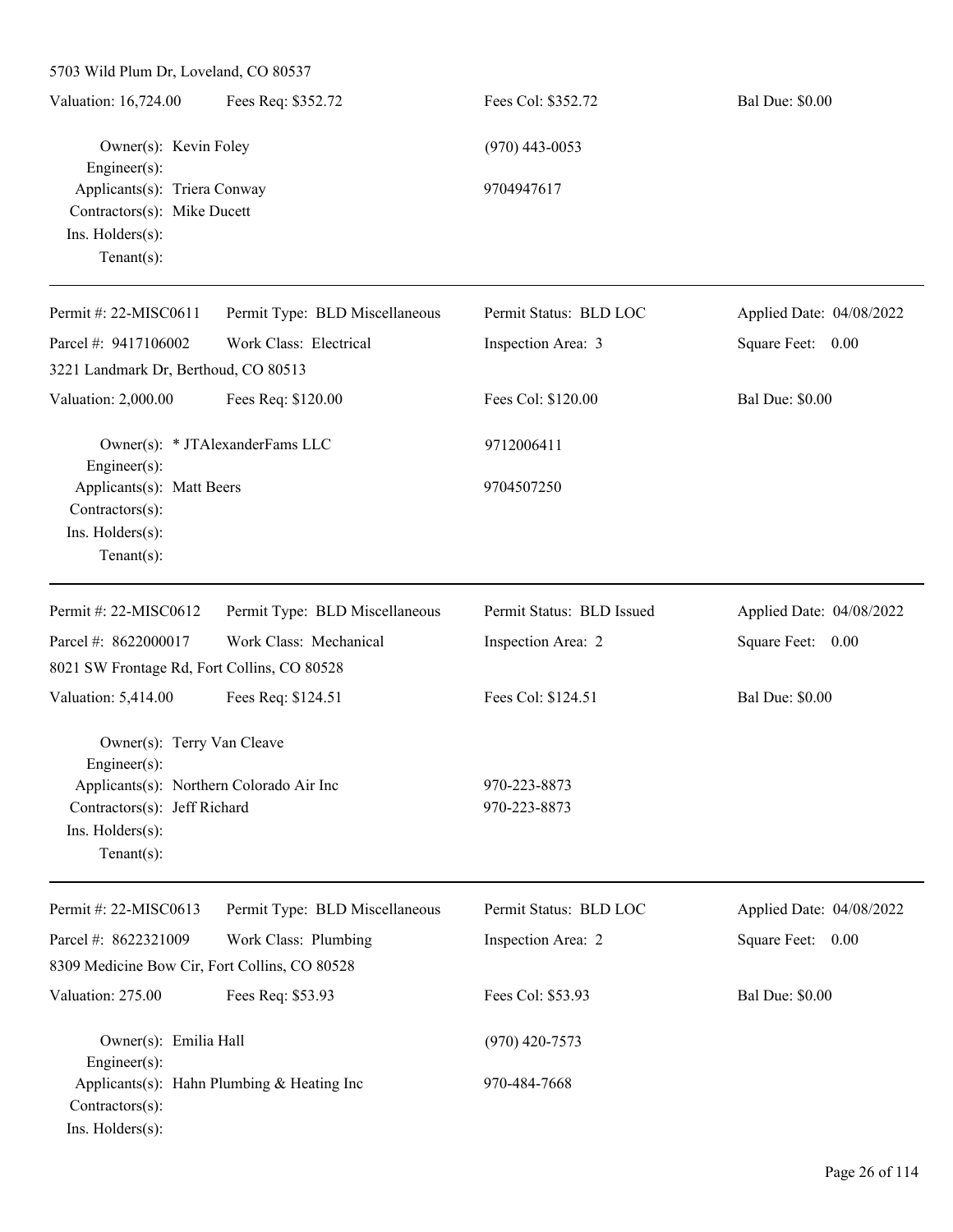| Permit #: 22-MISC0614                                                                                               | Permit Type: BLD Miscellaneous | Permit Status: BLD Issued    | Applied Date: 04/08/2022 |
|---------------------------------------------------------------------------------------------------------------------|--------------------------------|------------------------------|--------------------------|
| Parcel #: 8622317037                                                                                                | Work Class: Re-roof            | Inspection Area: 2           | Square Feet: 0.00        |
| 8117 Hallett Ct, Fort Collins, CO 80528                                                                             |                                |                              |                          |
| Valuation: 5,386.00                                                                                                 | Fees Req: \$164.97             | Fees Col: \$164.97           | <b>Bal Due: \$0.00</b>   |
| Owner(s): Glen Russell<br>Engineer(s):                                                                              |                                | $(970)$ 218-2119             |                          |
| Applicants(s): William Goldsberry Jr<br>Contractors(s): William Goldsberry Jr<br>Ins. Holders(s):<br>Tenant $(s)$ : |                                | 970-593-3080<br>970-593-3080 |                          |
| Permit #: 22-MISC0615                                                                                               | Permit Type: BLD Miscellaneous | Permit Status: BLD Void      | Applied Date: 04/10/2022 |
| Parcel #:                                                                                                           | Work Class: Plumbing           | Inspection Area:             | Square Feet: 0.00        |
| 3014 Hackney Ln, Fort Collins, CO 80525                                                                             |                                |                              |                          |
| Valuation: 2,000.00                                                                                                 | Fees Req:                      | Fees Col:                    | <b>Bal Due:</b>          |
| Owner(s): Altay Ertopuz<br>Engineer $(s)$ :                                                                         |                                | $(336) 899 - 5580$           |                          |
| Applicants(s): Altay Ertopuz<br>Contractors(s):<br>Ins. Holders(s):<br>Tenant $(s)$ :                               |                                | $(336) 899 - 5580$           |                          |
| Permit #: 22-MISC0616                                                                                               | Permit Type: BLD Miscellaneous | Permit Status: BLD Issued    | Applied Date: 04/11/2022 |
| Parcel #: 3932407002                                                                                                | Work Class: Electrical         | Inspection Area: 1           | Square Feet: 0.00        |
| 32071 W Highway 14, Bellvue, CO 80512                                                                               |                                |                              |                          |
| Valuation: 4,400.00                                                                                                 | Fees Req: \$162.24             | Fees Col: \$162.24           | <b>Bal Due: \$0.00</b>   |
| Owner(s): Annette Smith<br>Engineer $(s)$ :                                                                         |                                | $(970)$ 222-8580             |                          |
| Applicants(s): Patrick Conway<br>Contractors(s):<br>Ins. Holders(s):<br>Tenant $(s)$ :                              |                                | 9705663803                   |                          |
| Permit #: 22-MISC0617                                                                                               | Permit Type: BLD Miscellaneous | Permit Status: BLD LOC       | Applied Date: 04/11/2022 |
| Parcel #: 9626000004<br>221 W 57th St 58B, Loveland, CO 80538                                                       | Work Class: Mechanical         | Inspection Area: 2           | Square Feet: 0.00        |
| Valuation: 2,550.00                                                                                                 | Fees Req: \$62.27              | Fees Col: \$62.27            | <b>Bal Due: \$0.00</b>   |

Tenant(s):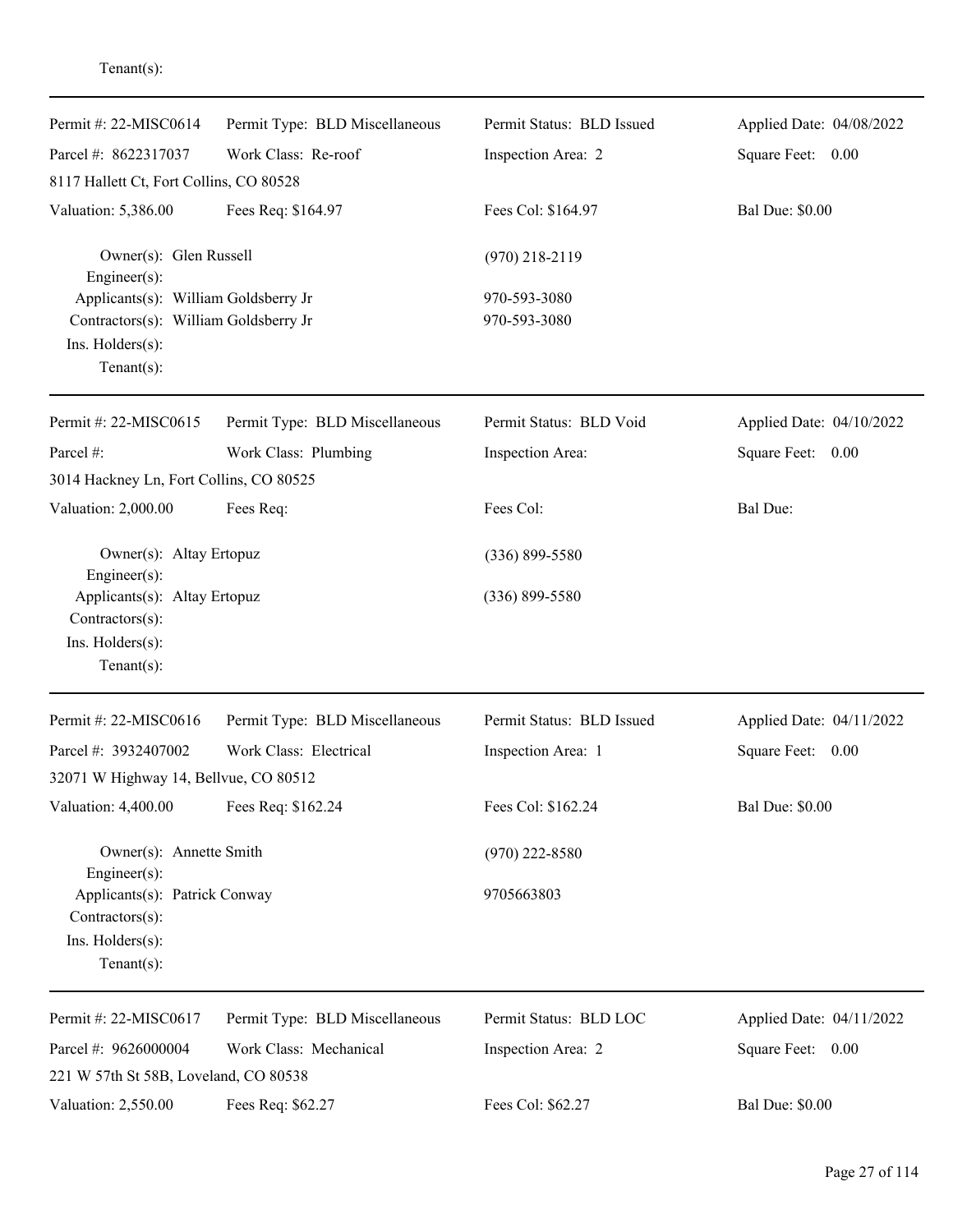Owner(s): Lori Howle (970) 617-2416 Engineer(s): Applicants(s): William Froehlich 9702861020 Contractors(s): William Froehlich 9702861020 Ins. Holders(s): Tenant(s):

| Permit #: 22-MISC0618                                                   | Permit Type: BLD Miscellaneous         | Permit Status: BLD Issued    | Applied Date: 04/11/2022 |
|-------------------------------------------------------------------------|----------------------------------------|------------------------------|--------------------------|
| Parcel #: 9520405096                                                    | Work Class: Re-roof                    | Inspection Area: 3           | Square Feet: 0.00        |
| 4209 Sage Pl, Loveland, CO 80537                                        |                                        |                              |                          |
| Valuation: 7,200.00                                                     | Fees Req: \$204.36                     | Fees Col: \$204.36           | <b>Bal Due: \$0.00</b>   |
| Owner(s): Patricia Sallee<br>$Engineering(s)$ :                         |                                        | 9704947632                   |                          |
| Applicants(s): Jeff Morris                                              |                                        | 9706316690                   |                          |
| Contractors(s): Jeff Morris                                             |                                        | 9706316690                   |                          |
| Ins. Holders(s):                                                        |                                        |                              |                          |
| Tenant $(s)$ :                                                          |                                        |                              |                          |
| Permit #: 22-MISC0619                                                   | Permit Type: BLD Miscellaneous         | Permit Status: BLD LOC       | Applied Date: 04/11/2022 |
| Parcel #: 2936205107                                                    | Work Class: Electrical                 | Inspection Area: 5           | Square Feet: 0.00        |
| 56 Little Twins Ct, Livermore, CO 80536                                 |                                        |                              |                          |
| Valuation: 5,000.00                                                     | Fees Req: \$60.00                      | Fees Col: \$60.00            | <b>Bal Due: \$0.00</b>   |
| Owner(s): Mel Karlson<br>$Engineering(s)$ :                             |                                        | $(540) 550 - 2225$           |                          |
| Applicants(s): Mel Karlson                                              |                                        | $(540) 550 - 2225$           |                          |
| Contractors(s):                                                         |                                        |                              |                          |
| Ins. Holders(s):                                                        |                                        |                              |                          |
| Tenant $(s)$ :                                                          |                                        |                              |                          |
| Permit #: 22-MISC0620                                                   | Permit Type: BLD Miscellaneous         | Permit Status: BLD Issued    | Applied Date: 04/11/2022 |
| Parcel #: 2534305001                                                    | Work Class: Re-roof                    | Inspection Area: 4           | Square Feet: 0.00        |
| 26 Pinyon Trl, Estes Park, CO 80517                                     |                                        |                              |                          |
| Valuation: 3,500.00                                                     | Fees Req: \$125.31                     | Fees Col: \$125.31           | <b>Bal Due: \$0.00</b>   |
|                                                                         | Owner(s): Jandrain Family Trust Ua/The |                              |                          |
| $Engineering(s)$ :                                                      |                                        |                              |                          |
| Applicants(s): A J Shirk Roofing LLC<br>Contractors(s): Anthony Ostblom |                                        | 970-669-6999<br>970-669-6999 |                          |
| Ins. Holders(s):                                                        |                                        |                              |                          |
| Tenant $(s)$ :                                                          |                                        |                              |                          |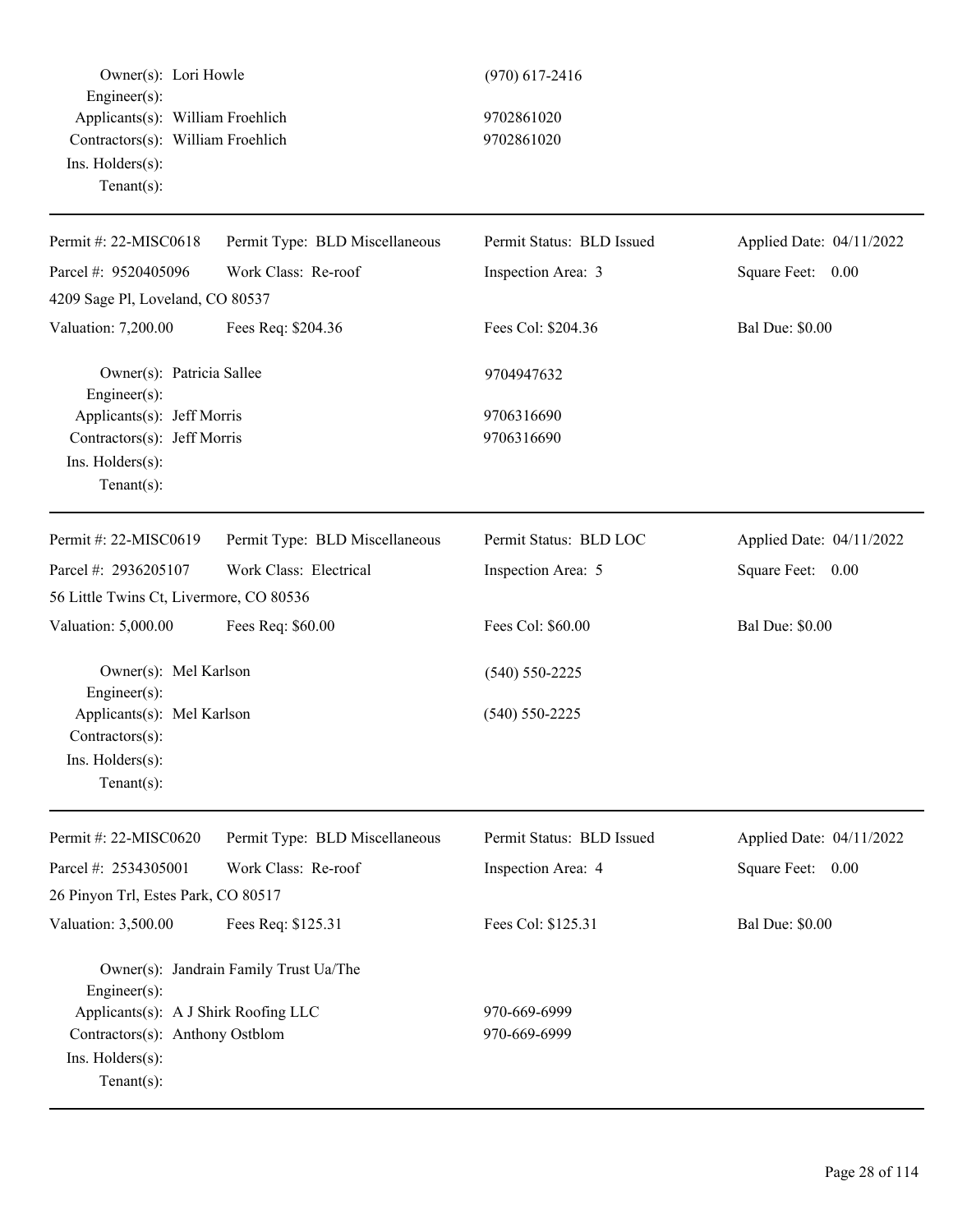| Permit #: 22-MISC0621                                                                                                    | Permit Type: BLD Miscellaneous | Permit Status: BLD LOC                 | Applied Date: 04/11/2022 |
|--------------------------------------------------------------------------------------------------------------------------|--------------------------------|----------------------------------------|--------------------------|
| Parcel #: 9407000015                                                                                                     | Work Class: Re-roof            | Inspection Area: 3                     | Square Feet: 0.00        |
| 2077 N County Road 23, Berthoud, CO 80513                                                                                |                                |                                        |                          |
| Valuation: 20,000.00                                                                                                     | Fees Req: \$448.34             | Fees Col: \$448.34                     | <b>Bal Due: \$0.00</b>   |
| Owner(s): Shannon Fancher<br>Engineer(s):                                                                                |                                | 970-685-2805                           |                          |
| Applicants(s): Austin Davis<br><b>Austin Davis</b><br>Contractors(s): Austin Davis<br>Ins. Holders(s):<br>Tenant $(s)$ : |                                | 9707182221<br>9707182221<br>9707182221 |                          |
| Permit #: 22-MISC0622                                                                                                    | Permit Type: BLD Miscellaneous | Permit Status: BLD Issued              | Applied Date: 04/11/2022 |
| Parcel #: 3932400047                                                                                                     | Work Class: Electrical         | Inspection Area: 1                     | Square Feet: 0.00        |
| 399 Crown Point Dr, Bellvue, CO 80303                                                                                    |                                |                                        |                          |
| Valuation: 1,200.00                                                                                                      | Fees Req: \$120.00             | Fees Col: \$120.00                     | <b>Bal Due: \$0.00</b>   |
| Owner(s): Stephanie Fitchett<br>Engineer(s):                                                                             |                                | $(402)$ 217-3031                       |                          |
| Applicants(s): Patrick Conway<br>Contractors(s):<br>Ins. Holders(s):<br>Tenant $(s)$ :                                   |                                | 9705663803                             |                          |
| Permit#: 22-MISC0623                                                                                                     | Permit Type: BLD Miscellaneous | Permit Status: BLD Issued              | Applied Date: 04/11/2022 |
| Parcel #: 2522100002                                                                                                     | Work Class: Plumbing           | Inspection Area: 4                     | Square Feet: 0.00        |
| 163 Big Pine Ln, Drake, CO 80515                                                                                         |                                |                                        |                          |
| <b>Valuation: 4,750.00</b>                                                                                               | Fees Req: \$103.77             | Fees Col: \$103.77                     | <b>Bal Due: \$0.00</b>   |
| Owner(s): David Bortnem<br>Engineer(s):                                                                                  | Travis Bortnem                 | 3039026576<br>7206252550               |                          |
| Applicants(s): Derek Shepard<br>Contractors(s): Jim Bird<br>Ins. Holders(s):<br>Tenant $(s)$ :                           |                                | 9705860970<br>9704805040               |                          |
| Permit #: 22-MISC0624                                                                                                    | Permit Type: BLD Miscellaneous | Permit Status: BLD Issued              | Applied Date: 04/11/2022 |
| Parcel #: 8710000014                                                                                                     | Work Class: Electrical         | Inspection Area: 2                     | Square Feet: 0.00        |
| 4412 E Mulberry St 165, Fort Collins, CO 80524                                                                           |                                |                                        |                          |
| Valuation: 500.00                                                                                                        | Fees Req: \$120.00             | Fees Col: \$120.00                     | <b>Bal Due: \$0.00</b>   |

Owner(s): Royce Cloverleaf LLC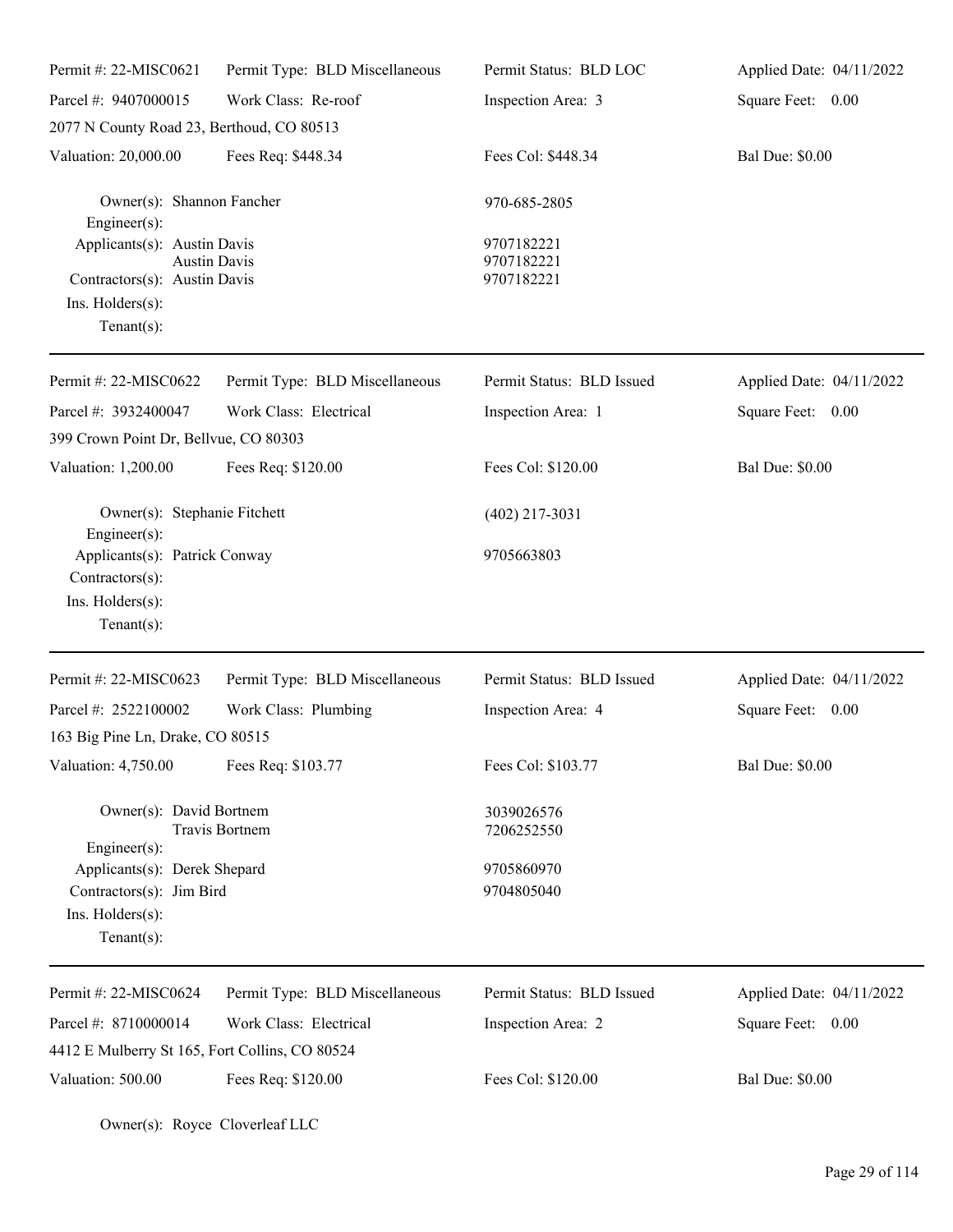Engineer(s): Applicants(s): Clayton Homes 9708883371 Contractors(s): Ins. Holders(s): Tenant(s):

| Permit #: 22-MISC0625                                                                                      | Permit Type: BLD Miscellaneous               | Permit Status: BLD Issued | Applied Date: 04/11/2022 |
|------------------------------------------------------------------------------------------------------------|----------------------------------------------|---------------------------|--------------------------|
| Parcel #: 8710000014                                                                                       | Work Class: Electrical                       | Inspection Area: 2        | Square Feet: 0.00        |
| 4412 E Mulberry St 197, Fort Collins, CO 80524                                                             |                                              |                           |                          |
| Valuation: 500.00                                                                                          | Fees Req: \$120.00                           | Fees Col: \$120.00        | <b>Bal Due: \$0.00</b>   |
| Owner(s): Clayton Homes<br>$Engineering(s)$ :                                                              |                                              | 9708883371                |                          |
| Applicants(s): Clayton Homes<br>Contractors(s):<br>Ins. Holders(s):<br>Tenant $(s)$ :                      |                                              | 9708883371                |                          |
| Permit #: 22-MISC0626                                                                                      | Permit Type: BLD Miscellaneous               | Permit Status: BLD Issued | Applied Date: 04/11/2022 |
| Parcel #: 9709107005                                                                                       | Work Class: Re-roof                          | Inspection Area: 2        | Square Feet: 0.00        |
| 608 Irish Dr, Fort Collins, CO 80521                                                                       |                                              |                           |                          |
| Valuation: 8,000.00                                                                                        | Fees Req: \$207.57                           | Fees Col: \$207.57        | <b>Bal Due: \$0.00</b>   |
| Owner(s): Richard Tedesco<br>$Engineering(s)$ :                                                            |                                              | 9703893972                |                          |
| Applicants(s): Alexandra Millsap<br>Contractors(s): Joshua Scheuring<br>Ins. Holders(s):<br>Tenant $(s)$ : |                                              | 9705730149<br>9703429800  |                          |
| Permit #: 22-MISC0627                                                                                      | Permit Type: BLD Miscellaneous               | Permit Status: BLD LOC    | Applied Date: 04/11/2022 |
| Parcel #: 2915208004                                                                                       | Work Class: Re-roof                          | Inspection Area: 5        | Square Feet: 0.00        |
| 1127 Mount Champion Dr, Livermore, CO 80536                                                                |                                              |                           |                          |
| Valuation: 8,318.17                                                                                        | Fees Req: \$224.90                           | Fees Col: \$224.90        | <b>Bal Due: \$0.00</b>   |
| Owner(s): Larry Kuebrich<br>$Engineering(s)$ :                                                             |                                              |                           |                          |
|                                                                                                            | Applicants(s): 2 Hail Inc dba A to Z Roofing | 303-781-8185              |                          |
| Contractors(s): Corey Largen<br>Ins. Holders(s):<br>Tenant $(s)$ :                                         |                                              | 303-781-8185              |                          |
| Permit #: 22-MISC0628                                                                                      | Permit Type: BLD Miscellaneous               | Permit Status: BLD Issued | Applied Date: 04/11/2022 |
| Parcel #: 3401115008                                                                                       | Work Class: Electrical                       | Inspection Area: 4        | Square Feet: 0.00        |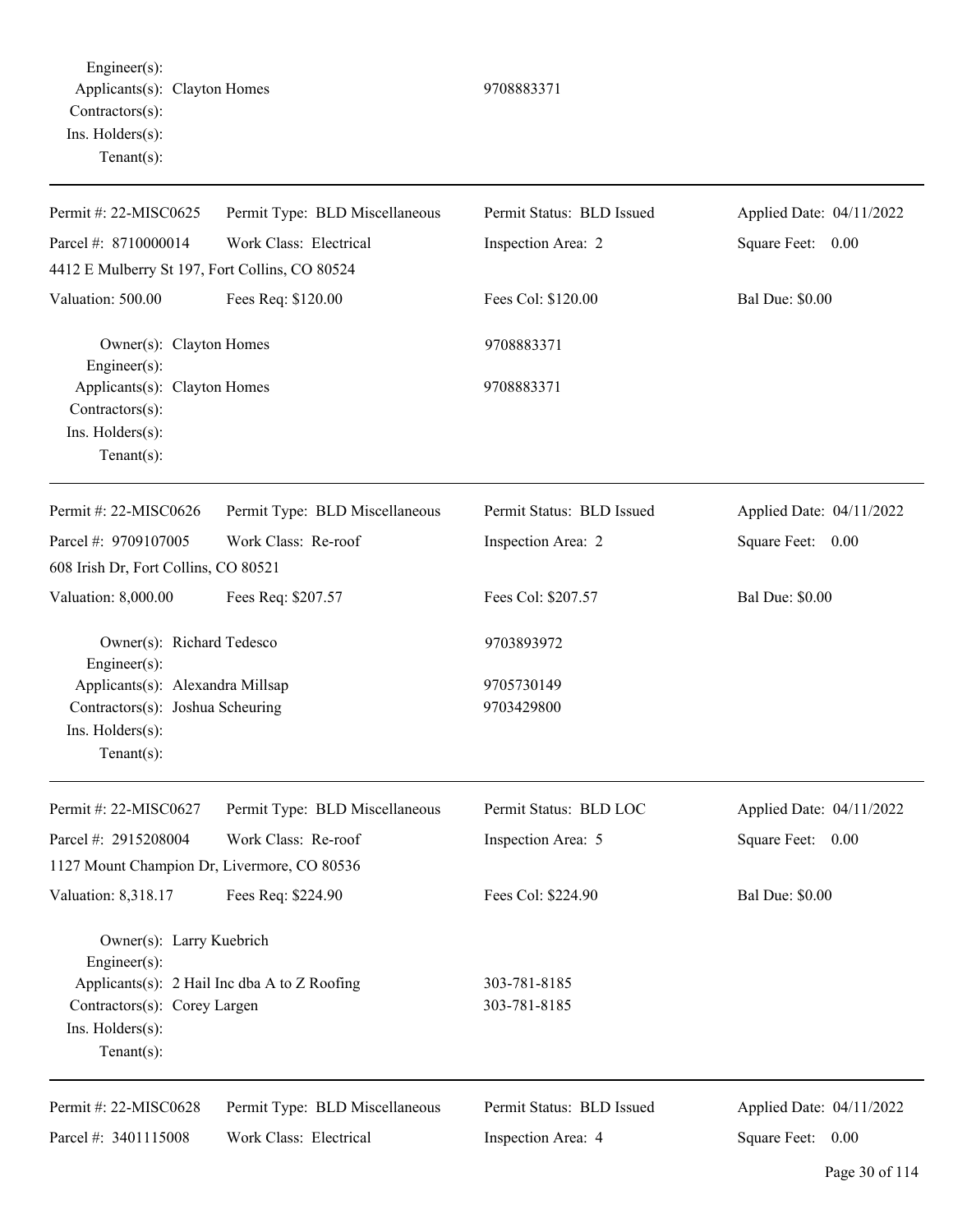1111 Brook Ln, Estes Park, CO 80517 Valuation: 2,500.00 Fees Req: \$144.00 Fees Col: \$144.00 Bal Due: \$0.00 Owner(s): Denise Pretzer (314) 422-4347 Engineer(s): Applicants(s): Tom Atkins 9702227965 Contractors(s): Ins. Holders(s): Tenant(s): Permit #: 22-MISC0631 Parcel #: 9834000036 Permit Type: BLD Miscellaneous Work Class: Gas Piping Permit Status: BLD Issued Inspection Area: 1 Applied Date: 04/12/2022 Square Feet: 0.00 2200 N Taft Hill Rd, Fort Collins, CO 80524 Valuation: 3,000.00 Fees Req: \$62.27 Fees Col: \$62.27 Bal Due: \$0.00 Owner(s): Sarah Swanty Engineer(s): Applicants(s): Maral Jalili Contractors(s): Derek Breier 3035980422 Ins. Holders(s): Tenant(s): Permit #: 22-MISC0632 Parcel #: 9436307702 Permit Type: BLD Miscellaneous Work Class: Re-roof Permit Status: BLD LOC Inspection Area: 3 Applied Date: 04/12/2022 Square Feet: 0.00 2400 Brehm Rd, Berthoud, CO 80513 Valuation: 16,334.98 Fees Req: \$385.48 Fees Col: \$385.48 Bal Due: \$0.00 Owner(s): Ryan Flynn 3038875936 Engineer(s): Applicants(s): WestPro 3038349236 Contractors(s): Patrick Knackendoffel 3038349236 Ins. Holders(s): Tenant(s): Permit #: 22-MISC0633 Parcel #: 3401113007 Permit Type: BLD Miscellaneous Work Class: Gas Fireplace or Stove/Lo<sub>1</sub> Inspection Area: 4 Insert Permit Status: BLD LOC Applied Date: 04/12/2022 Square Feet: 0.00 2314 Pine Meadow Dr, Estes Park, CO 80517 Valuation: 5,663.18 Fees Req: \$124.51 Fees Col: \$124.51 Bal Due: \$0.00 Owner(s): Mark Franklin 970-673-3061 Engineer(s): Applicants(s): Western Fireplace Supply 97049896793 Contractors(s): Chris Tenan 970-498-9679 Ins. Holders(s):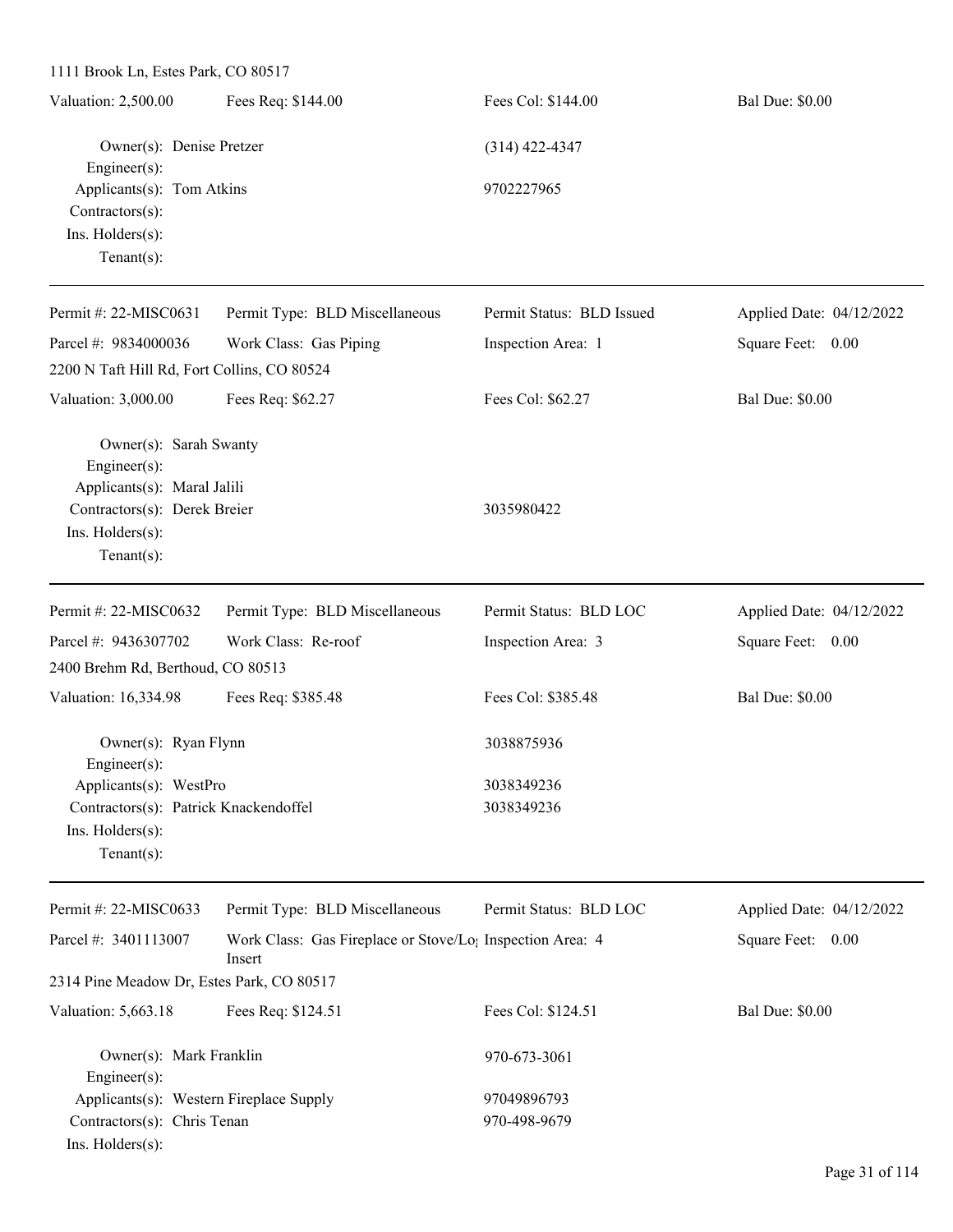| Permit #: 22-MISC0634                                                  | Permit Type: BLD Miscellaneous                                                  | Permit Status: BLD LOC    | Applied Date: 04/12/2022 |
|------------------------------------------------------------------------|---------------------------------------------------------------------------------|---------------------------|--------------------------|
| Parcel #: 8712305006                                                   | Work Class: Re-roof                                                             | Inspection Area: 2        | Square Feet: 0.00        |
| 317 Ridgewood Ct, Fort Collins, CO 80524                               |                                                                                 |                           |                          |
| Valuation: 12,000.00                                                   | Fees Req: \$287.82                                                              | Fees Col: \$287.82        | <b>Bal Due: \$0.00</b>   |
| Owner(s): Flo Holt<br>Engineer(s):                                     |                                                                                 | 9705962522                |                          |
| Applicants(s): All In Roofing Inc                                      |                                                                                 | 9703880470                |                          |
| Contractors(s): Johnathan Trotter<br>Ins. Holders(s):<br>$Tenant(s)$ : |                                                                                 | 9703880470                |                          |
| Permit #: 22-MISC0635                                                  | Permit Type: BLD Miscellaneous                                                  | Permit Status: BLD Void   | Applied Date: 04/12/2022 |
| Parcel #:                                                              | Work Class: Re-roof                                                             | Inspection Area:          | Square Feet: 0.00        |
| 8 Hwy 85 Hwy, Cheyenne, WY 82007                                       |                                                                                 |                           |                          |
| Valuation: 15,000.00                                                   | Fees Req: \$348.02                                                              | Fees Col: \$348.02        | <b>Bal Due: \$0.00</b>   |
| Owner(s): Kimberly Chavez<br>Engineer(s):                              |                                                                                 | $(720)$ 937-6151          |                          |
| Applicants(s): John Stevens                                            |                                                                                 | 9704512531                |                          |
| Contractors(s): John Stevens                                           |                                                                                 | 9704512531                |                          |
| Ins. Holders(s):<br>$Tenant(s)$ :                                      |                                                                                 |                           |                          |
|                                                                        |                                                                                 |                           |                          |
| Permit #: 22-MISC0636                                                  | Permit Type: BLD Miscellaneous                                                  | Permit Status: BLD LOC    | Applied Date: 04/12/2022 |
| Parcel #: 9521200049                                                   | Work Class: Re-roof                                                             | Inspection Area: 3        | Square Feet: 0.00        |
| 3604 Canter Ln, Loveland, CO 80537                                     |                                                                                 |                           |                          |
| Valuation: 10,000.00                                                   | Fees Req: \$247.68                                                              | Fees Col: \$247.68        | <b>Bal Due: \$0.00</b>   |
| Owner(s): Edward Arnett<br>Engineer(s):                                |                                                                                 | 970-775-7490              |                          |
| Applicants(s): Courtney Stoffel                                        |                                                                                 | 970-888-1699              |                          |
| Contractors(s): Courtney Stoffel                                       |                                                                                 | 970-888-1699              |                          |
| Ins. Holders(s):<br>$Tenant(s)$ :                                      |                                                                                 |                           |                          |
| Permit #: 22-MISC0637                                                  | Permit Type: BLD Miscellaneous                                                  | Permit Status: BLD Issued | Applied Date: 04/12/2022 |
| Parcel #: 3516407013                                                   | Work Class: Gas Fireplace or Stove/Lo <sub>!</sub> Inspection Area: 4<br>Insert |                           | Square Feet: 0.00        |
| 2760 Fall River Rd 206, Estes Park, CO 80517                           |                                                                                 |                           |                          |
| Valuation: 3,000.00                                                    | Fees Req: \$62.27                                                               | Fees Col: \$62.27         | <b>Bal Due: \$0.00</b>   |

## Tenant(s):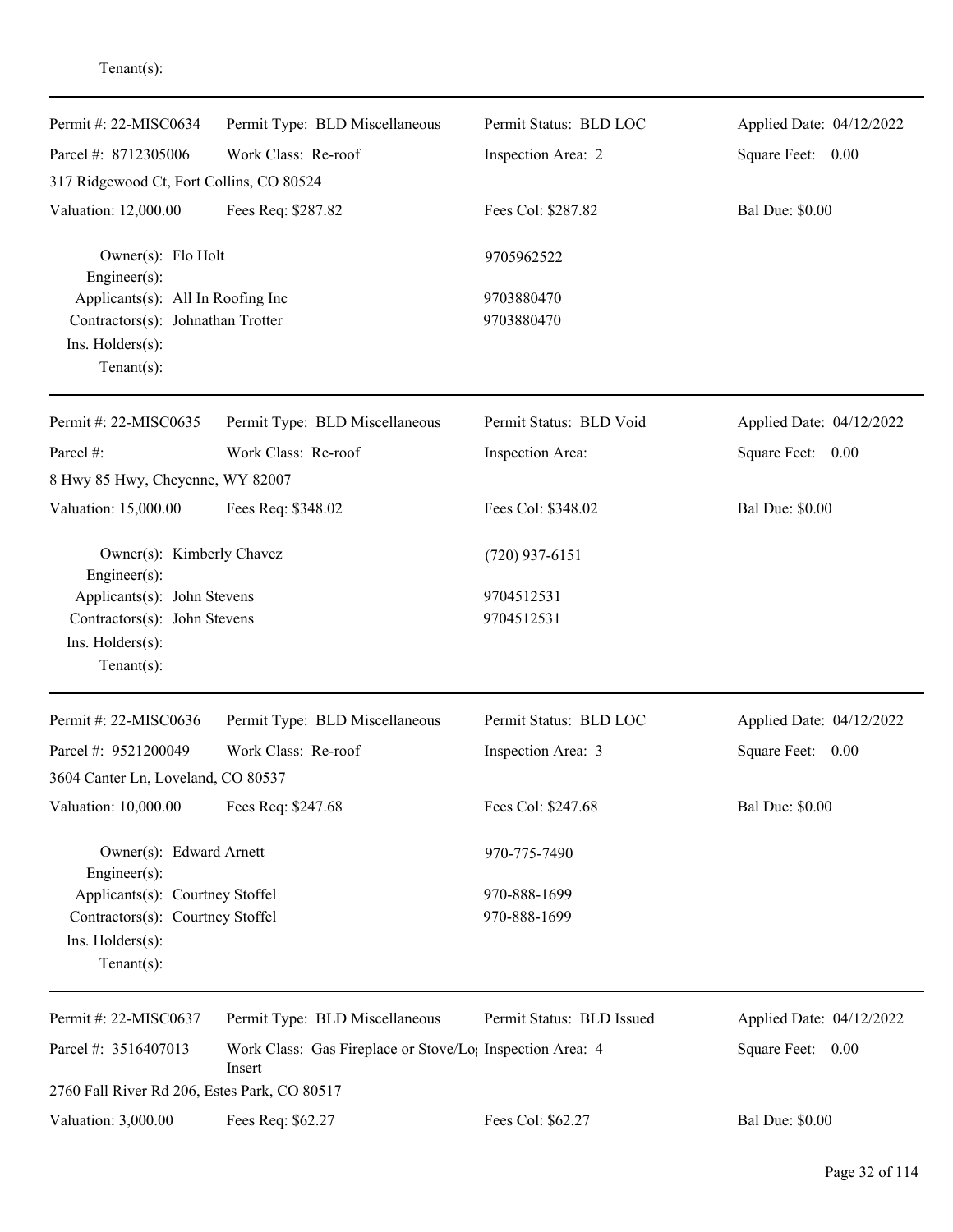| Owner(s): Kevin McGraw                                                                                          |                                                                                 | 7206700008                |                          |
|-----------------------------------------------------------------------------------------------------------------|---------------------------------------------------------------------------------|---------------------------|--------------------------|
| Engineer(s):<br>Applicants(s): Mark Humphrey<br>Contractors(s):<br>Ins. Holders(s):<br>Tenant $(s)$ :           |                                                                                 | 7194828599                |                          |
| Permit #: 22-MISC0638                                                                                           | Permit Type: BLD Miscellaneous                                                  | Permit Status: BLD Issued | Applied Date: 04/12/2022 |
| Parcel #: 3516407005                                                                                            | Work Class: Gas Fireplace or Stove/Lo <sub>1</sub> Inspection Area: 4<br>Insert |                           | Square Feet: 0.00        |
| 2760 Fall River Rd 207, Estes Park, CO 80517                                                                    |                                                                                 |                           |                          |
| Valuation: 3,000.00                                                                                             | Fees Req: \$62.27                                                               | Fees Col: \$62.27         | <b>Bal Due: \$0.00</b>   |
| Owner(s): Kevin McGraw<br>Engineer(s):                                                                          |                                                                                 | 7206700008                |                          |
| Applicants(s): Mark Humphrey<br>Contractors(s):<br>Ins. Holders(s):<br>Tenant $(s)$ :                           |                                                                                 | 7194828599                |                          |
| Permit #: 22-MISC0639                                                                                           | Permit Type: BLD Miscellaneous                                                  | Permit Status: BLD Issued | Applied Date: 04/12/2022 |
| Parcel #: 8913000017                                                                                            | Work Class: Mechanical                                                          | Inspection Area: 1        | Square Feet: 0.00        |
| 6680 Pelican Cove Ln, Wellington, CO 80549                                                                      |                                                                                 |                           |                          |
| Valuation: 5,457.90                                                                                             | Fees Req: \$124.51                                                              | Fees Col: \$124.51        | <b>Bal Due: \$0.00</b>   |
| Owner(s): Debra Oseland<br>Engineer(s):                                                                         |                                                                                 | 9706923820                |                          |
| Applicants(s): Michael Missimer<br>Contractors(s): Michael Missimer<br>$Ins.$ Holders $(s)$ :<br>Tenant $(s)$ : |                                                                                 | 9703109232<br>9703109232  |                          |
| Permit #: 22-MISC0640                                                                                           | Permit Type: BLD Miscellaneous                                                  | Permit Status: BLD Issued | Applied Date: 04/12/2022 |
| Parcel #: 0831000001                                                                                            | Work Class: Gas Fireplace or Stove/Lo <sub>1</sub> Inspection Area: 1<br>Insert |                           | Square Feet: 0.00        |
| 2525 Davis Ranch Rd, Bellvue, CO 80512                                                                          |                                                                                 |                           |                          |
| Valuation: 5,000.00                                                                                             | Fees Req: \$103.77                                                              | Fees Col: \$103.77        | <b>Bal Due: \$0.00</b>   |
| Owner(s): Tri-Life Properties Llc<br>Engineer $(s)$ :                                                           |                                                                                 | 970-219-3904              |                          |
| Applicants(s): Mark Humphrey<br>Contractors(s): Mark Humphrey<br>Ins. Holders(s):<br>$Tenant(s)$ :              |                                                                                 | 7194828599<br>7194828599  |                          |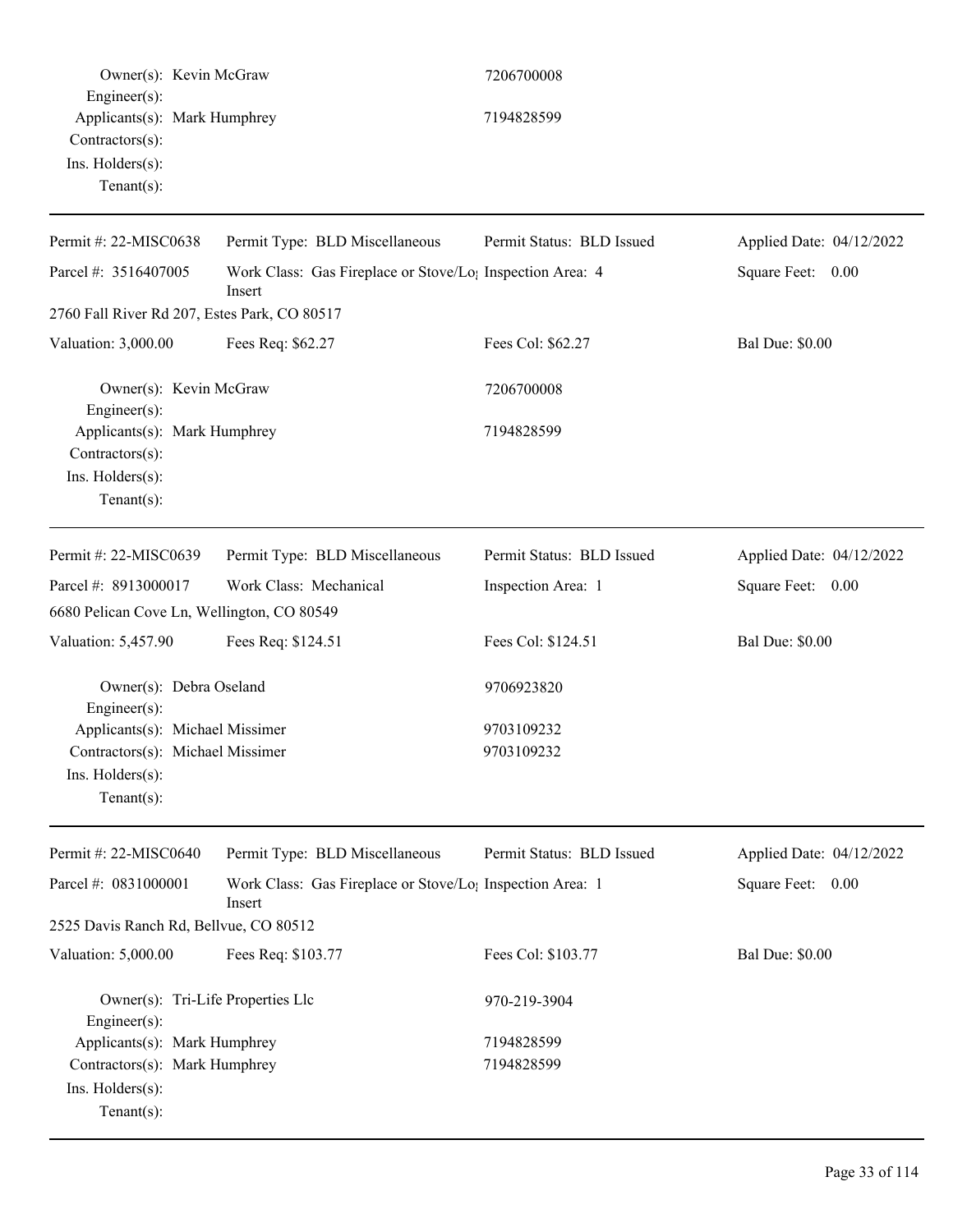| Permit #: 22-MISC0641                                                                                                                              | Permit Type: BLD Miscellaneous                                                  | Permit Status: BLD Issued    | Applied Date: 04/12/2022 |
|----------------------------------------------------------------------------------------------------------------------------------------------------|---------------------------------------------------------------------------------|------------------------------|--------------------------|
| Parcel #: 9624400003                                                                                                                               | Work Class: Gas Fireplace or Stove/Lo <sub>!</sub> Inspection Area: 2<br>Insert |                              | Square Feet: 0.00        |
| 812 E County Road 30, Fort Collins, CO 80525                                                                                                       |                                                                                 |                              |                          |
| Valuation: 6,135.83                                                                                                                                | Fees Req: \$145.26                                                              | Fees Col: \$145.26           | <b>Bal Due: \$0.00</b>   |
| Owner(s): Eugene Ehrhart III<br>Engineer $(s)$ :                                                                                                   |                                                                                 | 9704430833                   |                          |
| Applicants(s): Western Fireplace Supply<br>Contractors(s):<br>Ins. Holders(s):<br>Tenant $(s)$ :                                                   |                                                                                 | 97049896793                  |                          |
| Permit #: 22-MISC0642                                                                                                                              | Permit Type: BLD Miscellaneous                                                  | Permit Status: BLD LOC       | Applied Date: 04/12/2022 |
| Parcel #: 9531405001                                                                                                                               | Work Class: Re-roof                                                             | Inspection Area: 3           | Square Feet: 0.00        |
| 5608 Bluff Ln, Loveland, CO 80537                                                                                                                  |                                                                                 |                              |                          |
| Valuation: 15,000.00                                                                                                                               | Fees Req: \$348.02                                                              | Fees Col: \$348.02           | <b>Bal Due: \$0.00</b>   |
| Owner(s): Sondra Miles<br>Engineer(s):<br>Applicants(s): Courtney Stoffel<br>Contractors(s): Courtney Stoffel<br>Ins. Holders(s):<br>$Tenant(s)$ : |                                                                                 | 970-888-1699<br>970-888-1699 |                          |
| Permit #: 22-MISC0643                                                                                                                              | Permit Type: BLD Miscellaneous                                                  | Permit Status: BLD LOC       | Applied Date: 04/12/2022 |
| Parcel #: 8717113020                                                                                                                               | Work Class: Re-roof                                                             | Inspection Area: 2           | Square Feet: 0.00        |
| 713 Tracey Pkwy, Fort Collins, CO 80524                                                                                                            |                                                                                 |                              |                          |
| Valuation: 5,612.76                                                                                                                                | Fees Req: \$165.88                                                              | Fees Col: \$165.88           | <b>Bal Due: \$0.00</b>   |
| Owner(s): Janice Beyer<br>Engineer $(s)$ :                                                                                                         |                                                                                 | $(970)$ 221-4937             |                          |
| Applicants(s): Ryan Burke<br>Contractors(s):<br>Ins. Holders(s):<br>Tenant $(s)$ :                                                                 |                                                                                 | 7203609316                   |                          |
| Permit #: 22-MISC0644                                                                                                                              | Permit Type: BLD Miscellaneous                                                  | Permit Status: BLD Issued    | Applied Date: 04/12/2022 |
| Parcel #: 8706154001                                                                                                                               | Work Class: Electrical                                                          | Inspection Area: 1           | Square Feet: 0.00        |
| 1384 Adriel Dr, Fort Collins, CO 80524                                                                                                             |                                                                                 |                              |                          |
| Valuation: 0.00                                                                                                                                    | Fees Req: \$153.60                                                              | Fees Col: \$153.60           | <b>Bal Due: \$0.00</b>   |
| Owner(s): Lisbeth Dickson<br>$Engineer(s)$ :                                                                                                       |                                                                                 | $(970)$ 419-8519             |                          |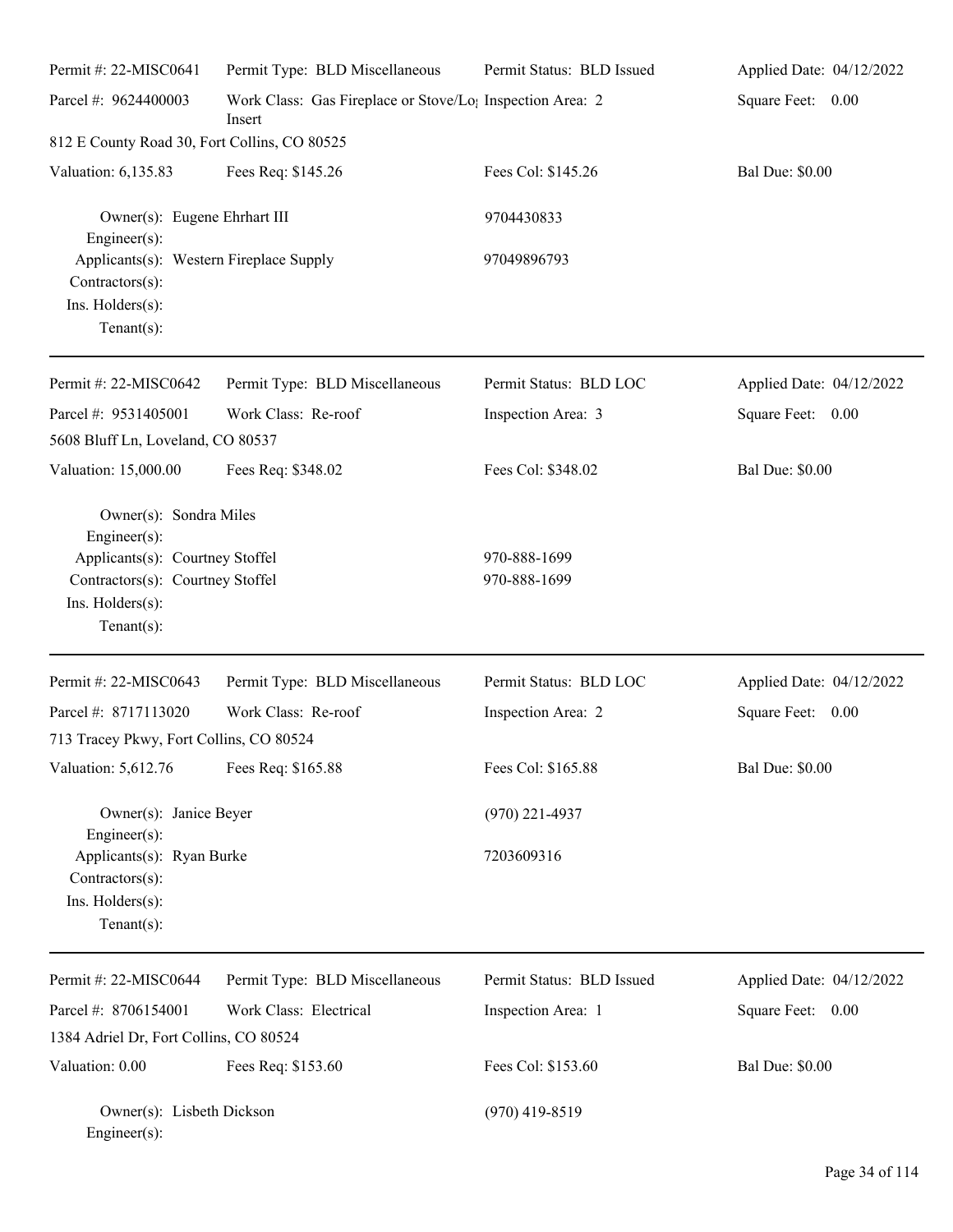| Permit #: 22-MISC0645                                                                                     | Permit Type: BLD Miscellaneous | Permit Status: BLD Issued        | Applied Date: 04/12/2022 |
|-----------------------------------------------------------------------------------------------------------|--------------------------------|----------------------------------|--------------------------|
| Parcel #: 9829414017                                                                                      | Work Class: Mechanical         | Inspection Area: 1               | Square Feet: 0.00        |
| 3418 Settlers Rd, Laporte, CO 80535                                                                       |                                |                                  |                          |
| Valuation: 31,885.00                                                                                      | Fees Req: \$663.91             | Fees Col: \$663.91               | <b>Bal Due: \$0.00</b>   |
| Owner(s): Charles Burgat<br>Engineer(s):<br>Applicants(s): Karen Arnold<br>Contractors(s): William Kusmik |                                | 9704844440<br>9705670184         |                          |
| Ins. Holders(s):<br>Tenant $(s)$ :                                                                        |                                |                                  |                          |
| Permit #: 22-MISC0646                                                                                     | Permit Type: BLD Miscellaneous | Permit Status: BLD Issued        | Applied Date: 04/12/2022 |
| Parcel #: 9829414017                                                                                      | Work Class: Plumbing           | Inspection Area: 1               | Square Feet: 0.00        |
| 3418 Settlers Rd, Laporte, CO 80535                                                                       |                                |                                  |                          |
| Valuation: 6,000.00                                                                                       | Fees Req: \$124.51             | Fees Col: \$124.51               | <b>Bal Due: \$0.00</b>   |
| Owner(s): Charles Burgat<br>Engineer(s):<br>Applicants(s): Karen Arnold<br>Contractors(s):                |                                | 9704844440                       |                          |
| Ins. Holders(s):<br>Tenant $(s)$ :                                                                        |                                |                                  |                          |
| Permit #: 22-MISC0647                                                                                     | Permit Type: BLD Miscellaneous | Permit Status: BLD Issued        | Applied Date: 04/12/2022 |
| Parcel #: 2523201012<br>2292 W Highway 34, Drake, CO 80515                                                | Work Class: Re-roof            | Inspection Area: 4               | Square Feet: 0.00        |
| Valuation: 11,378.90                                                                                      | Fees Req: \$285.34             | Fees Col: \$285.34               | <b>Bal Due: \$0.00</b>   |
| Owner(s): Christine T Nyholm<br>Engineer(s):                                                              | Mark Lomas                     | 949-981-1226<br>$(949)$ 981-1226 |                          |
| Applicants(s): Ryan Burke<br>Contractors(s): Ryan Burke<br>Ins. Holders(s):<br>$Tenant(s)$ :              |                                | 7203609316<br>7203609316         |                          |
| Permit #: 22-MISC0648                                                                                     | Permit Type: BLD Miscellaneous | Permit Status: BLD Withdrawn     | Applied Date: 04/12/2022 |
| Parcel #: 0234000017                                                                                      | Work Class: Gas Piping         | Inspection Area: 6               | Square Feet: 0.00        |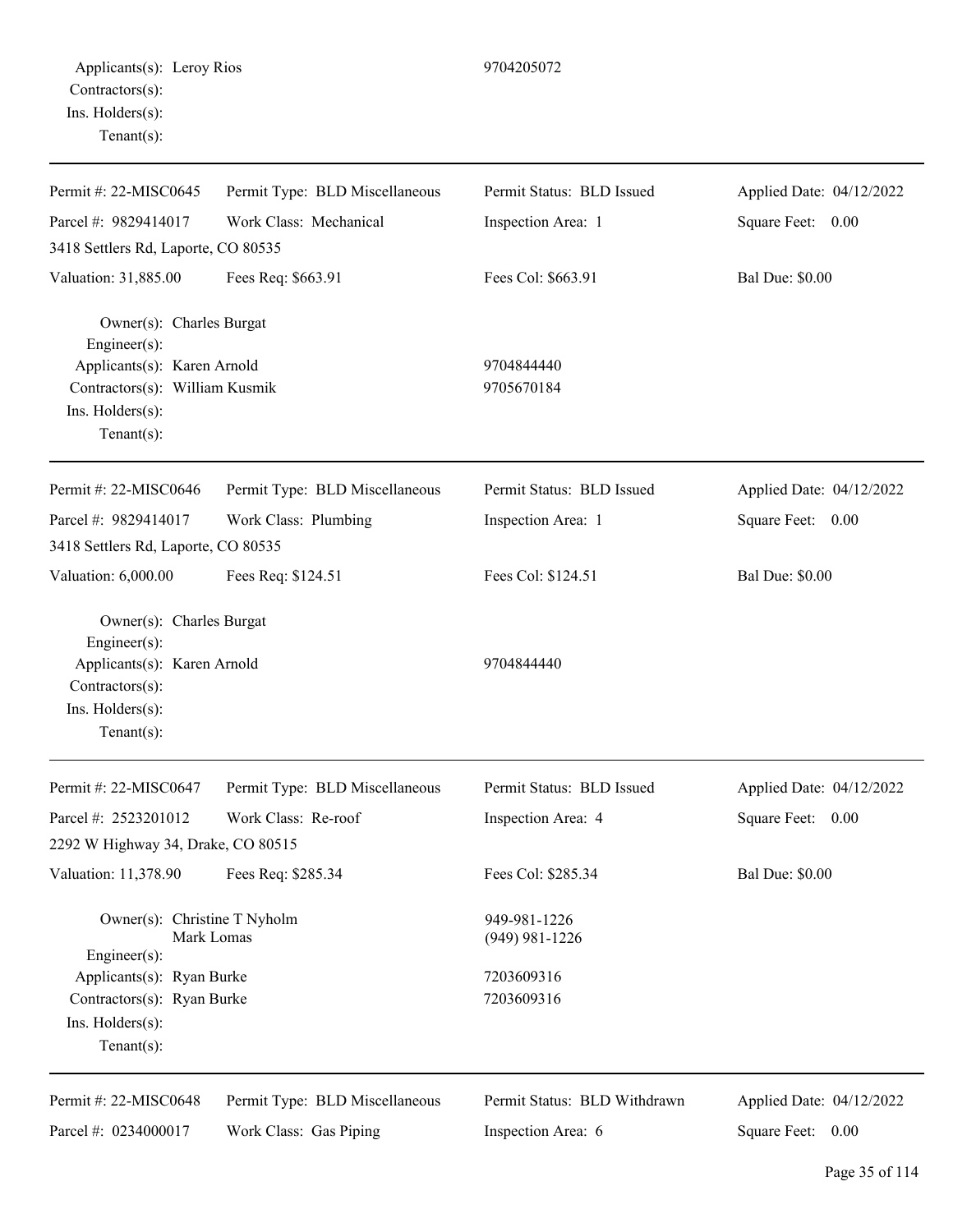745 Lawson Blvd, Livermore, CO 80536 Valuation: 13,000.00 Fees Req: Fees Col: Fees Col: Bal Due: Owner(s): Ken Baldwin 7209403541 Engineer(s): Applicants(s): Chelsea Myers Contractors(s): Ins. Holders(s): Tenant(s): Permit #: 22-MISC0649 Parcel #: 0234000017 Permit Type: BLD Miscellaneous Work Class: Gas Piping Permit Status: BLD Withdrawn Inspection Area: 6 Applied Date: 04/12/2022 Square Feet: 0.00 745 Lawson Blvd, Livermore, CO 80536 Valuation: 13,000.00 Fees Req: \$381.38 Fees Col: \$381.38 Bal Due: \$0.00 Owner(s): Ken Baldwin 7209403541 Engineer(s): Applicants(s): Chelsea Myers Contractors(s): Ins. Holders(s): Tenant(s): Permit #: 22-MISC0650 Parcel #: 0525000021 Permit Type: BLD Miscellaneous Work Class: Electrical Permit Status: BLD LOC Inspection Area: 3 Applied Date: 04/12/2022 Square Feet: 0.00 2712 S County Road 29, Loveland, CO 80537 Valuation: 10,000.00 Fees Req: \$216.00 Fees Col: \$216.00 Bal Due: \$0.00 Owner(s): Samuel Leighton \* Deborah Living Trust Engineer(s): Applicants(s): Kimberly Forsgren 3036785154 Contractors(s): Ins. Holders(s): Tenant(s): Permit #: 22-MISC0651 Parcel #: 0525000021 Permit Type: BLD Miscellaneous Work Class: Gas Piping Permit Status: BLD Void Inspection Area: 3 Applied Date: 04/12/2022 Square Feet: 0.00 2712 S County Road 29, Loveland, CO 80537 Valuation: 650.00 Fees Req: Fees Col: Fees Col: Bal Due: Owner(s): Samuel Leighton \* Deborah Living Trust Engineer(s): Applicants(s): Jared Hanes 9705324432 Contractors(s):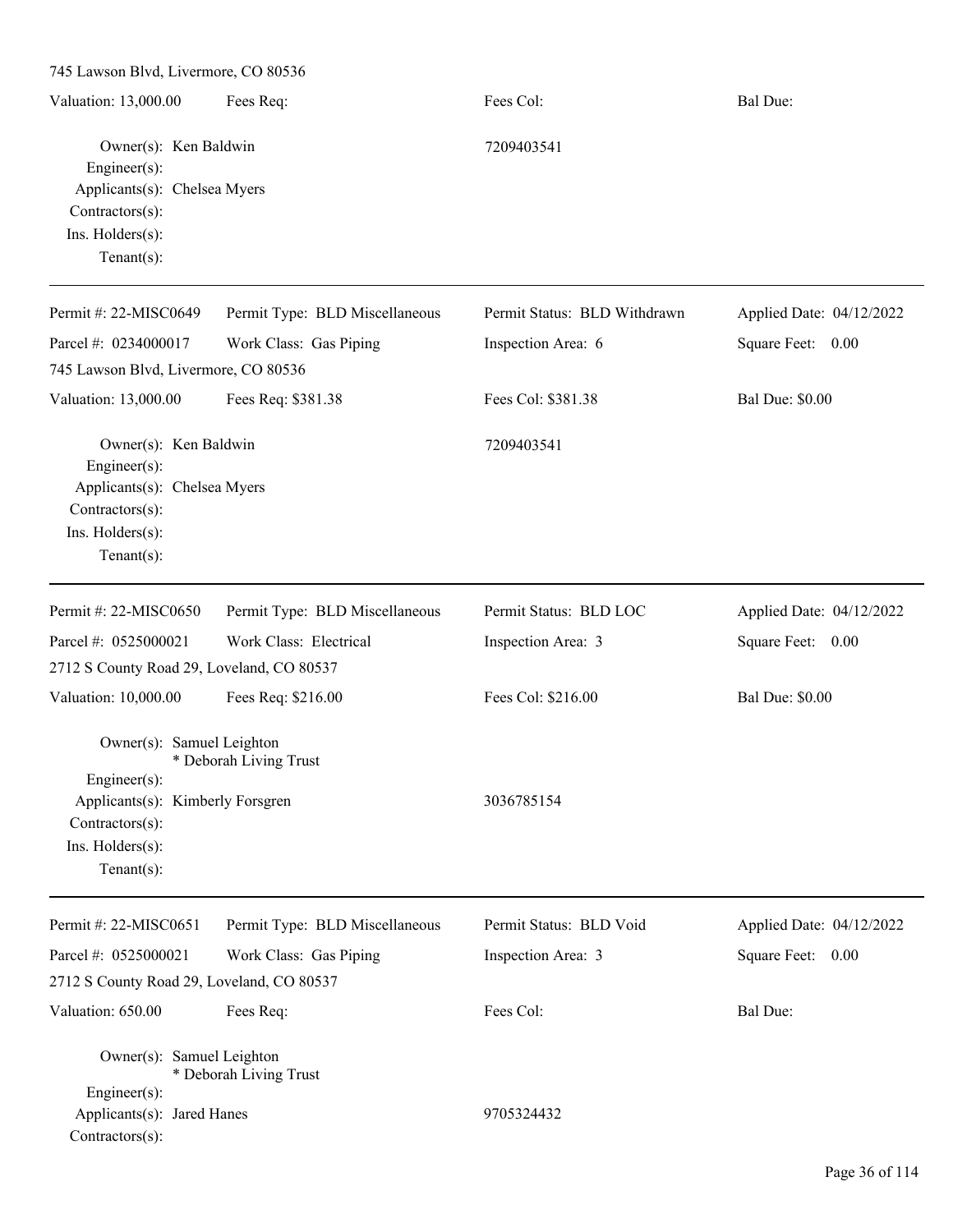| $Tenant(s)$ :                                                        |                                   |                           |                          |
|----------------------------------------------------------------------|-----------------------------------|---------------------------|--------------------------|
| Permit #: 22-MISC0652                                                | Permit Type: BLD Miscellaneous    | Permit Status: BLD Issued | Applied Date: 04/12/2022 |
| Parcel #: 9516200037                                                 | Work Class: Re-roof               | Inspection Area: 3        | Square Feet: 0.00        |
| 1300 Lucas Ave, Loveland, CO 80537                                   |                                   |                           |                          |
| Valuation: 4,500.00                                                  | Fees Req: \$145.37                | Fees Col: \$145.37        | <b>Bal Due: \$0.00</b>   |
| Engineer(s):                                                         | Owner(s): Recycled Properties LLC | 7203510429                |                          |
| Applicants(s): Recycled Properties LLC                               |                                   | 7203510429                |                          |
| Contractors(s): Hank Miller                                          |                                   | 970-568-0040              |                          |
| Ins. Holders(s):<br>Tenant $(s)$ :                                   |                                   |                           |                          |
| Permit #: 22-MISC0653                                                | Permit Type: BLD Miscellaneous    | Permit Status: BLD LOC    | Applied Date: 04/13/2022 |
| Parcel #: 4010105085                                                 | Work Class: Gas Piping            | Inspection Area: 5        | Square Feet: 0.00        |
| 796 Manso Way, Red Feather Lakes, CO 80545                           |                                   |                           |                          |
| Valuation: 2,000.00                                                  | Fees Req: \$165.57                | Fees Col: \$165.57        | <b>Bal Due: \$0.00</b>   |
| Owner(s): Brent Mann<br>Engineer(s):                                 |                                   | $(970)$ 210-4373          |                          |
| Applicants(s): Douglas Medina<br>Contractors(s):<br>Ins. Holders(s): |                                   | 970-658-6759              |                          |
| Tenant $(s)$ :                                                       |                                   |                           |                          |
| Permit #: 22-MISC0654                                                | Permit Type: BLD Miscellaneous    | Permit Status: BLD Issued | Applied Date: 04/13/2022 |
| Parcel #: 9829311004                                                 | Work Class: Plumbing              | Inspection Area: 1        | Square Feet: 0.00        |
| 3718 Post Rd, Laporte, CO 80535                                      |                                   |                           |                          |
| Valuation: 3,000.00                                                  | Fees Req: \$62.27                 | Fees Col: \$62.27         | <b>Bal Due: \$0.00</b>   |
| Owner(s): Patrick Barry<br>Engineer(s):                              |                                   | $(970)$ 221-3514          |                          |
| Applicants(s): Angela Lehr<br>Contractors(s):                        |                                   | 7193323247                |                          |
| Ins. Holders(s):                                                     |                                   |                           |                          |
| Tenant $(s)$ :                                                       |                                   |                           |                          |
| Permit #: 22-MISC0655                                                | Permit Type: BLD Miscellaneous    | Permit Status: BLD Issued | Applied Date: 04/13/2022 |
| Parcel #: 8708400011                                                 | Work Class: Mechanical            | Inspection Area: 2        | Square Feet: 0.00        |
| 2906 E Mulberry St, Fort Collins, CO 80524                           |                                   |                           |                          |
| Valuation: 2,987.00                                                  | Fees Req: \$62.27                 | Fees Col: \$62.27         | <b>Bal Due: \$0.00</b>   |

Ins. Holders(s):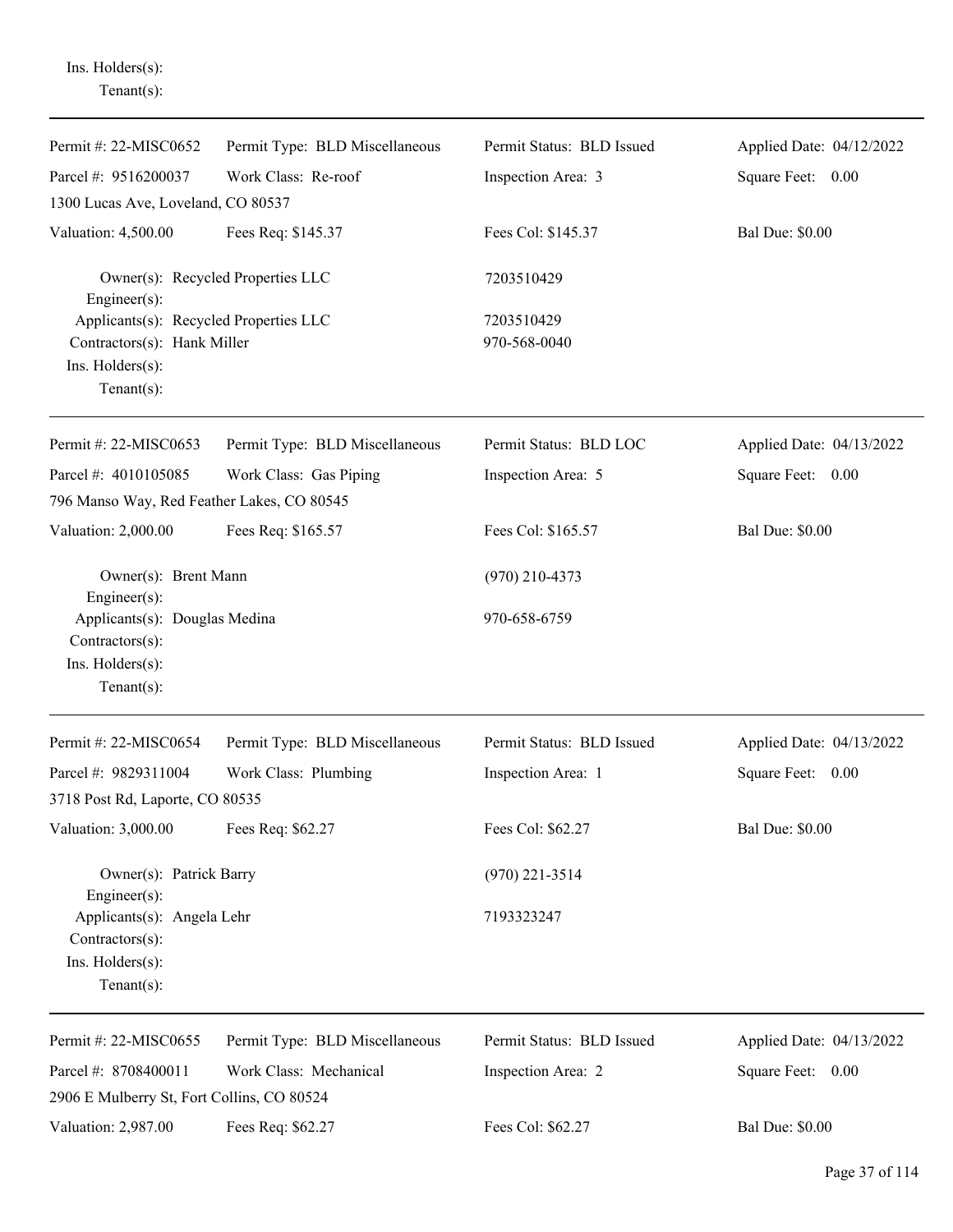Owner(s): Brad Abrams 9702228531 Engineer(s): Applicants(s): Air Comfort Inc 970-490-1458 Contractors(s): Marc Rohloff 970-490-1458 Ins. Holders(s): Tenant(s):

| Permit #: 22-MISC0656                              | Permit Type: BLD Miscellaneous | Permit Status: BLD LOC    | Applied Date: 04/13/2022 |
|----------------------------------------------------|--------------------------------|---------------------------|--------------------------|
| Parcel #: 8033205001                               | Work Class: Re-roof            | Inspection Area: 1        | Square Feet: 0.00        |
| 3101 Martins Cove Ct, Wellington, CO 80549         |                                |                           |                          |
| Valuation: 4,991.40                                | Fees Req: \$147.34             | Fees Col: \$147.34        | <b>Bal Due: \$0.00</b>   |
| Owner(s): Jeremiah Votruba<br>Engineer(s):         | Lindsay Votruba                | 9702223179<br>9702223179  |                          |
| Applicants(s): Misty Krebs                         |                                | 9708884763                |                          |
| Contractors(s): Misty Krebs                        |                                | 9708884763                |                          |
| Ins. Holders(s):                                   |                                |                           |                          |
| Tenant $(s)$ :                                     |                                |                           |                          |
| Permit #: 22-MISC0657                              | Permit Type: BLD Miscellaneous | Permit Status: BLD LOC    | Applied Date: 04/13/2022 |
| Parcel #: 9420400041                               | Work Class: Electrical         | Inspection Area: 3        | Square Feet:<br>0.00     |
| 106 Bothun Rd, Berthoud, CO 80513                  |                                |                           |                          |
| Valuation: 2,800.00                                | Fees Req: \$146.88             | Fees Col: \$146.88        | <b>Bal Due: \$0.00</b>   |
| Owner(s): James Egli<br>James Egli<br>Engineer(s): |                                | 7206351697<br>7206351697  |                          |
| Applicants(s): James Egli<br>Contractors(s):       |                                | 7206351697                |                          |
| Ins. Holders(s):                                   |                                |                           |                          |
| $Tenant(s)$ :                                      |                                |                           |                          |
| Permit #: 22-MISC0658                              | Permit Type: BLD Miscellaneous | Permit Status: BLD Issued | Applied Date: 04/13/2022 |
| Parcel #: 8707405009                               | Work Class: Mechanical         | Inspection Area: 2        | Square Feet:<br>0.00     |
| 301 Airpark Dr, Fort Collins, CO 80524             |                                |                           |                          |
| Valuation: 2,698.50                                | Fees Req: \$62.27              | Fees Col: \$62.27         | <b>Bal Due: \$0.00</b>   |
| Owner(s): IAFC LLC<br>Engineer(s):                 |                                |                           |                          |
| Applicants(s): Air Comfort Inc                     |                                | 970-490-1458              |                          |
| Contractors(s): Marc Rohloff                       |                                | 970-490-1458              |                          |
| Ins. Holders(s):                                   |                                |                           |                          |
| Tenant $(s)$ :                                     |                                |                           |                          |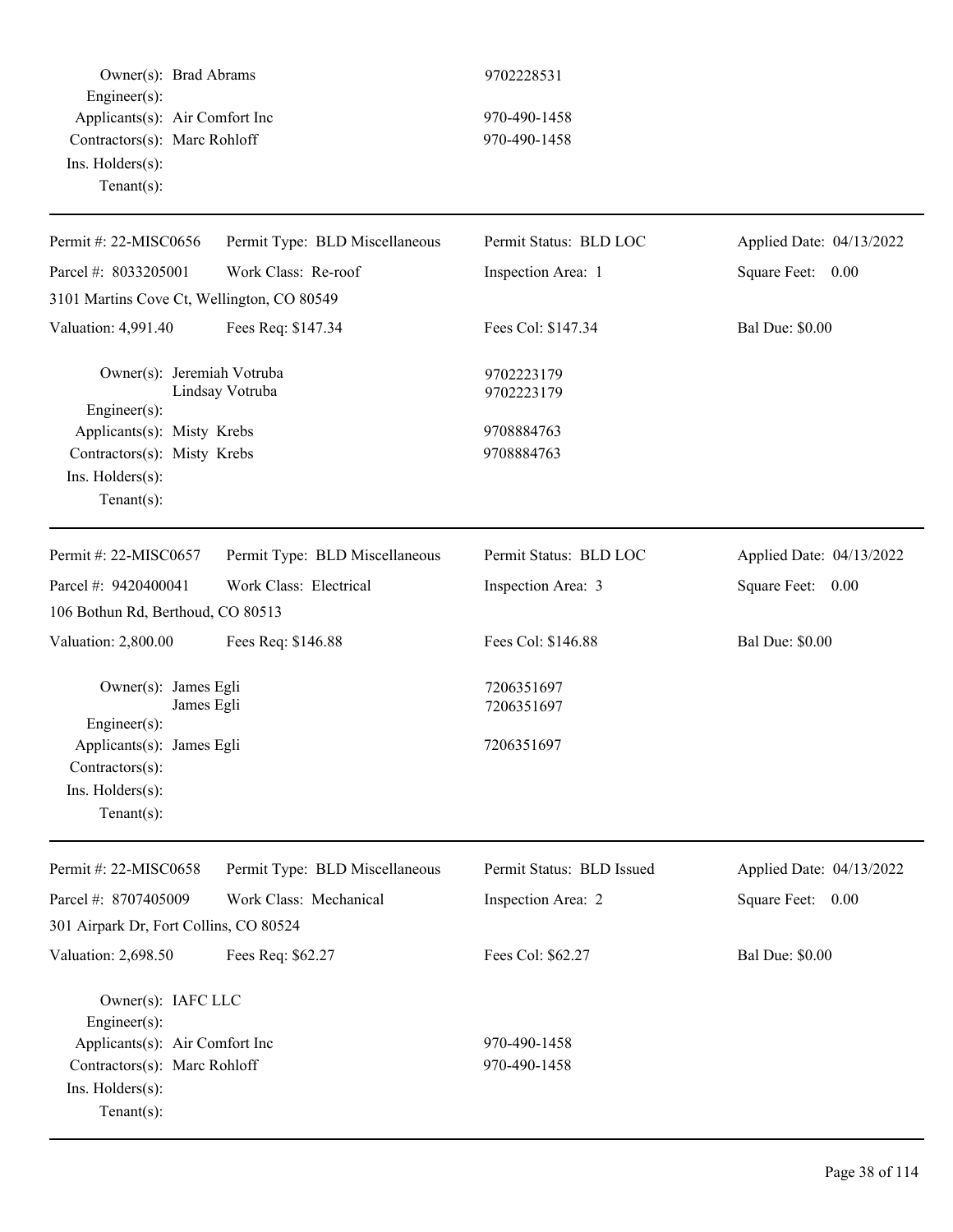| Permit #: 22-MISC0659                                                                                          | Permit Type: BLD Miscellaneous | Permit Status: BLD Issued                    | Applied Date: 04/13/2022 |
|----------------------------------------------------------------------------------------------------------------|--------------------------------|----------------------------------------------|--------------------------|
| Parcel #: 8708200042                                                                                           | Work Class: Mechanical         | Inspection Area: 2                           | Square Feet: 0.00        |
| 211 N Timberline Rd, Fort Collins, CO 80524                                                                    |                                |                                              |                          |
| Valuation: 3,054.00                                                                                            | Fees Req: \$83.02              | Fees Col: \$83.02                            | <b>Bal Due: \$0.00</b>   |
| Owner(s): Larry Hood<br>Engineer(s):                                                                           |                                | $(970)$ 567-0249                             |                          |
| Applicants(s): Marc Rohloff<br>Contractors(s): Marc Rohloff<br>Ins. Holders(s):<br>Tenant $(s)$ :              | Air Comfort Inc.               | 970-490-1458<br>970-490-1458<br>970-490-1458 |                          |
| Permit #: 22-MISC0660                                                                                          | Permit Type: BLD Miscellaneous | Permit Status: BLD Issued                    | Applied Date: 04/13/2022 |
| Parcel #: 8715006016                                                                                           | Work Class: Mechanical         | Inspection Area: 2                           | Square Feet: 0.00        |
| 4926 Kitchell Way, Fort Collins, CO 80524                                                                      |                                |                                              |                          |
| Valuation: 6,784.00                                                                                            | Fees Req: \$145.26             | Fees Col: \$145.26                           | <b>Bal Due: \$0.00</b>   |
| Owner(s): Stephen Greenlee<br>Engineer(s):                                                                     |                                | 9702312700                                   |                          |
| Applicants(s): Air Comfort Inc<br>Contractors(s): Marc Rohloff<br>Ins. $H$ olders $(s)$ :<br>Tenant $(s)$ :    | Air Comfort Inc                | 970-490-1458<br>970-490-1458<br>970-490-1458 |                          |
| Permit #: 22-MISC0661                                                                                          | Permit Type: BLD Miscellaneous | Permit Status: BLD Issued                    | Applied Date: 04/13/2022 |
| Parcel #: 8724200025<br>1726 Avion Dr, Fort Collins, CO 80524                                                  | Work Class: Mechanical         | Inspection Area: 2                           | Square Feet:<br>0.00     |
| Valuation: 1,823.00                                                                                            | Fees Req: \$53.93              | Fees Col: \$53.93                            | <b>Bal Due: \$0.00</b>   |
| Owner(s): Thomas Larson<br>Engineer(s):                                                                        |                                |                                              |                          |
| Applicants(s): Northern Colorado Air Inc<br>Contractors(s): Jeff Richard<br>Ins. Holders(s):<br>Tenant $(s)$ : |                                | 970-223-8873<br>970-223-8873                 |                          |
| Permit #: 22-MISC0662                                                                                          | Permit Type: BLD Miscellaneous | Permit Status: BLD Issued                    | Applied Date: 04/13/2022 |
| Parcel #: 0234000017                                                                                           | Work Class: Electrical         | Inspection Area: 6                           | Square Feet: 0.00        |
| 745 Lawson Blvd, Livermore, CO 80536                                                                           |                                |                                              |                          |
| Valuation: 13,000.00                                                                                           | Fees Req:                      | Fees Col:                                    | <b>Bal Due:</b>          |
| Owner(s): Ken Baldwin<br>Engineer(s):                                                                          |                                | 7209403541                                   |                          |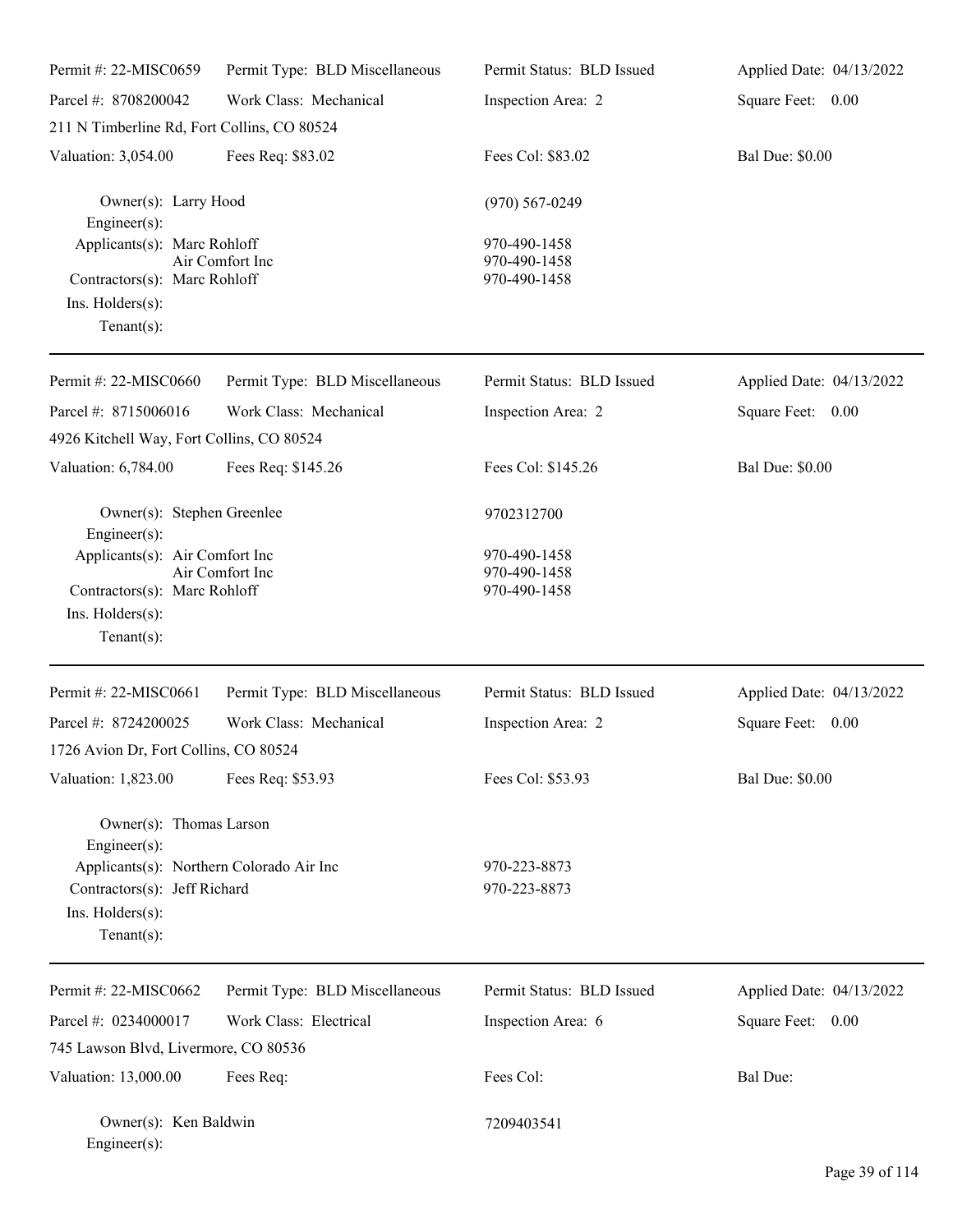| Permit #: 22-MISC0663                                                                                  | Permit Type: BLD Miscellaneous                       | Permit Status: BLD LOC   | Applied Date: 04/13/2022 |
|--------------------------------------------------------------------------------------------------------|------------------------------------------------------|--------------------------|--------------------------|
| Parcel #: 0402000019                                                                                   | Work Class: Gas Piping                               | Inspection Area: 3       | Square Feet: 0.00        |
| 4412 Lakefront Dr, Loveland, CO 80537                                                                  |                                                      |                          |                          |
| Valuation: 6,866.00                                                                                    | Fees Req: \$196.90                                   | Fees Col: \$196.90       | <b>Bal Due: \$0.00</b>   |
| Owner(s): Kenneth Peterson<br>Engineer(s):                                                             |                                                      | 3035626290               |                          |
| Applicants(s): Morgan Lopez                                                                            | Mark Lancaster                                       | 9702156539<br>9705560544 |                          |
| Contractors(s): Mark Lancaster                                                                         |                                                      | 9705560544               |                          |
| Ins. Holders(s):<br>$Tenant(s)$ :                                                                      |                                                      |                          |                          |
| Permit #: 22-MISC0664                                                                                  | Permit Type: BLD Miscellaneous                       | Permit Status: BLD LOC   | Applied Date: 04/13/2022 |
| Parcel #: 0525000021                                                                                   | Work Class: Gas Piping                               | Inspection Area: 3       | Square Feet: 0.00        |
| 2712 S County Road 29, Loveland, CO 80537                                                              |                                                      |                          |                          |
| Valuation: 650.00                                                                                      | Fees Req: \$53.93                                    | Fees Col: \$53.93        | <b>Bal Due: \$0.00</b>   |
| Owner(s): Samuel Leighton<br>Engineer(s):                                                              |                                                      |                          |                          |
| Applicants(s): Above All Plumbing<br>Contractors(s): Jared Hanes<br>Ins. Holders(s):<br>Tenant $(s)$ : |                                                      | 9705324432<br>9705324432 |                          |
| Permit #: 22-MISC0665                                                                                  | Permit Type: BLD Miscellaneous                       | Permit Status: BLD LOC   | Applied Date: 04/13/2022 |
| Parcel #: 9733100030                                                                                   | Work Class: Re-roof                                  | Inspection Area: 2       | Square Feet:<br>0.00     |
|                                                                                                        | 2300 W County Road 38e 1-302, Fort Collins, CO 80526 |                          |                          |
| Valuation: 4,000.00                                                                                    | Fees Req: \$127.29                                   | Fees Col: \$127.29       | <b>Bal Due: \$0.00</b>   |
| Owner(s): Dale Harrison<br>Engineer(s):                                                                |                                                      | $(715)$ 499-1457         |                          |
| Applicants(s): Jessica Judd                                                                            |                                                      | 3177101727               |                          |
| Contractors(s): Jessica Judd<br>Ins. Holders(s):<br>Tenant $(s)$ :                                     |                                                      | 3177101727               |                          |
| Permit #: 22-MISC0666                                                                                  | Permit Type: BLD Miscellaneous                       | Permit Status: BLD LOC   | Applied Date: 04/13/2022 |
| Parcel #: 9519205004                                                                                   | Work Class: Electrical                               | Inspection Area: 3       | Square Feet:<br>0.00     |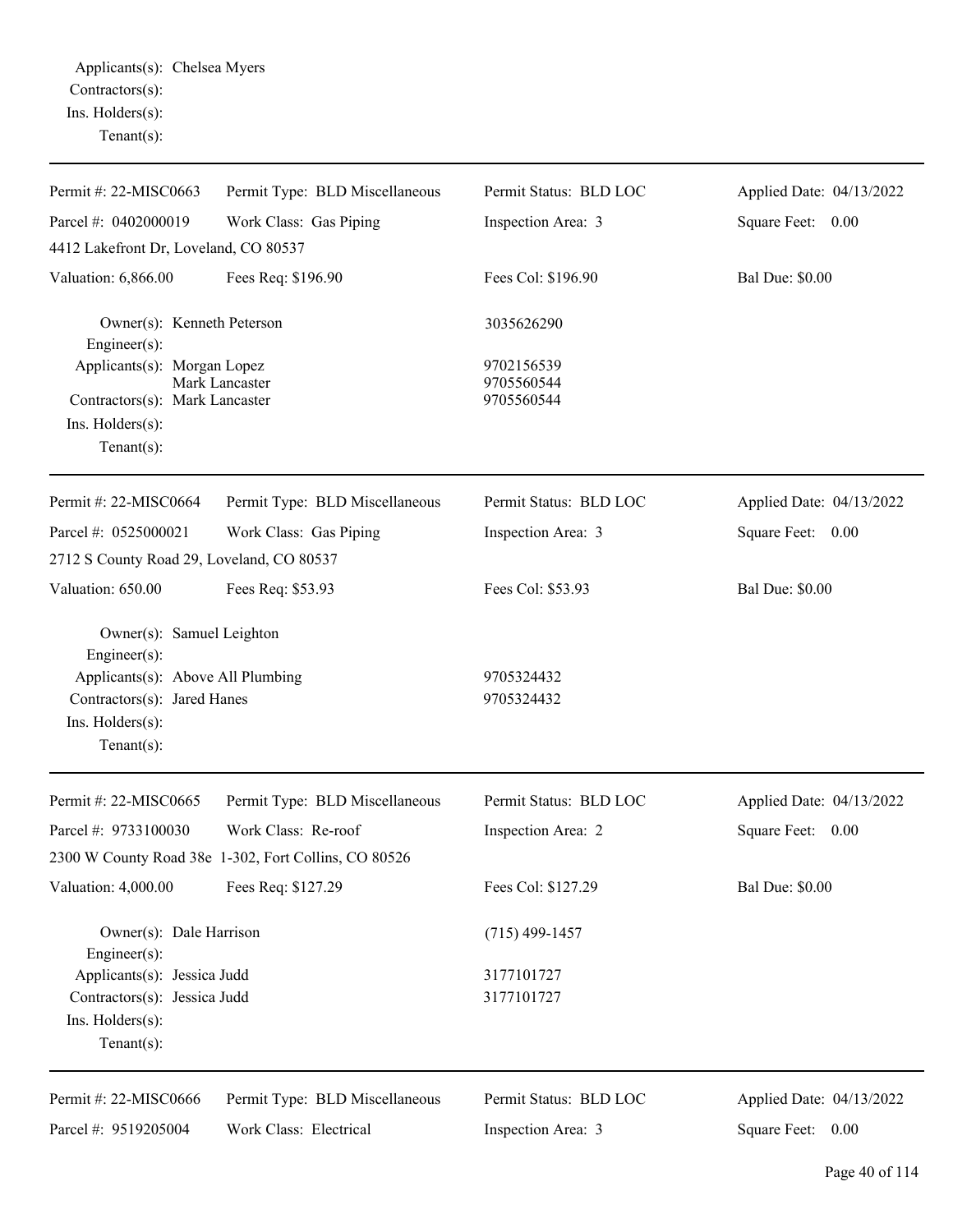| 6310 Chokecherry Dr, Loveland, CO 80537                                                                      |                                |                              |                          |  |
|--------------------------------------------------------------------------------------------------------------|--------------------------------|------------------------------|--------------------------|--|
| Valuation: 10,000.00                                                                                         | Fees Req: \$216.00             | Fees Col: \$216.00           | <b>Bal Due: \$0.00</b>   |  |
| Owner(s): David Trumbo<br>Engineer $(s)$ :                                                                   |                                | 9702279604                   |                          |  |
| Applicants(s): Kimberly Forsgren<br>Contractors(s):<br>Ins. Holders(s):<br>Tenant $(s)$ :                    |                                | 3036785154                   |                          |  |
| Permit#: 22-MISC0667                                                                                         | Permit Type: BLD Miscellaneous | Permit Status: BLD LOC       | Applied Date: 04/14/2022 |  |
| Parcel #: 9428308007                                                                                         | Work Class: Gas Piping         | Inspection Area: 3           | Square Feet: 0.00        |  |
| 1647 Diamond Wall Dr, Berthoud, CO 80513                                                                     |                                |                              |                          |  |
| Valuation: 2,000.00                                                                                          | Fees Req: \$113.93             | Fees Col: \$113.93           | <b>Bal Due: \$0.00</b>   |  |
| Owner(s): William Eland<br>Engineer $(s)$ :                                                                  |                                | $(970)$ 690-2441             |                          |  |
| Applicants(s): Douglas Medina<br>Contractors(s):<br>Ins. Holders(s):<br>Tenant $(s)$ :                       |                                | 970-658-6759                 |                          |  |
| Permit #: 22-MISC0668                                                                                        | Permit Type: BLD Miscellaneous | Permit Status: BLD Issued    | Applied Date: 04/14/2022 |  |
| Parcel #: 9533306001                                                                                         | Work Class: Mechanical         | Inspection Area: 3           | Square Feet: 0.00        |  |
| 3900 Fox Dr, Loveland, CO 80537                                                                              |                                |                              |                          |  |
| Valuation: 18,309.00                                                                                         | Fees Req: \$454.21             | Fees Col: \$454.21           | <b>Bal Due: \$0.00</b>   |  |
| Owner(s): Susan Trethewey<br>$Engineering(s)$ :                                                              |                                | $(970)$ 217-9584             |                          |  |
| Applicants(s): IMS Heating & Air Inc<br>Contractors(s): Dwayne Shawver<br>Ins. Holders(s):<br>Tenant $(s)$ : |                                | 970-532-0123<br>970-532-0123 |                          |  |
| Permit #: 22-MISC0669                                                                                        | Permit Type: BLD Miscellaneous | Permit Status: BLD Issued    | Applied Date: 04/14/2022 |  |
| Parcel #: 9606105004                                                                                         | Work Class: Mechanical         | Inspection Area: 2           | Square Feet: 0.00        |  |
| 4902 Deer Trail Ct, Fort Collins, CO 80526                                                                   |                                |                              |                          |  |
| Valuation: 15,078.00                                                                                         | Fees Req: \$331.97             | Fees Col: \$331.97           | <b>Bal Due: \$0.00</b>   |  |
| Owner(s): Robert Manzares<br>$Engineering(s)$ :                                                              |                                | 9703106621                   |                          |  |
| Applicants(s): Glenn Frank                                                                                   |                                | 970-484-4552                 |                          |  |
| Contractors(s): Glenn Frank                                                                                  |                                | 970-484-4552                 |                          |  |
| Ins. Holders(s):                                                                                             |                                |                              |                          |  |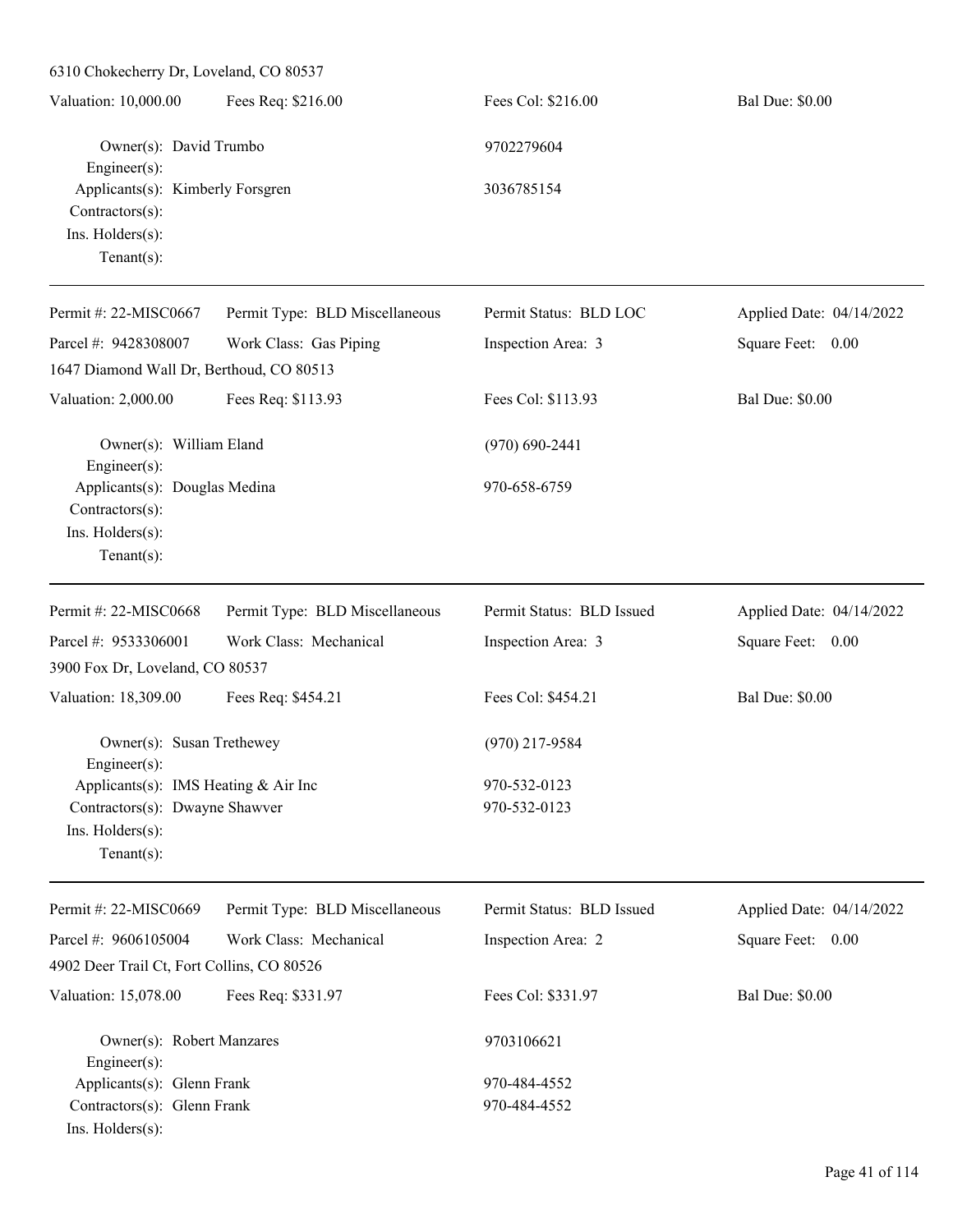| Permit #: 22-MISC0670                                                               | Permit Type: BLD Miscellaneous | Permit Status: BLD Issued | Applied Date: 04/14/2022 |
|-------------------------------------------------------------------------------------|--------------------------------|---------------------------|--------------------------|
| Parcel #: 9733100031                                                                | Work Class: Mechanical         | Inspection Area: 2        | Square Feet: 0.00        |
| 3717 S Taft Hill Rd 66, Fort Collins, CO 80526                                      |                                |                           |                          |
| Valuation: 2,550.00                                                                 | Fees Req: \$62.27              | Fees Col: \$62.27         | <b>Bal Due: \$0.00</b>   |
| Owner(s): Alana Edwards<br>Engineer(s):                                             |                                | $(970)$ 443-9195          |                          |
| Applicants(s): William Froehlich                                                    |                                | 9702861020                |                          |
| Contractors(s): William Froehlich<br>Ins. Holders(s):<br>Tenant $(s)$ :             |                                | 9702861020                |                          |
| Permit #: 22-MISC0671                                                               | Permit Type: BLD Miscellaneous | Permit Status: BLD Issued | Applied Date: 04/14/2022 |
| Parcel #: 0610434022                                                                | Work Class: Gas Piping         | Inspection Area: 2        | Square Feet: 0.00        |
| 9853 Running Brook Ln, Loveland, CO 80538                                           |                                |                           |                          |
| Valuation: 3,200.00                                                                 | Fees Req: \$194.66             | Fees Col: \$194.66        | <b>Bal Due: \$0.00</b>   |
| Owner(s): Ronald Legge<br>Engineer(s):                                              |                                | $(303) 747 - 2248$        |                          |
| Applicants(s): Ronald Legge<br>Contractors(s):<br>Ins. Holders(s):<br>$Tenant(s)$ : |                                | $(303) 747 - 2248$        |                          |
| Permit #: 22-MISC0672                                                               | Permit Type: BLD Miscellaneous | Permit Status: BLD LOC    | Applied Date: 04/14/2022 |
| Parcel #: 1626317016                                                                | Work Class: Re-roof            | Inspection Area: 4        | Square Feet:<br>0.00     |
| 31 Mica Ct, Drake, CO 80515                                                         |                                |                           |                          |
| Valuation: 20,000.00                                                                | Fees Req: \$448.34             | Fees Col: \$448.34        | <b>Bal Due: \$0.00</b>   |
| Owner(s): Daniel Gosnell<br>Engineer(s):                                            |                                | 9702780164                |                          |
| Applicants(s): Erika Girard                                                         |                                | 2142073999                |                          |
| Contractors(s): Erika Girard                                                        |                                | 2142073999                |                          |
| Ins. Holders(s):<br>Tenant $(s)$ :                                                  |                                |                           |                          |
| Permit #: 22-MISC0673                                                               | Permit Type: BLD Miscellaneous | Permit Status: BLD Issued | Applied Date: 04/14/2022 |
| Parcel #: 3401113030                                                                | Work Class: Plumbing           | Inspection Area: 4        | Square Feet: 0.00        |
| 2417 Long View Dr, Estes Park, CO 80517                                             |                                |                           |                          |
| Valuation: 14,870.00                                                                | Fees Req: \$311.23             | Fees Col: \$311.23        | <b>Bal Due: \$0.00</b>   |

Tenant(s):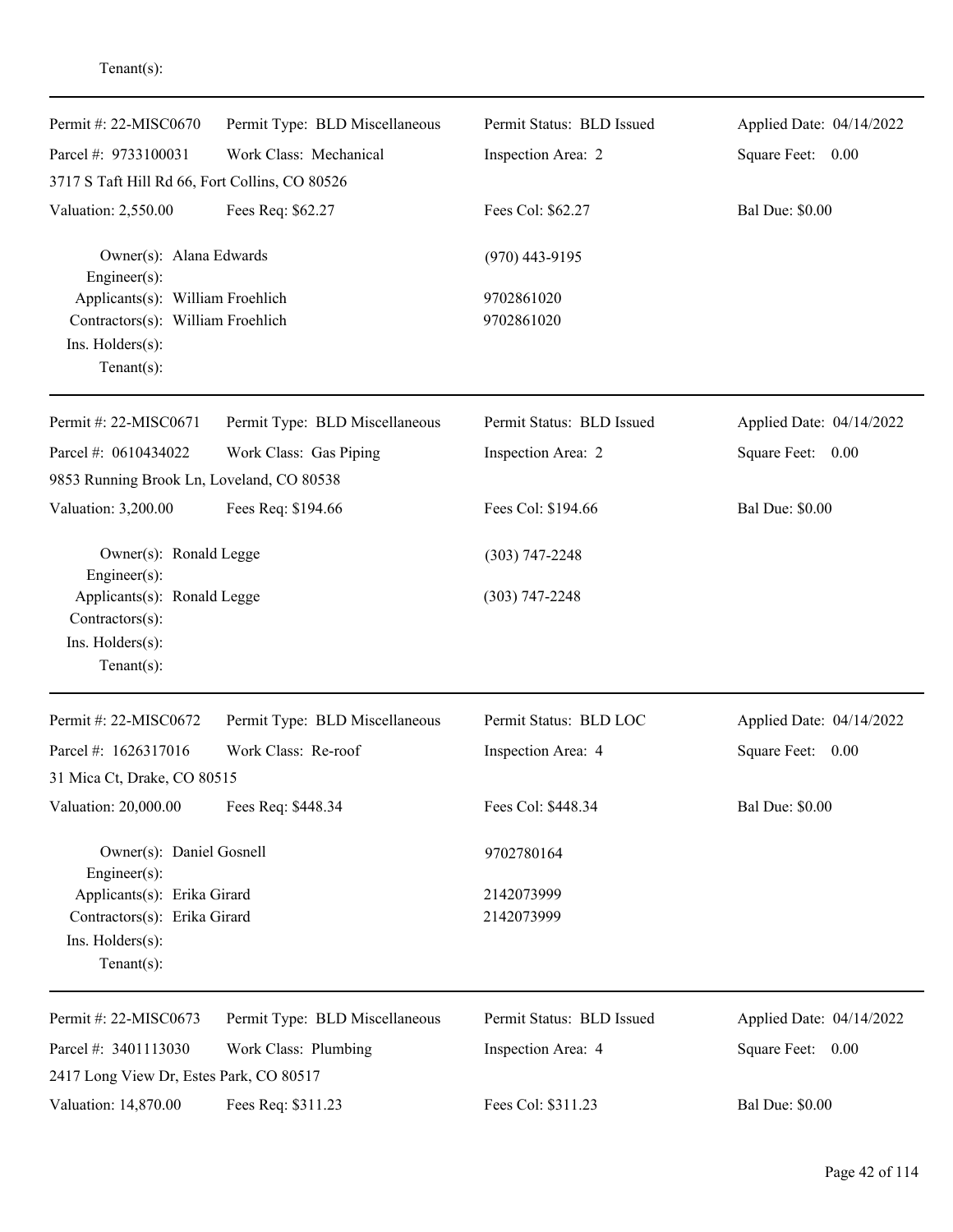Owner(s): Jennifer Morrow (904) 402-2910 Engineer(s): Applicants(s): Derek Shepard 9705860970 Contractors(s): Derek Shepard 9705860970 Ins. Holders(s): Tenant(s): Permit #: 22-MISC0674 Parcel #: 9508408047 Permit Type: BLD Miscellaneous Work Class: Mechanical Permit Status: BLD Issued Inspection Area: 2 Applied Date: 04/14/2022 Square Feet: 0.00 2005 Skyrock Rd, Loveland, CO 80538 Valuation: 6,473.60 Fees Req: \$145.26 Fees Col: \$145.26 Bal Due: \$0.00 Owner(s): Angela Snyder 970-692-9182 Engineer(s): Applicants(s): Jeremiah Wheeler (303) 902-7384 Jeremiah Wheeler (303) 902-7384 Contractors(s): Jeremiah Wheeler (303) 902-7384 Ins. Holders(s): Tenant(s): Permit #: 22-MISC0675 Parcel #: 9829412015 Permit Type: BLD Miscellaneous Work Class: Re-roof Permit Status: BLD LOC Inspection Area: 1 Applied Date: 04/14/2022 Square Feet: 0.00 2800 Gardner Pl, Laporte, CO 80535 Valuation: 10,030.00 Fees Req: \$263.88 Fees Col: \$263.88 Bal Due: \$0.00 Owner(s): Brad Beauprez 9702181605 Engineer(s): Applicants(s): Brad Da Vault 970-568-3793 Contractors(s): Brad Da Vault 970-568-3793 Ins. Holders(s): Tenant(s): Permit #: 22-MISC0676 Parcel #: 3401113002 Permit Type: BLD Miscellaneous Work Class: Electrical Permit Status: BLD LOC Inspection Area: 4 Applied Date: 04/14/2022 Square Feet: 0.00 2216 Pine Meadow Dr, Estes Park, CO 80517 Valuation: 500.00 Fees Req: \$60.00 Fees Col: \$60.00 Bal Due: \$0.00 Owner(s): Bruce Barrow Shirley Barrow (970) 308-6200 Engineer(s): Applicants(s): Brent Eggers 9706691883 Contractors(s): Ins. Holders(s): Tenant(s):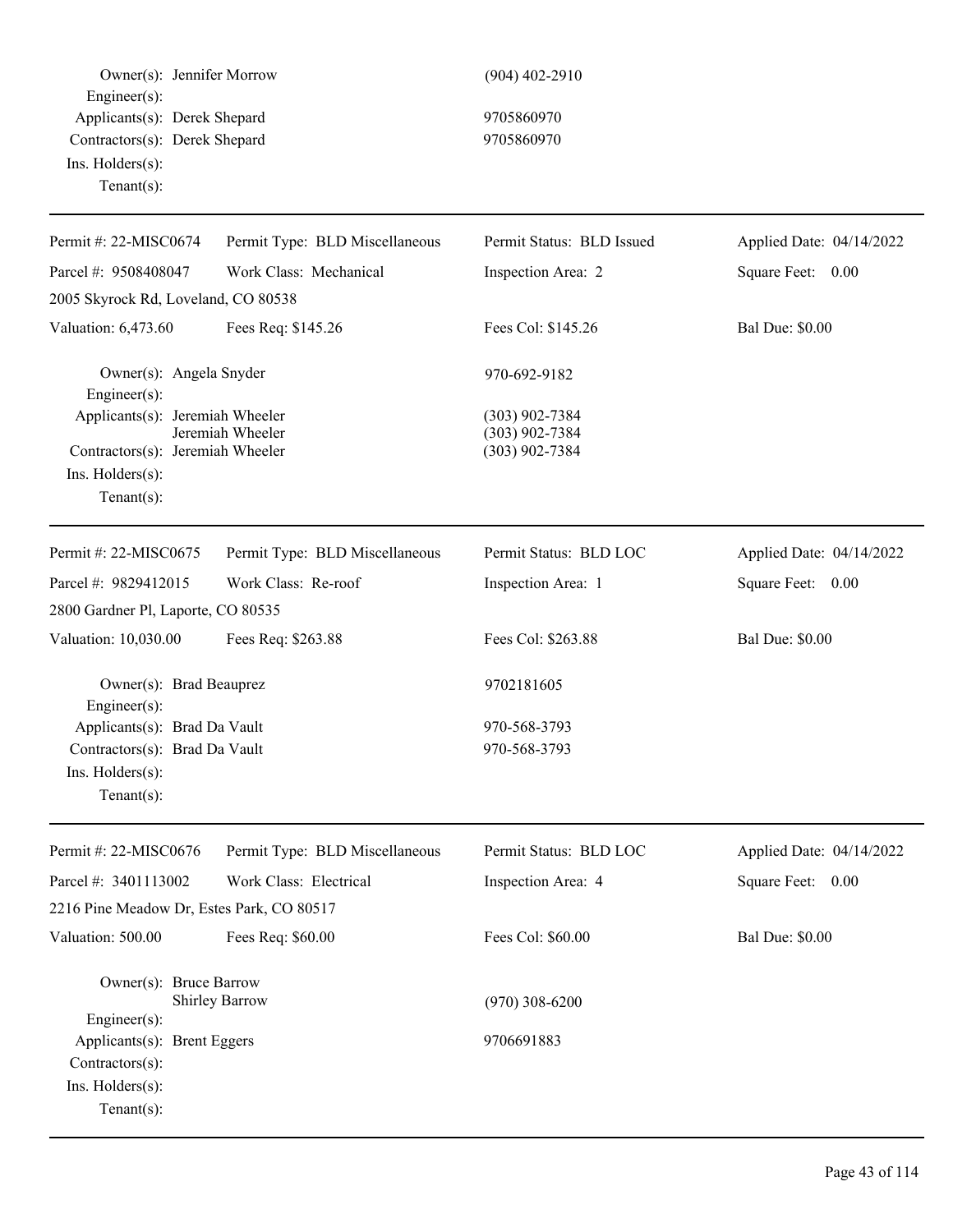| Permit #: 22-MISC0677                                                                                                                     | Permit Type: BLD Miscellaneous                                      | Permit Status: BLD LOC    | Applied Date: 04/14/2022 |
|-------------------------------------------------------------------------------------------------------------------------------------------|---------------------------------------------------------------------|---------------------------|--------------------------|
| Parcel #: 1814200004<br>46 Stone Cutter Rd, Bellvue, CO 80512                                                                             | Work Class: Electrical                                              | Inspection Area: 1        | Square Feet: 0.00        |
| Valuation: 350.00                                                                                                                         | Fees Req: \$120.00                                                  | Fees Col: \$120.00        | <b>Bal Due: \$0.00</b>   |
| Owner(s): Jennifer Mueller<br>$Engineer(s)$ :<br>Applicants(s): Jennifer Mueller<br>Contractors(s):<br>Ins. Holders(s):<br>Tenant $(s)$ : |                                                                     |                           |                          |
| Permit #: 22-MISC0678                                                                                                                     | Permit Type: BLD Miscellaneous                                      | Permit Status: BLD Void   | Applied Date: 04/14/2022 |
| Parcel #: 8606460022                                                                                                                      | Work Class: Gas Fireplace or Stove/Lo; Inspection Area: 2<br>Insert |                           | Square Feet: 0.00        |
| 1901 Topanga Ct, Fort Collins, CO 80528                                                                                                   |                                                                     |                           |                          |
| Valuation: 8,262.50                                                                                                                       | Fees Req: \$246.75                                                  | Fees Col: \$246.75        | <b>Bal Due: \$0.00</b>   |
| Owner(s): Lawrence Dolgin<br>Engineer(s):                                                                                                 |                                                                     | 9704844500                |                          |
| Applicants(s): Freestone LLC<br>Contractors(s): Scott Freestone<br>Ins. Holders(s):<br>$Tenant(s)$ :                                      |                                                                     | 9704816860<br>9704816860  |                          |
| Permit #: 22-MISC0679                                                                                                                     | Permit Type: BLD Miscellaneous                                      | Permit Status: BLD Issued | Applied Date: 04/14/2022 |
| Parcel #: 3533000036                                                                                                                      | Work Class: Re-roof                                                 | Inspection Area: 4        | Square Feet: 0.00        |
| 3 Bear Lake Rd, Estes Park, CO 80517                                                                                                      |                                                                     |                           |                          |
| Valuation: 17,040.00                                                                                                                      | Fees Req: \$404.36                                                  | Fees Col: \$404.36        | <b>Bal Due: \$0.00</b>   |
| Owner(s): * The Scottage Trust<br>Engineer(s):                                                                                            |                                                                     | $(970)$ 290-3445          |                          |
| Applicants(s): Craig Schultz                                                                                                              |                                                                     | 9702863014                |                          |
| Contractors(s): Craig Schultz                                                                                                             |                                                                     | 9702863014                |                          |
| Ins. Holders(s):<br>Tenant $(s)$ :                                                                                                        |                                                                     |                           |                          |
| Permit #: 22-MISC0680                                                                                                                     | Permit Type: BLD Miscellaneous                                      | Permit Status: BLD Issued | Applied Date: 04/15/2022 |
| Parcel #: 8930000003                                                                                                                      | Work Class: Electrical                                              | Inspection Area: 1        | Square Feet: 0.00        |
| 1630 E County Road 64, Wellington, CO 80549                                                                                               |                                                                     |                           |                          |
| Valuation: 5,400.00                                                                                                                       | Fees Req: \$171.84                                                  | Fees Col: \$171.84        | <b>Bal Due: \$0.00</b>   |
|                                                                                                                                           |                                                                     |                           |                          |

Owner(s): \* Road 43 LLC Engineer(s):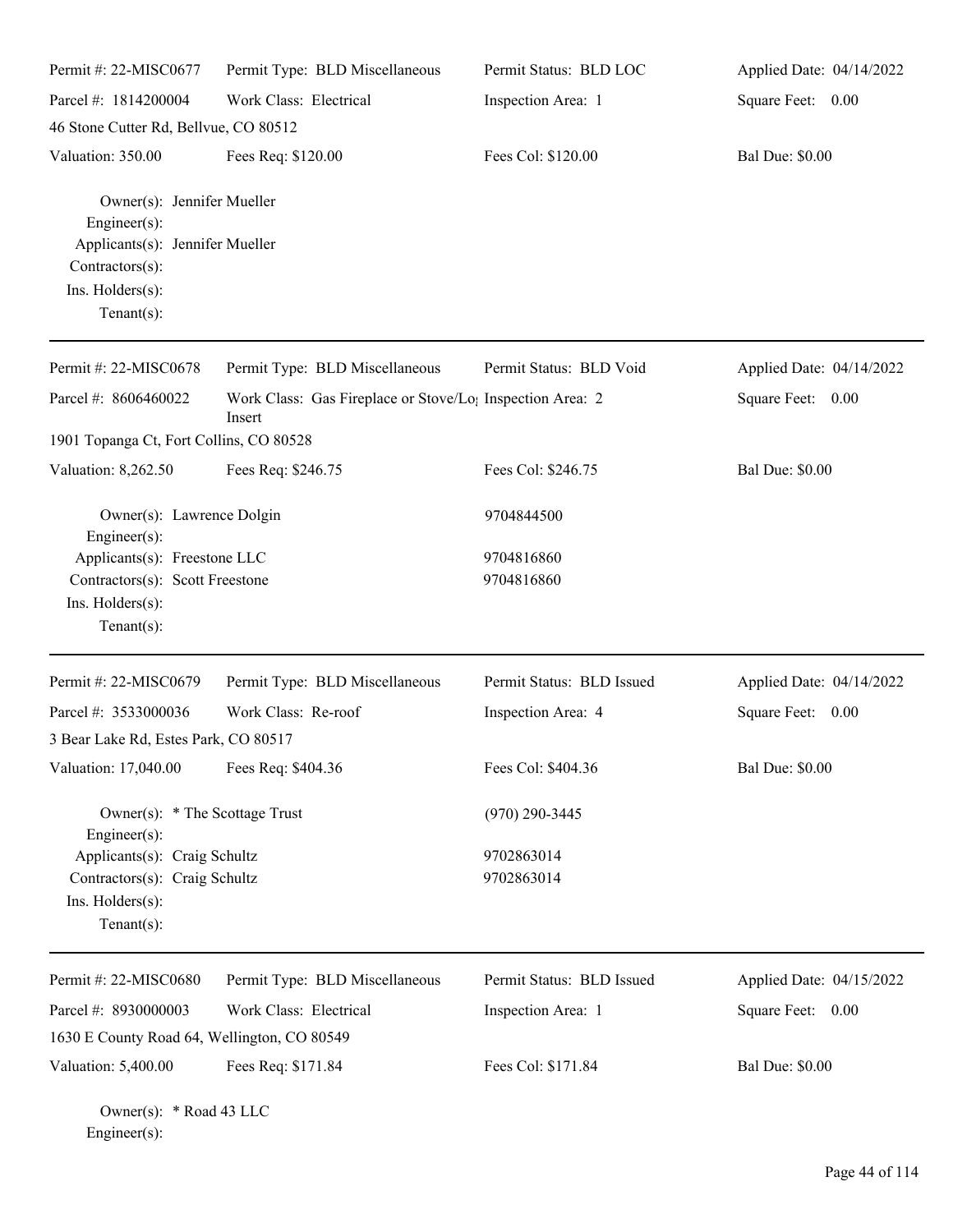Permit #: 22-MISC0681 Parcel #: 1914000066 Permit Type: BLD Miscellaneous Work Class: Mechanical Permit Status: BLD LOC Inspection Area: 5 Applied Date: 04/15/2022 Square Feet: 0.00 333 Red Tail Trl, Livermore, CO 80536 Valuation: 1,876.02 Fees Req: \$113.93 Fees Col: \$113.93 Bal Due: \$0.00 Owner(s): Judy Snow 970-224-2724 Engineer(s): Applicants(s): Robert Weisser 970-493-2050 Contractors(s): Robert Weisser 970-493-2050 Ins. Holders(s): Tenant(s):

Permit #: 22-MISC0682 Parcel #: 8631000010 Permit Type: BLD Miscellaneous Work Class: Boiler Permit Status: BLD Issued Inspection Area: 2 Applied Date: 04/15/2022 Square Feet: 0.00 1518 E 57th St, Loveland, CO 80538 Valuation: 19,905.00 Fees Req: \$414.96 Fees Col: \$414.96 Bal Due: \$0.00 Owner(s): Dino Ditullio Engineer(s): Applicants(s): Michael Missimer 9703109232 Contractors(s): Michael Missimer 9703109232 Ins. Holders(s): Tenant(s):  $P$ Permit Type: BLD Miscellaneous  $P(x) = \mathbf{D} \mathbf{D} \mathbf{V}^{-1}$  $A = 0.4/15/2022$ 

| Permit #: 22-MISC0684             | Permit Type: BLD Miscellaneous | Permit Status: BLD Issued | Applied Date: 04/15/2022   |
|-----------------------------------|--------------------------------|---------------------------|----------------------------|
| Tenant $(s)$ :                    |                                |                           |                            |
| $Ins.$ Holders $(s)$ :            |                                |                           |                            |
| Contractors(s): James Simpson     |                                | 970-207-0000              |                            |
| Applicants(s): James Simpson      |                                | 970-207-0000              |                            |
| Engineer $(s)$ :                  |                                |                           |                            |
| Owner(s): Brandon Bassett         |                                |                           |                            |
| Valuation: 7,300.00               | Fees Req: \$204.75             | Fees Col: \$204.75        | <b>Bal Due: \$0.00</b>     |
| 305 E 50th St, Loveland, CO 80538 |                                |                           |                            |
| Parcel #: 9636206010              | Work Class: Re-roof            | Inspection Area: 2        | Square Feet: 0.00          |
| Permit #: 22-MISC0683             | Permit Type: BLD Miscellaneous | Permit Status: BLD V01d   | Applied Date: $04/13/2022$ |

Parcel #: 1428214171 Work Class: Gas Fireplace or Stove/Log Inspection Area: 4 Insert

Square Feet: 0.00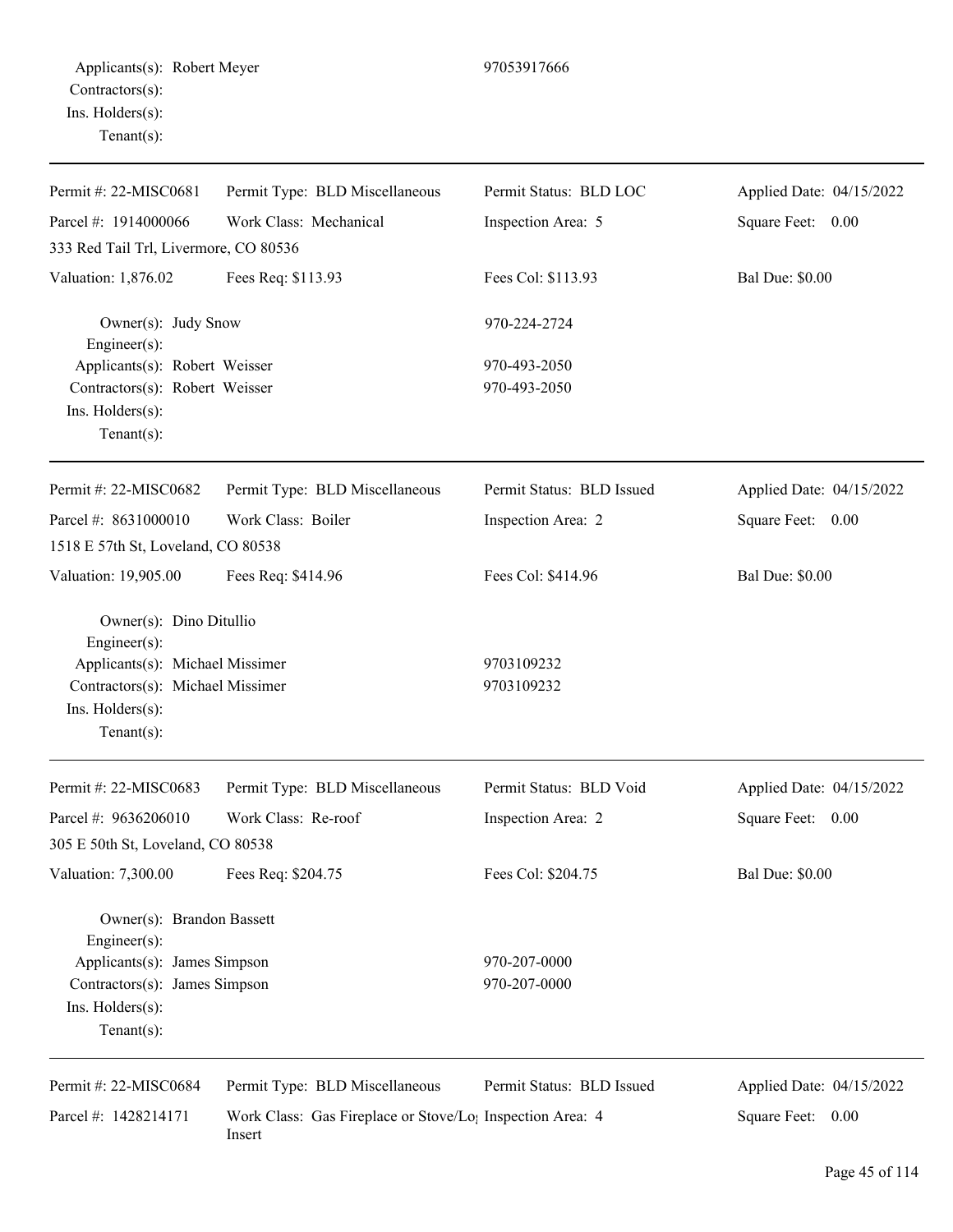| Valuation: 9,678.00                                                                                                             | Fees Req: \$207.50             | Fees Col: \$207.50                     | <b>Bal Due: \$0.00</b>   |
|---------------------------------------------------------------------------------------------------------------------------------|--------------------------------|----------------------------------------|--------------------------|
| Owner(s): Daniel Robinson<br>Engineer(s):                                                                                       |                                | 720-666-3525                           |                          |
| Applicants(s): Miya Martin<br><b>Byron Schramm</b><br>Contractors(s): Byron Schramm<br>$Ins.$ Holders $(s)$ :<br>Tenant $(s)$ : |                                | 7205757954<br>6618865028<br>6618865028 |                          |
| Permit #: 22-MISC0685                                                                                                           | Permit Type: BLD Miscellaneous | Permit Status: BLD LOC                 | Applied Date: 04/15/2022 |
| Parcel #: 9901380001<br>120 E County Road 72, Wellington, CO 80549                                                              | Work Class: Gas Piping         | Inspection Area: 1                     | Square Feet: 0.00        |
| Valuation: 0.00                                                                                                                 | Fees Req: \$98.64              | Fees Col: \$98.64                      | <b>Bal Due: \$0.00</b>   |
| Owner(s): Pat Terlesky<br>$Engineering(s)$ :                                                                                    |                                | $(970)$ 556-8241                       |                          |
| Applicants(s): Pat Terlesky<br>Contractors(s):<br>Ins. Holders(s):<br>Tenant $(s)$ :                                            |                                | $(970)$ 556-8241                       |                          |
| Permit #: 22-MISC0686                                                                                                           | Permit Type: BLD Miscellaneous | Permit Status: BLD Issued              | Applied Date: 04/16/2022 |
| Parcel #: 3402200031                                                                                                            | Work Class: Demolition         | Inspection Area: 4                     | Square Feet: 0.00        |
| 730 Little Prospect Rd, Estes Park, CO 80517                                                                                    |                                |                                        |                          |
| Valuation: 500.00                                                                                                               | Fees Req: \$51.64              | Fees Col: \$51.64                      | <b>Bal Due: \$0.00</b>   |
| Owner(s): Joel Ziegler<br>$Engineering(s)$ :                                                                                    |                                | 9702324919                             |                          |
| Applicants(s): Joel Ziegler<br>Contractors(s):<br>Ins. Holders(s):<br>Tenant $(s)$ :                                            |                                | 9702324919                             |                          |
| Permit #: 22-MISC0687                                                                                                           | Permit Type: BLD Miscellaneous | Permit Status: BLD LOC                 | Applied Date: 04/18/2022 |
| Parcel #: 9824000045                                                                                                            | Work Class: Re-roof            | Inspection Area: 1                     | Square Feet: 0.00        |
| 3701 N County Road 13, Fort Collins, CO 80524                                                                                   |                                |                                        |                          |
| Valuation: 10,800.00                                                                                                            | Fees Req: \$266.96             | Fees Col: \$266.96                     | <b>Bal Due: \$0.00</b>   |
| Owner(s): Chauncy Stuntz<br>Engineer(s):                                                                                        |                                | $(970)$ 481-2691                       |                          |
| Applicants(s): Westers Roofing Inc<br>Contractors(s): John Westers<br>Ins. Holders(s):                                          |                                | 9704810243<br>9704810243               |                          |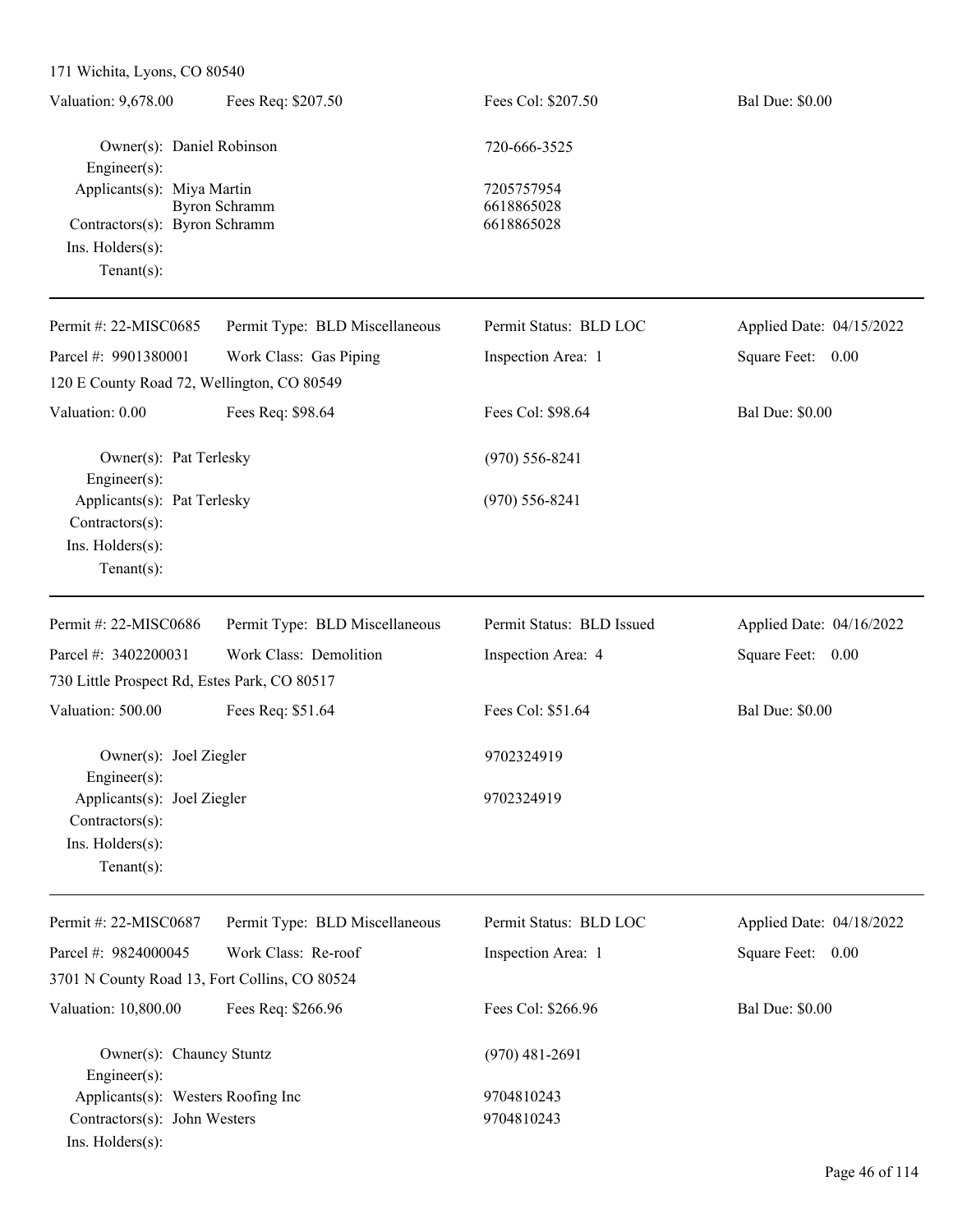| Permit #: 22-MISC0688                                                                                             | Permit Type: BLD Miscellaneous          | Permit Status: BLD LOC                 | Applied Date: 04/18/2022 |
|-------------------------------------------------------------------------------------------------------------------|-----------------------------------------|----------------------------------------|--------------------------|
| Parcel #: 9534100931                                                                                              | Work Class: Re-roof                     | Inspection Area: 3                     | Square Feet: 0.00        |
| 3411 S Taft Ave, Loveland, CO 80537                                                                               |                                         |                                        |                          |
| Valuation: 55,957.21                                                                                              | Fees Req: \$1,006.52                    | Fees Col: \$1,006.52                   | <b>Bal Due: \$0.00</b>   |
| Engineer(s):                                                                                                      | Owner(s): * Mount Olive Lutheran Church |                                        |                          |
| Applicants(s): Kristopher Wagner<br>Contractors(s): Kristopher Wagner<br>Ins. $H$ olders $(s)$ :<br>$Tenant(s)$ : | Kristopher Wagner                       | 7205523321<br>7205523321<br>7205523321 |                          |
| Permit #: 22-MISC0689                                                                                             | Permit Type: BLD Miscellaneous          | Permit Status: BLD Issued              | Applied Date: 04/18/2022 |
| Parcel #: 8022100016<br>4603 Aldridge Rd, Wellington, CO 80549                                                    | Work Class: Re-roof                     | Inspection Area: 1                     | Square Feet: 0.00        |
| Valuation: 28,374.88                                                                                              | Fees Req: \$608.06                      | Fees Col: \$608.06                     | <b>Bal Due: \$0.00</b>   |
| Owner(s): Cindy Brown<br>Engineer(s):                                                                             |                                         | $(303)$ 726-9487                       |                          |
| Applicants(s): Kristopher Wagner<br>Contractors(s): Kristopher Wagner<br>Ins. Holders(s):<br>Tenant $(s)$ :       |                                         | 7205523321<br>7205523321               |                          |
| Permit #: 22-MISC0690                                                                                             | Permit Type: BLD Miscellaneous          | Permit Status: BLD LOC                 | Applied Date: 04/18/2022 |
| Parcel #: 9521200033                                                                                              | Work Class: Mechanical                  | Inspection Area: 3                     | Square Feet:<br>0.00     |
| 300 S County Road 21, Loveland, CO 80537                                                                          |                                         |                                        |                          |
| Valuation: 3,050.00                                                                                               | Fees Req: \$83.02                       | Fees Col: \$83.02                      | <b>Bal Due: \$0.00</b>   |
| Owner(s): David Smith<br>Engineer $(s)$ :                                                                         |                                         | $(970)$ 613-8425                       |                          |
| Applicants(s): Michael Culp                                                                                       |                                         | 970-203-9954                           |                          |
| Contractors(s): Michael Culp                                                                                      |                                         | 970-203-9954                           |                          |
| Ins. Holders(s):<br>$Tenant(s)$ :                                                                                 |                                         |                                        |                          |
| Permit #: 22-MISC0691                                                                                             | Permit Type: BLD Miscellaneous          | Permit Status: BLD LOC                 | Applied Date: 04/18/2022 |
| Parcel #: 8935000009                                                                                              | Work Class: Re-roof                     | Inspection Area: 1                     | Square Feet: 0.00        |
| 5106 E County Road 62, Wellington, CO 80549                                                                       |                                         |                                        |                          |
| Valuation: 22,973.59                                                                                              | Fees Req: \$508.43                      | Fees Col: \$508.43                     | <b>Bal Due: \$0.00</b>   |

## Tenant(s):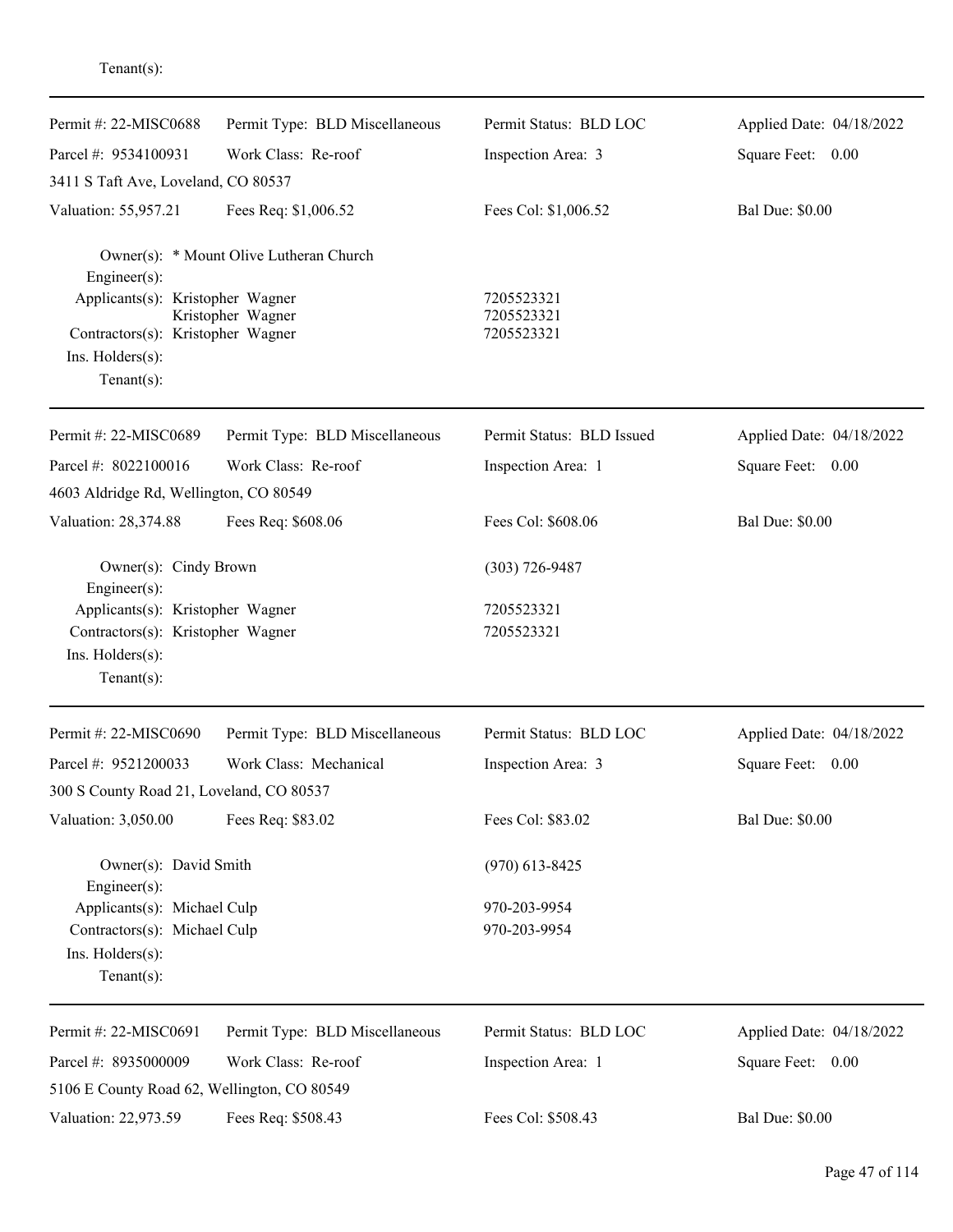| Permit Type: BLD Miscellaneous                                                                                                      | Permit Status: BLD Issued                                  | Applied Date: 04/18/2022 |
|-------------------------------------------------------------------------------------------------------------------------------------|------------------------------------------------------------|--------------------------|
| Work Class: Re-roof                                                                                                                 | Inspection Area: 5                                         | Square Feet: 0.00        |
| 547 Eiger Rd, Livermore, CO 80536                                                                                                   |                                                            |                          |
| Fees Req: \$305.48                                                                                                                  | Fees Col: \$305.48                                         | <b>Bal Due: \$0.00</b>   |
| Owner(s): Carolyn Martin<br>Applicants(s): Anchor Roofing LLC<br>Anchor Roofing LLC<br>Contractors(s): Jeramiah Larsen              | 9706926037<br>9706926037<br>9706660321                     |                          |
| Permit Type: BLD Miscellaneous                                                                                                      | Permit Status: BLD Issued                                  | Applied Date: 04/18/2022 |
| Work Class: Mechanical                                                                                                              | Inspection Area: 2                                         | Square Feet: 0.00        |
| 3003 W Vine Dr, Fort Collins, CO 80521                                                                                              |                                                            |                          |
| Fees Req: \$207.50                                                                                                                  | Fees Col: \$207.50                                         | <b>Bal Due: \$0.00</b>   |
| Owner(s): Tom Smith<br>Applicants(s): Glenn Frank<br>Contractors(s): Glenn Frank                                                    | 9702242021<br>970-484-4552<br>970-484-4552                 |                          |
| Permit Type: BLD Miscellaneous                                                                                                      | Permit Status: BLD LOC                                     | Applied Date: 04/18/2022 |
| Work Class: Re-roof<br>2815 Esther Ct, Loveland, CO 80537                                                                           | Inspection Area: 3                                         | Square Feet: 0.00        |
| Fees Req: \$247.29                                                                                                                  | Fees Col: \$247.29                                         | <b>Bal Due: \$0.00</b>   |
| Owner(s): Dave Munter Revocable Trust<br>Applicants(s): Anchor Roofing LLC<br>Anchor Roofing LLC<br>Contractors(s): Jeramiah Larsen | $(970)$ 215-3329<br>9706926037<br>9706926037<br>9706660321 |                          |
|                                                                                                                                     |                                                            |                          |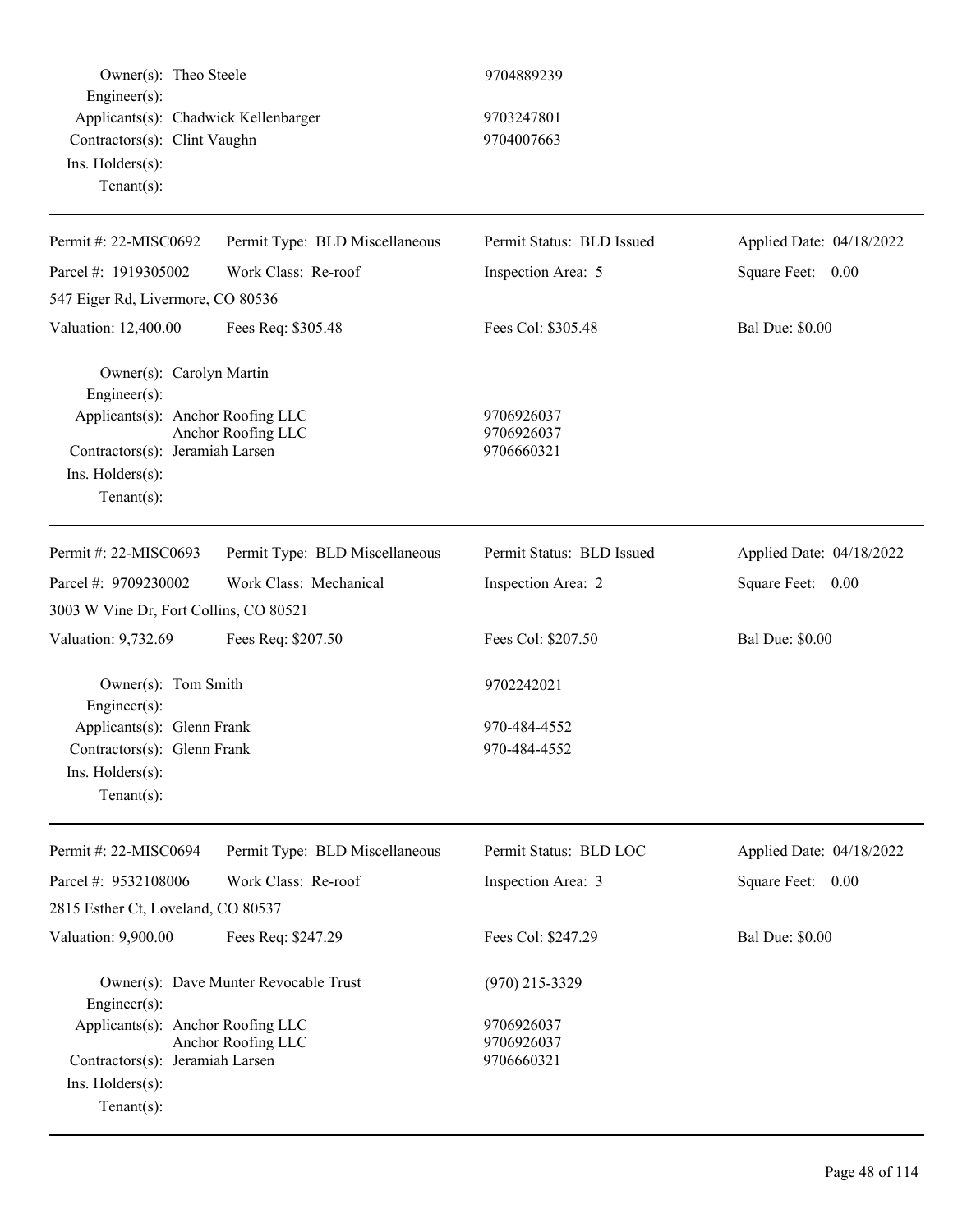| Permit #: 22-MISC0695                                                                                        | Permit Type: BLD Miscellaneous                                                  | Permit Status: BLD Issued    | Applied Date: 04/18/2022 |
|--------------------------------------------------------------------------------------------------------------|---------------------------------------------------------------------------------|------------------------------|--------------------------|
| Parcel #: 9812400021                                                                                         | Work Class: Mechanical                                                          | Inspection Area: 1           | Square Feet: 0.00        |
| 5900 Greenwalt Ln, Fort Collins, CO 80524                                                                    |                                                                                 |                              |                          |
| Valuation: 7,707.00                                                                                          | Fees Req: \$166.00                                                              | Fees Col: \$166.00           | <b>Bal Due: \$0.00</b>   |
| Owner(s): Wayne Carpenter<br>Engineer(s):                                                                    |                                                                                 | 9702241778                   |                          |
| Applicants(s): IMS Heating & Air Inc<br>Contractors(s): Dwayne Shawver<br>Ins. Holders(s):<br>Tenant $(s)$ : |                                                                                 | 970-532-0123<br>970-532-0123 |                          |
| Permit#: 22-MISC0696                                                                                         | Permit Type: BLD Miscellaneous                                                  | Permit Status: BLD LOC       | Applied Date: 04/18/2022 |
| Parcel #: 2534205021<br>114 Timber Ln, Estes Park, CO 80517                                                  | Work Class: Plumbing                                                            | Inspection Area: 4           | Square Feet: 0.00        |
| Valuation: 100.00                                                                                            | Fees Req: \$47.00                                                               | Fees Col: \$47.00            | <b>Bal Due: \$0.00</b>   |
| Owner(s): Terry Chiplin<br>Engineer(s):                                                                      |                                                                                 | $(303)$ 304-9159             |                          |
| Applicants(s): Terry Chiplin<br>Contractors(s):<br>Ins. Holders(s):<br>Tenant $(s)$ :                        |                                                                                 | $(303)$ 304-9159             |                          |
| Permit #: 22-MISC0697                                                                                        | Permit Type: BLD Miscellaneous                                                  | Permit Status: BLD LOC       | Applied Date: 04/18/2022 |
| Parcel #: 0729405027                                                                                         | Work Class: Electrical                                                          | Inspection Area: 2           | Square Feet: 0.00        |
| 14296 Otter Rd, Loveland, CO 80538                                                                           |                                                                                 |                              |                          |
| Valuation: 1,000.00 Fees Req: \$120.00                                                                       |                                                                                 | Fees Col: \$120.00           | <b>Bal Due: \$0.00</b>   |
| Owner(s): Paul Rutt                                                                                          |                                                                                 | $(720)$ 771-1723             |                          |
| Engineer(s):<br>Applicants(s): Scott Lazarowicz<br>Contractors(s):<br>Ins. Holders(s):<br>Tenant $(s)$ :     |                                                                                 | 970-567-7593                 |                          |
| Permit #: 22-MISC0698                                                                                        | Permit Type: BLD Miscellaneous                                                  | Permit Status: BLD Issued    | Applied Date: 04/18/2022 |
| Parcel #: 0419205032                                                                                         | Work Class: Gas Fireplace or Stove/Lo <sub>!</sub> Inspection Area: 4<br>Insert |                              | Square Feet: 0.00        |
| 1050 Sunrise Dr, Lyons, CO 80540                                                                             |                                                                                 |                              |                          |
| Valuation: 1.00                                                                                              | Fees Req:                                                                       | Fees Col:                    | Bal Due:                 |
| Owner(s): Stephanie Sears<br>Engineer(s):                                                                    |                                                                                 | 7203085139                   |                          |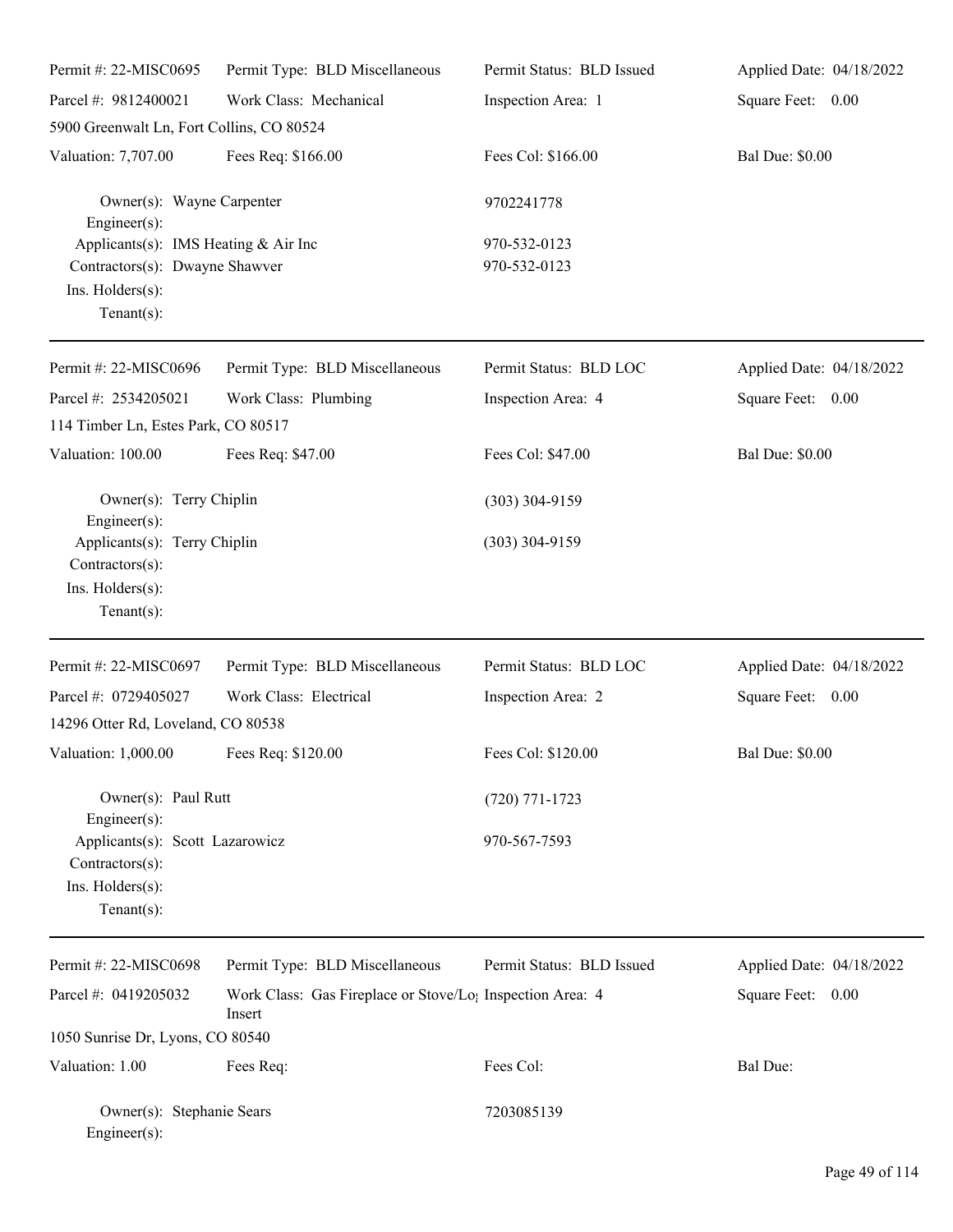Applicants(s): M J Aldrich Builders Inc 970-586-5796 Daniel Wiedow 3035514514 Contractors(s): Michael Aldrich 9704814341 Ins. Holders(s): Tenant(s): Permit #: 22-MISC0699 Parcel #: 9709403014 Permit Type: BLD Miscellaneous Work Class: Electrical Permit Status: BLD LOC Inspection Area: 2 Applied Date: 04/18/2022 Square Feet: 0.00 2514 W Mulberry St, Fort Collins, CO 80521 Valuation: 4,300.00 Fees Req: \$161.28 Fees Col: \$161.28 Bal Due: \$0.00 Owner(s): Vernon Lebsack Engineer(s): Applicants(s): Leroy Rios 9704205072 Contractors(s): Ins. Holders(s): Tenant(s): Permit #: 22-MISC0700 Parcel #: 9624206042 Permit Type: BLD Miscellaneous Work Class: Mechanical Permit Status: BLD Issued Inspection Area: 2 Applied Date: 04/18/2022 Square Feet: 0.00 204 Park Place Dr, Fort Collins, CO 80525 Valuation: 13,900.00 Fees Req: \$290.48 Fees Col: \$290.48 Bal Due: \$0.00 Owner(s): LuCinda Zamora Engineer(s): Applicants(s): One Hour Heating & Air Conditioning dba Authority 970-663-4002 Contractors(s): Ins. Holders(s): Tenant(s): Permit #: 22-MISC0701 Parcel #: 3029121010 Permit Type: BLD Miscellaneous Work Class: Gas Piping Permit Status: BLD LOC Inspection Area: 5 Applied Date: 04/18/2022 Square Feet: 0.00 589 Hiawatha Hwy, Red Feather Lakes, CO 80545 Valuation: 2,000.00 Fees Req: \$165.57 Fees Col: \$165.57 Bal Due: \$0.00 Owner(s): Jason Dominicak (949) 838-6014 Engineer(s): Applicants(s): Douglas Medina 970-658-6759 Contractors(s): Ins. Holders(s): Tenant(s): Permit #: 22-MISC0702 Parcel #: 9626000004 Permit Type: BLD Miscellaneous Work Class: Mechanical Permit Status: BLD LOC Inspection Area: 2 Applied Date: 04/18/2022 Square Feet: 0.00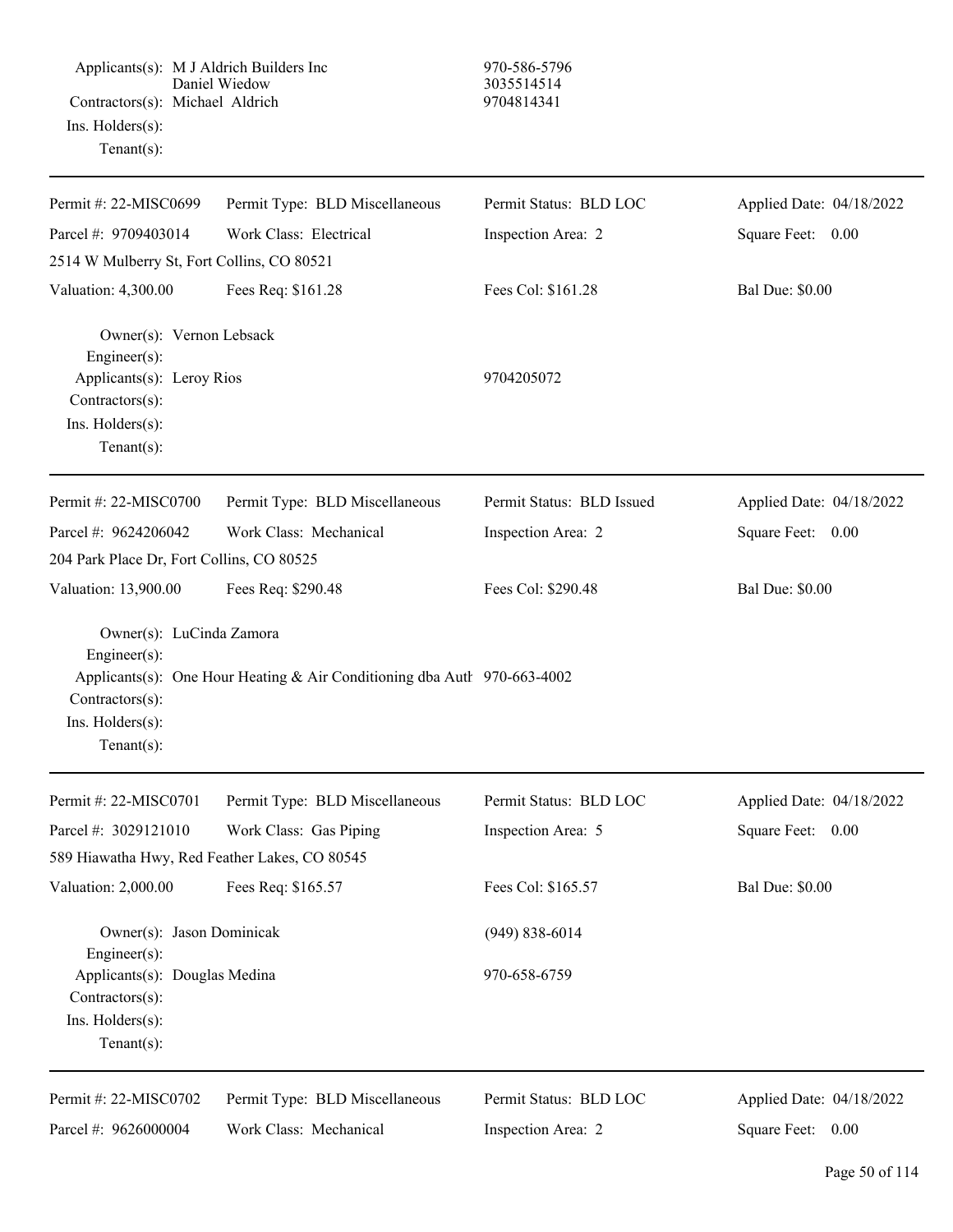221 W 57th St 100A, Loveland, CO 80538 Valuation: 4,193.00 Fees Req: \$103.77 Fees Col: \$103.77 Bal Due: \$0.00 Owner(s): Sandra Carstensen (970) 308-1911 Engineer(s): Applicants(s): Morgan Lopez 9702156539 Contractors(s): Ins. Holders(s): Tenant(s): Permit #: 22-MISC0703 Parcel #: 8528208702 Permit Type: BLD Miscellaneous Work Class: Mechanical Permit Status: BLD Issued Inspection Area: 3 Applied Date: 04/18/2022 Square Feet: 0.00 1559 Olson Dr, Loveland, CO 80537 Valuation: 3,426.00 Fees Req: \$83.02 Fees Col: \$83.02 Bal Due: \$0.00 Owner(s): Gary Gerrard 970-566-2698 Engineer(s): Applicants(s): Morgan Lopez 9702156539 Contractors(s): Ins. Holders(s): Tenant(s): Permit #: 22-MISC0704 Parcel #: 9626000004 Permit Type: BLD Miscellaneous Work Class: Mechanical Permit Status: BLD Issued Inspection Area: 2 Applied Date: 04/18/2022 Square Feet: 0.00 221 W 57th St 65B, Loveland, CO 80538 Valuation: 4,205.00 Fees Req: \$103.77 Fees Col: \$103.77 Bal Due: \$0.00 Owner(s): Lynette Snyder (970) 682-9036 Engineer(s): Applicants(s): Morgan Lopez 9702156539 Contractors(s): Ins. Holders(s): Tenant(s): Permit #: 22-MISC0705 Parcel #: 8707435001 Permit Type: BLD Miscellaneous Work Class: Mechanical Permit Status: BLD Issued Inspection Area: 2 Applied Date: 04/18/2022 Square Feet: 0.00

217 Racquette Dr #1, Fort Collins, CO 80524

Valuation: 3,698.00 Fees Req: \$83.02 Fees Col: \$83.02 Bal Due: \$0.00 Owner(s): Richard Coate Engineer(s):

Ins. Holders(s):

Applicants(s): Morgan Lopez 9702156539 Contractors(s): Mark Lancaster 9705560544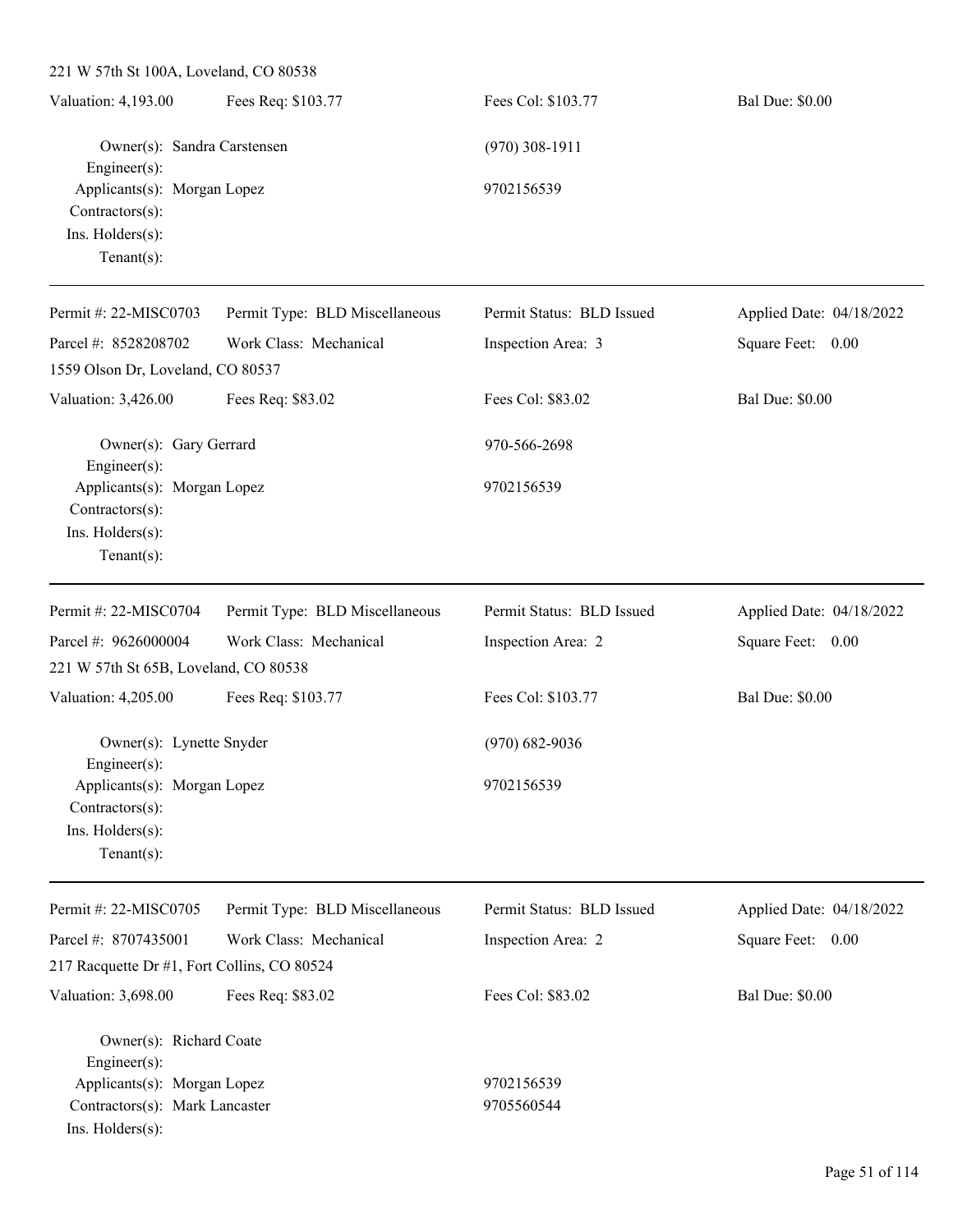| Permit #: 22-MISC0706<br>Parcel #: 9830106019<br>4417 Lawrence Ln, Laporte, CO 80535                      | Permit Type: BLD Miscellaneous<br>Work Class: Mechanical | Permit Status: BLD LOC<br>Inspection Area: 1 | Applied Date: 04/18/2022<br>Square Feet: 0.00 |
|-----------------------------------------------------------------------------------------------------------|----------------------------------------------------------|----------------------------------------------|-----------------------------------------------|
| Valuation: 3,300.00                                                                                       | Fees Req: \$143.02                                       | Fees Col: \$143.02                           | <b>Bal Due: \$0.00</b>                        |
| Owner(s): Dale Allman<br>Engineer(s):                                                                     |                                                          | 9702272539                                   |                                               |
| Applicants(s): Jason Vanarsdale<br>Contractors(s): Jason Vanarsdale<br>Ins. Holders(s):<br>Tenant $(s)$ : |                                                          | 9704070658<br>9704070658                     |                                               |
| Permit #: 22-MISC0707                                                                                     | Permit Type: BLD Miscellaneous                           | Permit Status: BLD LOC                       | Applied Date: 04/19/2022                      |
| Parcel #: 8718244701                                                                                      | Work Class: Demolition                                   | Inspection Area: 2                           | Square Feet: 0.00                             |
| 1513 E Mulberry St, Fort Collins, CO 80524                                                                |                                                          |                                              |                                               |
| Valuation: 5,000.00                                                                                       | Fees Req: \$51.64                                        | Fees Col: \$51.64                            | <b>Bal Due: \$0.00</b>                        |
| Owner(s): Fun Fortress LLC<br>Engineer(s):                                                                |                                                          | 9703136866                                   |                                               |
| Applicants(s): Cory Regan<br>Contractors(s): Cory Regan<br>Ins. Holders(s):<br>$Tenant(s)$ :              |                                                          | 9703814311<br>9703814311                     |                                               |
| Permit #: 22-MISC0708                                                                                     | Permit Type: BLD Miscellaneous                           | Permit Status: BLD Issued                    | Applied Date: 04/19/2022                      |
| Parcel #: 3401115093                                                                                      | Work Class: Re-roof                                      | Inspection Area: 4                           | Square Feet: 0.00                             |
| 1032 Fairway Ln, Estes Park, CO 80517                                                                     |                                                          |                                              |                                               |
| Valuation: 6,187.00                                                                                       | Fees Req: \$184.26                                       | Fees Col: \$184.26                           | <b>Bal Due: \$0.00</b>                        |
| Owner(s): Anthony Salerno<br>Engineer(s):                                                                 |                                                          |                                              |                                               |
| Applicants(s): William Goldsberry Jr                                                                      |                                                          | 970-593-3080                                 |                                               |
| Contractors(s): William Goldsberry Jr<br>Ins. Holders(s):<br>$Tenant(s)$ :                                |                                                          | 970-593-3080                                 |                                               |
| Permit #: 22-MISC0709                                                                                     | Permit Type: BLD Miscellaneous                           | Permit Status: BLD Issued                    | Applied Date: 04/19/2022                      |
| Parcel #: 2924405006                                                                                      | Work Class: Mechanical                                   | Inspection Area: 5                           | Square Feet: 0.00                             |
| 125 Open Meadow Ct, Livermore, CO 80536                                                                   |                                                          |                                              |                                               |
| Valuation: 6,074.00                                                                                       | Fees Req: \$145.26                                       | Fees Col: \$145.26                           | <b>Bal Due: \$0.00</b>                        |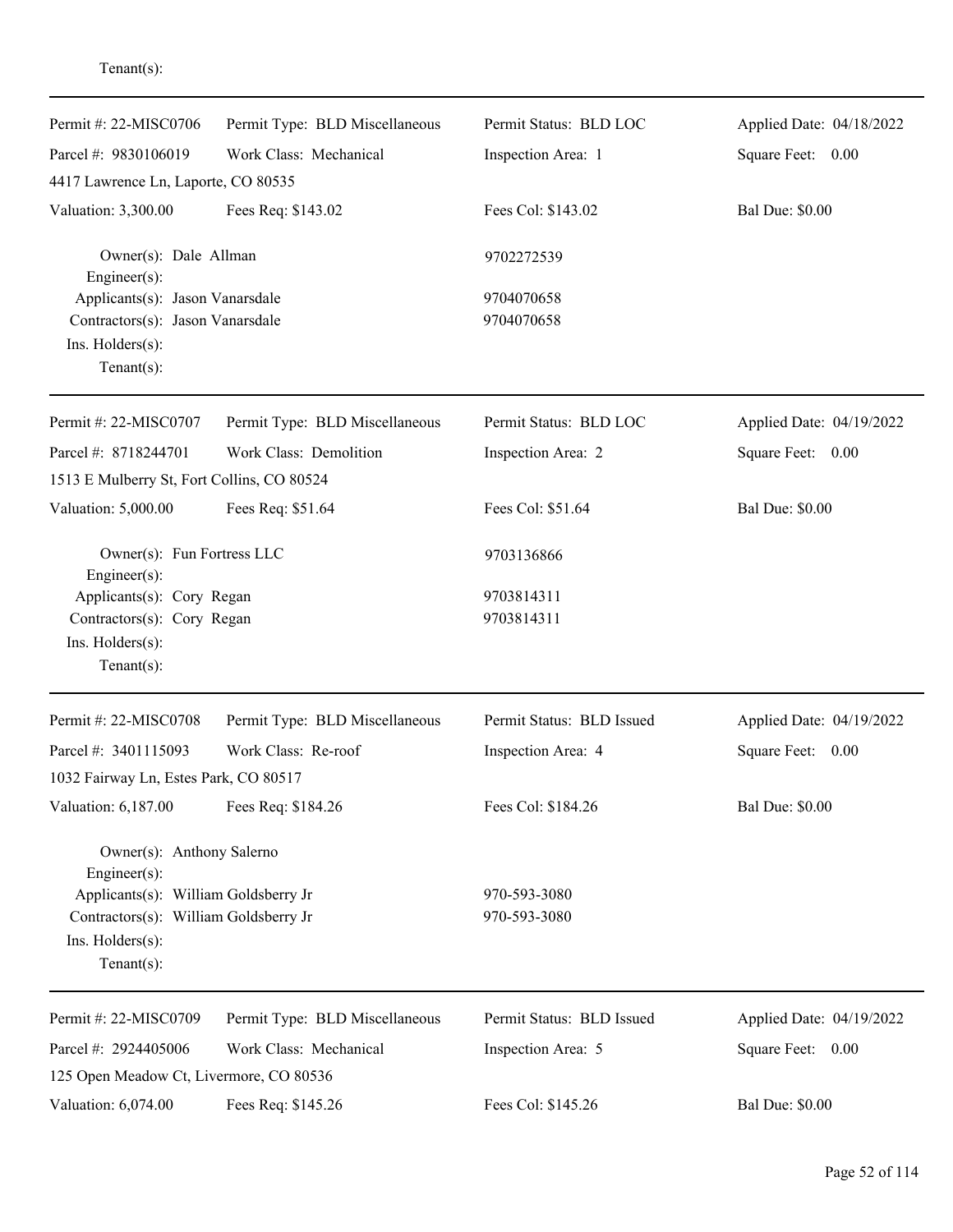| Owner(s): James Perry                                                                                     |                                | 9704944601                           |                          |
|-----------------------------------------------------------------------------------------------------------|--------------------------------|--------------------------------------|--------------------------|
| Engineer(s):<br>Applicants(s): Mark Lancaster<br>Contractors(s):<br>Ins. Holders(s):<br>Tenant $(s)$ :    |                                | 9705560544                           |                          |
| Permit #: 22-MISC0710                                                                                     | Permit Type: BLD Miscellaneous | Permit Status: BLD LOC               | Applied Date: 04/19/2022 |
| Parcel #: 9519105010                                                                                      | Work Class: Re-roof            | Inspection Area: 3                   | Square Feet: 0.00        |
| 217 Arabian Ct, Loveland, CO 80537                                                                        |                                |                                      |                          |
| Valuation: 5,000.00                                                                                       | Fees Req: \$147.36             | Fees Col: \$147.36                   | <b>Bal Due: \$0.00</b>   |
| Owner(s): Daniel Joiner<br>Erika Joiner<br>Engineer(s):                                                   |                                | 9706190488                           |                          |
| Applicants(s): Kristofer Barney<br>Contractors(s): Kristofer Barney<br>Ins. Holders(s):<br>Tenant $(s)$ : |                                | $(970)$ 462-5432<br>$(970)$ 462-5432 |                          |
| Permit #: 22-MISC0711                                                                                     | Permit Type: BLD Miscellaneous | Permit Status: BLD LOC               | Applied Date: 04/19/2022 |
| Parcel #: 8710000014                                                                                      | Work Class: Gas Piping         | Inspection Area: 2                   | Square Feet: 0.00        |
| 4412 E Mulberry St 197, Fort Collins, CO 80524                                                            |                                |                                      |                          |
| Valuation: 40.00                                                                                          | Fees Req: \$53.93              | Fees Col: \$53.93                    | <b>Bal Due: \$0.00</b>   |
| Owner(s): Carolyn Diederich<br>Engineer(s):                                                               |                                | 9704828614                           |                          |
| Applicants(s): Mike Jansen                                                                                |                                | 970-339-5500                         |                          |
| Contractors(s): Mike Jansen<br>Ins. $H$ olders $(s)$ :<br>Tenant $(s)$ :                                  |                                | 970-339-5500                         |                          |
| Permit #: 22-MISC0712                                                                                     | Permit Type: BLD Miscellaneous | Permit Status: BLD Issued            | Applied Date: 04/19/2022 |
| Parcel #: 8521305016                                                                                      | Work Class: Electrical         | Inspection Area: 3                   | Square Feet: 0.00        |
| 833 Roadrunner Ct, Loveland, CO 80537                                                                     |                                |                                      |                          |
| Valuation: 9,500.00                                                                                       | Fees Req: \$211.20             | Fees Col: \$211.20                   | <b>Bal Due: \$0.00</b>   |
| Owner(s): Kent Meyer<br>$Engineering(s)$ :                                                                |                                | 9702902518                           |                          |
| Applicants(s): Kimberly Forsgren<br>Contractors(s):<br>Ins. Holders(s):<br>Tenant $(s)$ :                 |                                | 3036785154                           |                          |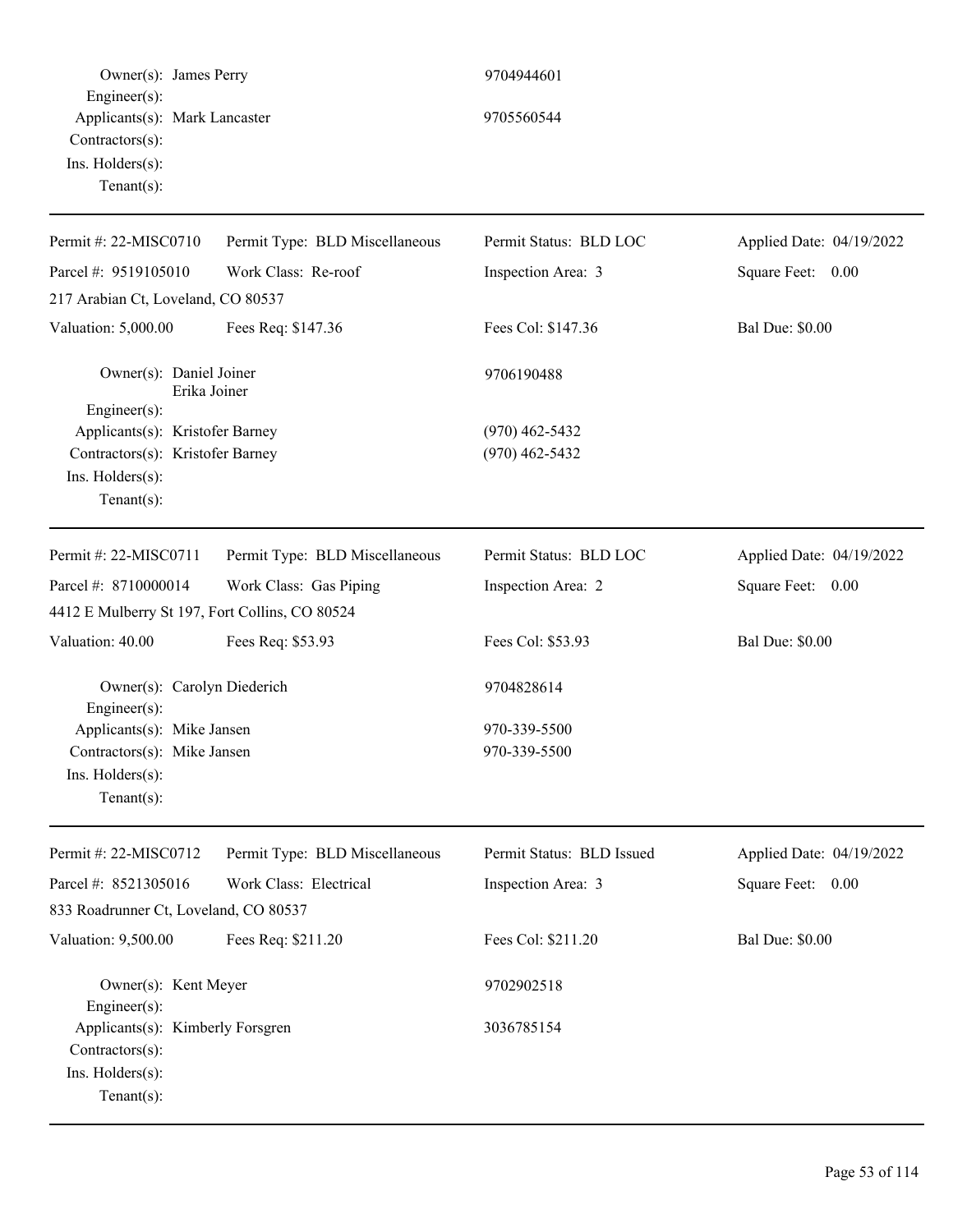| Permit #: 22-MISC0713                                                                                                                                   | Permit Type: BLD Miscellaneous | Permit Status: BLD LOC       | Applied Date: 04/19/2022 |
|---------------------------------------------------------------------------------------------------------------------------------------------------------|--------------------------------|------------------------------|--------------------------|
| Parcel #: 9708100003                                                                                                                                    | Work Class: Re-roof            | Inspection Area: 2           | Square Feet: 0.00        |
| 3242 High St, Fort Collins, CO 80521                                                                                                                    |                                |                              |                          |
| Valuation: 16,000.00                                                                                                                                    | Fees Req: \$368.07             | Fees Col: \$368.07           | <b>Bal Due: \$0.00</b>   |
| Owner(s): Gregg Dawson<br>$Engineering(s)$ :                                                                                                            |                                | $(303)$ 523-9091             |                          |
| Applicants(s): Jake Herzanek<br>Contractors(s): Jake Herzanek<br>Ins. Holders(s):<br>Tenant $(s)$ :                                                     |                                | 9704307081<br>9704307081     |                          |
| Permit #: 22-MISC0714                                                                                                                                   | Permit Type: BLD Miscellaneous | Permit Status: BLD Issued    | Applied Date: 04/19/2022 |
| Parcel #: 9410000031                                                                                                                                    | Work Class: Re-roof            | Inspection Area: 3           | Square Feet: 0.00        |
| 1708 W County Road 10e, Berthoud, CO 80537                                                                                                              |                                |                              |                          |
| Valuation: 7,800.00                                                                                                                                     | Fees Req: \$206.76             | Fees Col: \$206.76           | <b>Bal Due: \$0.00</b>   |
| Owner(s): John Moschini<br>$Engineering(s)$ :<br>Applicants(s): Sarah Hobbs<br>Contractors(s): Jeramiah Larsen<br>Ins. Holders(s):<br>Tenant $(s)$ :    |                                | 9706660321<br>9706660321     |                          |
| Permit #: 22-MISC0715                                                                                                                                   | Permit Type: BLD Miscellaneous | Permit Status: BLD LOC       | Applied Date: 04/19/2022 |
| Parcel #: 9421305009                                                                                                                                    | Work Class: Re-roof            | Inspection Area: 3           | Square Feet: 0.00        |
| 601 Candice Ct, Berthoud, CO 80513                                                                                                                      |                                |                              |                          |
| Valuation: 9,425.00 Fees Req: \$245.39                                                                                                                  |                                | Fees Col: \$245.39           | <b>Bal Due: \$0.00</b>   |
| Owner(s): Nancy Koch<br>$Engineering(s)$ :<br>Applicants(s): Scott Brasington<br>Contractors(s): Scott Brasington<br>Ins. Holders(s):<br>Tenant $(s)$ : |                                | 720-684-5500<br>720-684-5500 |                          |
| Permit #: 22-MISC0716                                                                                                                                   | Permit Type: BLD Miscellaneous | Permit Status: BLD Issued    | Applied Date: 04/19/2022 |
| Parcel #: 4003405033                                                                                                                                    | Work Class: Electrical         | Inspection Area: 5           | Square Feet: 0.00        |
| 717 Micmac Dr, Red Feather Lakes, CO 80550                                                                                                              |                                |                              |                          |
| Valuation: 7,475.00                                                                                                                                     | Fees Req: \$191.76             | Fees Col: \$191.76           | <b>Bal Due: \$0.00</b>   |
| Owner(s): Matt Brown<br>Engineer $(s)$ :                                                                                                                |                                | 9704220584                   |                          |
| Applicants(s): Michele Rutt                                                                                                                             |                                | 9706901944                   |                          |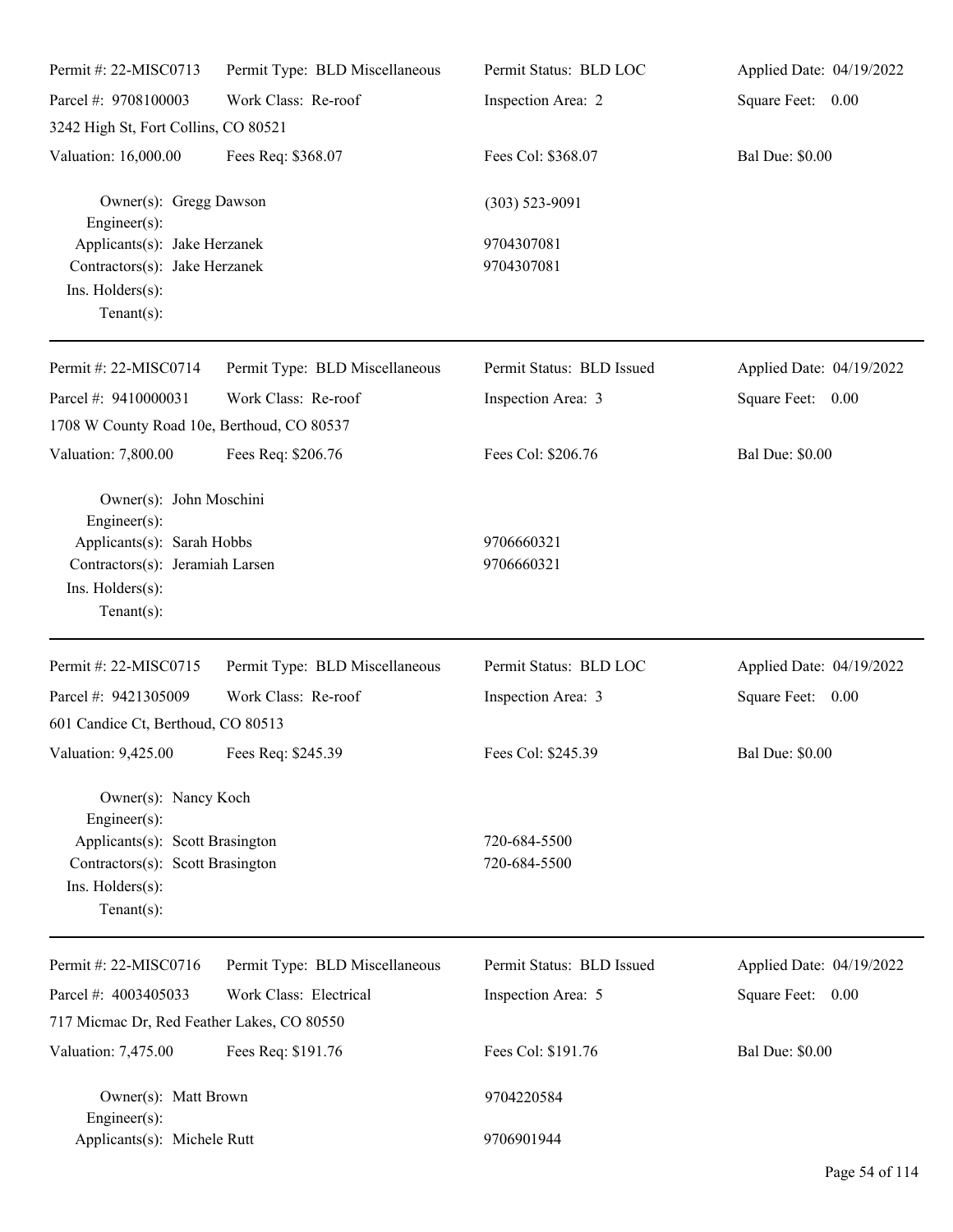Contractors(s): Ins. Holders(s): Tenant(s):

| Permit #: 22-MISC0717                                                   | Permit Type: BLD Miscellaneous             | Permit Status: BLD Issued    | Applied Date: 04/19/2022 |
|-------------------------------------------------------------------------|--------------------------------------------|------------------------------|--------------------------|
| Parcel #: 9829327013                                                    | Work Class: Boiler                         | Inspection Area: 1           | Square Feet: 0.00        |
| 3328 Mcconnell Dr, Laporte, CO 80535                                    |                                            |                              |                          |
| Valuation: 34,200.00                                                    | Fees Req: \$726.15                         | Fees Col: \$726.15           | <b>Bal Due: \$0.00</b>   |
| Engineer(s):                                                            | Owner(s): McConnell Properties LLC         |                              |                          |
| Applicants(s): Triera Conway<br>Contractors(s):                         |                                            | 9704947617                   |                          |
| Ins. Holders(s):<br>Tenant $(s)$ :                                      |                                            |                              |                          |
| Permit #: 22-MISC0718                                                   | Permit Type: BLD Miscellaneous             | Permit Status: BLD Issued    | Applied Date: 04/19/2022 |
| Parcel #: 9733133901<br>3851 S Taft Hill Rd B06, Fort Collins, CO 80526 | Work Class: Mechanical                     | Inspection Area: 2           | Square Feet: 0.00        |
| Valuation: 820.71                                                       | Fees Req: \$53.93                          | Fees Col: \$53.93            | <b>Bal Due: \$0.00</b>   |
| Engineer(s):                                                            | Owner(s): Mercy Housing Colorado III LTD   | 9702070155                   |                          |
| Contractors(s): John Hahn<br>Ins. Holders(s):<br>Tenant $(s)$ :         | Applicants(s): Hahn Plumbing & Heating Inc | 970-484-7668<br>970-484-7668 |                          |
| Permit #: 22-MISC0719                                                   | Permit Type: BLD Miscellaneous             | Permit Status: BLD LOC       | Applied Date: 04/19/2022 |
| Parcel #: 9535400002                                                    | Work Class: Re-roof                        | Inspection Area: 3           | Square Feet: 0.00        |
| 500 35th St SW, Loveland, CO 80537                                      |                                            |                              |                          |
| Valuation: 8,100.00                                                     | Fees Req: \$224.03                         | Fees Col: \$224.03           | <b>Bal Due: \$0.00</b>   |
| Engineer(s):                                                            | Owner(s): James B/ Charlotte I Myers       | 970-667-7646                 |                          |
| Applicants(s): Sarah Hobbs                                              |                                            | 9706660321                   |                          |
| Contractors(s): Jeramiah Larsen<br>Ins. Holders(s):<br>Tenant $(s)$ :   |                                            | 9706660321                   |                          |
| Permit #: 22-MISC0720                                                   | Permit Type: BLD Miscellaneous             | Permit Status: BLD LOC       | Applied Date: 04/19/2022 |
| Parcel #: 9520405082<br>1212 Elbert Ave, Loveland, CO 80537             | Work Class: Electrical                     | Inspection Area: 3           | Square Feet: 0.00        |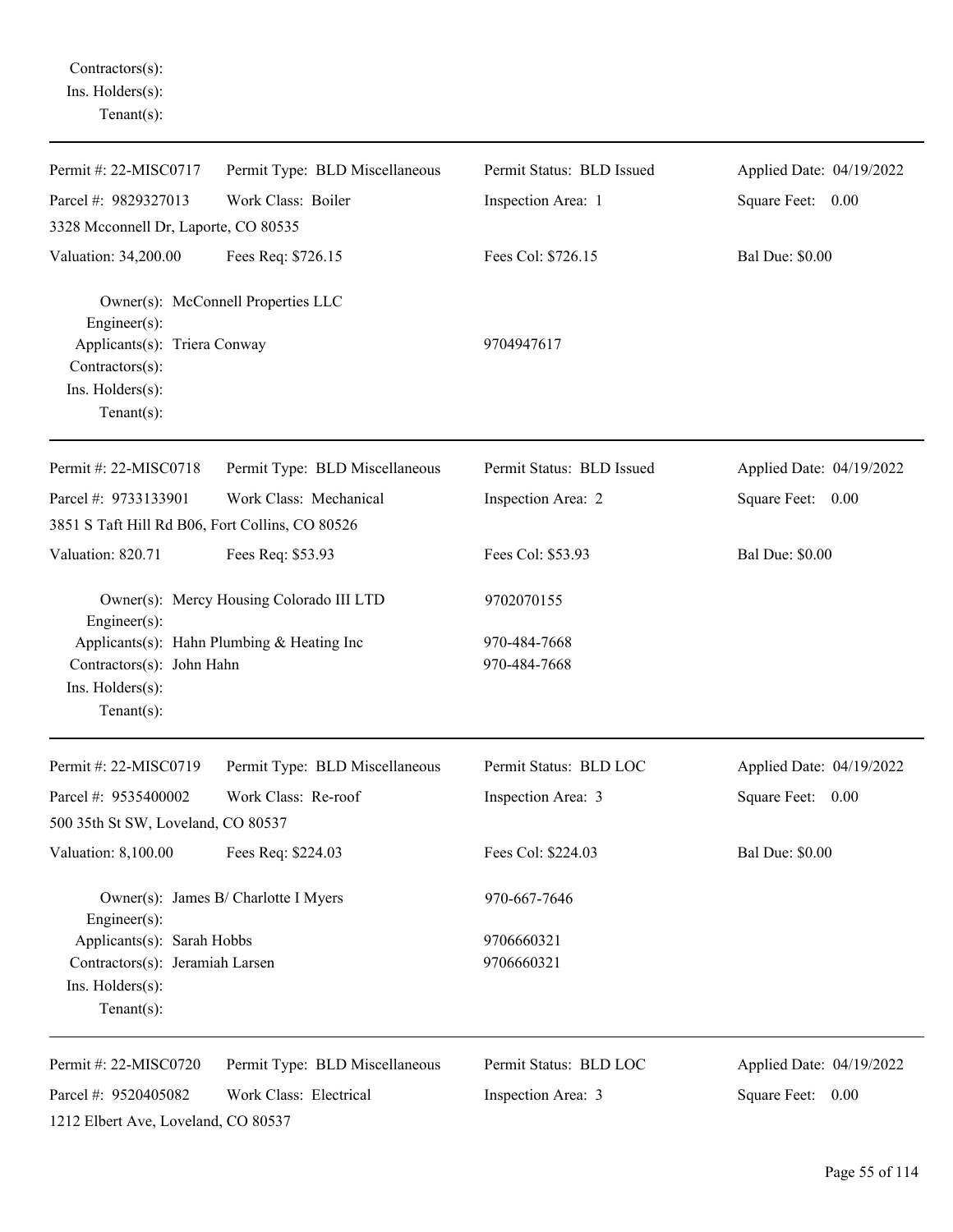| Valuation: 1,000.00                                                                                                                    | Fees Req: \$120.00             | Fees Col: \$120.00         | <b>Bal Due: \$0.00</b>   |
|----------------------------------------------------------------------------------------------------------------------------------------|--------------------------------|----------------------------|--------------------------|
| Owner(s): Rhonda L Crane<br>Engineer $(s)$ :<br>Applicants(s): Patrick Conway<br>Contractors(s):<br>Ins. Holders(s):<br>Tenant $(s)$ : |                                | 720-660-8520<br>9705663803 |                          |
| Permit #: 22-MISC0721                                                                                                                  | Permit Type: BLD Miscellaneous | Permit Status: BLD Issued  | Applied Date: 04/19/2022 |
| Parcel #: 8835000015                                                                                                                   | Work Class: Gas Piping         | Inspection Area: 1         | Square Feet: 0.00        |
| 5123 E County Road 52, Fort Collins, CO 80524                                                                                          |                                |                            |                          |
| Valuation: 3,500.00                                                                                                                    | Fees Req: \$194.66             | Fees Col: \$194.66         | <b>Bal Due: \$0.00</b>   |
| Owner(s): Ruth Herickhoff<br>$Engineering(s)$ :                                                                                        | James Herickhoff               | 9702274897<br>9702274897   |                          |
| Applicants(s): Douglas Medina<br>Contractors(s):<br>Ins. Holders(s):<br>Tenant $(s)$ :                                                 |                                | 970-658-6759               |                          |
| Permit #: 22-MISC0722                                                                                                                  | Permit Type: BLD Miscellaneous | Permit Status: BLD LOC     | Applied Date: 04/19/2022 |
| Parcel #: 0625405042<br>5709 Norwood Ave, Loveland, CO 80538                                                                           | Work Class: Plumbing           | Inspection Area: 2         | Square Feet: 0.00        |
| Valuation: 1,888.51                                                                                                                    | Fees Req: \$53.93              | Fees Col: \$53.93          | <b>Bal Due: \$0.00</b>   |
| Owner(s): Murry McLees<br>$Engineering(s)$ :<br>Applicants(s): Timothy McCain<br>Contractors(s):<br>Ins. Holders(s):<br>$Tenant(s)$ :  |                                | 6306154580                 |                          |
| Permit #: 22-MISC0723                                                                                                                  | Permit Type: BLD Miscellaneous | Permit Status: BLD LOC     | Applied Date: 04/20/2022 |
| Parcel #: 9534100028                                                                                                                   | Work Class: Re-roof            | Inspection Area: 3         | Square Feet: 0.00        |
| 3213 Overlook Ln, Loveland, CO 80537                                                                                                   |                                |                            |                          |
| Valuation: 22,000.00                                                                                                                   | Fees Req: \$488.46             | Fees Col: \$488.46         | <b>Bal Due: \$0.00</b>   |
| Owner(s): Jeannine Chambers<br>$Engineer(s)$ :                                                                                         |                                | $(303)$ 548-8601           |                          |
| Applicants(s): Erika Girard                                                                                                            |                                | 2142073999                 |                          |
| Contractors(s): Erika Girard<br>Ins. Holders(s):<br>$Tenant(s)$ :                                                                      |                                | 2142073999                 |                          |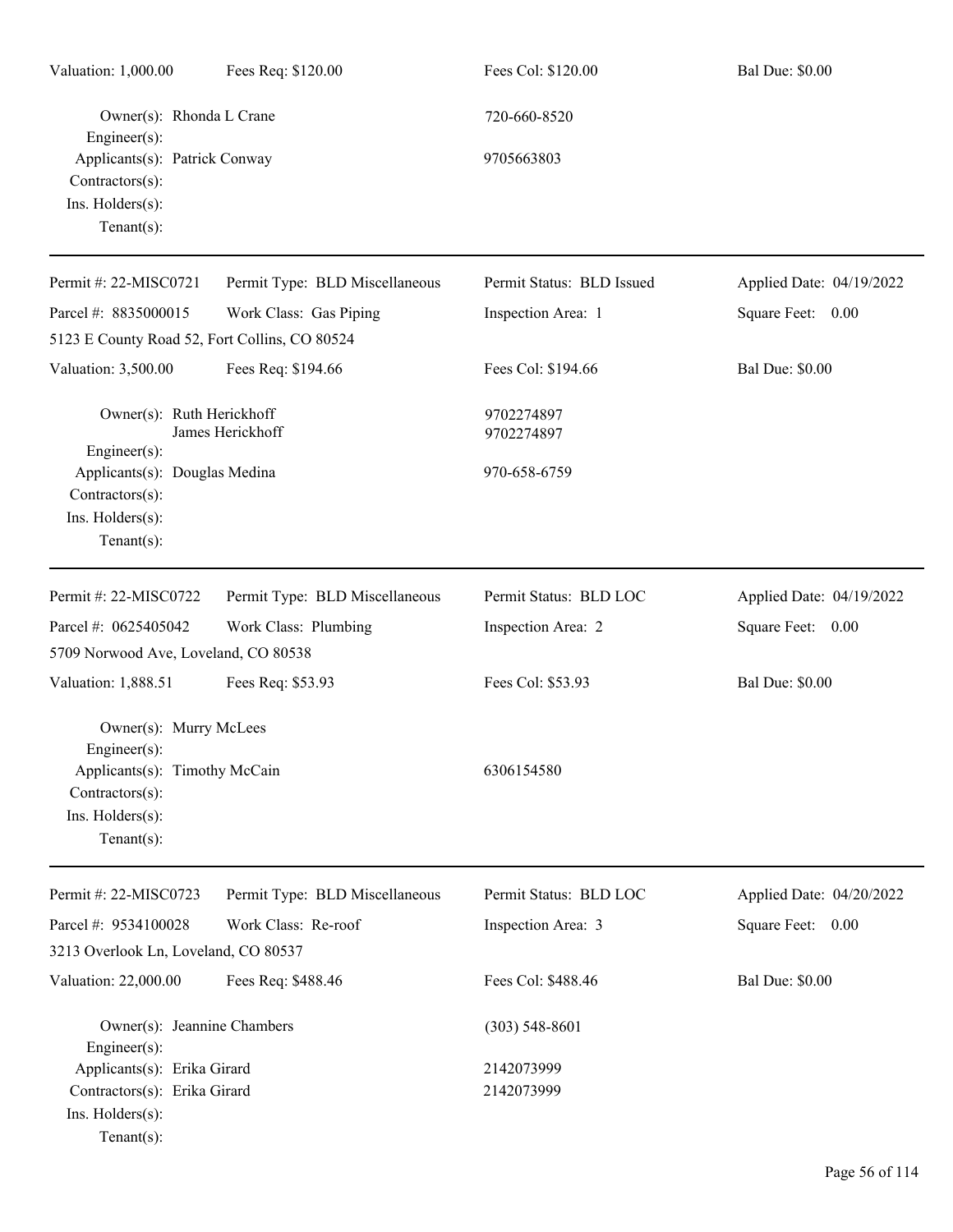| Permit #: 22-MISC0724                                                                              | Permit Type: BLD Miscellaneous    | Permit Status: BLD LOC           | Applied Date: 04/20/2022 |
|----------------------------------------------------------------------------------------------------|-----------------------------------|----------------------------------|--------------------------|
| Parcel #: 9826109002                                                                               | Work Class: Re-roof               | Inspection Area: 1               | Square Feet: 0.00        |
| 3404 Terry Point Dr, Fort Collins, CO 80524                                                        |                                   |                                  |                          |
| Valuation: 13,894.00                                                                               | Fees Req: \$327.52                | Fees Col: \$327.52               | <b>Bal Due: \$0.00</b>   |
| Owner(s): Ian Nicol<br>Engineer(s):                                                                |                                   | $(970)$ 227-4952                 |                          |
| Applicants(s): Brad Da Vault<br>Contractors(s): Brad Da Vault<br>Ins. Holders(s):<br>$Tenant(s)$ : |                                   | 970-568-3793<br>970-568-3793     |                          |
| Permit #: 22-MISC0725                                                                              | Permit Type: BLD Miscellaneous    | Permit Status: BLD Void          | Applied Date: 04/20/2022 |
| Parcel #: 9531218009                                                                               | Work Class: Re-roof               | Inspection Area: 3               | Square Feet: 0.00        |
| 3016 Kyle Cir, Loveland, CO 80537                                                                  |                                   |                                  |                          |
| Valuation: 81,663.00                                                                               | Fees Req:                         | Fees Col:                        | Bal Due:                 |
| Owner(s): Edwin Vargas<br>Engineer(s):                                                             |                                   | $(209)$ 404-1454                 |                          |
| Applicants(s): Samuel Ames<br>Contractors(s):<br>Ins. Holders(s):<br>$Tenant(s)$ :                 |                                   | 5177124646                       |                          |
| Permit #: 22-MISC0726                                                                              | Permit Type: BLD Miscellaneous    | Permit Status: BLD Issued        | Applied Date: 04/20/2022 |
| Parcel #: 9434206009<br>2017 Vaquero St, Longmont, CO 80504                                        | Work Class: Electrical            | Inspection Area: 3               | Square Feet: 0.00        |
| Valuation: 2,500.00                                                                                | Fees Req: \$144.00                | Fees Col: \$144.00               | <b>Bal Due: \$0.00</b>   |
| Owner(s): Elise Groover<br>Engineer(s):                                                            |                                   | 3037755676                       |                          |
| Applicants(s): Zach Ratner<br><b>Brett Ratner</b>                                                  |                                   | $(303) 875 - 7871$<br>3037754233 |                          |
| Contractors(s):<br>Ins. Holders(s):<br>Tenant $(s)$ :                                              |                                   |                                  |                          |
| Permit #: 22-MISC0727                                                                              | Permit Type: BLD Miscellaneous    | Permit Status: BLD LOC           | Applied Date: 04/20/2022 |
| Parcel #: 0601121169                                                                               | Work Class: Re-roof               | Inspection Area: 2               | Square Feet: 0.00        |
| 5137 Arrowhead Ln, Fort Collins, CO 80526                                                          |                                   |                                  |                          |
| Valuation: 4,857.28                                                                                | Fees Req: \$146.80                | Fees Col: \$146.80               | <b>Bal Due: \$0.00</b>   |
|                                                                                                    | Owner(s): * Jennings Holdings LLC |                                  |                          |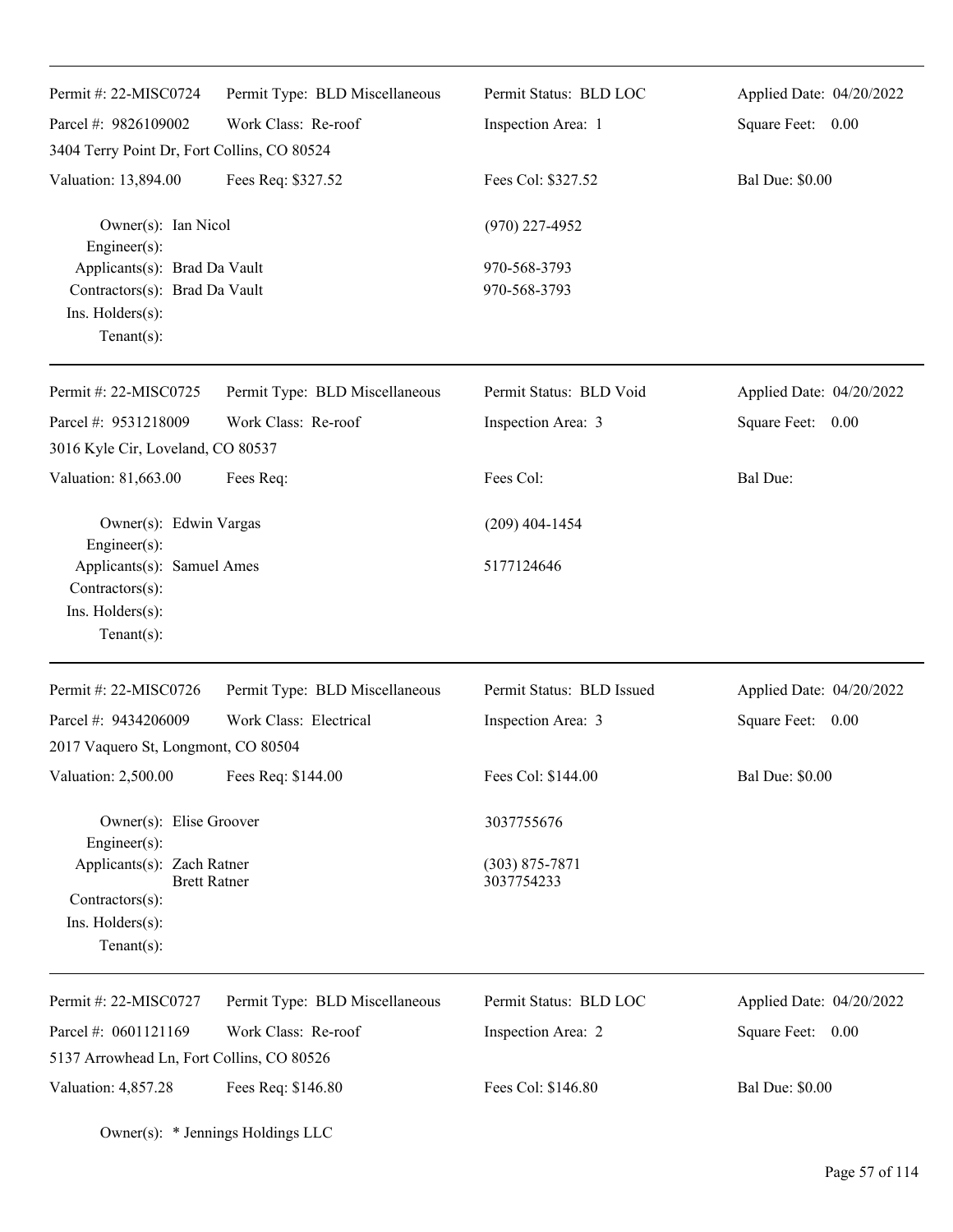Engineer(s): Applicants(s): NOCO Roofing 9704818712 Contractors(s): Troy Jennings 9704818712 Ins. Holders(s): Tenant(s):

| Permit #: 22-MISC0728                                                                                                                                 | Permit Type: BLD Miscellaneous | Permit Status: BLD Issued    | Applied Date: 04/20/2022 |
|-------------------------------------------------------------------------------------------------------------------------------------------------------|--------------------------------|------------------------------|--------------------------|
| Parcel #: 2723105064                                                                                                                                  | Work Class: Mechanical         | Inspection Area: 6           | Square Feet: 0.00        |
| 1081 Deer Horn Trl, Bellvue, CO 80512                                                                                                                 |                                |                              |                          |
| Valuation: 1,500.00                                                                                                                                   | Fees Req: \$53.93              | Fees Col: \$53.93            | <b>Bal Due: \$0.00</b>   |
| Owner(s): Laura Prieve<br>Mike Prieve<br>$Engineering(s)$ :<br>Applicants(s): Mike Prieve<br>Contractors(s):                                          |                                | 9704022210<br>9704022210     |                          |
| Ins. Holders(s):<br>Tenant $(s)$ :                                                                                                                    |                                |                              |                          |
| Permit #: 22-MISC0729                                                                                                                                 | Permit Type: BLD Miscellaneous | Permit Status: BLD Issued    | Applied Date: 04/20/2022 |
| Parcel #: 9705000010                                                                                                                                  | Work Class: Mechanical         | Inspection Area: 1           | Square Feet: 0.00        |
| 1139 N Overland Trl, Fort Collins, CO 80521                                                                                                           |                                |                              |                          |
| Valuation: 7,280.00                                                                                                                                   | Fees Req: \$166.00             | Fees Col: \$166.00           | <b>Bal Due: \$0.00</b>   |
| Owner(s): Doug Brewster<br>$Engineering(s)$ :<br>Applicants(s): Air Comfort Inc<br>Contractors(s): Marc Rohloff<br>Ins. Holders(s):<br>Tenant $(s)$ : |                                | 970-490-1458<br>970-490-1458 |                          |
| Permit #: 22-MISC0730                                                                                                                                 | Permit Type: BLD Miscellaneous | Permit Status: BLD LOC       | Applied Date: 04/20/2022 |
| Parcel #: 9519406005                                                                                                                                  | Work Class: Re-roof            | Inspection Area: 3           | Square Feet:<br>$0.00\,$ |
| 1008 Willowrock Dr, Loveland, CO 80537                                                                                                                |                                |                              |                          |
| Valuation: 15,595.00                                                                                                                                  | Fees Req: \$366.46             | Fees Col: \$366.46           | <b>Bal Due: \$0.00</b>   |
| Owner(s): James Stump<br>$Engineering(s)$ :<br>Applicants(s): Mark King<br>Contractors(s): Mark King<br>Ins. Holders(s):<br>Tenant $(s)$ :            |                                | 9702229517<br>9702229517     |                          |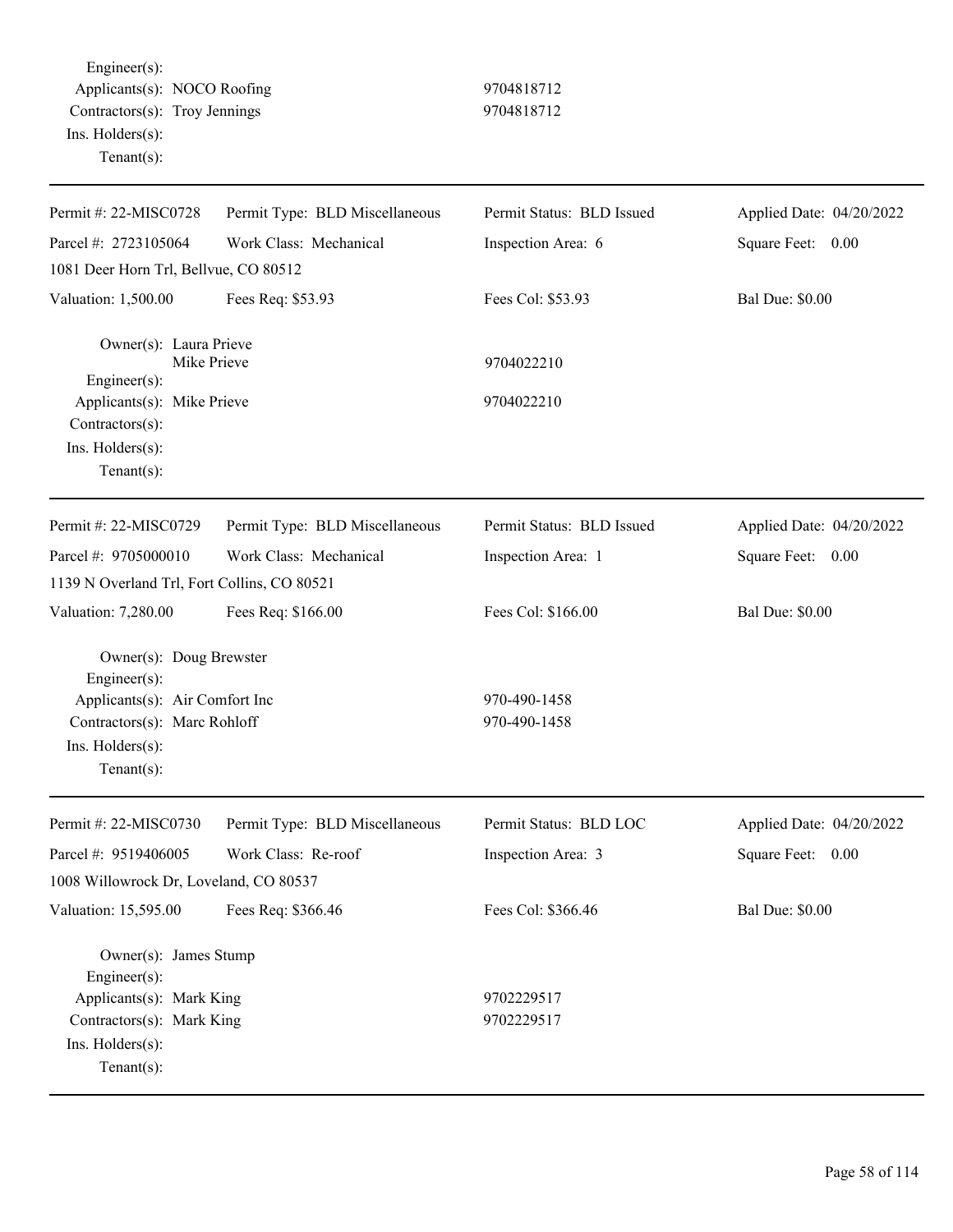| Permit #: 22-MISC0731                                                                                     | Permit Type: BLD Miscellaneous                  | Permit Status: BLD Issued | Applied Date: 04/20/2022 |
|-----------------------------------------------------------------------------------------------------------|-------------------------------------------------|---------------------------|--------------------------|
| Parcel #: 8805000009                                                                                      | Work Class: Electrical                          | Inspection Area: 1        | Square Feet: 0.00        |
|                                                                                                           | 2406 E County Road 60, Wellington, CO 805491614 |                           |                          |
| Valuation: 15,000.00                                                                                      | Fees Req: \$264.00                              | Fees Col: \$264.00        | <b>Bal Due: \$0.00</b>   |
| Engineer $(s)$ :<br>Applicants(s): Cameron Tietz<br>Contractors(s):<br>Ins. Holders(s):<br>Tenant $(s)$ : | Owner(s): * Korby Landscape LLC                 | 970-685-2809              |                          |
| Permit #: 22-MISC0732                                                                                     | Permit Type: BLD Miscellaneous                  | Permit Status: BLD LOC    | Applied Date: 04/20/2022 |
| Parcel #: 9528400004<br>2217 S County Road 19, Loveland, CO 80537                                         | Work Class: Plumbing                            | Inspection Area: 3        | Square Feet: 0.00        |
| Valuation: 1,500.00                                                                                       | Fees Req: \$53.93                               | Fees Col: \$53.93         | <b>Bal Due: \$0.00</b>   |
| $Owner(s)$ :<br>$Engineering(s)$ :                                                                        | Hodges Meredith S Trust                         | 970-663-0066              |                          |
| $\Delta$ pplicants $(s)$ :<br>Contractors(s):<br>Ins. Holders(s):<br>Tenant $(s)$ :                       | Hodges Meredith S Trust                         | 970-663-0066              |                          |
| Permit #: 22-MISC0733                                                                                     | Permit Type: BLD Miscellaneous                  | Permit Status: BLD Issued | Applied Date: 04/21/2022 |
| Parcel #: 2532305017                                                                                      | Work Class: Electrical                          | Inspection Area: 4        | Square Feet: 0.00        |
| 1690 Windham Dr, Estes Park, CO 80517                                                                     |                                                 |                           |                          |
| Valuation: 3,000.00 Fees Req: \$148.80                                                                    |                                                 | Fees Col: \$148.80        | <b>Bal Due: \$0.00</b>   |
| Owner(s): Timothy Grove                                                                                   |                                                 | $(303)$ 618-2004          |                          |
| Engineer $(s)$ :<br>Applicants(s): Kyle Raybon<br>Contractors(s):<br>Ins. Holders(s):<br>Tenant $(s)$ :   |                                                 | 9705903839                |                          |
| Permit #: 22-MISC0734                                                                                     | Permit Type: BLD Miscellaneous                  | Permit Status: BLD LOC    | Applied Date: 04/21/2022 |
| Parcel #: 8715000005                                                                                      | Work Class: Re-roof                             | Inspection Area: 2        | Square Feet: 0.00        |
| 842 Vitala Dr, Fort Collins, CO 80524                                                                     |                                                 |                           |                          |
| Valuation: 5,700.00                                                                                       | Fees Req: \$166.23                              | Fees Col: \$166.23        | <b>Bal Due: \$0.00</b>   |
| Owner(s): * Happy Revs LLC<br>Engineer $(s)$ :<br>Applicants(s): Sarah Hobbs                              |                                                 | 9706660321                |                          |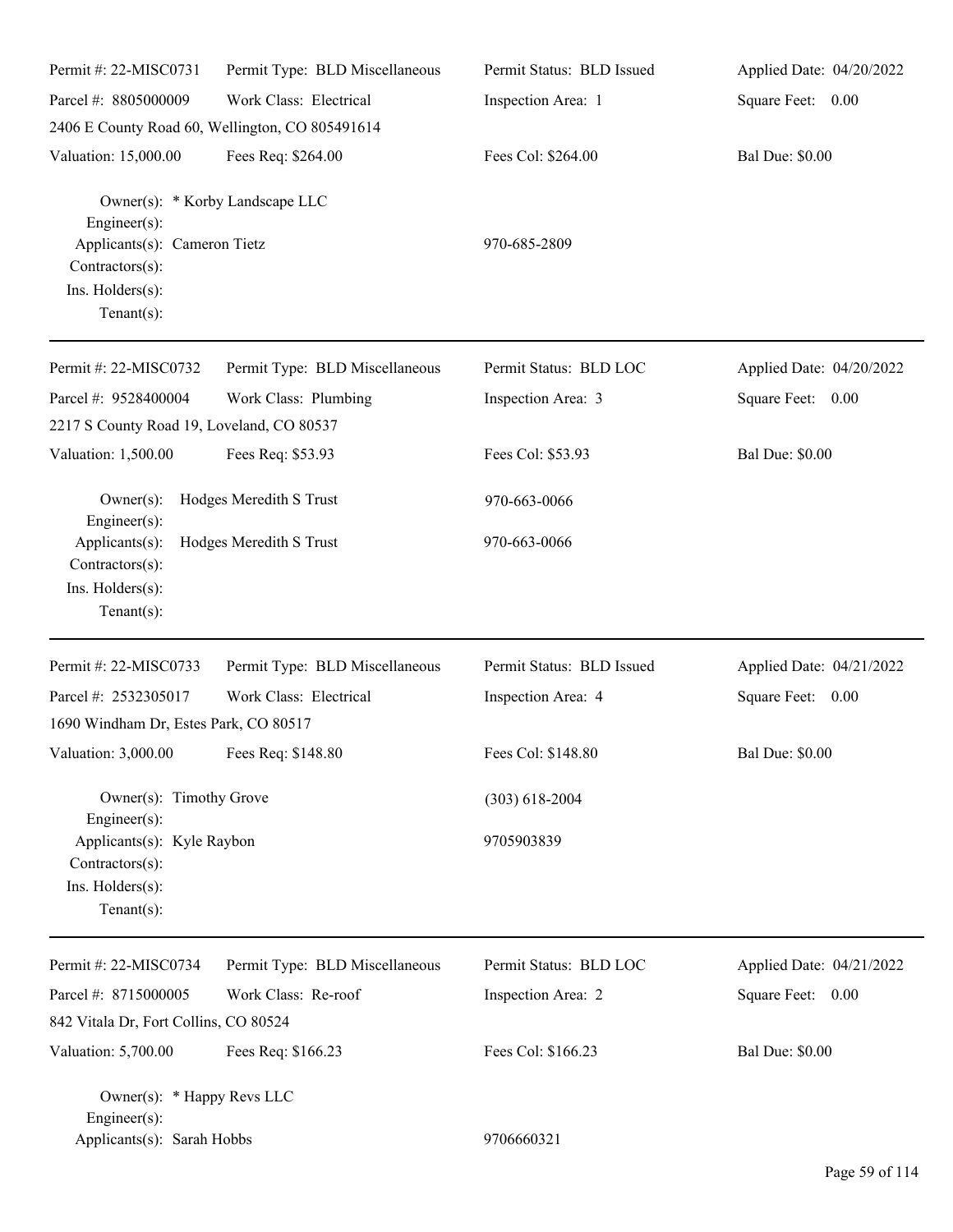|                  | Contractors(s): Jeramiah Larsen |
|------------------|---------------------------------|
| Ins. Holders(s): |                                 |
| $Tenant(s)$ :    |                                 |

| Permit #: 22-MISC0735                                                                                                             | Permit Type: BLD Miscellaneous                    | Permit Status: BLD Issued | Applied Date: 04/21/2022 |
|-----------------------------------------------------------------------------------------------------------------------------------|---------------------------------------------------|---------------------------|--------------------------|
| Parcel #: 9428206003                                                                                                              | Work Class: Re-roof                               | Inspection Area: 3        | Square Feet: 0.00        |
| 2801 Lake Hollow Rd, Berthoud, CO 80513                                                                                           |                                                   |                           |                          |
| Valuation: 10,500.00                                                                                                              | Fees Req: \$265.76                                | Fees Col: \$265.76        | <b>Bal Due: \$0.00</b>   |
| Owner(s): Pauline Juneau<br>Engineer(s):                                                                                          |                                                   | $(970)$ 532-2956          |                          |
| Applicants(s): Larry Wilson                                                                                                       |                                                   | 970-663-9600              |                          |
| Contractors(s): Larry Wilson                                                                                                      |                                                   | 970-663-9600              |                          |
| Ins. Holders(s):<br>Tenant $(s)$ :                                                                                                |                                                   |                           |                          |
| Permit #: 22-MISC0736                                                                                                             | Permit Type: BLD Miscellaneous                    | Permit Status: BLD Issued | Applied Date: 04/21/2022 |
| Parcel #: 2915105070                                                                                                              | Work Class: Electrical                            | Inspection Area: 5        | Square Feet: 0.00        |
| 466 Cucharas Mountain Rd, Livermore, CO 80536                                                                                     |                                                   |                           |                          |
| Valuation: 4,800.00                                                                                                               | Fees Req: \$166.08                                | Fees Col: \$166.08        | <b>Bal Due: \$0.00</b>   |
| Owner(s): Richard Gillies<br>Engineer(s):<br>Applicants(s): Chelsea Myers<br>Contractors(s):<br>Ins. Holders(s):<br>$Tenant(s)$ : |                                                   |                           |                          |
| Permit #: 22-MISC0737                                                                                                             | Permit Type: BLD Miscellaneous                    | Permit Status: BLD Void   | Applied Date: 04/21/2022 |
| Parcel #: 9829403034                                                                                                              | Work Class: Plumbing                              | Inspection Area: 1        | Square Feet: 0.00        |
| 3450 W County Road 54g, Laporte, CO 80535                                                                                         |                                                   |                           |                          |
| Valuation: 8,750.00                                                                                                               | Fees Req: \$186.75                                | Fees Col: \$186.75        | <b>Bal Due: \$0.00</b>   |
| Owner(s): Kenneth Camp<br>Engineer $(s)$ :                                                                                        |                                                   | $(970)484-5361$           |                          |
| Applicants(s): Mr Rooter Plumbing                                                                                                 |                                                   | 9706670058                |                          |
| Contractors(s): Fred Merino<br>Ins. Holders(s):<br>$Tenant(s)$ :                                                                  |                                                   | 3039750005                |                          |
| Permit #: 22-MISC0738                                                                                                             | Permit Type: BLD Miscellaneous                    | Permit Status: BLD Issued | Applied Date: 04/21/2022 |
| Parcel #: 9835400046                                                                                                              | Work Class: Mechanical                            | Inspection Area: 1        | Square Feet:<br>0.00     |
|                                                                                                                                   | 2025 N College Ave 85, Fort Collins, CO 805241351 |                           |                          |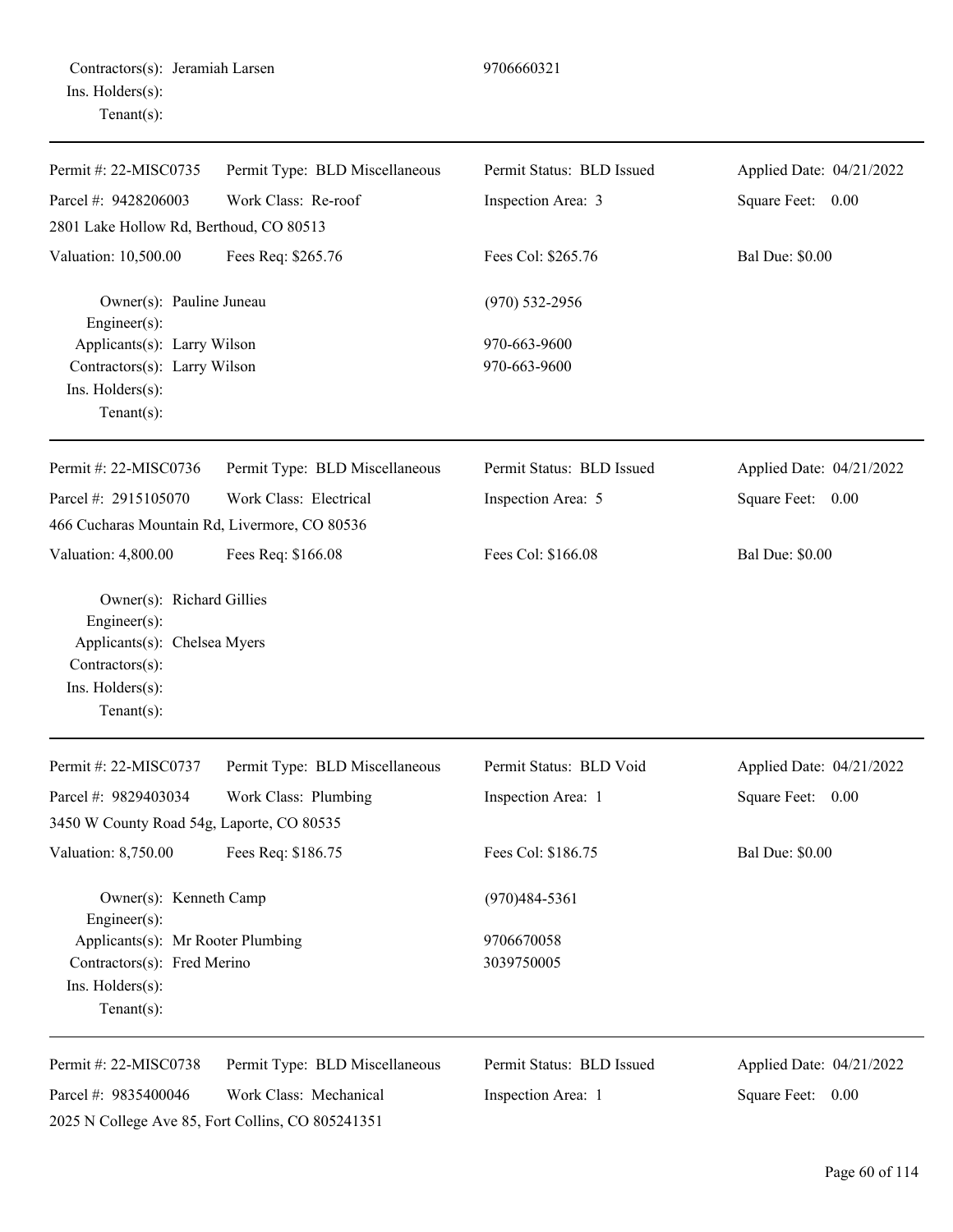| Valuation: 2,550.00                                                                                                                                    | Fees Req: \$113.27             | Fees Col: \$113.27        | <b>Bal Due: \$0.00</b>   |
|--------------------------------------------------------------------------------------------------------------------------------------------------------|--------------------------------|---------------------------|--------------------------|
| Owner(s): Gavina Ramos<br>Engineer(s):                                                                                                                 |                                | $(970)$ 297-8342          |                          |
| Applicants(s): William Froehlich<br>Contractors(s): William Froehlich<br>Ins. Holders(s):<br>$Tenant(s)$ :                                             |                                | 9702861020<br>9702861020  |                          |
| Permit #: 22-MISC0739                                                                                                                                  | Permit Type: BLD Miscellaneous | Permit Status: BLD Issued | Applied Date: 04/21/2022 |
| Parcel #: 2534108098                                                                                                                                   | Work Class: Mechanical         | Inspection Area: 4        | Square Feet: 0.00        |
| 821 Alpine Dr, Estes Park, CO 80517                                                                                                                    |                                |                           |                          |
| Valuation: 8,900.00                                                                                                                                    | Fees Req: \$186.75             | Fees Col: \$186.75        | <b>Bal Due: \$0.00</b>   |
| Owner(s): Steve Buck<br>Engineer(s):                                                                                                                   |                                | $(303) 547 - 7740$        |                          |
| Applicants(s): Derek Shepard<br>Contractors(s):<br>Ins. Holders(s):<br>$Tenant(s)$ :                                                                   |                                | 9705860970                |                          |
| Permit #: 22-MISC0740                                                                                                                                  | Permit Type: BLD Miscellaneous | Permit Status: BLD Issued | Applied Date: 04/21/2022 |
| Parcel #: 4011105060<br>2046 Shoshoni Dr, Red Feather Lakes, CO 80545                                                                                  | Work Class: Gas Piping         | Inspection Area: 5        | Square Feet: 0.00        |
| Valuation: 2,000.00                                                                                                                                    | Fees Req: \$165.57             | Fees Col: \$165.57        | <b>Bal Due: \$0.00</b>   |
| Owner(s): John Smith<br>Engineer(s):<br>Applicants(s): Douglas Medina<br>Contractors(s):<br>Ins. Holders(s):<br>$Tenant(s)$ :                          |                                | 970-658-6759              |                          |
| Permit #: 22-MISC0741                                                                                                                                  | Permit Type: BLD Miscellaneous | Permit Status: BLD Issued | Applied Date: 04/21/2022 |
| Parcel #: 1429408005                                                                                                                                   | Work Class: Re-roof            | Inspection Area: 4        | Square Feet: 0.00        |
| 85 Kiowa Rd, Lyons, CO 80540                                                                                                                           |                                |                           |                          |
| Valuation: 17,000.00                                                                                                                                   | Fees Req: \$388.14             | Fees Col: \$388.14        | <b>Bal Due: \$0.00</b>   |
| Owner(s): Samuel Valeriano<br>$Engineering(s)$ :<br>Applicants(s): Julian Rector<br>Contractors(s): Julian Rector<br>Ins. Holders(s):<br>$Tenant(s)$ : |                                | 7204002531<br>7204002531  |                          |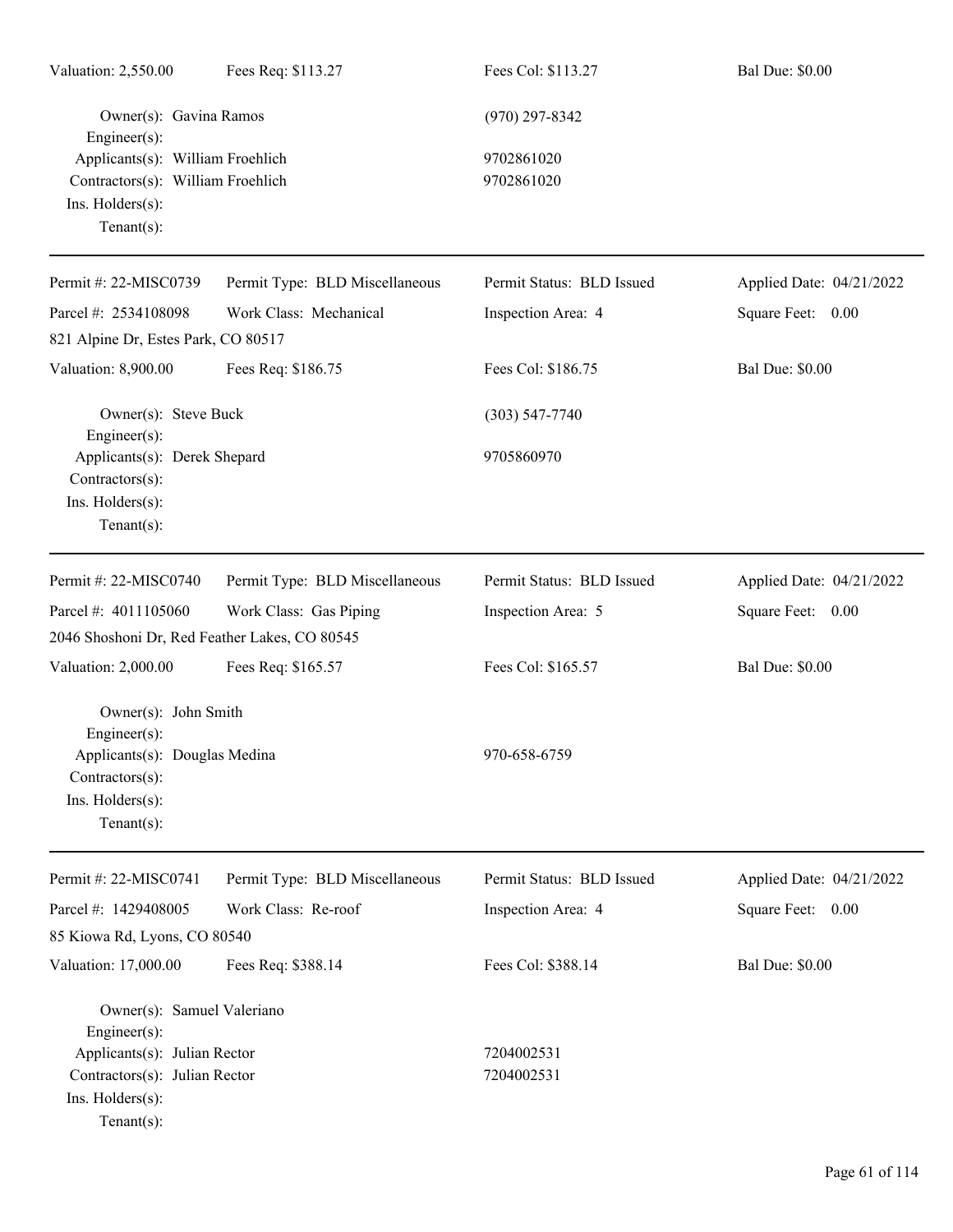| Permit #: 22-MISC0742                                                                               | Permit Type: BLD Miscellaneous             | Permit Status: BLD Issued    | Applied Date: 04/21/2022 |
|-----------------------------------------------------------------------------------------------------|--------------------------------------------|------------------------------|--------------------------|
| Parcel #: 9835400046                                                                                | Work Class: Gas Piping                     | Inspection Area: 1           | Square Feet: 0.00        |
| 2025 N College Ave #1, Fort Collins, CO 80524<br>Valuation: 75.00                                   |                                            | Fees Col: \$53.93            | <b>Bal Due: \$0.00</b>   |
|                                                                                                     | Fees Req: \$53.93                          |                              |                          |
| Owner(s): Celso Viadran<br>Engineer(s):<br>Contractors(s): John Hahn                                | Applicants(s): Hahn Plumbing & Heating Inc | 970-484-7668<br>970-484-7668 |                          |
| Ins. Holders(s):<br>Tenant $(s)$ :                                                                  |                                            |                              |                          |
| Permit #: 22-MISC0743                                                                               | Permit Type: BLD Miscellaneous             | Permit Status: BLD Issued    | Applied Date: 04/21/2022 |
| Parcel #: 9824308009                                                                                | Work Class: Re-roof                        | Inspection Area: 1           | Square Feet: 0.00        |
| 3816 La Mesa Dr, Fort Collins, CO 80524                                                             |                                            |                              |                          |
| Valuation: 7,560.00                                                                                 | Fees Req: \$205.79                         | Fees Col: \$205.79           | <b>Bal Due: \$0.00</b>   |
| Owner(s): James Miller<br>Engineer(s):                                                              |                                            | $(970)$ 286-3343             |                          |
| Applicants(s): Darrick Tymoczko                                                                     |                                            | 7202338835                   |                          |
| Contractors(s): Darrick Tymoczko<br>Ins. Holders(s):<br>$Tenant(s)$ :                               |                                            | 7202338835                   |                          |
| Permit #: 22-MISC0744                                                                               | Permit Type: BLD Miscellaneous             | Permit Status: BLD Issued    | Applied Date: 04/21/2022 |
| Parcel #: 9431205026                                                                                | Work Class: Boiler                         | Inspection Area: 3           | Square Feet: 0.00        |
| 1800 Blue Mountain Ave, Berthoud, CO 80513                                                          |                                            |                              |                          |
| Valuation: 12,587.00                                                                                | Fees Req: \$269.74                         | Fees Col: \$269.74           | <b>Bal Due: \$0.00</b>   |
| Owner(s): Mike Nekvasil<br>Engineer(s):                                                             |                                            | $(303)$ 358-6273             |                          |
| Applicants(s): Karen Arnold<br>Contractors(s): William Kusmik<br>Ins. Holders(s):<br>Tenant $(s)$ : |                                            | 9704844440<br>9705670184     |                          |
| Permit #: 22-MISC0745                                                                               | Permit Type: BLD Miscellaneous             | Permit Status: BLD Issued    | Applied Date: 04/22/2022 |
| Parcel #: 0824000037                                                                                | Work Class: Mechanical                     | Inspection Area: 1           | 0.00<br>Square Feet:     |
| 3825 N County Road 25E, Bellvue, CO 80512                                                           |                                            |                              |                          |
| Valuation: 13,056.00                                                                                | Fees Req: \$350.48                         | Fees Col: \$350.48           | <b>Bal Due: \$0.00</b>   |
| Owner(s): Bridget Cohen<br>Engineer(s):                                                             |                                            | $(862)$ 204-9561             |                          |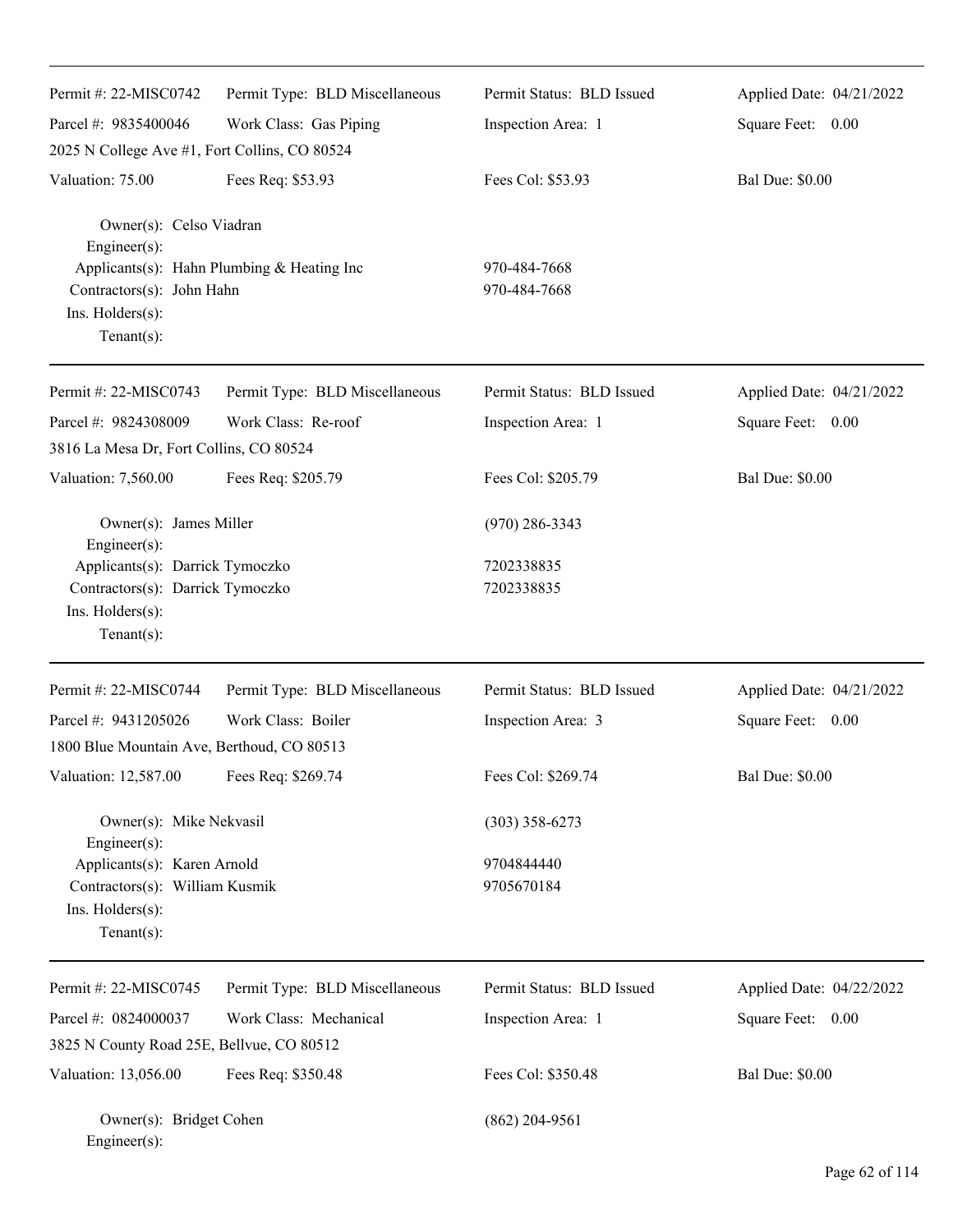| Permit #: 22-MISC0746                                                                          | Permit Type: BLD Miscellaneous                                                  | Permit Status: BLD Issued    | Applied Date: 04/22/2022 |
|------------------------------------------------------------------------------------------------|---------------------------------------------------------------------------------|------------------------------|--------------------------|
| Parcel #: 9411206026                                                                           | Work Class: Gas Fireplace or Stove/Lo <sub>1</sub> Inspection Area: 3<br>Insert |                              | Square Feet:<br>0.00     |
| 2248 Breckenridge Dr, Berthoud, CO 80513                                                       |                                                                                 |                              |                          |
| Valuation: 9,485.57                                                                            | Fees Req: \$207.50                                                              | Fees Col: \$207.50           | <b>Bal Due: \$0.00</b>   |
| Owner(s): Jason Hagerty<br>Engineer(s):                                                        |                                                                                 |                              |                          |
| Applicants(s): Western Fireplace Supply                                                        |                                                                                 | 97049896793                  |                          |
| Contractors(s): Chris Tenan<br>Ins. Holders(s):<br>Tenant $(s)$ :                              |                                                                                 | 970-498-9679                 |                          |
| Permit #: 22-MISC0747                                                                          | Permit Type: BLD Miscellaneous                                                  | Permit Status: BLD Issued    | Applied Date: 04/22/2022 |
| Parcel #: 8831105027                                                                           | Work Class: Mechanical                                                          | Inspection Area: 1           | 0.00<br>Square Feet:     |
| 2501 Turnberry Rd, Fort Collins, CO 80524                                                      |                                                                                 |                              |                          |
| Valuation: 22,911.37                                                                           | Fees Req: \$477.20                                                              | Fees Col: \$477.20           | <b>Bal Due: \$0.00</b>   |
| Owner(s): Amy Scott<br>Engineer(s):                                                            | Shawn Scott                                                                     | 9704825536<br>970-482-5536   |                          |
| Applicants(s): Glenn Frank<br>Contractors(s): Glenn Frank<br>Ins. Holders(s):<br>$Tenant(s)$ : |                                                                                 | 970-484-4552<br>970-484-4552 |                          |
| Permit #: 22-MISC0748                                                                          | Permit Type: BLD Miscellaneous                                                  | Permit Status: BLD Issued    | Applied Date: 04/22/2022 |
| Parcel #: 9832408027                                                                           | Work Class: Mechanical                                                          | Inspection Area: 1           | Square Feet:<br>0.00     |
| 3513 Arapahoe Dr, Fort Collins, CO 80521                                                       |                                                                                 |                              |                          |
| Valuation: 22,298.94                                                                           | Fees Req: \$537.20                                                              | Fees Col: \$537.20           | <b>Bal Due: \$0.00</b>   |
| Owner(s): Donald Dustin<br>Engineer(s):                                                        |                                                                                 | $(970)$ 219-5870             |                          |
| Applicants(s): Glenn Frank                                                                     |                                                                                 | 970-484-4552                 |                          |
| Contractors(s): Glenn Frank                                                                    |                                                                                 | 970-484-4552                 |                          |
| Ins. Holders(s):                                                                               |                                                                                 |                              |                          |
| Tenant $(s)$ :                                                                                 |                                                                                 |                              |                          |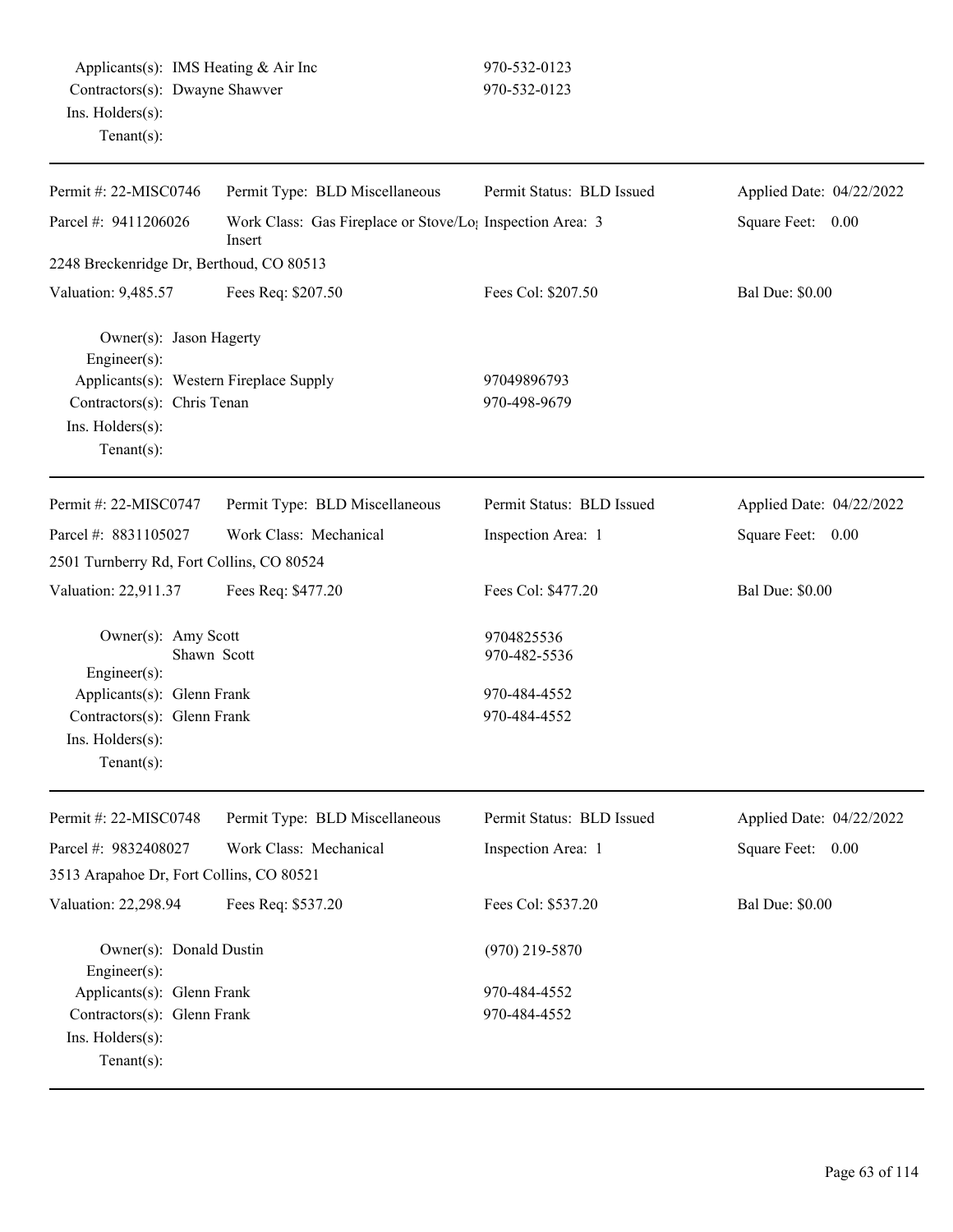| Permit #: 22-MISC0749                                                                       | Permit Type: BLD Miscellaneous | Permit Status: BLD Issued            | Applied Date: 04/22/2022 |
|---------------------------------------------------------------------------------------------|--------------------------------|--------------------------------------|--------------------------|
| Parcel #: 0727000037                                                                        | Work Class: Mechanical         | Inspection Area: 2                   | Square Feet: 0.00        |
| 10437 Grosbeak Rd, Loveland, CO 80538                                                       |                                |                                      |                          |
| Valuation: 13,000.00                                                                        | Fees Req: \$269.74             | Fees Col: \$269.74                   | <b>Bal Due: \$0.00</b>   |
| Owner(s): Jessica Mykytyn                                                                   | Steve Mykytyn                  | $(847)$ 208-7566<br>$(847)$ 208-7566 |                          |
| $Engineering(s)$ :<br>Applicants(s): Grant McVay                                            |                                | 9704930866                           |                          |
| Contractors(s):                                                                             |                                |                                      |                          |
| Ins. Holders(s):                                                                            |                                |                                      |                          |
| $Tenant(s)$ :                                                                               |                                |                                      |                          |
| Permit #: 22-MISC0750                                                                       | Permit Type: BLD Miscellaneous | Permit Status: BLD Issued            | Applied Date: 04/22/2022 |
| Parcel #: 0615100001                                                                        | Work Class: Mechanical         | Inspection Area: 2                   | Square Feet: 0.00        |
| 9534 Buckhorn Rd, Loveland, CO 80538                                                        |                                |                                      |                          |
| Valuation: 15,713.91                                                                        | Fees Req: \$391.97             | Fees Col: \$391.97                   | <b>Bal Due: \$0.00</b>   |
| Owner(s): Aaron Anson<br>Engineer(s):                                                       |                                |                                      |                          |
| Applicants(s): Glenn Frank                                                                  |                                | 970-484-4552                         |                          |
| Contractors(s): Glenn Frank<br>Ins. Holders(s):<br>$Tenant(s)$ :                            |                                | 970-484-4552                         |                          |
| Permit #: 22-MISC0751                                                                       | Permit Type: BLD Miscellaneous | Permit Status: BLD LOC               | Applied Date: 04/22/2022 |
| Parcel #: 8631100027                                                                        | Work Class: Re-roof            | Inspection Area: 2                   | Square Feet: 0.00        |
| 2206 E 57th St, Loveland, CO 80538                                                          |                                |                                      |                          |
| Valuation: 12,640.00                                                                        | Fees Req: \$306.45             | Fees Col: \$306.45                   | <b>Bal Due: \$0.00</b>   |
| Owner(s): Eldon Hessler<br>Engineer(s):                                                     |                                | 970-667-7750                         |                          |
| Applicants(s): Mark King<br>Contractors(s): Mark King<br>Ins. Holders(s):<br>Tenant $(s)$ : |                                | 9702229517<br>9702229517             |                          |
| Permit #: 22-MISC0752                                                                       | Permit Type: BLD Miscellaneous | Permit Status: BLD Issued            | Applied Date: 04/22/2022 |
| Parcel #: 9814306007                                                                        | Work Class: Plumbing           | Inspection Area: 1                   | Square Feet: 0.00        |
| 939 Lochness Ct, Fort Collins, CO 80524                                                     |                                |                                      |                          |
| Valuation: 713.00                                                                           | Fees Req: \$53.93              | Fees Col: \$53.93                    | <b>Bal Due: \$0.00</b>   |
| Owner(s): * Levy Living Trust                                                               |                                |                                      |                          |

Engineer(s):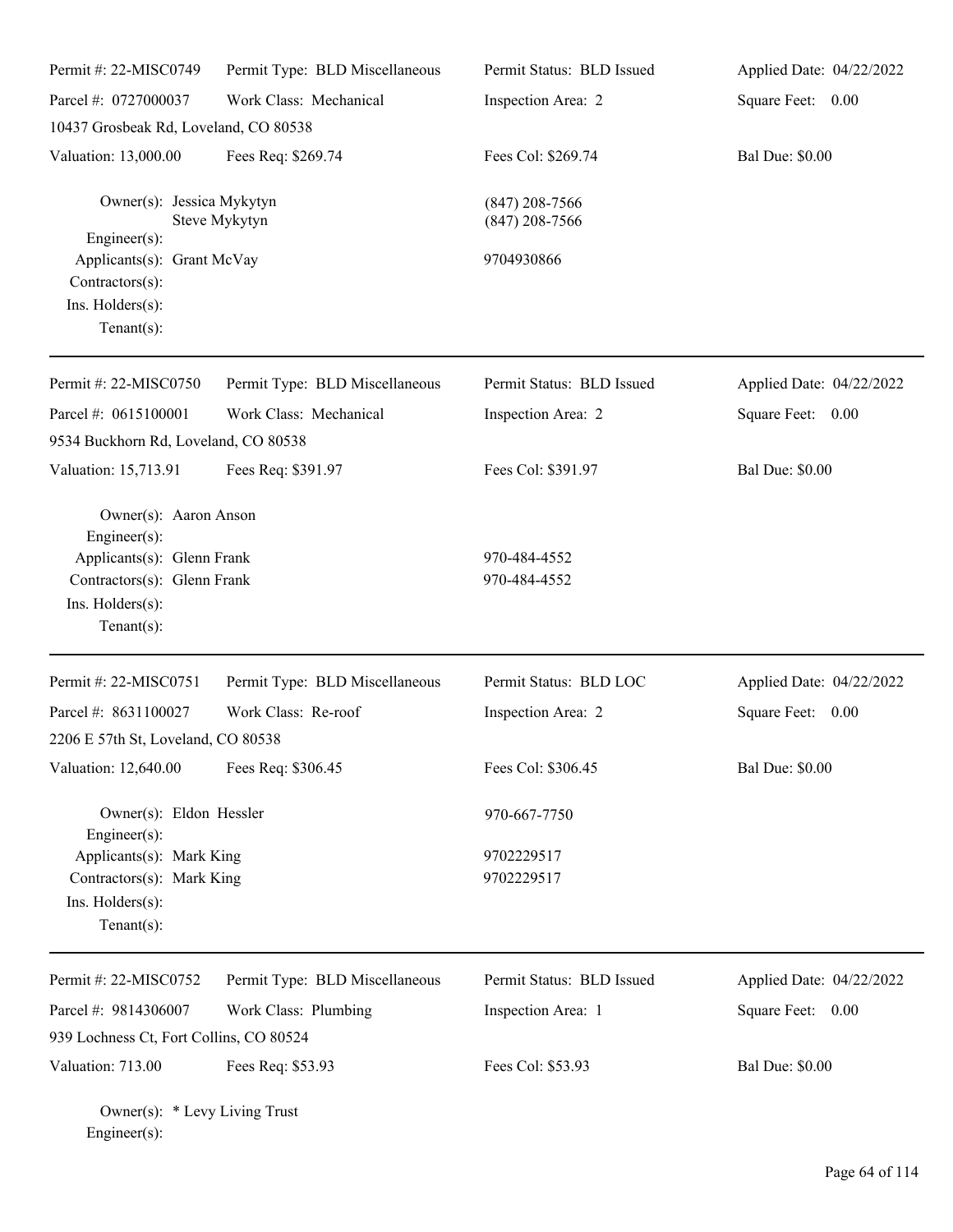| Permit #: 22-MISC0753                                | Permit Type: BLD Miscellaneous | Permit Status: BLD Issued | Applied Date: 04/22/2022 |  |
|------------------------------------------------------|--------------------------------|---------------------------|--------------------------|--|
| Parcel #: 2435207028                                 | Work Class: Demolition         | Inspection Area: 4        | Square Feet: 0.00        |  |
| 1032 Aspen Dr, Estes Park, CO 80517                  |                                |                           |                          |  |
| Valuation: 600.00                                    | Fees Req: \$51.64              | Fees Col: \$51.64         | <b>Bal Due: \$0.00</b>   |  |
| Owner(s): Jerry and Gordon LLC<br>Engineer $(s)$ :   |                                |                           |                          |  |
| Applicants(s): Gordon Hohenfeldt<br>Contractors(s):  |                                | 3038860101                |                          |  |
| Ins. Holders(s):<br>Tenant $(s)$ :                   |                                |                           |                          |  |
| Permit #: 22-MISC0754                                | Permit Type: BLD Miscellaneous | Permit Status: BLD Issued | Applied Date: 04/25/2022 |  |
| Parcel #: 8708200043                                 | Work Class: Mechanical         | Inspection Area: 2        | Square Feet: 0.00        |  |
| 401 N Timberline Rd 211, Fort Collins, CO 80524      |                                |                           |                          |  |
| Valuation: 5,550.00                                  | Fees Req: \$184.51             | Fees Col: \$184.51        | <b>Bal Due: \$0.00</b>   |  |
| Owner(s): Stephen Kelly<br>Engineer $(s)$ :          |                                |                           |                          |  |
| Applicants(s): Jason Vanarsdale                      |                                | 9704070658                |                          |  |
| Contractors(s): Jason Vanarsdale<br>Ins. Holders(s): |                                | 9704070658                |                          |  |
| Tenant $(s)$ :                                       |                                |                           |                          |  |
| Permit #: 22-MISC0755                                | Permit Type: BLD Miscellaneous | Permit Status: BLD LOC    | Applied Date: 04/25/2022 |  |
| Parcel #: 9428100023                                 | Work Class: Mechanical         | Inspection Area: 3        | Square Feet: 0.00        |  |
| 1006 Burger Dr, Berthoud, CO 80513                   |                                |                           |                          |  |
| Valuation: 3,820.00                                  | Fees Req: \$83.02              | Fees Col: \$83.02         | <b>Bal Due: \$0.00</b>   |  |
| Owner(s): Debra Weber<br>Engineer $(s)$ :            |                                | 3037263163                |                          |  |
| Applicants(s): Darren Knoll                          |                                | 970-302-2532              |                          |  |
| Contractors(s): Darren Knoll                         |                                | 970-302-2532              |                          |  |
| Ins. Holders(s):<br>Tenant $(s)$ :                   |                                |                           |                          |  |
| Permit #: 22-MISC0756                                | Permit Type: BLD Miscellaneous | Permit Status: BLD LOC    | Applied Date: 04/25/2022 |  |
| Parcel #: 1907000026                                 | Work Class: Gas Piping         | Inspection Area: 5        | Square Feet:<br>0.00     |  |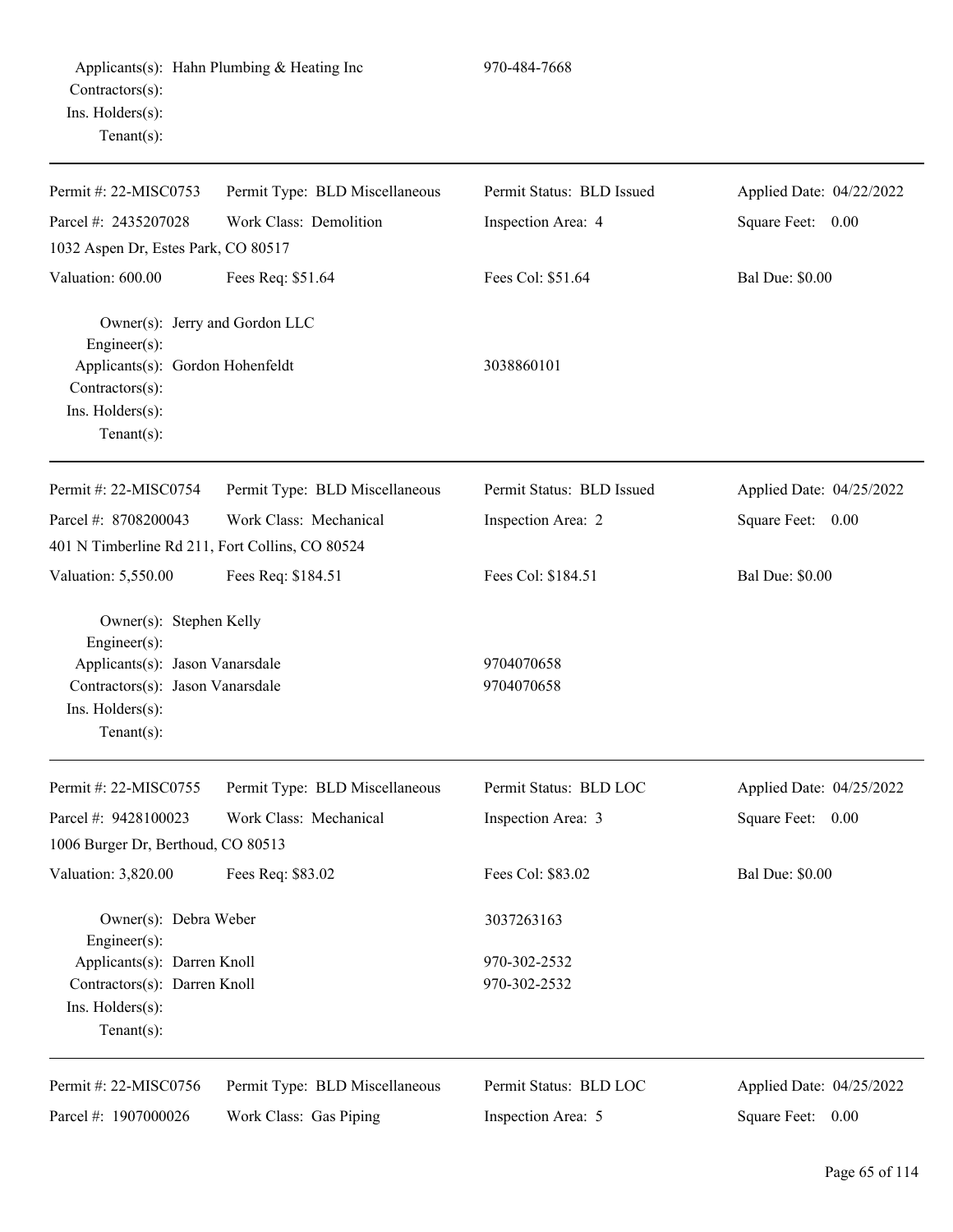180 Emerald Mountain Ct, Livermore, CO 80536

| Valuation: 2,000.00                                                                                     | Fees Req: \$165.57             | Fees Col: \$165.57        | <b>Bal Due: \$0.00</b>   |
|---------------------------------------------------------------------------------------------------------|--------------------------------|---------------------------|--------------------------|
| Owner(s): Jean Emond                                                                                    | Michael Haddorff               | 9702070000<br>9704848696  |                          |
| Engineer(s):<br>Applicants(s): Douglas Medina<br>Contractors(s):<br>Ins. Holders(s):<br>Tenant $(s)$ :  |                                | 970-658-6759              |                          |
| Permit #: 22-MISC0757                                                                                   | Permit Type: BLD Miscellaneous | Permit Status: BLD Issued | Applied Date: 04/25/2022 |
| Parcel #: 9608205037<br>4023 Butler Ln, Fort Collins, CO 80526                                          | Work Class: Mechanical         | Inspection Area: 2        | Square Feet: 0.00        |
| Valuation: 9,700.00                                                                                     | Fees Req: \$207.50             | Fees Col: \$207.50        | <b>Bal Due: \$0.00</b>   |
| Owner(s): Jim Chamberlin<br>Engineer(s):                                                                |                                | 970-206-9132              |                          |
| Applicants(s): Triera Conway<br>Contractors(s): Mike Ducett<br>Ins. Holders(s):<br>$Tenant(s)$ :        |                                | 9704947617                |                          |
| Permit #: 22-MISC0758                                                                                   | Permit Type: BLD Miscellaneous | Permit Status: BLD Issued | Applied Date: 04/25/2022 |
| Parcel #: 9731110015                                                                                    | Work Class: Plumbing           | Inspection Area: 2        | Square Feet: 0.00        |
| 3800 Soderburg Dr, Fort Collins, CO 80526                                                               |                                |                           |                          |
| Valuation: 500.00                                                                                       | Fees Req: \$53.93              | Fees Col: \$53.93         | <b>Bal Due: \$0.00</b>   |
| Owner(s): Neal Moyer                                                                                    |                                | 2485358054                |                          |
| $Engineering(s)$ :<br>Applicants(s): Neal Moyer<br>Contractors(s):<br>Ins. Holders(s):<br>$Tenant(s)$ : |                                | 2485358054                |                          |
| Permit #: 22-MISC0759                                                                                   | Permit Type: BLD Miscellaneous | Permit Status: BLD LOC    | Applied Date: 04/25/2022 |
| Parcel #: 9405109703<br>4617 Lonetree Dr, Loveland, CO 80537                                            | Work Class: Re-roof            | Inspection Area: 3        | Square Feet:<br>0.00     |
| Valuation: 14,400.00                                                                                    | Fees Req: \$345.62             | Fees Col: \$345.62        | <b>Bal Due: \$0.00</b>   |
| Owner(s): James Nance<br>Engineer(s):                                                                   |                                | 970-685-0840              |                          |
| Applicants(s): Jeremiah Broz                                                                            |                                | 9706910845                |                          |
| Contractors(s): Jeremiah Broz<br>Ins. Holders(s):                                                       |                                | 9706910845                |                          |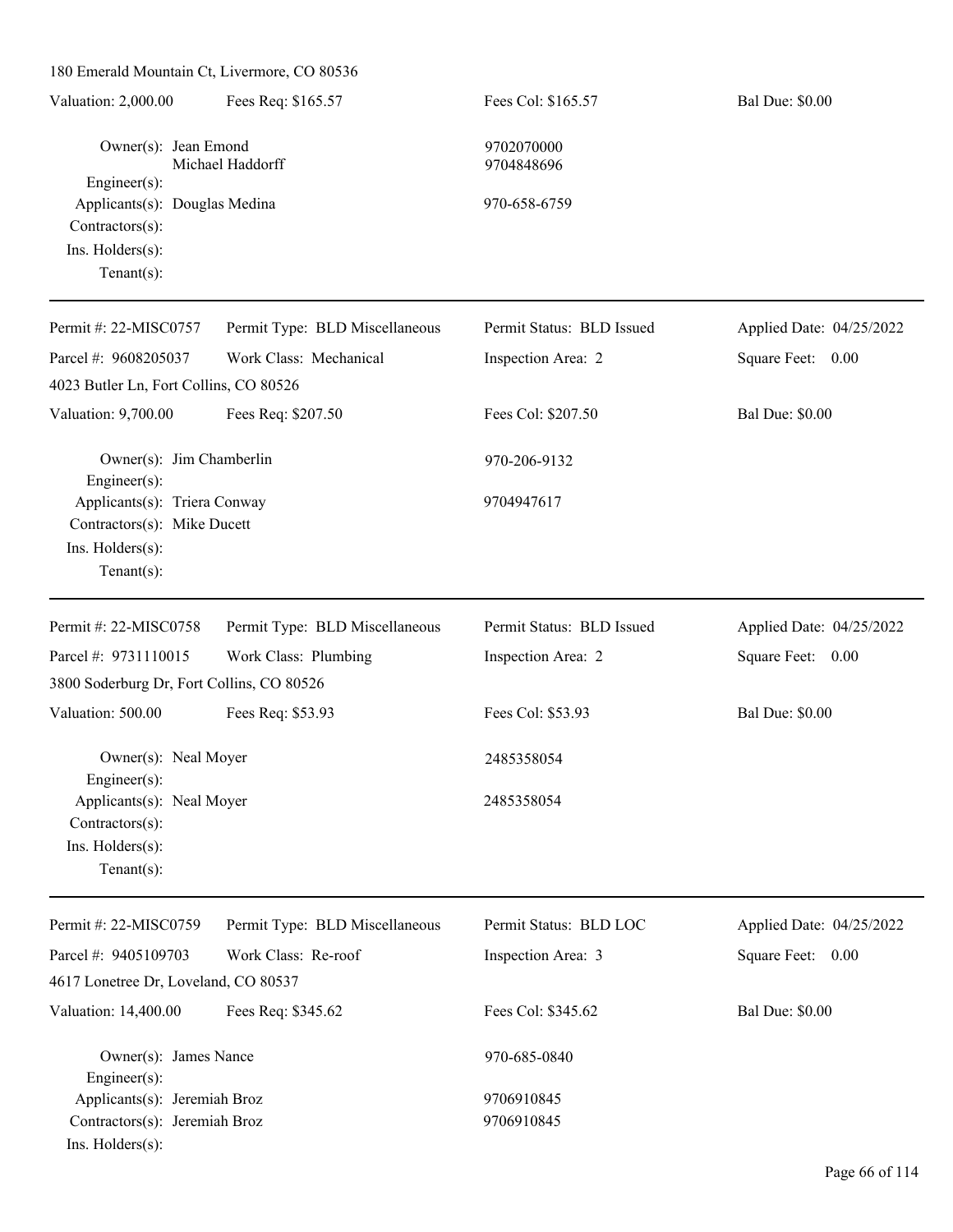| Permit #: 22-MISC0760                                                                                | Permit Type: BLD Miscellaneous | Permit Status: BLD LOC    | Applied Date: 04/25/2022 |
|------------------------------------------------------------------------------------------------------|--------------------------------|---------------------------|--------------------------|
| Parcel #: 0030000051                                                                                 | Work Class: Re-roof            | Inspection Area: 5        | Square Feet: 0.00        |
| 1690 County Road 76h, Livermore, CO 80536                                                            |                                |                           |                          |
| Valuation: 6,500.00                                                                                  | Fees Req: \$185.49             | Fees Col: \$185.49        | <b>Bal Due: \$0.00</b>   |
| Owner(s): Benjamin Roberts<br>Engineer(s):                                                           |                                | $(970)$ 420-6121          |                          |
| Applicants(s): All In Roofing Inc                                                                    |                                | 9703880470                |                          |
| Contractors(s): Johnathan Trotter<br>Ins. Holders(s):<br>Tenant $(s)$ :                              |                                | 9703880470                |                          |
| Permit #: 22-MISC0761                                                                                | Permit Type: BLD Miscellaneous | Permit Status: BLD Issued | Applied Date: 04/25/2022 |
| Parcel #: 3526314013                                                                                 | Work Class: Electrical         | Inspection Area: 4        | Square Feet: 0.00        |
| 860 Columbine Dr, Estes Park, CO 80517                                                               |                                |                           |                          |
| Valuation: 200.00                                                                                    | Fees Req: \$120.00             | Fees Col: \$120.00        | <b>Bal Due: \$0.00</b>   |
| Owner(s): Erik Murdock                                                                               |                                | 5202412086                |                          |
| Engineer(s):<br>Applicants(s): Erik Murdock<br>Contractors(s):<br>Ins. Holders(s):<br>Tenant $(s)$ : |                                | 5202412086                |                          |
| Permit #: 22-MISC0762                                                                                | Permit Type: BLD Miscellaneous | Permit Status: BLD Issued | Applied Date: 04/25/2022 |
| Parcel #: 9521306701                                                                                 | Work Class: Mechanical         | Inspection Area: 3        | Square Feet: 0.00        |
| 1220 S County Road 21, Loveland, CO 80537                                                            |                                |                           |                          |
| Valuation: 4,735.00                                                                                  | Fees Req: \$163.77             | Fees Col: \$163.77        | <b>Bal Due: \$0.00</b>   |
| Owner(s): Brad Rindfuss<br>Engineer(s):                                                              |                                | 9706247234                |                          |
| Applicants(s): Donovan Adfield                                                                       |                                | 9708400868                |                          |
| Contractors(s): Jeffery Purcella                                                                     |                                | 9702274522                |                          |
| Ins. Holders(s):<br>$Tenant(s)$ :                                                                    |                                |                           |                          |
| Permit #: 22-MISC0763                                                                                | Permit Type: BLD Miscellaneous | Permit Status: BLD Issued | Applied Date: 04/25/2022 |
| Parcel #: 1626317023                                                                                 | Work Class: Re-roof            | Inspection Area: 4        | Square Feet: 0.00        |
| 150 Galena Ct, Drake, CO 80515                                                                       |                                |                           |                          |
| Valuation: 13,794.74                                                                                 | Fees Req: \$327.13             | Fees Col: \$327.13        | <b>Bal Due: \$0.00</b>   |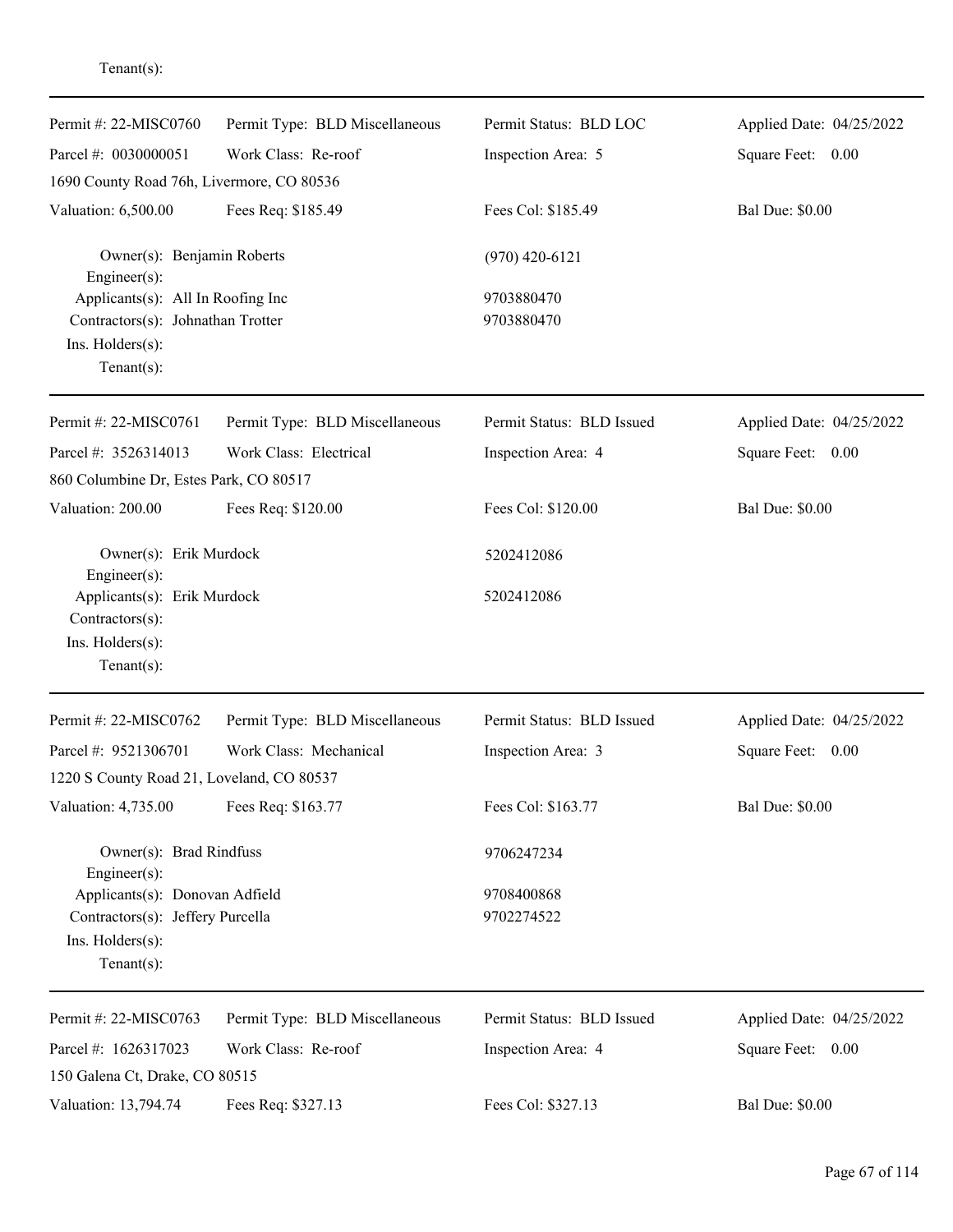| Owner(s): Frederic George<br>Engineer(s):<br>Applicants(s): Kristopher Wagner<br>Contractors(s): Kristopher Wagner<br>Ins. Holders(s):<br>Tenant $(s)$ : | Kristopher Wagner                  | 307-351-0133<br>7205523321<br>7205523321<br>7205523321 |                          |
|----------------------------------------------------------------------------------------------------------------------------------------------------------|------------------------------------|--------------------------------------------------------|--------------------------|
| Permit #: 22-MISC0764                                                                                                                                    | Permit Type: BLD Miscellaneous     | Permit Status: BLD Issued                              | Applied Date: 04/25/2022 |
| Parcel #: 9403118009                                                                                                                                     | Work Class: Plumbing               | Inspection Area: 3                                     | Square Feet: 0.00        |
| 4720 Maggie Ct, Loveland, CO 80537                                                                                                                       |                                    |                                                        |                          |
| Valuation: 2,500.00                                                                                                                                      | Fees Req: \$62.27                  | Fees Col: \$62.27                                      | <b>Bal Due: \$0.00</b>   |
| Owner(s): Cameron Strothman<br>Engineer(s):                                                                                                              |                                    | 720-624-6373                                           |                          |
| Applicants(s): Donovan Adfield<br>Contractors(s): Jeffery Purcella<br>Ins. Holders(s):<br>Tenant $(s)$ :                                                 |                                    | 9708400868<br>9702274522                               |                          |
| Permit #: 22-MISC0765                                                                                                                                    | Permit Type: BLD Miscellaneous     | Permit Status: BLD Issued                              | Applied Date: 04/25/2022 |
| Parcel #: 9519105002                                                                                                                                     | Work Class: Mechanical             | Inspection Area: 3                                     | Square Feet: 0.00        |
| 102 Arabian Ct, Loveland, CO 80537                                                                                                                       |                                    |                                                        |                          |
| Valuation: 8,118.00                                                                                                                                      | Fees Req: \$186.75                 | Fees Col: \$186.75                                     | <b>Bal Due: \$0.00</b>   |
| Engineer(s):<br>Applicants(s): IMS Heating $& Air Inc$<br>Contractors(s): Dwayne Shawver<br>Ins. Holders(s):                                             | Owner(s): Roger Bates Living Trust | 9702155796<br>970-532-0123<br>970-532-0123             |                          |
| Tenant $(s)$ :                                                                                                                                           |                                    |                                                        |                          |
| Permit #: 22-MISC0766                                                                                                                                    | Permit Type: BLD Miscellaneous     | Permit Status: BLD Void                                | Applied Date: 04/25/2022 |
| Parcel #:                                                                                                                                                | Work Class: Electrical             | Inspection Area:                                       | Square Feet: 0.00        |
| 153 E Elkhorn Ave, Estes Park, CO 80517                                                                                                                  |                                    |                                                        |                          |
| Valuation: 12,500.00                                                                                                                                     | Fees Req:                          | Fees Col:                                              | Bal Due:                 |
| Owner(s): Denish A<br>Engineer(s):                                                                                                                       |                                    | $(303) 888 - 0759$                                     |                          |
| Applicants(s): Paul Stanley<br>Contractors(s):<br>Ins. Holders(s):<br>Tenant $(s)$ :                                                                     |                                    | 9403156069                                             |                          |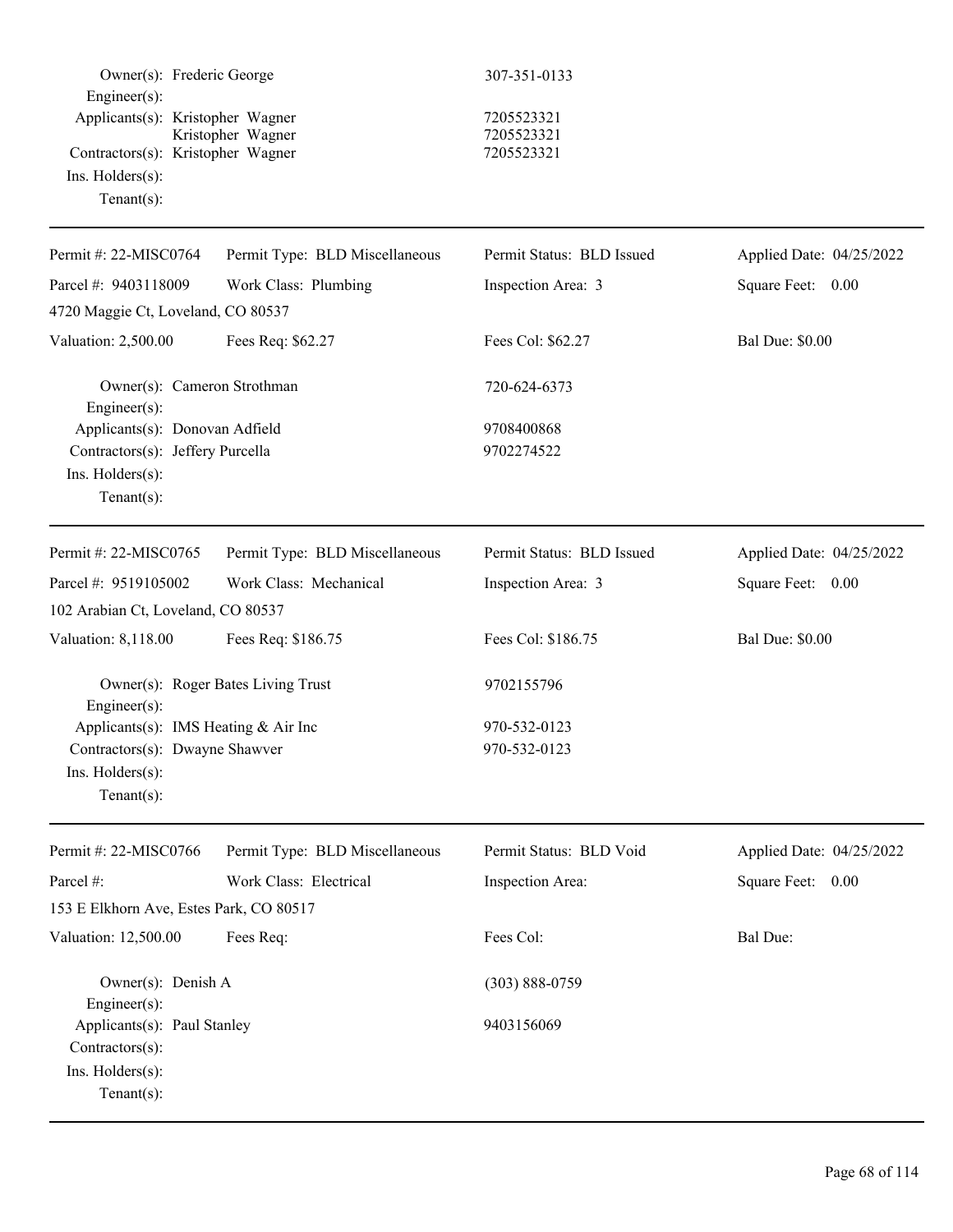| Permit #: 22-MISC0767                                                                     | Permit Type: BLD Miscellaneous | Permit Status: BLD Issued    | Applied Date: 04/26/2022 |
|-------------------------------------------------------------------------------------------|--------------------------------|------------------------------|--------------------------|
| Parcel #: 9507300008                                                                      | Work Class: Re-roof            | Inspection Area: 2           | Square Feet: 0.00        |
| 6239 W Highway 34, Loveland, CO 80537                                                     |                                |                              |                          |
| Valuation: 7,986.05                                                                       | Fees Req: \$207.50             | Fees Col: \$207.50           | <b>Bal Due: \$0.00</b>   |
| Owner(s): William May<br>$Engineering(s)$ :                                               | Schroeder Roofing Inc          | 970-667-6777                 |                          |
| Applicants(s): Wes Hill<br>Contractors(s): Wes Hill<br>Ins. Holders(s):<br>Tenant $(s)$ : |                                | 970-669-3532<br>970-669-3532 |                          |
| Permit #: 22-MISC0768                                                                     | Permit Type: BLD Miscellaneous | Permit Status: BLD Void      | Applied Date: 04/26/2022 |
| Parcel #:                                                                                 | Work Class: Plumbing           | Inspection Area:             | Square Feet: 0.00        |
| 306 Juniper Pl, Loveland, CO 80538                                                        |                                |                              |                          |
| Valuation: 4,400.00                                                                       | Fees Req: \$103.77             | Fees Col: \$103.77           | <b>Bal Due: \$0.00</b>   |
| Owner(s): Rachel Hassell<br>Engineer(s):                                                  |                                | $(970)$ 308-8871             |                          |
| Applicants(s): Rachel Hassell<br>Contractors(s):<br>Ins. Holders(s):<br>Tenant $(s)$ :    |                                | $(970)$ 308-8871             |                          |
| Permit #: 22-MISC0769                                                                     | Permit Type: BLD Miscellaneous | Permit Status: BLD LOC       | Applied Date: 04/26/2022 |
| Parcel #: 8521405021                                                                      | Work Class: Gas Piping         | Inspection Area: 3           | Square Feet: 0.00        |
| 1013 Jay Ct, Loveland, CO 80537                                                           |                                |                              |                          |
| Valuation: 2,000.00                                                                       | Fees Req: \$113.93             | Fees Col: \$113.93           | <b>Bal Due: \$0.00</b>   |
| Owner(s): Greg Hovivian<br>Engineer(s):                                                   |                                | $(970)$ 231-0777             |                          |
| Applicants(s): Douglas Medina<br>Contractors(s):<br>Ins. Holders(s):<br>Tenant $(s)$ :    |                                | 970-658-6759                 |                          |
| Permit #: 22-MISC0770                                                                     | Permit Type: BLD Miscellaneous | Permit Status: BLD Issued    | Applied Date: 04/26/2022 |
| Parcel #: 9807000016                                                                      | Work Class: Gas Piping         | Inspection Area: 1           | Square Feet: 0.00        |
| 5784 Kremers Ln, Laporte, CO 80535                                                        |                                |                              |                          |
| Valuation: 2,000.00                                                                       | Fees Req: \$165.57             | Fees Col: \$165.57           | <b>Bal Due: \$0.00</b>   |
| Owner(s): Stephen Harris<br>Engineer(s):                                                  |                                | $(970)$ 481-1055             |                          |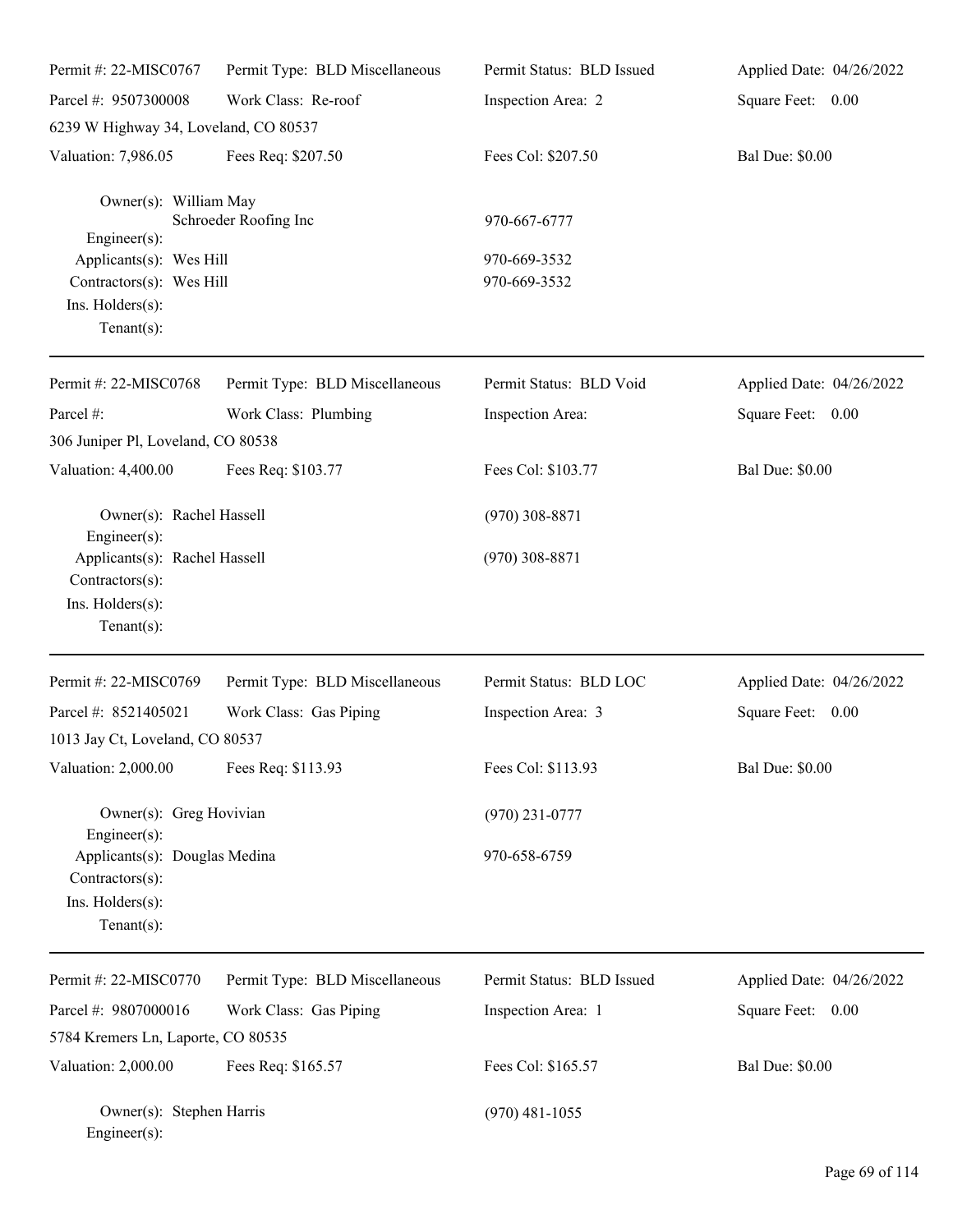| Permit #: 22-MISC0771                                                                               | Permit Type: BLD Miscellaneous | Permit Status: BLD Issued              | Applied Date: 04/26/2022 |
|-----------------------------------------------------------------------------------------------------|--------------------------------|----------------------------------------|--------------------------|
| Parcel #: 3535108011                                                                                | Work Class: Mechanical         | Inspection Area: 4                     | Square Feet: 0.00        |
| 1315 Riverside Ln, Estes Park, CO 80517                                                             |                                |                                        |                          |
| Valuation: 9,585.00                                                                                 | Fees Req: \$207.50             | Fees Col: \$207.50                     | <b>Bal Due: \$0.00</b>   |
| Owner(s): Dorothy Katsiyiannis<br>Engineer $(s)$ :                                                  |                                | 7856434824                             |                          |
| Applicants(s): Morgan Lopez<br>Contractors(s): Mark Lancaster<br>Ins. Holders(s):<br>Tenant $(s)$ : | Mark Lancaster                 | 9702156539<br>9705560544<br>9705560544 |                          |
| Permit #: 22-MISC0772                                                                               | Permit Type: BLD Miscellaneous | Permit Status: BLD Issued              | Applied Date: 04/26/2022 |
| Parcel #: 2504400015                                                                                | Work Class: Re-roof            | Inspection Area: 4                     | Square Feet: 0.00        |
| 3323 Hillcrest Ln, Estes Park, CO 80517                                                             |                                |                                        |                          |
| Valuation: 33,415.01                                                                                | Fees Req: \$685.60             | Fees Col: \$685.60                     | <b>Bal Due: \$0.00</b>   |
| $Owner(s)$ :<br>Engineer $(s)$ :                                                                    | Dunkerley Family Trust         | 9136207341                             |                          |
| Applicants(s): Wes Hill                                                                             |                                | 970-669-3532                           |                          |
| Contractors(s): Wes Hill<br>Ins. Holders(s):<br>Tenant $(s)$ :                                      |                                | 970-669-3532                           |                          |
| Permit #: 22-MISC0773                                                                               | Permit Type: BLD Miscellaneous | Permit Status: BLD Issued              | Applied Date: 04/26/2022 |
| Parcel #: 1231000024                                                                                | Work Class: Mechanical         | Inspection Area: 6                     | Square Feet:<br>0.00     |
| 472 Moen Ranch Rd, Livermore, CO 80536                                                              |                                |                                        |                          |
| Valuation: 2,682.00                                                                                 | Fees Req: \$62.27              | Fees Col: \$62.27                      | <b>Bal Due: \$0.00</b>   |
| Owner(s): Catherine Moen<br>Mark Moen<br>$Engineering(s)$ :                                         |                                | $(307) 760 - 0200$<br>970-419-8649     |                          |
| Applicants(s): Jeffery Purcella                                                                     |                                | 9702274522                             |                          |
| Contractors(s): Jeffery Purcella                                                                    |                                | 9702274522                             |                          |
| Ins. Holders(s):<br>Tenant $(s)$ :                                                                  |                                |                                        |                          |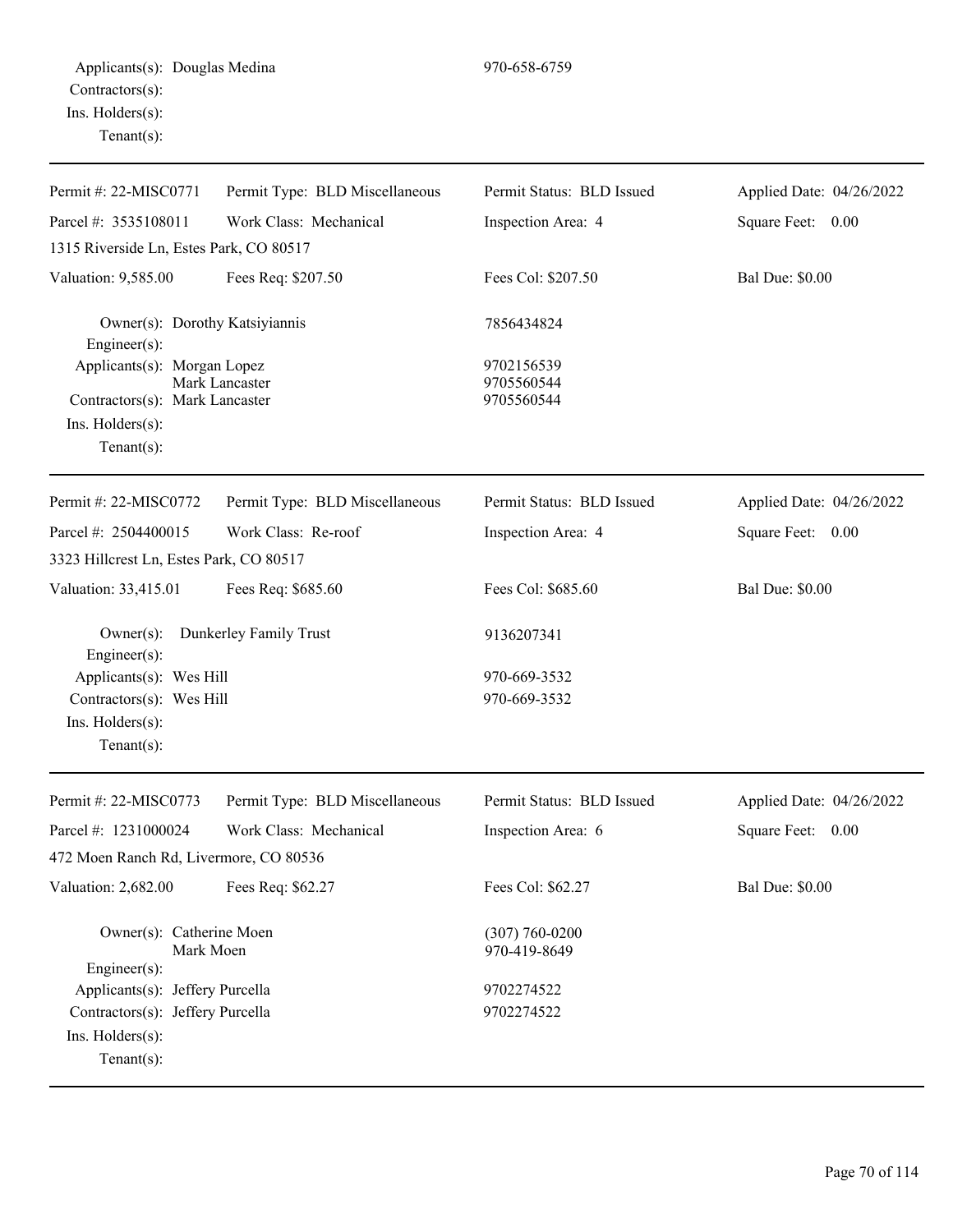| Permit #: 22-MISC0774                                                                                       | Permit Type: BLD Miscellaneous | Permit Status: BLD LOC       | Applied Date: 04/26/2022 |
|-------------------------------------------------------------------------------------------------------------|--------------------------------|------------------------------|--------------------------|
| Parcel #: 4001109044                                                                                        | Work Class: Re-roof            | Inspection Area: 5           | Square Feet: 0.00        |
| 143 Spokane Ct, Red Feather Lakes, CO 80545                                                                 |                                |                              |                          |
| Valuation: 9,805.00                                                                                         | Fees Req: \$246.92             | Fees Col: \$246.92           | <b>Bal Due: \$0.00</b>   |
| Owner(s): Richard Klein<br>$Engineering(s)$ :                                                               |                                | $(970)$ 673-5953             |                          |
| Applicants(s): Jonde Holmes<br>Contractors(s):<br>Ins. Holders(s):<br>Tenant $(s)$ :                        |                                | 9703531389                   |                          |
| Permit #: 22-MISC0775                                                                                       | Permit Type: BLD Miscellaneous | Permit Status: BLD Issued    | Applied Date: 04/26/2022 |
| Parcel #: 3030207067<br>895 Tesuque Trl, Red Feather Lakes, CO 80545                                        | Work Class: Mechanical         | Inspection Area: 5           | Square Feet: 0.00        |
| Valuation: 1,820.99                                                                                         | Fees Req: \$53.93              | Fees Col: \$53.93            | <b>Bal Due: \$0.00</b>   |
| Owner(s): Maurine Sanford<br>$Engineering(s)$ :                                                             |                                |                              |                          |
| Applicants(s): Robert Weisser<br>Contractors(s): Robert Weisser                                             |                                | 970-493-2050<br>970-493-2050 |                          |
| Ins. Holders(s):<br>Tenant $(s)$ :                                                                          |                                |                              |                          |
| Permit #: 22-MISC0776                                                                                       | Permit Type: BLD Miscellaneous | Permit Status: BLD LOC       | Applied Date: 04/26/2022 |
| Parcel #: 9402200027                                                                                        | Work Class: Re-roof            | Inspection Area: 3           | Square Feet: 0.00        |
| 4350 S County Road 15h, Loveland, CO 80537                                                                  |                                |                              |                          |
| Valuation: 18,890.08 Fees Req: \$427.83                                                                     |                                | Fees Col: \$427.83           | <b>Bal Due: \$0.00</b>   |
| Owner(s): Darrell Miska<br>Engineer(s):                                                                     |                                | $(970)$ 817-3345             |                          |
| Applicants(s): Kristopher Wagner<br>Contractors(s): Kristopher Wagner<br>Ins. Holders(s):<br>Tenant $(s)$ : |                                | 7205523321<br>7205523321     |                          |
| Permit #: 22-MISC0777                                                                                       | Permit Type: BLD Miscellaneous | Permit Status: BLD Void      | Applied Date: 04/26/2022 |
| Parcel #:                                                                                                   | Work Class: Mechanical         | Inspection Area:             | Square Feet: 0.00        |
| 113 Hickory St, Fort Collins, CO 80524                                                                      |                                |                              |                          |
| Valuation: 2,746.42                                                                                         | Fees Req: \$62.27              | Fees Col: \$62.27            | <b>Bal Due: \$0.00</b>   |
| Owner(s): G Michaels<br>$Engineering(s)$ :                                                                  |                                | $(970)$ 493-8737             |                          |
| Applicants(s): Hahn Plumbing & Heating Inc                                                                  |                                | 970-484-7668                 |                          |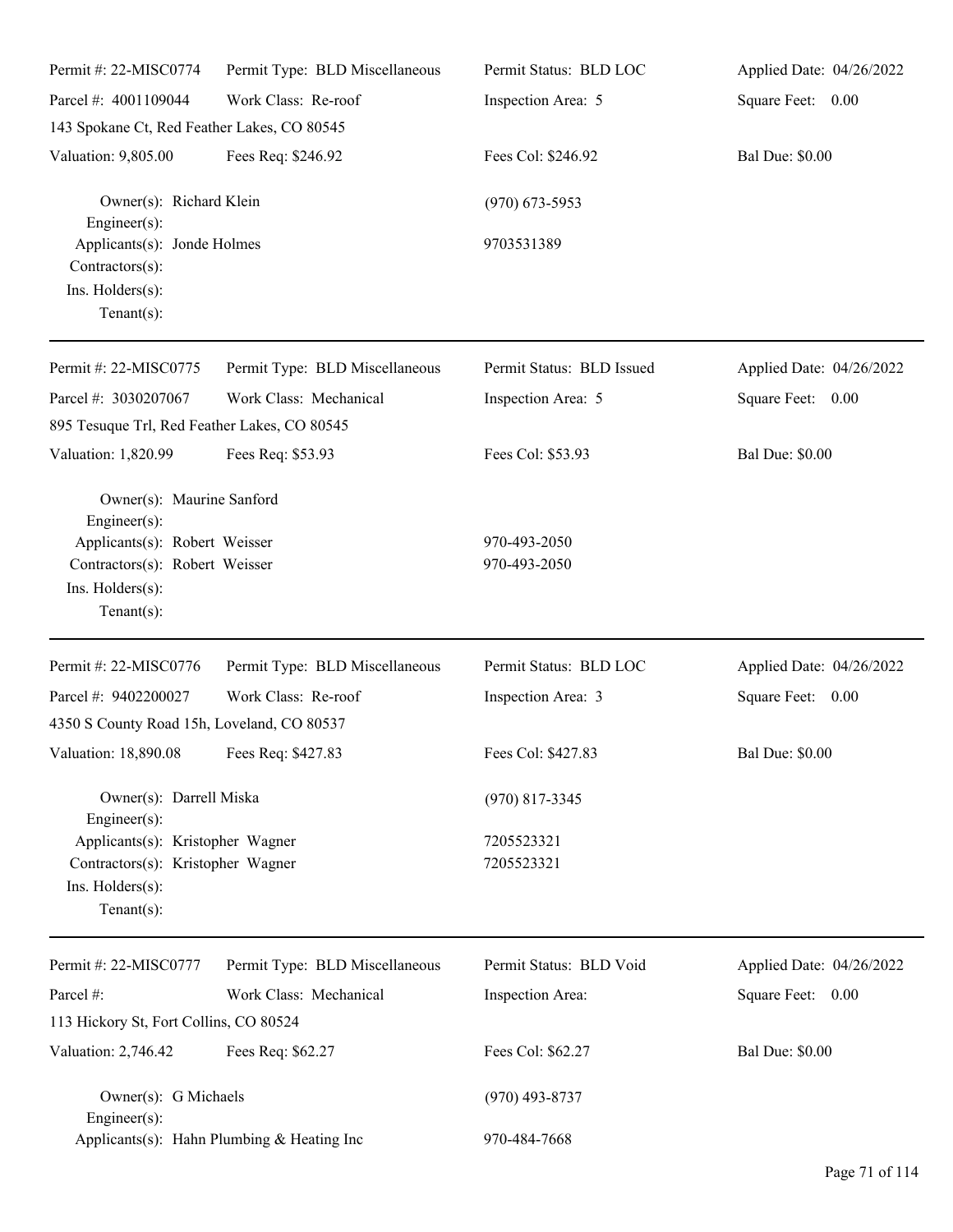Contractors(s): Ins. Holders(s): Tenant(s):

| Permit #: 22-MISC0778                                                                                                            | Permit Type: BLD Miscellaneous | Permit Status: BLD Issued              | Applied Date: 04/26/2022 |
|----------------------------------------------------------------------------------------------------------------------------------|--------------------------------|----------------------------------------|--------------------------|
| Parcel #: 8735200013                                                                                                             | Work Class: Re-roof            | Inspection Area: 2                     | Square Feet: 0.00        |
| 4014 Kern St, Timnath, CO 80547                                                                                                  |                                |                                        |                          |
| Valuation: 11,700.00                                                                                                             | Fees Req: \$286.62             | Fees Col: \$286.62                     | <b>Bal Due: \$0.00</b>   |
| Owner(s): Christopher Alberico<br>Engineer(s):                                                                                   |                                | $(650)$ 773-4926                       |                          |
| Applicants(s): Anchor Roofing LLC<br>Contractors(s): Jeramiah Larsen<br>$Ins.$ Holders $(s)$ :<br>Tenant $(s)$ :                 | Anchor Roofing LLC             | 9706926037<br>9706926037<br>9706660321 |                          |
| Permit #: 22-MISC0779                                                                                                            | Permit Type: BLD Miscellaneous | Permit Status: BLD Issued              | Applied Date: 04/26/2022 |
| Parcel #: 2508107009                                                                                                             | Work Class: Re-roof            | Inspection Area: 4                     | Square Feet: 0.00        |
| 2106 Mcgraw Ranch Rd, Estes Park, CO 80517                                                                                       |                                |                                        |                          |
| Valuation: 1.00                                                                                                                  | Fees Req: \$45.00              | Fees Col: \$45.00                      | <b>Bal Due: \$0.00</b>   |
| Owner(s): Stacy Johnson<br>Engineer(s):<br>Applicants(s): Stacy Johnson<br>Contractors(s):<br>Ins. Holders(s):<br>Tenant $(s)$ : | Arnold Emch                    |                                        |                          |
| Permit #: 22-MISC0780                                                                                                            | Permit Type: BLD Miscellaneous | Permit Status: BLD Issued              | Applied Date: 04/26/2022 |
| Parcel #: 3535400020                                                                                                             | Work Class: Electrical         | Inspection Area: 4                     | Square Feet:<br>0.00     |
| 1650 Marys Lake Rd 1B, Estes Park, CO 80517                                                                                      |                                |                                        |                          |
| Valuation: 3,000.00                                                                                                              | Fees Req: \$148.80             | Fees Col: \$148.80                     | <b>Bal Due: \$0.00</b>   |
| Owner(s): Lamson California LLC<br>Engineer(s):                                                                                  |                                | 9704437620                             |                          |
| Applicants(s): Roland Carlson<br>Contractors(s):<br>Ins. Holders(s):<br>Tenant $(s)$ :                                           |                                | 970-586-5572                           |                          |
| Permit #: 22-MISC0781                                                                                                            | Permit Type: BLD Miscellaneous | Permit Status: BLD LOC                 | Applied Date: 04/26/2022 |
| Parcel #: 2532200007                                                                                                             | Work Class: Electrical         | Inspection Area: 4                     | Square Feet: 0.00        |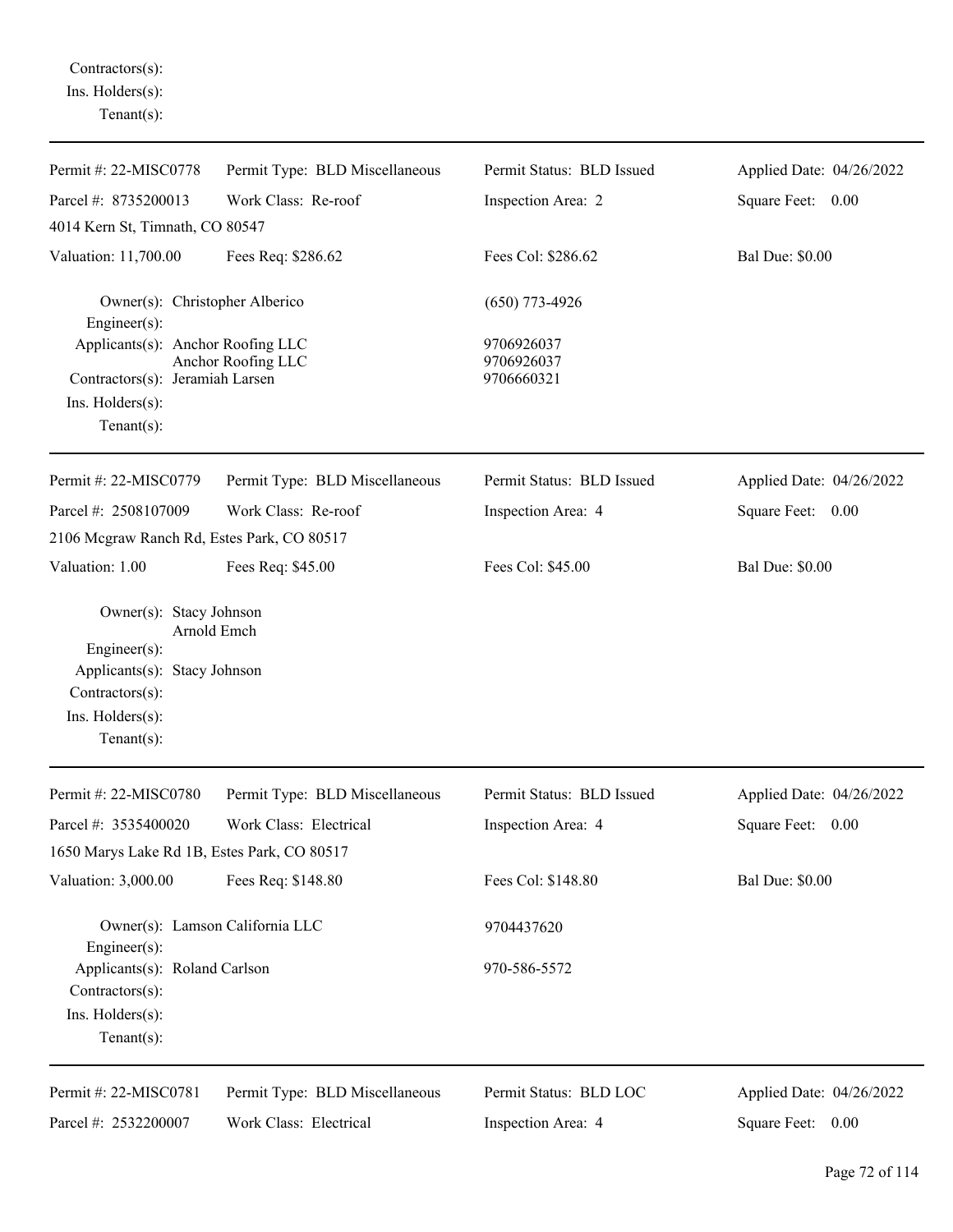| 890 Fish Creek Rd, Estes Park, CO 80517                                                          |                                                                                 |                            |                          |
|--------------------------------------------------------------------------------------------------|---------------------------------------------------------------------------------|----------------------------|--------------------------|
| Valuation: 2,000.00                                                                              | Fees Req: \$120.00                                                              | Fees Col: \$120.00         | <b>Bal Due: \$0.00</b>   |
| Owner(s): Dana Cramer<br>$Engineering(s)$ :                                                      |                                                                                 | 3196213685                 |                          |
| Applicants(s): Shane Dodson<br>Contractors(s):<br>Ins. Holders(s):<br>Tenant $(s)$ :             |                                                                                 | 3038860972                 |                          |
| Permit #: 22-MISC0782                                                                            | Permit Type: BLD Miscellaneous                                                  | Permit Status: BLD Issued  | Applied Date: 04/26/2022 |
| Parcel #: 8706150095                                                                             | Work Class: Gas Fireplace or Stove/Lo <sub>1</sub> Inspection Area: 1<br>Insert |                            | Square Feet: 0.00        |
| 1805 Linden Lake Ct, Fort Collins, CO 80524                                                      |                                                                                 |                            |                          |
| Valuation: 5,800.00                                                                              | Fees Req: \$124.51                                                              | Fees Col: \$124.51         | <b>Bal Due: \$0.00</b>   |
| Owner(s): * Elder Thomas J Trust<br>Engineer $(s)$ :                                             |                                                                                 | 9707444731                 |                          |
| Applicants(s): Patrick Elder                                                                     |                                                                                 | 970-744-4731               |                          |
| Contractors(s): Patrick Elder                                                                    |                                                                                 | 970-744-4731               |                          |
| Ins. Holders(s):                                                                                 |                                                                                 |                            |                          |
| $Tenant(s)$ :                                                                                    |                                                                                 |                            |                          |
| Permit #: 22-MISC0783                                                                            | Permit Type: BLD Miscellaneous                                                  | Permit Status: BLD Issued  | Applied Date: 04/26/2022 |
| Parcel #: 9636200044                                                                             | Work Class: Electrical                                                          | Inspection Area: 2         | Square Feet: 0.00        |
| 420 E 57th St #233, Loveland, CO 80538                                                           |                                                                                 |                            |                          |
| Valuation: 800.00                                                                                | Fees Req: \$171.00                                                              | Fees Col: \$120.00         | Bal Due: \$51.00         |
| Owner(s): Clayton Homes<br>$Engineering(s)$ :                                                    |                                                                                 | 9708883371                 |                          |
| Applicants(s): CJ Myatt<br>Elisa Koonik<br>Contractors(s):<br>Ins. Holders(s):<br>Tenant $(s)$ : |                                                                                 | 970-227-5336<br>9703395500 |                          |
| Permit #: 22-MISC0784                                                                            | Permit Type: BLD Miscellaneous                                                  | Permit Status: BLD Void    | Applied Date: 04/27/2022 |
| Parcel #: 9828000012                                                                             | Work Class: Electrical                                                          | Inspection Area:           | Square Feet:<br>0.00     |
| 2716 W County Road 54g, Fort Collins, CO 80524                                                   |                                                                                 |                            |                          |
| Valuation: 258,000.00                                                                            | Fees Req: \$936.00                                                              | Fees Col: \$936.00         | <b>Bal Due: \$0.00</b>   |
| Owner(s): Stephanie Fancher<br>$Engineer(s)$ :<br>Applicants(s): Gregg Buchl<br>Contractors(s):  |                                                                                 | 9706639162                 |                          |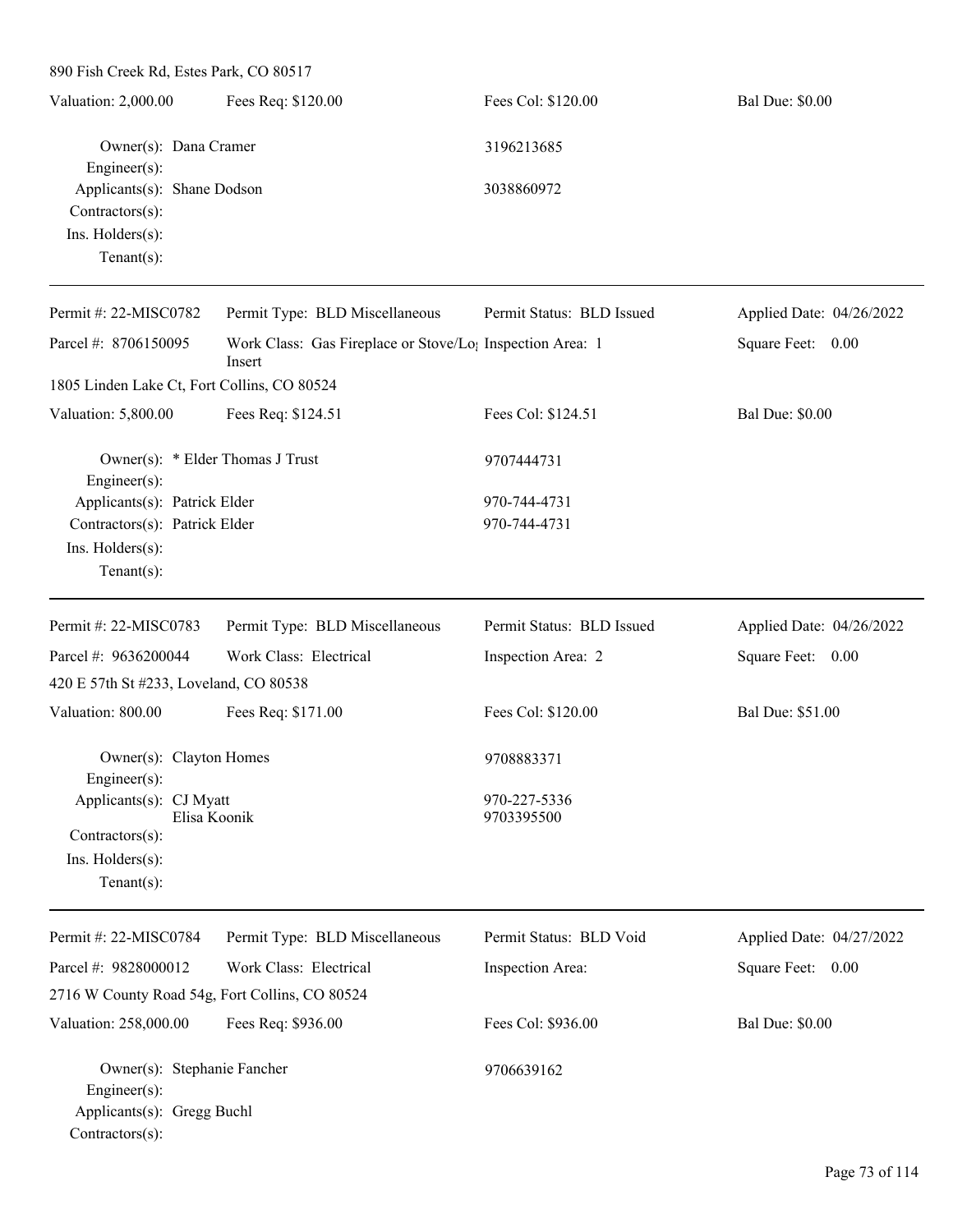| Tenant $(s)$ :                                                                                                                             |                                                                                 |                           |                          |
|--------------------------------------------------------------------------------------------------------------------------------------------|---------------------------------------------------------------------------------|---------------------------|--------------------------|
| Permit #: 22-MISC0785                                                                                                                      | Permit Type: BLD Miscellaneous                                                  | Permit Status: BLD Issued | Applied Date: 04/27/2022 |
| Parcel #: 9733426006                                                                                                                       | Work Class: Re-roof                                                             | Inspection Area: 2        | Square Feet: 0.00        |
| 4409 Idledale Dr, Fort Collins, CO 80526                                                                                                   |                                                                                 |                           |                          |
| Valuation: 18,684.00                                                                                                                       | Fees Req: \$427.02                                                              | Fees Col: \$427.02        | <b>Bal Due: \$0.00</b>   |
| Owner(s): Jeffrey Wierenga<br>Engineer(s):                                                                                                 |                                                                                 |                           |                          |
| Applicants(s): Robert Roberson<br>Contractors(s): Robert Roberson<br>Ins. Holders(s):<br>Tenant $(s)$ :                                    |                                                                                 | 9703933520<br>9703933520  |                          |
| Permit #: 22-MISC0786                                                                                                                      | Permit Type: BLD Miscellaneous                                                  | Permit Status: BLD LOC    | Applied Date: 04/27/2022 |
| Parcel #: 9624318019                                                                                                                       | Work Class: Re-roof                                                             | Inspection Area: 2        | Square Feet: 0.00        |
| 435 Turman Dr, Fort Collins, CO 80525                                                                                                      |                                                                                 |                           |                          |
| Valuation: 5,285.22                                                                                                                        | Fees Req: \$164.57                                                              | Fees Col: \$164.57        | <b>Bal Due: \$0.00</b>   |
| Owner(s): Scott Kunze<br>Engineer(s):<br>Applicants(s): Scott Daigle<br>Contractors(s): Scott Daigle<br>Ins. Holders(s):<br>Tenant $(s)$ : |                                                                                 | 7202054574<br>7202054574  |                          |
| Permit #: 22-MISC0787                                                                                                                      | Permit Type: BLD Miscellaneous                                                  | Permit Status: BLD LOC    | Applied Date: 04/27/2022 |
| Parcel #: 8716214004                                                                                                                       | Work Class: Demolition                                                          | Inspection Area: 2        | Square Feet: 0.00        |
| 3419 E Mulberry St, Fort Collins, CO 80524                                                                                                 |                                                                                 |                           |                          |
| Valuation: 100.00                                                                                                                          | Fees Req: \$51.64                                                               | Fees Col: \$51.64         | <b>Bal Due: \$0.00</b>   |
| Engineer(s):                                                                                                                               | Owner(s): East Mulberry Properties LLC                                          | 9702181649                |                          |
| Contractors(s):<br>Ins. Holders(s):<br>Tenant $(s)$ :                                                                                      | Applicants(s): East Mulberry Properties LLC                                     | 9702181649                |                          |
| Permit #: 22-MISC0788                                                                                                                      | Permit Type: BLD Miscellaneous                                                  | Permit Status: BLD LOC    | Applied Date: 04/27/2022 |
| Parcel #: 8706210067                                                                                                                       | Work Class: Gas Fireplace or Stove/Lo <sub>1</sub> Inspection Area: 1<br>Insert |                           | Square Feet: 0.00        |
|                                                                                                                                            |                                                                                 |                           |                          |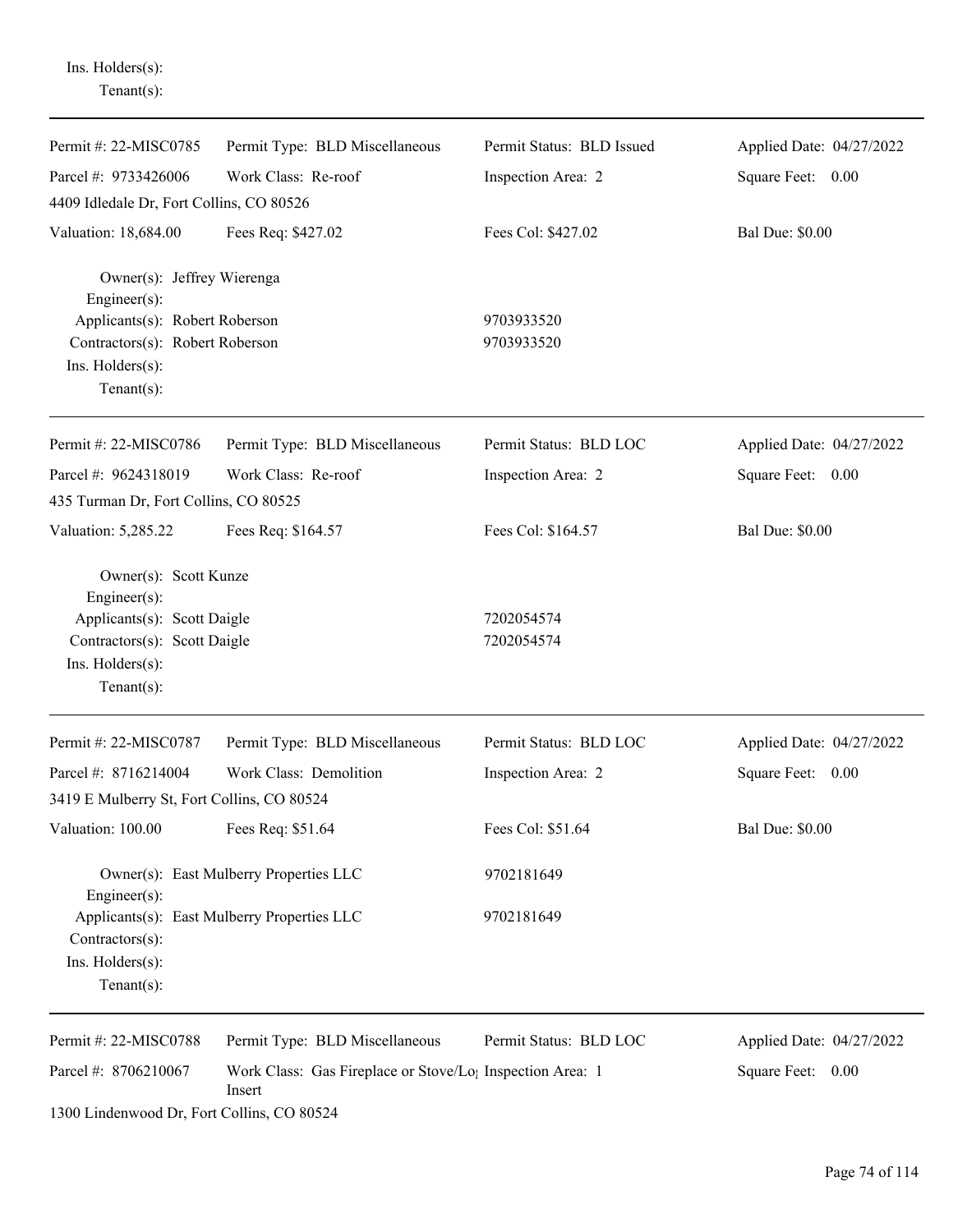| Valuation: 4,528.93                                                                                         | Fees Req: \$103.77             | Fees Col: \$103.77           | <b>Bal Due: \$0.00</b>   |
|-------------------------------------------------------------------------------------------------------------|--------------------------------|------------------------------|--------------------------|
| Owner(s): Tidhar Sadeh<br>Engineer(s):                                                                      |                                | 9702156990                   |                          |
| Applicants(s): Western Fireplace Supply<br>Contractors(s): Chris Tenan<br>Ins. Holders(s):<br>$Tenant(s)$ : |                                | 97049896793<br>970-498-9679  |                          |
| Permit #: 22-MISC0789                                                                                       | Permit Type: BLD Miscellaneous | Permit Status: BLD LOC       | Applied Date: 04/27/2022 |
| Parcel #: 0416000051                                                                                        | Work Class: Re-roof            | Inspection Area: 3           | Square Feet: 0.00        |
| 939 Cougar Run Ln, Berthoud, CO 80513                                                                       |                                |                              |                          |
| Valuation: 15,000.00                                                                                        | Fees Req: \$348.02             | Fees Col: \$348.02           | <b>Bal Due: \$0.00</b>   |
| Owner(s): Christopher Smith<br>Engineer(s):                                                                 |                                | $(720)$ 210-8737             |                          |
| Applicants(s): Courtney Stoffel<br>Contractors(s): Courtney Stoffel<br>Ins. Holders(s):<br>Tenant $(s)$ :   |                                | 970-888-1699<br>970-888-1699 |                          |
| Permit #: 22-MISC0790                                                                                       | Permit Type: BLD Miscellaneous | Permit Status: BLD LOC       | Applied Date: 04/27/2022 |
| Parcel #: 9832100016                                                                                        | Work Class: Re-roof            | Inspection Area: 1           | Square Feet: 0.00        |
| 2601 N Overland Trl, Laporte, CO 80535                                                                      |                                |                              |                          |
| Valuation: 4,300.00                                                                                         | Fees Req: \$144.58             | Fees Col: \$144.58           | <b>Bal Due: \$0.00</b>   |
| Owner(s): Debby Morgan<br>Engineer(s):                                                                      |                                | 970-581-7862                 |                          |
| Applicants(s): Connie Morris                                                                                |                                | 9706823207                   |                          |
| Contractors(s): Wesley McNutt<br>Ins. Holders(s):<br>Tenant $(s)$ :                                         |                                | 9704812445                   |                          |
| Permit #: 22-MISC0791                                                                                       | Permit Type: BLD Miscellaneous | Permit Status: BLD Issued    | Applied Date: 04/27/2022 |
| Parcel #: 9827000027                                                                                        | Work Class: Demolition         | Inspection Area: 1           | Square Feet: 0.00        |
| 2960 N County Road 19, Fort Collins, CO 80524                                                               |                                |                              |                          |
| Valuation: 0.00                                                                                             | Fees Req: \$51.64              | Fees Col: \$51.64            | <b>Bal Due: \$0.00</b>   |
| Owner(s): Ron Talarico<br>Engineer(s):                                                                      |                                | 970-493-1121                 |                          |
| Applicants(s): Ron Talarico<br>Contractors(s):<br>Ins. Holders(s):<br>Tenant $(s)$ :                        | Ron Talarico                   | 970-493-1121<br>970-493-1121 |                          |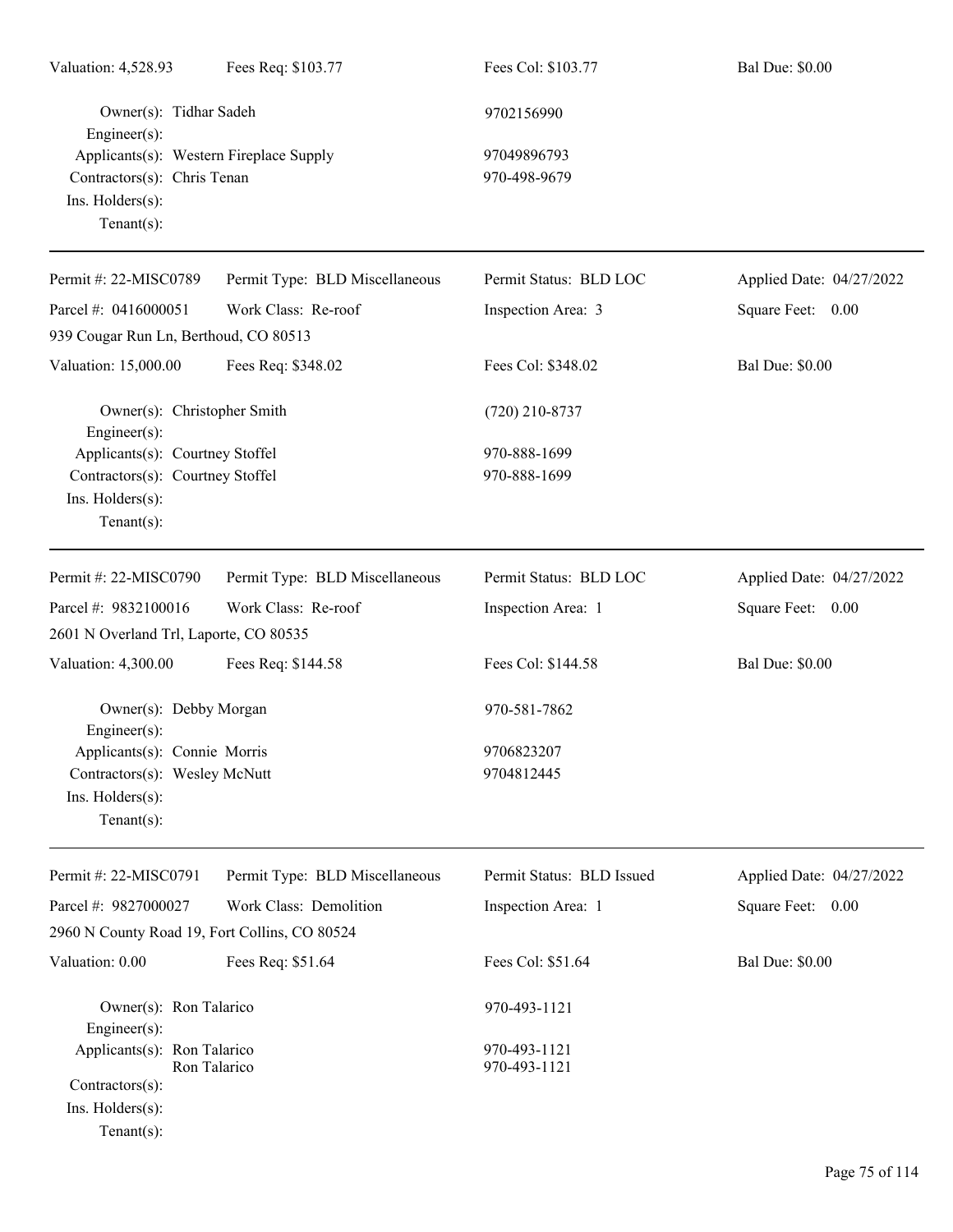| Permit #: 22-MISC0792                                                                           | Permit Type: BLD Miscellaneous | Permit Status: BLD LOC    | Applied Date: 04/27/2022 |
|-------------------------------------------------------------------------------------------------|--------------------------------|---------------------------|--------------------------|
| Parcel #: 3526406004                                                                            | Work Class: Plumbing           | Inspection Area: 4        | Square Feet: 0.00        |
| 911 Juniper Ln, Estes Park, CO 80517                                                            |                                |                           |                          |
| Valuation: 1.00                                                                                 | Fees Req: \$53.93              | Fees Col: \$53.93         | <b>Bal Due: \$0.00</b>   |
| Owner(s): Laura Miller<br>Engineer $(s)$ :                                                      |                                | 9702317258                |                          |
| Applicants(s): Linda Schneider<br>Contractors(s):<br>Ins. Holders(s):<br>Tenant $(s)$ :         |                                | 9702270998                |                          |
| Permit #: 22-MISC0793                                                                           | Permit Type: BLD Miscellaneous | Permit Status: BLD Void   | Applied Date: 04/27/2022 |
| Parcel #: 2517314002                                                                            | Work Class: Boiler             | Inspection Area: 4        | Square Feet: 0.00        |
| 1591 Dry Gulch Rd, Estes Park, CO 80517                                                         |                                |                           |                          |
| Valuation: 20,000.00                                                                            | Fees Req: \$0.00               | Fees Col: \$0.00          | <b>Bal Due: \$0.00</b>   |
| Owner(s): Shelly Spear<br>Engineer(s):                                                          | Richard Spear                  | 9702318198                |                          |
| Applicants(s): Mark Theiss<br>Contractors(s): Mark Theiss<br>Ins. Holders(s):<br>Tenant $(s)$ : |                                | 9703429079<br>9703429079  |                          |
| Permit #: 22-MISC0794                                                                           | Permit Type: BLD Miscellaneous | Permit Status: BLD Issued | Applied Date: 04/27/2022 |
| Parcel #: 9507210002                                                                            | Work Class: Electrical         | Inspection Area: 2        | Square Feet: 0.00        |
| 6217 Buckhorn Dr, Loveland, CO 80538                                                            |                                |                           |                          |
| Valuation: 1,300.00                                                                             | Fees Req: \$120.00             | Fees Col: \$120.00        | <b>Bal Due: \$0.00</b>   |
| Owner(s): Larry Whaley<br>Engineer(s):                                                          |                                | 9705564877                |                          |
| Applicants(s): Larry Whaley<br>Contractors(s):<br>Ins. Holders(s):<br>$Tenant(s)$ :             |                                | 9705564877                |                          |
| Permit #: 22-MISC0795                                                                           | Permit Type: BLD Miscellaneous | Permit Status: BLD LOC    | Applied Date: 04/27/2022 |
| Parcel #: 9625300010<br>308 Caragana Cv #9, Loveland, CO 80538                                  | Work Class: Electrical         | Inspection Area: 2        | Square Feet: 0.00        |
| Valuation: 600.00                                                                               | Fees Req: \$120.00             | Fees Col: \$120.00        | <b>Bal Due: \$0.00</b>   |
| Owner(s): Alpine Vista Village                                                                  |                                | 970-663-4655              |                          |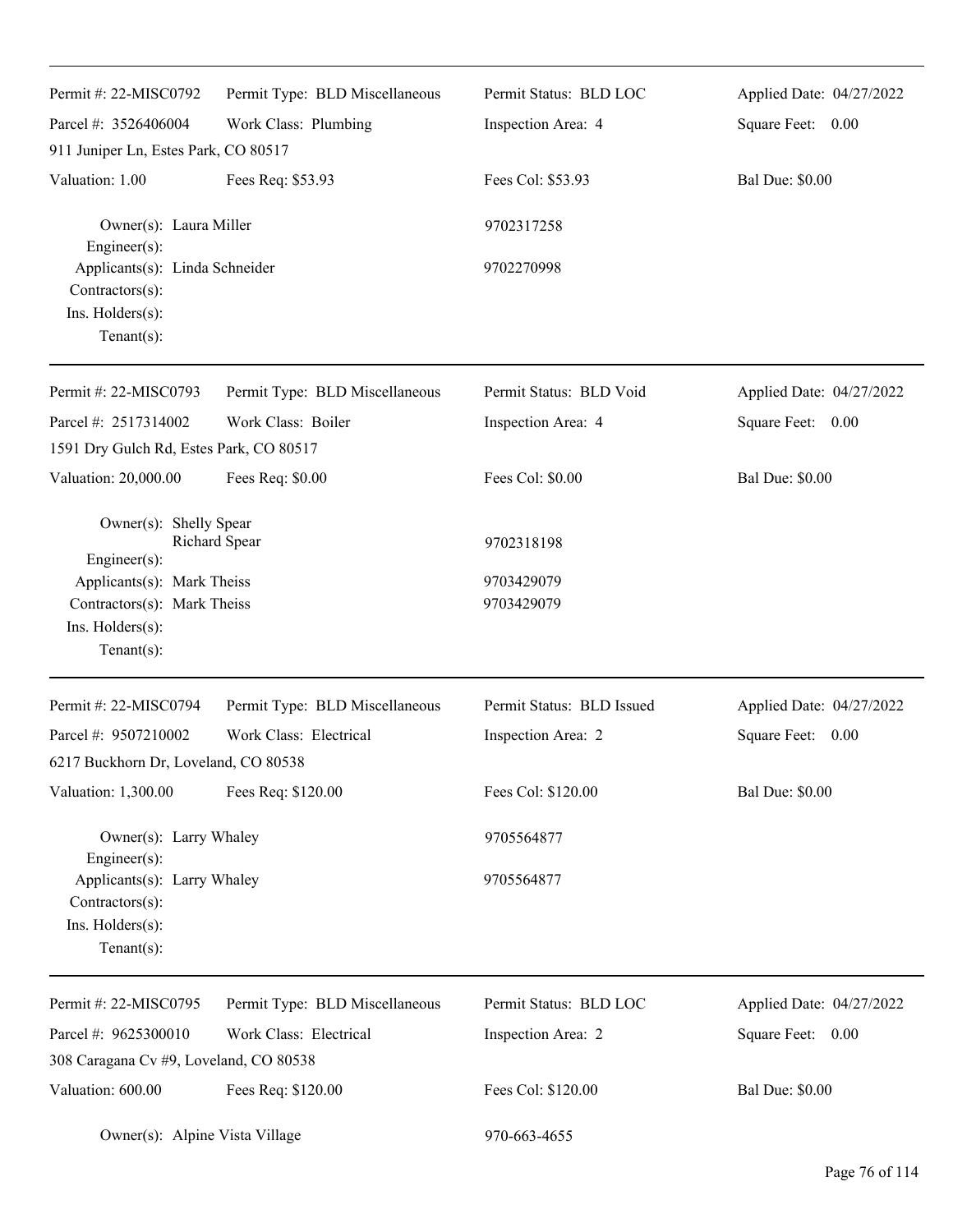Engineer(s): Applicants(s): CJ Myatt 970-227-5336 Contractors(s): Ins. Holders(s): Tenant(s):

| Permit #: 22-MISC0796                                                                                             | Permit Type: BLD Miscellaneous                                        | Permit Status: BLD Issued                  | Applied Date: 04/28/2022 |
|-------------------------------------------------------------------------------------------------------------------|-----------------------------------------------------------------------|--------------------------------------------|--------------------------|
| Parcel #: 3101000015                                                                                              | Work Class: Electrical                                                | Inspection Area: 6                         | Square Feet: 0.00        |
| 2893 N County Road 59, Livermore, CO 80536                                                                        |                                                                       |                                            |                          |
| Valuation: 5,000.00                                                                                               | Fees Req: \$168.00                                                    | Fees Col: \$168.00                         | <b>Bal Due: \$0.00</b>   |
| Owner(s): * Jobe Douglas J Trust<br>Engineer(s):                                                                  |                                                                       | 3076312993                                 |                          |
| Applicants(s): John York<br>John York<br>Contractors(s):<br>Ins. Holders(s):                                      |                                                                       | 9703976807<br>9703976807                   |                          |
| Tenant $(s)$ :                                                                                                    |                                                                       |                                            |                          |
| Permit #: 22-MISC0797                                                                                             | Permit Type: BLD Miscellaneous                                        | Permit Status: BLD LOC                     | Applied Date: 04/28/2022 |
| Parcel #: 2135000041                                                                                              | Work Class: Re-roof                                                   | Inspection Area: 6                         | Square Feet: 0.00        |
| 17 Hardrock Rd, Livermore, CO 80536                                                                               |                                                                       |                                            |                          |
| Valuation: 13,000.00                                                                                              | Fees Req: \$307.90                                                    | Fees Col: \$307.90                         | <b>Bal Due: \$0.00</b>   |
| Engineer(s):<br>Applicants(s): Wolf Roofing<br>Contractors(s): Jeffrey Wolf<br>Ins. Holders(s):<br>Tenant $(s)$ : | Owner(s): * Breckenridge Investing LLC<br><b>Bridgette Gruenstein</b> | 970-493-7472<br>9706900958<br>970-493-7472 |                          |
| Permit #: 22-MISC0798                                                                                             | Permit Type: BLD Miscellaneous                                        | Permit Status: BLD Issued                  | Applied Date: 04/28/2022 |
| Parcel #: 4001406021                                                                                              | Work Class: Plumbing                                                  | Inspection Area: 5                         | Square Feet: 0.00        |
| 844 Okmulgee Cir, Red Feather Lakes, CO 80545                                                                     |                                                                       |                                            |                          |
| Valuation: 800.00                                                                                                 | Fees Req: \$53.93                                                     | Fees Col: \$53.93                          | <b>Bal Due: \$0.00</b>   |
| Owner(s): Michael Bartosh<br>$Engineering(s)$ :                                                                   | Kimberly Bartosh                                                      | (254) 7490860<br>2547490860                |                          |
| Applicants(s): Kimberly Bartosh<br>Contractors(s):<br>Ins. Holders(s):<br>Tenant $(s)$ :                          |                                                                       | 2547490860                                 |                          |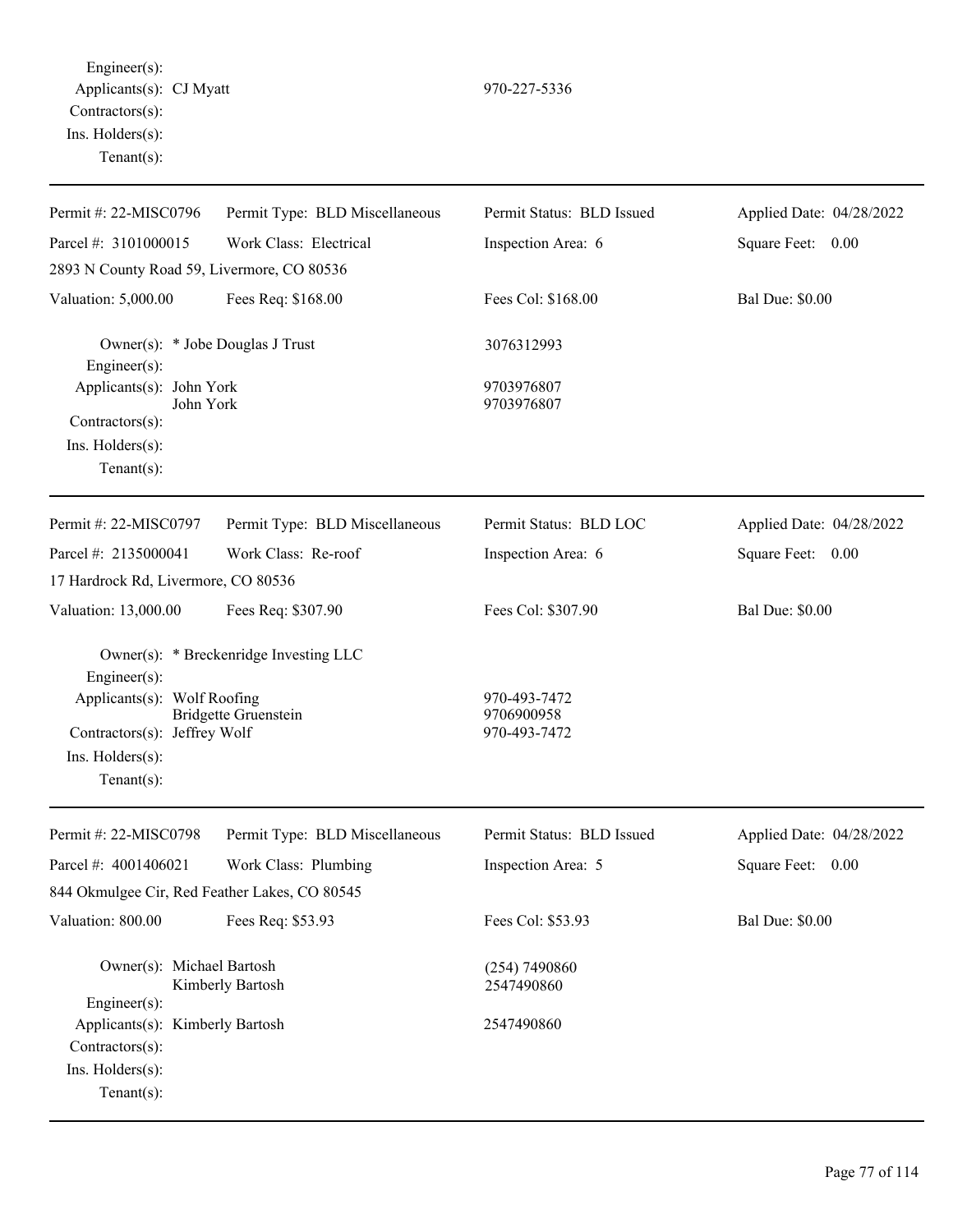| Permit #: 22-MISC0799                                                                           | Permit Type: BLD Miscellaneous | Permit Status: BLD Issued  | Applied Date: 04/28/2022 |
|-------------------------------------------------------------------------------------------------|--------------------------------|----------------------------|--------------------------|
| Parcel #: 8532000007                                                                            | Work Class: Demolition         | Inspection Area: 3         | Square Feet: 0.00        |
| 3816 S County Road 11, Loveland, CO 80537                                                       |                                |                            |                          |
| Valuation: 15,000.00                                                                            | Fees Req: \$51.64              | Fees Col: \$51.64          | <b>Bal Due: \$0.00</b>   |
| Owner(s): Colleen Von Bernuth                                                                   | Richard Von Bernuth            | 3037722076<br>303-772-2076 |                          |
| $Engineering(s)$ :<br>Applicants(s): Ryan Goforth<br>Contractors(s):                            |                                | 3039059991                 |                          |
| Ins. Holders(s):<br>Tenant $(s)$ :                                                              |                                |                            |                          |
| Permit #: 22-MISC0800                                                                           | Permit Type: BLD Miscellaneous | Permit Status: BLD Issued  | Applied Date: 04/28/2022 |
| Parcel #: 1626317027                                                                            | Work Class: Plumbing           | Inspection Area: 4         | Square Feet: 0.00        |
| 115 Galena Ct, Drake, CO 80515                                                                  |                                |                            |                          |
| Valuation: 20.00                                                                                | Fees Req: \$173.93             | Fees Col: \$173.93         | <b>Bal Due: \$0.00</b>   |
| Owner(s): Daniella Russell<br>$Engineer(s)$ :                                                   |                                | $(720)$ 295-8822           |                          |
| Applicants(s): Daniella Russell<br>Contractors(s):<br>Ins. Holders(s):<br>Tenant $(s)$ :        |                                | $(720)$ 295-8822           |                          |
| Permit #: 22-MISC0801                                                                           | Permit Type: BLD Miscellaneous | Permit Status: BLD Issued  | Applied Date: 04/28/2022 |
| Parcel #: 9434207015<br>1993 Chaparro Cir, Berthoud, CO 80513                                   | Work Class: Re-roof            | Inspection Area: 3         | Square Feet:<br>0.00     |
| Valuation: 6,026.31                                                                             | Fees Req: \$183.60             | Fees Col: \$183.60         | <b>Bal Due: \$0.00</b>   |
| Owner(s): Kirsten New<br>Engineer(s):                                                           |                                | 7204381990                 |                          |
| Applicants(s): John Sokoll<br>Contractors(s): John Sokoll<br>Ins. Holders(s):<br>Tenant $(s)$ : |                                | 9707448411<br>9707448411   |                          |
| Permit #: 22-MISC0802                                                                           | Permit Type: BLD Miscellaneous | Permit Status: BLD Issued  | Applied Date: 04/28/2022 |
| Parcel #: 9836300006                                                                            | Work Class: Mechanical         | Inspection Area: 1         | Square Feet: 0.00        |
| 214 Spaulding Ln, Fort Collins, CO 80524                                                        |                                |                            |                          |
| Valuation: 4,248.00                                                                             | Fees Req: \$103.77             | Fees Col: \$103.77         | <b>Bal Due: \$0.00</b>   |
| Owner(s): Joe Gonzales<br>Engineer(s):                                                          |                                | $(970)$ 481-4371           |                          |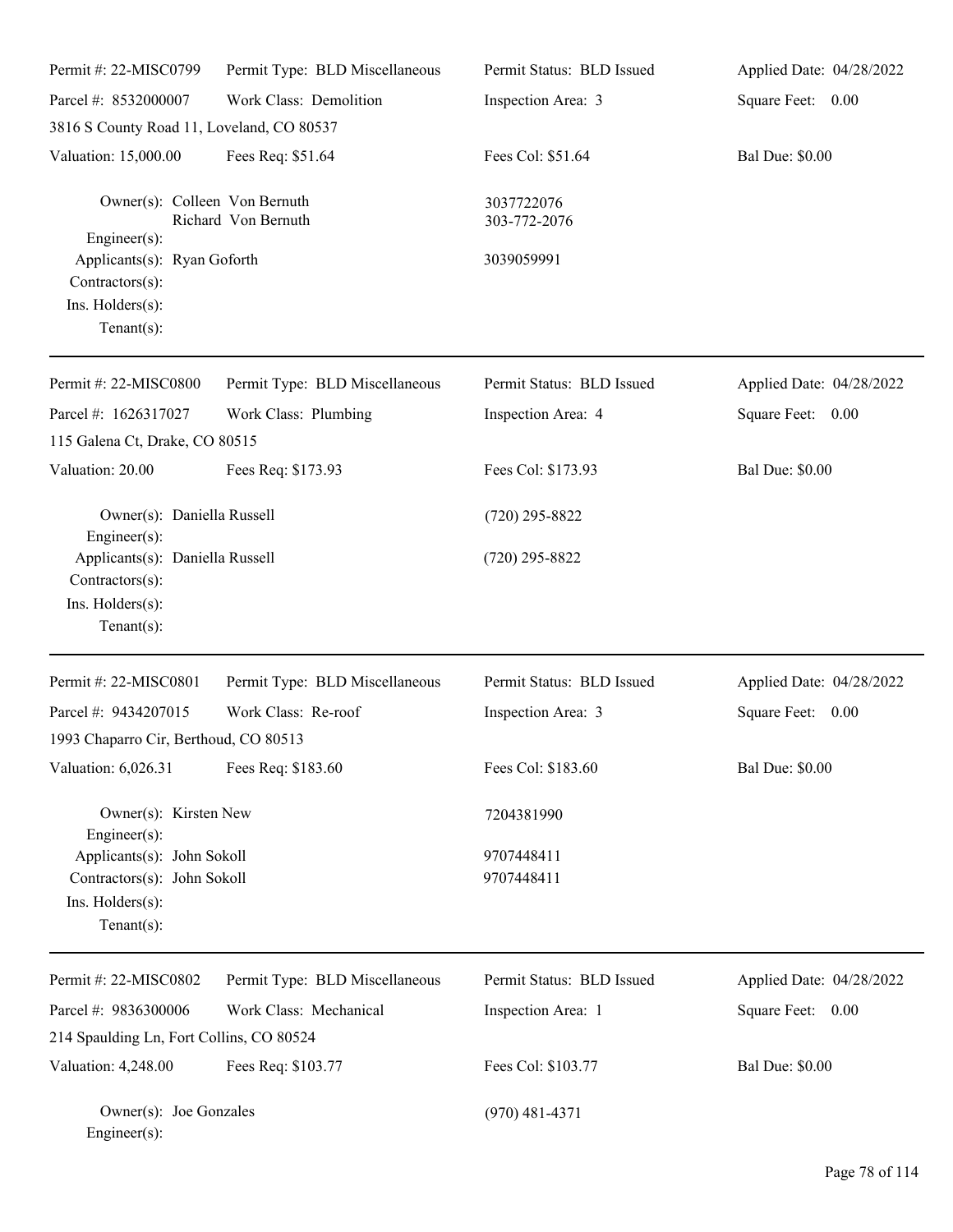| Permit #: 22-MISC0803                                                             | Permit Type: BLD Miscellaneous | Permit Status: BLD Issued | Applied Date: 04/28/2022 |
|-----------------------------------------------------------------------------------|--------------------------------|---------------------------|--------------------------|
| Parcel #: 2531318007                                                              | Work Class: Electrical         | Inspection Area: 4        | Square Feet:<br>0.00     |
| 1515 Prospect Mountain Rd, Estes Park, CO 80517                                   |                                |                           |                          |
| Valuation: 3,300.00                                                               | Fees Req: \$151.68             | Fees Col: \$151.68        | <b>Bal Due: \$0.00</b>   |
| Owner(s): * MJG Resources LLC<br>Engineer(s):<br>Applicants(s): Jonathan McCarthy |                                | 970-278-9105              |                          |
| Contractors(s):<br>Ins. Holders(s):<br>Tenant $(s)$ :                             |                                |                           |                          |
| Permit #: 22-MISC0804                                                             | Permit Type: BLD Miscellaneous | Permit Status: BLD Issued | Applied Date: 04/28/2022 |
| Parcel #: 9836206010                                                              | Work Class: Electrical         | Inspection Area: 1        | Square Feet:<br>0.00     |
| 2629 Terry Lake Rd, Fort Collins, CO 80524                                        |                                |                           |                          |
| Valuation: 5,125.00                                                               | Fees Req: \$169.20             | Fees Col: \$169.20        | <b>Bal Due: \$0.00</b>   |
| Owner(s): James Hagle<br>Engineer(s):                                             |                                | $(510) 570 - 6548$        |                          |
| Applicants(s): Marc Prinz<br>Contractors(s):                                      |                                | 3037099559                |                          |
| Ins. Holders(s):<br>$Tenant(s)$ :                                                 |                                |                           |                          |
| Permit #: 22-MISC0805                                                             | Permit Type: BLD Miscellaneous | Permit Status: BLD LOC    | Applied Date: 04/28/2022 |
| Parcel #: 9704223004                                                              | Work Class: Electrical         | Inspection Area: 1        | Square Feet:<br>0.00     |
| 2732 Wakonda Dr, Fort Collins, CO 80521                                           |                                |                           |                          |
| Valuation: 2,700.00                                                               | Fees Req: \$145.92             | Fees Col: \$145.92        | <b>Bal Due: \$0.00</b>   |
| Owner(s): Jordan Dewing                                                           |                                | $(720)$ 935-0923          |                          |
| Engineer(s):<br>Applicants(s): Evan Worsley<br>Contractors(s):                    |                                | 9706314148                |                          |
| Ins. Holders(s):<br>Tenant $(s)$ :                                                |                                |                           |                          |
| Permit #: 22-MISC0806                                                             | Permit Type: BLD Miscellaneous | Permit Status: BLD Issued | Applied Date: 04/28/2022 |
| Parcel #: 0402000044                                                              | Work Class: Mechanical         | Inspection Area: 3        | Square Feet: 0.00        |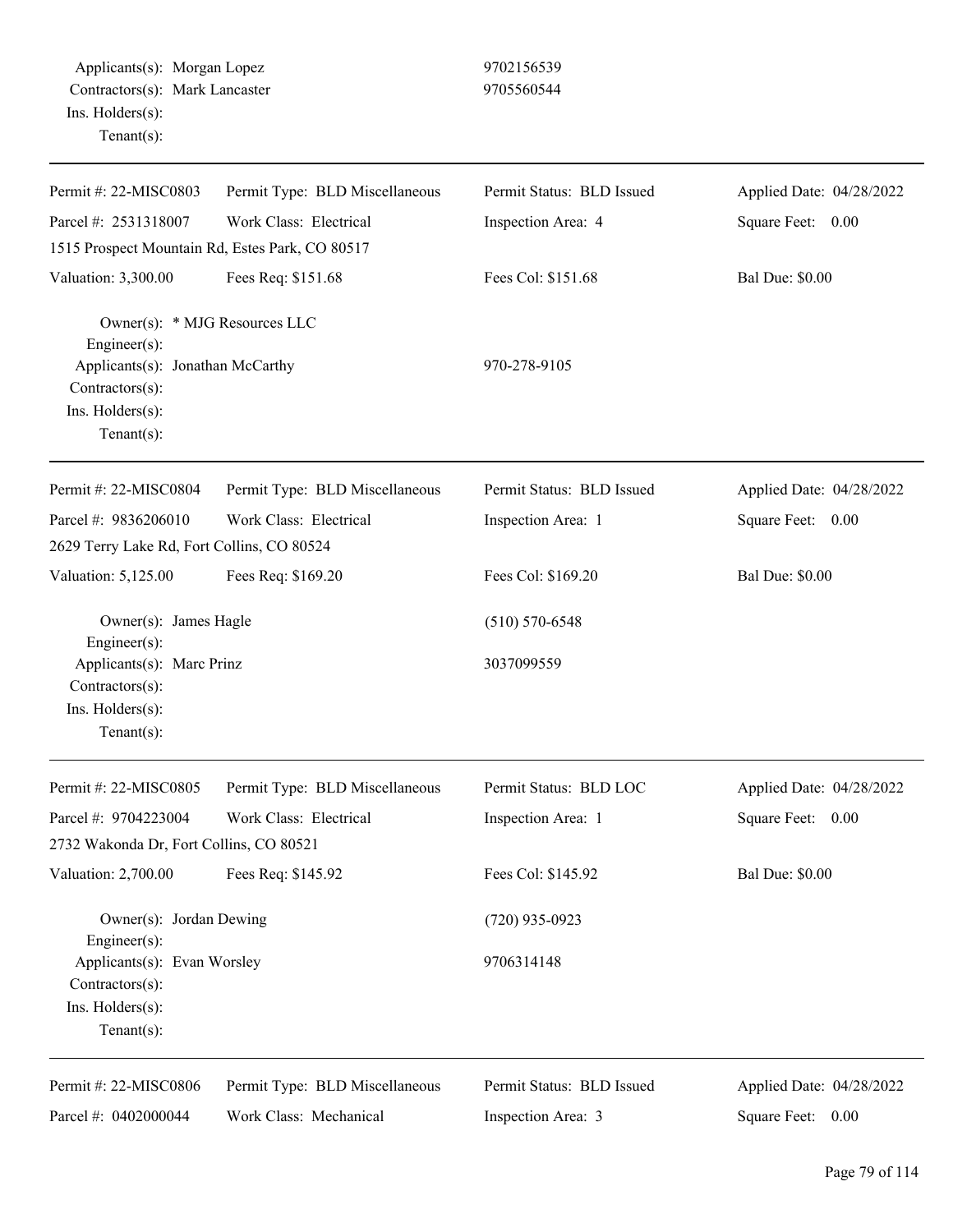| Fees Req: \$331.97<br>Fees Col: \$331.97<br><b>Bal Due: \$0.00</b><br>Owner(s): Cole Grissom<br>303-396-5820<br>Jovanna Grissom<br>Engineer(s):<br>Applicants(s): Monte Schmidt<br>720-936-4017<br>Contractors(s): Monte Schmidt<br>720-936-4017<br>Ins. Holders(s):<br>Tenant $(s)$ :<br>Permit Type: BLD Miscellaneous<br>Permit Status: BLD LOC<br>Applied Date: 04/28/2022<br>Work Class: Electrical<br>Square Feet: 0.00<br>Inspection Area: 3<br>2145 Chimney Hollow Rd, Loveland, CO 80537<br>Fees Req: \$60.00<br>Fees Col: \$60.00<br><b>Bal Due: \$0.00</b><br>Owner(s): Northern Colorado Water/Conservancy District<br>Casey Balthrop<br>9706463905<br>Engineer(s):<br>Applicants(s): RJ Roos<br>7542240352<br>Cassie Funke<br>Contractors(s):<br>Ins. Holders(s):<br>Tenant $(s)$ :<br>Permit Type: BLD Miscellaneous<br>Permit Status: BLD LOC<br>Applied Date: 04/28/2022<br>Work Class: Re-roof<br>Inspection Area: 3<br>Square Feet: 0.00<br>5515 Foothills Dr, Berthoud, CO 80513<br>Fees Col: \$307.90<br><b>Bal Due: \$0.00</b><br>Fees Req: \$307.90<br>Owner(s): Brian Hochgurtel<br>Engineer(s):<br>Applicants(s): Chris Shearn<br>7192014185<br>Contractors(s): Chris Shearn<br>7192014185<br>Ins. Holders(s):<br>Tenant $(s)$ :<br>Permit Type: BLD Miscellaneous<br>Permit Status: BLD LOC<br>Applied Date: 04/29/2022<br>Work Class: Electrical<br>Square Feet: 0.00<br>Inspection Area: 1<br>3952 Taliesin Way, Fort Collins, CO 80524<br>Fees Req: \$120.00<br>Fees Col: \$120.00<br><b>Bal Due: \$0.00</b><br>Owner(s): Richard Easley<br>9702371084<br>Richard Easley<br>9702371084<br>Engineer(s):<br>Applicants(s): Michael Doddridge<br>9702183120 | 4241 Sedona Hills Dr, Loveland, CO 80537 |  |  |
|--------------------------------------------------------------------------------------------------------------------------------------------------------------------------------------------------------------------------------------------------------------------------------------------------------------------------------------------------------------------------------------------------------------------------------------------------------------------------------------------------------------------------------------------------------------------------------------------------------------------------------------------------------------------------------------------------------------------------------------------------------------------------------------------------------------------------------------------------------------------------------------------------------------------------------------------------------------------------------------------------------------------------------------------------------------------------------------------------------------------------------------------------------------------------------------------------------------------------------------------------------------------------------------------------------------------------------------------------------------------------------------------------------------------------------------------------------------------------------------------------------------------------------------------------------------------------------------------------------------------------------------------------------------------------------------|------------------------------------------|--|--|
|                                                                                                                                                                                                                                                                                                                                                                                                                                                                                                                                                                                                                                                                                                                                                                                                                                                                                                                                                                                                                                                                                                                                                                                                                                                                                                                                                                                                                                                                                                                                                                                                                                                                                      | Valuation: 15,397.20                     |  |  |
|                                                                                                                                                                                                                                                                                                                                                                                                                                                                                                                                                                                                                                                                                                                                                                                                                                                                                                                                                                                                                                                                                                                                                                                                                                                                                                                                                                                                                                                                                                                                                                                                                                                                                      |                                          |  |  |
|                                                                                                                                                                                                                                                                                                                                                                                                                                                                                                                                                                                                                                                                                                                                                                                                                                                                                                                                                                                                                                                                                                                                                                                                                                                                                                                                                                                                                                                                                                                                                                                                                                                                                      |                                          |  |  |
|                                                                                                                                                                                                                                                                                                                                                                                                                                                                                                                                                                                                                                                                                                                                                                                                                                                                                                                                                                                                                                                                                                                                                                                                                                                                                                                                                                                                                                                                                                                                                                                                                                                                                      |                                          |  |  |
|                                                                                                                                                                                                                                                                                                                                                                                                                                                                                                                                                                                                                                                                                                                                                                                                                                                                                                                                                                                                                                                                                                                                                                                                                                                                                                                                                                                                                                                                                                                                                                                                                                                                                      |                                          |  |  |
|                                                                                                                                                                                                                                                                                                                                                                                                                                                                                                                                                                                                                                                                                                                                                                                                                                                                                                                                                                                                                                                                                                                                                                                                                                                                                                                                                                                                                                                                                                                                                                                                                                                                                      |                                          |  |  |
|                                                                                                                                                                                                                                                                                                                                                                                                                                                                                                                                                                                                                                                                                                                                                                                                                                                                                                                                                                                                                                                                                                                                                                                                                                                                                                                                                                                                                                                                                                                                                                                                                                                                                      | Permit #: 22-MISC0807                    |  |  |
|                                                                                                                                                                                                                                                                                                                                                                                                                                                                                                                                                                                                                                                                                                                                                                                                                                                                                                                                                                                                                                                                                                                                                                                                                                                                                                                                                                                                                                                                                                                                                                                                                                                                                      | Parcel #: 0528000947                     |  |  |
|                                                                                                                                                                                                                                                                                                                                                                                                                                                                                                                                                                                                                                                                                                                                                                                                                                                                                                                                                                                                                                                                                                                                                                                                                                                                                                                                                                                                                                                                                                                                                                                                                                                                                      |                                          |  |  |
|                                                                                                                                                                                                                                                                                                                                                                                                                                                                                                                                                                                                                                                                                                                                                                                                                                                                                                                                                                                                                                                                                                                                                                                                                                                                                                                                                                                                                                                                                                                                                                                                                                                                                      | Valuation: 0.00                          |  |  |
|                                                                                                                                                                                                                                                                                                                                                                                                                                                                                                                                                                                                                                                                                                                                                                                                                                                                                                                                                                                                                                                                                                                                                                                                                                                                                                                                                                                                                                                                                                                                                                                                                                                                                      |                                          |  |  |
|                                                                                                                                                                                                                                                                                                                                                                                                                                                                                                                                                                                                                                                                                                                                                                                                                                                                                                                                                                                                                                                                                                                                                                                                                                                                                                                                                                                                                                                                                                                                                                                                                                                                                      |                                          |  |  |
|                                                                                                                                                                                                                                                                                                                                                                                                                                                                                                                                                                                                                                                                                                                                                                                                                                                                                                                                                                                                                                                                                                                                                                                                                                                                                                                                                                                                                                                                                                                                                                                                                                                                                      |                                          |  |  |
|                                                                                                                                                                                                                                                                                                                                                                                                                                                                                                                                                                                                                                                                                                                                                                                                                                                                                                                                                                                                                                                                                                                                                                                                                                                                                                                                                                                                                                                                                                                                                                                                                                                                                      |                                          |  |  |
|                                                                                                                                                                                                                                                                                                                                                                                                                                                                                                                                                                                                                                                                                                                                                                                                                                                                                                                                                                                                                                                                                                                                                                                                                                                                                                                                                                                                                                                                                                                                                                                                                                                                                      |                                          |  |  |
|                                                                                                                                                                                                                                                                                                                                                                                                                                                                                                                                                                                                                                                                                                                                                                                                                                                                                                                                                                                                                                                                                                                                                                                                                                                                                                                                                                                                                                                                                                                                                                                                                                                                                      |                                          |  |  |
|                                                                                                                                                                                                                                                                                                                                                                                                                                                                                                                                                                                                                                                                                                                                                                                                                                                                                                                                                                                                                                                                                                                                                                                                                                                                                                                                                                                                                                                                                                                                                                                                                                                                                      | Permit #: 22-MISC0808                    |  |  |
|                                                                                                                                                                                                                                                                                                                                                                                                                                                                                                                                                                                                                                                                                                                                                                                                                                                                                                                                                                                                                                                                                                                                                                                                                                                                                                                                                                                                                                                                                                                                                                                                                                                                                      | Parcel #: 0425108037                     |  |  |
|                                                                                                                                                                                                                                                                                                                                                                                                                                                                                                                                                                                                                                                                                                                                                                                                                                                                                                                                                                                                                                                                                                                                                                                                                                                                                                                                                                                                                                                                                                                                                                                                                                                                                      |                                          |  |  |
|                                                                                                                                                                                                                                                                                                                                                                                                                                                                                                                                                                                                                                                                                                                                                                                                                                                                                                                                                                                                                                                                                                                                                                                                                                                                                                                                                                                                                                                                                                                                                                                                                                                                                      | Valuation: 13,000.00                     |  |  |
|                                                                                                                                                                                                                                                                                                                                                                                                                                                                                                                                                                                                                                                                                                                                                                                                                                                                                                                                                                                                                                                                                                                                                                                                                                                                                                                                                                                                                                                                                                                                                                                                                                                                                      |                                          |  |  |
|                                                                                                                                                                                                                                                                                                                                                                                                                                                                                                                                                                                                                                                                                                                                                                                                                                                                                                                                                                                                                                                                                                                                                                                                                                                                                                                                                                                                                                                                                                                                                                                                                                                                                      |                                          |  |  |
|                                                                                                                                                                                                                                                                                                                                                                                                                                                                                                                                                                                                                                                                                                                                                                                                                                                                                                                                                                                                                                                                                                                                                                                                                                                                                                                                                                                                                                                                                                                                                                                                                                                                                      |                                          |  |  |
|                                                                                                                                                                                                                                                                                                                                                                                                                                                                                                                                                                                                                                                                                                                                                                                                                                                                                                                                                                                                                                                                                                                                                                                                                                                                                                                                                                                                                                                                                                                                                                                                                                                                                      |                                          |  |  |
|                                                                                                                                                                                                                                                                                                                                                                                                                                                                                                                                                                                                                                                                                                                                                                                                                                                                                                                                                                                                                                                                                                                                                                                                                                                                                                                                                                                                                                                                                                                                                                                                                                                                                      |                                          |  |  |
|                                                                                                                                                                                                                                                                                                                                                                                                                                                                                                                                                                                                                                                                                                                                                                                                                                                                                                                                                                                                                                                                                                                                                                                                                                                                                                                                                                                                                                                                                                                                                                                                                                                                                      | Permit #: 22-MISC0809                    |  |  |
|                                                                                                                                                                                                                                                                                                                                                                                                                                                                                                                                                                                                                                                                                                                                                                                                                                                                                                                                                                                                                                                                                                                                                                                                                                                                                                                                                                                                                                                                                                                                                                                                                                                                                      | Parcel #: 8823306035                     |  |  |
|                                                                                                                                                                                                                                                                                                                                                                                                                                                                                                                                                                                                                                                                                                                                                                                                                                                                                                                                                                                                                                                                                                                                                                                                                                                                                                                                                                                                                                                                                                                                                                                                                                                                                      |                                          |  |  |
|                                                                                                                                                                                                                                                                                                                                                                                                                                                                                                                                                                                                                                                                                                                                                                                                                                                                                                                                                                                                                                                                                                                                                                                                                                                                                                                                                                                                                                                                                                                                                                                                                                                                                      | Valuation: 500.00                        |  |  |
|                                                                                                                                                                                                                                                                                                                                                                                                                                                                                                                                                                                                                                                                                                                                                                                                                                                                                                                                                                                                                                                                                                                                                                                                                                                                                                                                                                                                                                                                                                                                                                                                                                                                                      |                                          |  |  |
|                                                                                                                                                                                                                                                                                                                                                                                                                                                                                                                                                                                                                                                                                                                                                                                                                                                                                                                                                                                                                                                                                                                                                                                                                                                                                                                                                                                                                                                                                                                                                                                                                                                                                      |                                          |  |  |
|                                                                                                                                                                                                                                                                                                                                                                                                                                                                                                                                                                                                                                                                                                                                                                                                                                                                                                                                                                                                                                                                                                                                                                                                                                                                                                                                                                                                                                                                                                                                                                                                                                                                                      |                                          |  |  |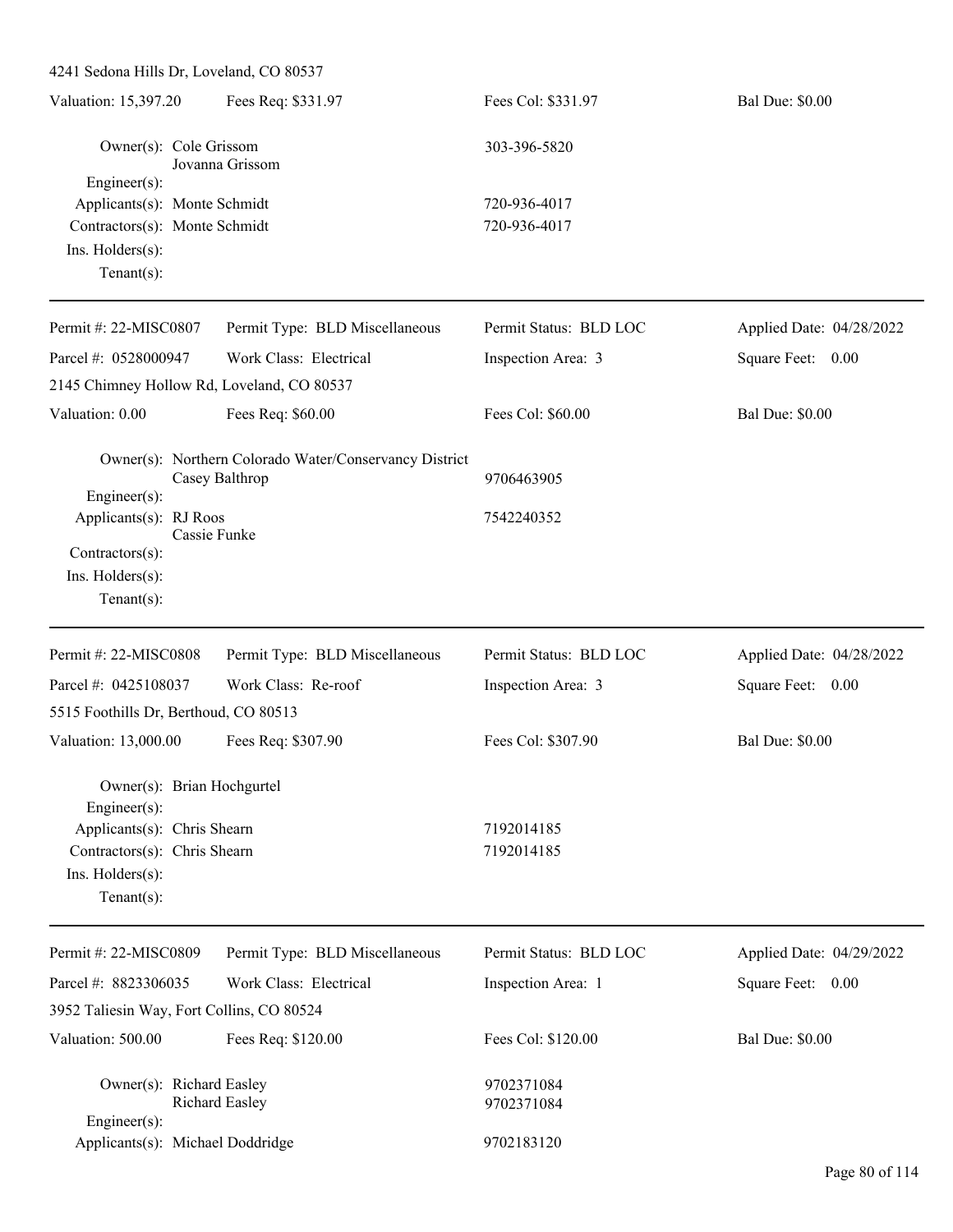Contractors(s): Ins. Holders(s): Tenant(s):

| Permit #: 22-MISC0810                                                 | Permit Type: BLD Miscellaneous | Permit Status: BLD Issued | Applied Date: 04/29/2022 |
|-----------------------------------------------------------------------|--------------------------------|---------------------------|--------------------------|
|                                                                       |                                |                           |                          |
| Parcel #: 8924000010                                                  | Work Class: Mechanical         | Inspection Area: 1        | Square Feet: 0.00        |
| 6862 E County Road 66, Wellington, CO 80549                           |                                |                           |                          |
| Valuation: 2,259.00                                                   | Fees Req: \$62.27              | Fees Col: \$62.27         | <b>Bal Due: \$0.00</b>   |
| Owner(s): Melvin Lowe                                                 |                                | 970-217-3292              |                          |
| Melvin Lowe<br>Engineer $(s)$ :<br>Applicants(s): Air Comfort Inc     |                                | 970-217-3292              |                          |
|                                                                       |                                | 970-490-1458              |                          |
| Contractors(s): Marc Rohloff                                          |                                | 970-490-1458              |                          |
| Ins. Holders(s):                                                      |                                |                           |                          |
| Tenant $(s)$ :                                                        |                                |                           |                          |
| Permit #: 22-MISC0811                                                 | Permit Type: BLD Miscellaneous | Permit Status: BLD Issued | Applied Date: 04/29/2022 |
| Parcel #: 0601127002                                                  | Work Class: Mechanical         | Inspection Area: 2        | Square Feet: 0.00        |
| 5033 Fawn Ln, Fort Collins, CO 80526                                  |                                |                           |                          |
| Valuation: 2,325.00                                                   | Fees Req: \$62.27              | Fees Col: \$62.27         | <b>Bal Due: \$0.00</b>   |
| Owner(s): Anthony Pfirrman                                            |                                | $(970)$ 420-7609          |                          |
| Engineer $(s)$ :                                                      |                                |                           |                          |
| Applicants(s): William Froehlich<br>Contractors(s): William Froehlich |                                | 9702861020                |                          |
| Ins. Holders(s):                                                      |                                | 9702861020                |                          |
| Tenant $(s)$ :                                                        |                                |                           |                          |
| Permit #: 22-MISC0812                                                 | Permit Type: BLD Miscellaneous | Permit Status: BLD Void   | Applied Date: 04/29/2022 |
|                                                                       |                                |                           |                          |
| Parcel #:                                                             | Work Class: Mechanical         | Inspection Area:          | Square Feet:<br>0.00     |
| 45026 County Road 15, Ft Collins, CO 80524                            |                                |                           |                          |
| Valuation: 7,255.00                                                   | Fees Req: \$166.00             | Fees Col: \$166.00        | <b>Bal Due: \$0.00</b>   |
| Owner(s): Bret McCollum                                               |                                | $(503)$ 382-9097          |                          |
| Engineer(s):                                                          |                                |                           |                          |
| Applicants(s): Morgan Lopez                                           |                                | 9702156539                |                          |
| Contractors(s): Mark Lancaster                                        | Mark Lancaster                 | 9705560544<br>9705560544  |                          |
| $Ins.$ Holders $(s)$ :                                                |                                |                           |                          |
| Tenant $(s)$ :                                                        |                                |                           |                          |
|                                                                       |                                |                           |                          |
| Permit #: 22-MISC0813                                                 | Permit Type: BLD Miscellaneous | Permit Status: BLD Issued | Applied Date: 04/29/2022 |
| Parcel #: 0535000073                                                  | Work Class: Electrical         | Inspection Area: 3        | Square Feet: 0.00        |
|                                                                       |                                |                           |                          |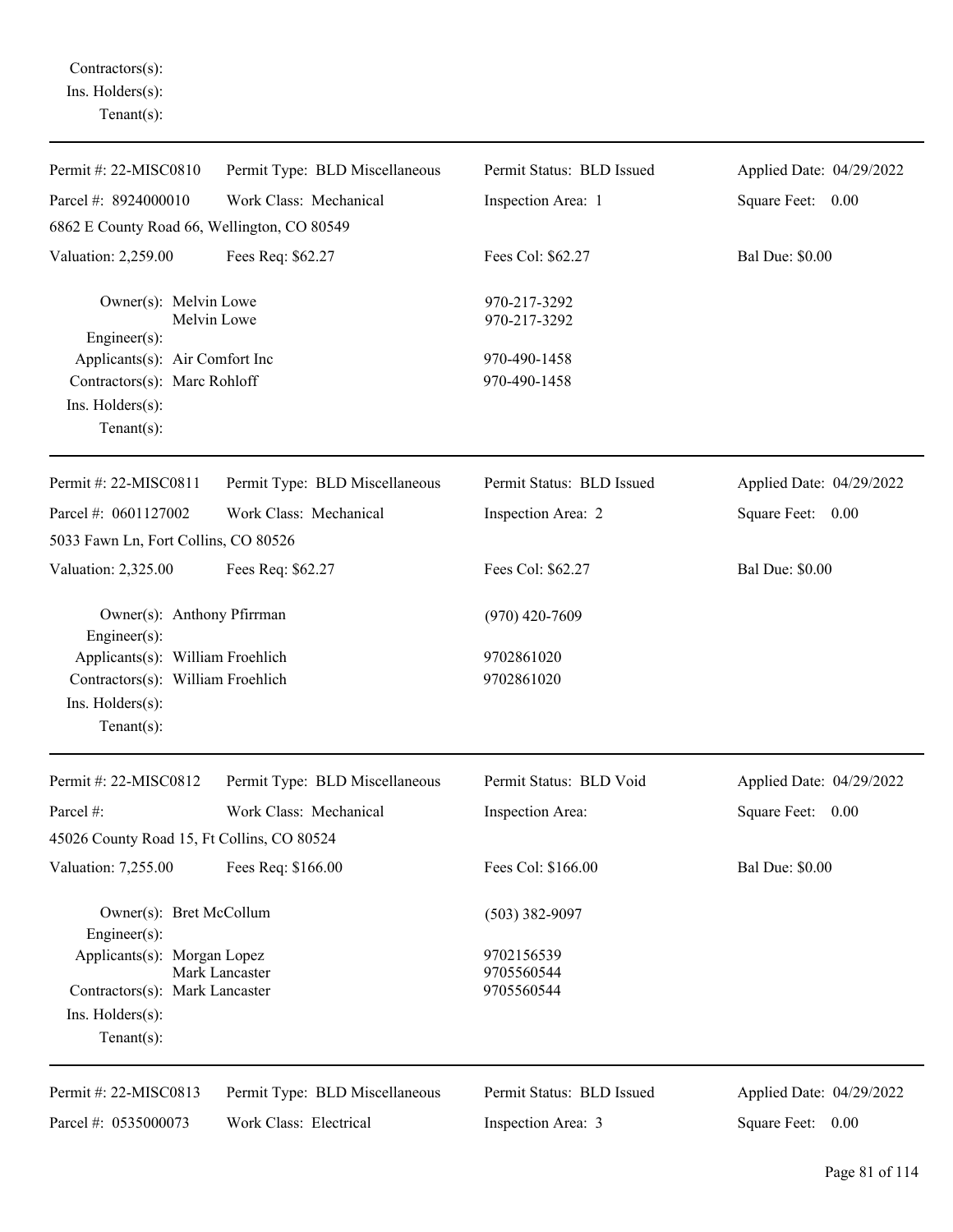8701 Sunflower Rd, Loveland, CO 80537 Valuation: 9,000.00 Fees Req: \$206.40 Fees Col: \$206.40 Bal Due: \$0.00 Owner(s): Michael Gard (970) 690-3235 Engineer(s): Applicants(s): Leroy Forsgren 3035983719 Contractors(s): Ins. Holders(s): Tenant(s): Permit #: 22-MISC0814 Parcel #: 3028307002 Permit Type: BLD Miscellaneous Work Class: Re-roof Permit Status: BLD LOC Inspection Area: 5 Applied Date: 04/29/2022 Square Feet: 0.00 106 Lone Pine Ct, Red Feather Lakes, CO 80545 Valuation: 6,600.00 Fees Req: \$185.90 Fees Col: \$185.90 Bal Due: \$0.00 Owner(s): Erin McDanal Engineer(s): Applicants(s): Anchor Roofing LLC 9706926037 Anchor Roofing LLC 9706926037 Sarah Hobbs 9706660321 Contractors(s): Jeramiah Larsen 9706660321 Ins. Holders(s): Tenant(s): Permit #: 22-MISC0815 Parcel #: 9606200027 Permit Type: BLD Miscellaneous Work Class: Mechanical Permit Status: BLD Issued Inspection Area: 2 Applied Date: 04/29/2022 Square Feet: 0.00 4711 Skyline Dr, Fort Collins, CO 80526 Valuation: 33,925.00 Fees Req: \$705.41 Fees Col: \$705.41 Bal Due: \$0.00 Owner(s): Aya Ley 9704025747 Engineer(s): Applicants(s): Karen Arnold 9704844440 Contractors(s): Ins. Holders(s): Tenant(s): Permit #: 22-MISC0816 Parcel #: 9524100008 Permit Type: BLD Miscellaneous Work Class: Electrical Permit Status: BLD Issued Inspection Area: 3 Applied Date: 04/29/2022 Square Feet: 0.00 340 S Saint Louis Ave, Loveland, CO 80537 Valuation: 4,000.00 Fees Req: \$158.40 Fees Col: \$158.40 Bal Due: \$0.00 Owner(s): Dale Busby 9705939468 Engineer(s): Applicants(s): Timothy Stuart 9706691389 Contractors(s):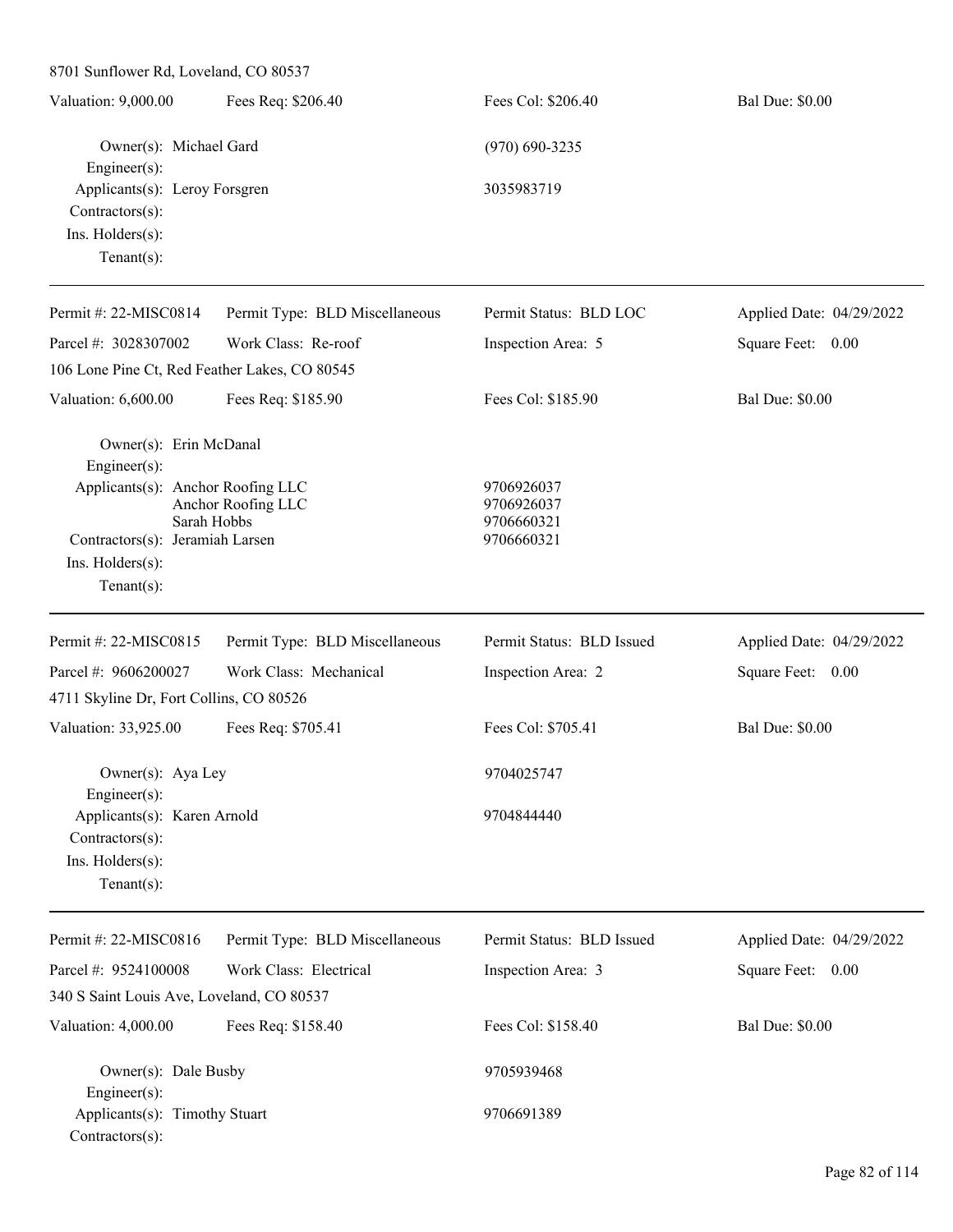| Tenant $(s)$ :                                                                                                                                           |                                |                                        |                          |
|----------------------------------------------------------------------------------------------------------------------------------------------------------|--------------------------------|----------------------------------------|--------------------------|
| Permit #: 22-MISC0817                                                                                                                                    | Permit Type: BLD Miscellaneous | Permit Status: BLD LOC                 | Applied Date: 04/29/2022 |
| Parcel #: 9624407001                                                                                                                                     | Work Class: Electrical         | Inspection Area: 2                     | Square Feet: 0.00        |
| 8402 Dome Ct, Fort Collins, CO 80525                                                                                                                     |                                |                                        |                          |
| Valuation: 5,000.00                                                                                                                                      | Fees Req: \$168.00             | Fees Col: \$168.00                     | <b>Bal Due: \$0.00</b>   |
| Owner(s): Ryan Mcconnell<br>Engineer(s):                                                                                                                 |                                | 9709789052                             |                          |
| Applicants(s): Cameron Tietz<br>Contractors(s):<br>Ins. Holders(s):<br>Tenant $(s)$ :                                                                    |                                | 970-685-2809                           |                          |
| Permit #: 22-MISC0818                                                                                                                                    | Permit Type: BLD Miscellaneous | Permit Status: BLD Issued              | Applied Date: 04/29/2022 |
| Parcel #: 2522100002<br>163 Big Pine Ln, Drake, CO 80515                                                                                                 | Work Class: Electrical         | Inspection Area: 4                     | Square Feet: 0.00        |
| Valuation: 600.00                                                                                                                                        | Fees Req: \$120.00             | Fees Col: \$120.00                     | <b>Bal Due: \$0.00</b>   |
| Owner(s): * DCT LTD<br>$Engineering(s)$ :<br>Applicants(s): Shane Dodson<br>Contractors(s):<br>Ins. Holders(s):<br>$Tenant(s)$ :                         |                                | 3038860972                             |                          |
| Permit #: 22-RES0243                                                                                                                                     | Permit Type: BLD Residential   | Permit Status: BLD Applied             | Applied Date: 04/01/2022 |
| Parcel #: 9535300047                                                                                                                                     | Work Class: Addition           | Inspection Area: 3                     | Square Feet:<br>0.00     |
| 3905 Candle St, Loveland, CO 80537                                                                                                                       |                                |                                        |                          |
| Valuation: 30,000.00                                                                                                                                     | Fees Req: \$948.43             | Fees Col: \$0.00                       | Bal Due: \$948.43        |
| Owner(s): Victoria Amato<br>Sam Amato<br>Engineer(s): David Schmidt<br>Applicants(s): Sam Amato<br>Contractors(s):<br>Ins. Holders(s):<br>Tenant $(s)$ : |                                | 9702225944<br>9703301071<br>9702225944 |                          |
| Permit #: 22-RES0244                                                                                                                                     | Permit Type: BLD Residential   | Permit Status: BLD Issued              | Applied Date: 04/01/2022 |
| Parcel #: 8831412065                                                                                                                                     | Work Class: Alteration         | Inspection Area: 1                     | Square Feet: 0.00        |
| 1720 Lakeview Dr, Fort Collins, CO 80524                                                                                                                 |                                |                                        |                          |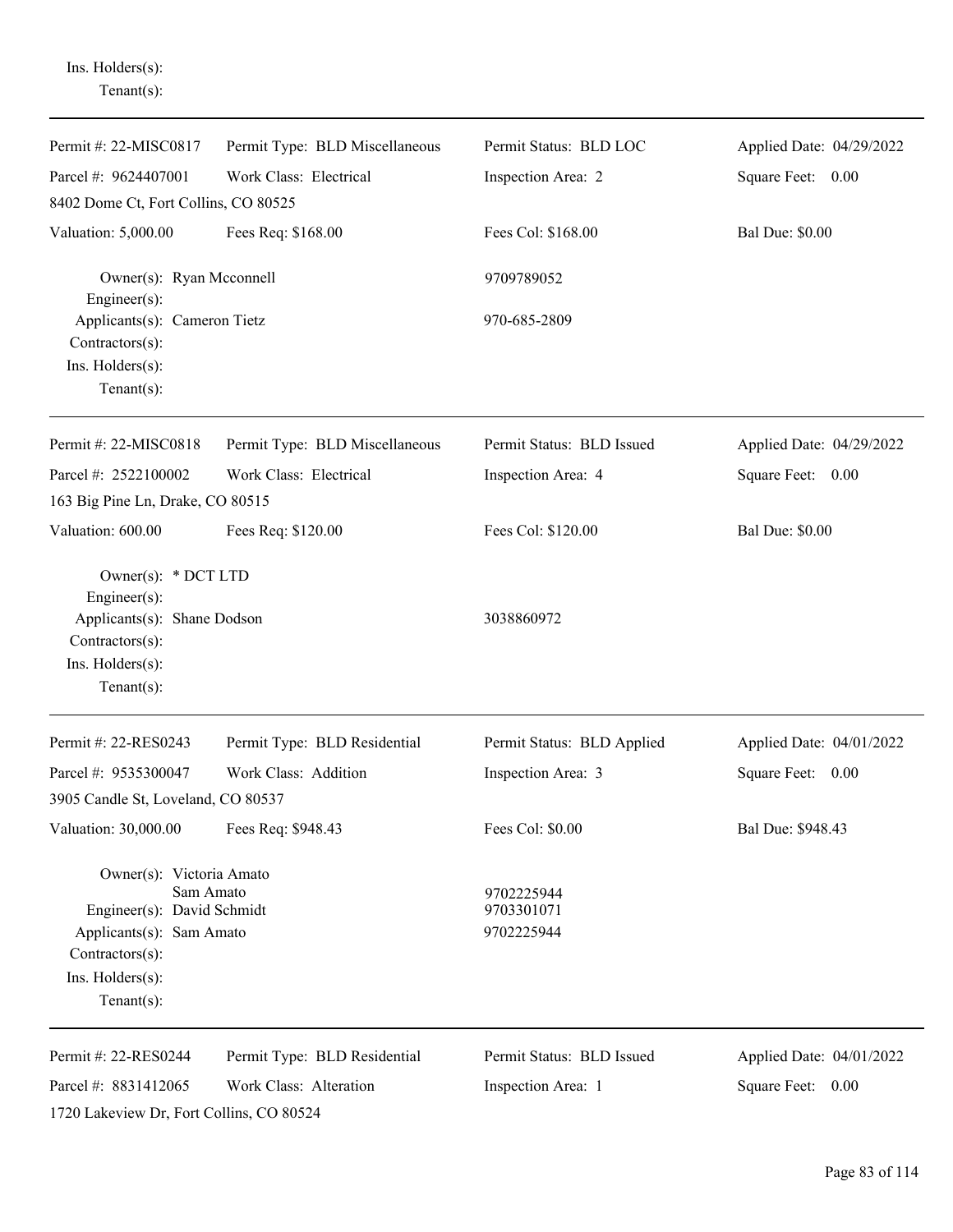| Valuation: 11,100.00                                        | Fees Req: \$404.13           | Fees Col: \$404.13                       | <b>Bal Due: \$0.00</b>   |
|-------------------------------------------------------------|------------------------------|------------------------------------------|--------------------------|
| Owner(s): Alice Fischer<br>Engineer(s):                     |                              |                                          |                          |
| Applicants(s): Dianna Taylor                                |                              | 4803492901                               |                          |
| Contractors(s): Chad Hribar                                 |                              | 970-556-7455                             |                          |
| Ins. Holders(s):                                            |                              |                                          |                          |
| Tenant $(s)$ :                                              |                              |                                          |                          |
| Permit #: 22-RES0245                                        | Permit Type: BLD Residential | Permit Status: BLD Applied               | Applied Date: 04/01/2022 |
| Parcel #: 8831314028                                        | Work Class: Addition         | Inspection Area: 1                       | Square Feet: 1,400.00    |
| 2013 Linden Lake Rd, Fort Collins, CO 80524                 |                              |                                          |                          |
| Valuation: 315,000.00                                       | Fees Req: \$5,022.95         | Fees Col: \$0.00                         | Bal Due: \$5,022.95      |
| Owner(s): Daniel Brown<br>Engineer(s): Gary Weeks           | Kara Brown                   | 9704022612<br>9704022612<br>970-225-2422 |                          |
| Applicants(s): Dale Lindholm                                |                              | 970-482-6725                             |                          |
| Contractors(s):                                             |                              |                                          |                          |
| Ins. Holders(s):                                            |                              |                                          |                          |
| Tenant $(s)$ :                                              |                              |                                          |                          |
| Permit #: 22-RES0246                                        | Permit Type: BLD Residential | Permit Status: BLD Applied               | Applied Date: 04/01/2022 |
| Parcel #: 9709101004                                        | Work Class: Addition         | Inspection Area: 2                       | Square Feet: 0.00        |
| 2135 W Vine Dr, Fort Collins, CO 80521                      |                              |                                          |                          |
| Valuation: 200,000.00                                       | Fees Req: \$3,741.30         | Fees Col: \$0.00                         | Bal Due: \$3,741.30      |
| Owner(s): Elly Raisi                                        |                              | 9704814425                               |                          |
|                                                             | Sally Thoms                  |                                          |                          |
| Engineer(s): Kevin Forbes                                   |                              | 9702326014<br>9704814425                 |                          |
| Applicants(s): Elly Raisi<br>Contractors(s):                |                              |                                          |                          |
| Ins. Holders(s):                                            |                              |                                          |                          |
| Tenant $(s)$ :                                              |                              |                                          |                          |
| Permit #: 22-RES0247                                        | Permit Type: BLD Residential | Permit Status: BLD Applied               | Applied Date: 04/01/2022 |
| Parcel #: 8528308002                                        | Work Class: New              | Inspection Area: 3                       | Square Feet: 0.00        |
| 2344 County Road 9, Loveland, CO 80537                      |                              |                                          |                          |
| Valuation: 1,100,000.00                                     | Fees Req: \$18,059.43        | Fees Col: \$0.00                         | Bal Due: \$18,059.43     |
|                                                             |                              |                                          |                          |
| Owner(s): James Atkinson                                    |                              | 9703100500                               |                          |
|                                                             | Annadeette Atkinson          | 9705673468                               |                          |
| Engineer(s): Nicholas Reuter<br>Applicants(s): Greg Gerrard |                              | 9702069455<br>9702143574                 |                          |
| Contractors(s): Greg Gerrard                                |                              | 9702143574                               |                          |
| Ins. Holders(s):                                            |                              |                                          |                          |
|                                                             |                              |                                          |                          |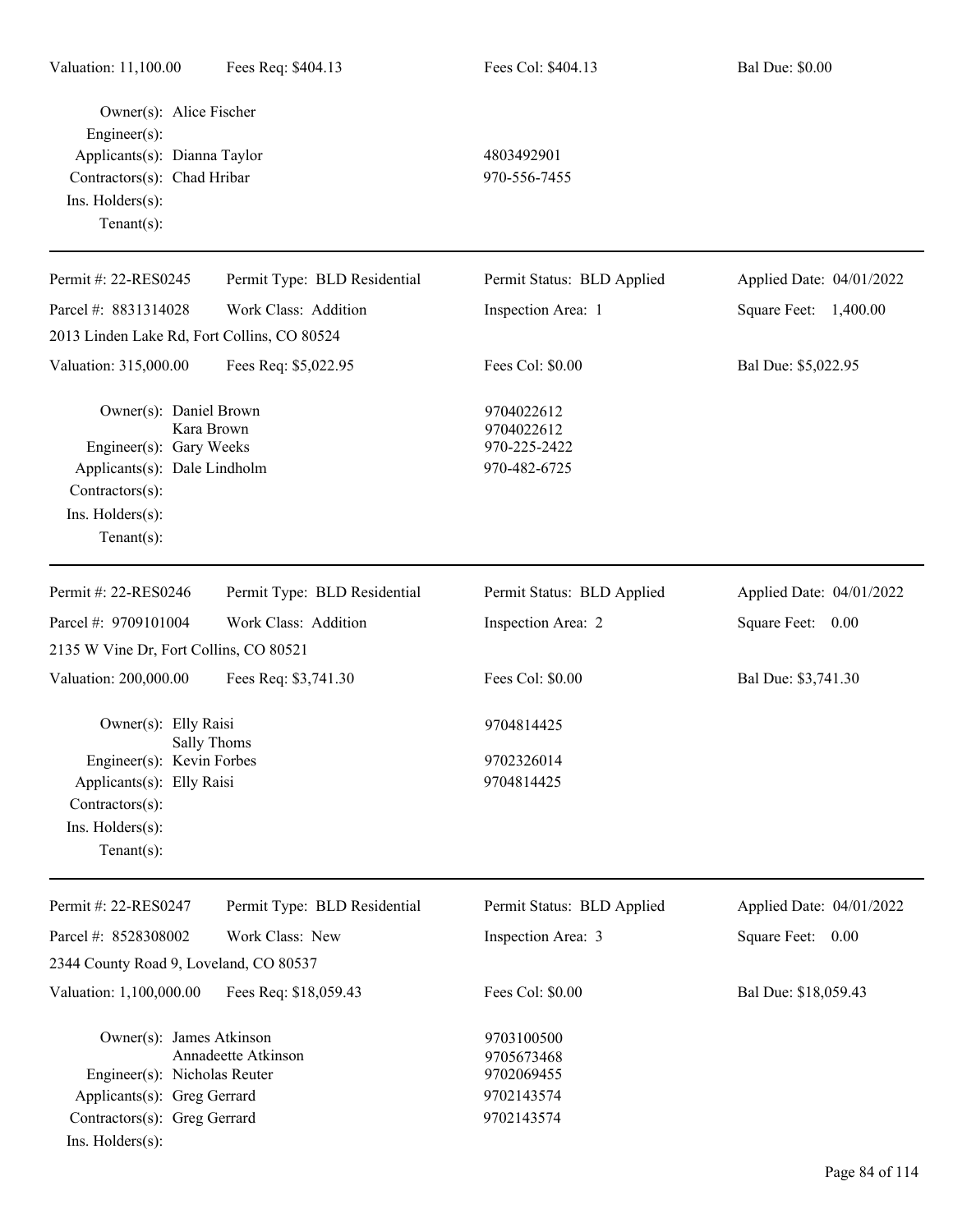| enant(s) |  |
|----------|--|
|          |  |

| Permit #: 22-RES0248                                                                                                                                | Permit Type: BLD Residential                                      | Permit Status: BLD Approved                              | Applied Date: 04/04/2022 |
|-----------------------------------------------------------------------------------------------------------------------------------------------------|-------------------------------------------------------------------|----------------------------------------------------------|--------------------------|
| Parcel #: 4012305105                                                                                                                                | Work Class: Conversion to Short-Term Inspection Area: 5<br>Rental |                                                          | Square Feet: 0.00        |
| 305 Huron Rd, Red Feather Lakes, CO 80545                                                                                                           |                                                                   |                                                          |                          |
| Valuation: 0.00                                                                                                                                     | Fees Req: \$300.00                                                | Fees Col: \$0.00                                         | Bal Due: \$300.00        |
| Owner(s): Charlotte Miller<br>Ed Miller<br>Engineer(s):<br>Applicants(s): Susie Larson<br>Contractors(s):<br>Ins. Holders(s):<br>Tenant $(s)$ :     |                                                                   |                                                          |                          |
| Permit #: 22-RES0249                                                                                                                                | Permit Type: BLD Residential                                      | Permit Status: BLD Applied                               | Applied Date: 04/04/2022 |
| Parcel #: 9508407002<br>1701 Fire Rock Ct, Loveland, CO 80538                                                                                       | Work Class: New                                                   | Inspection Area: 2                                       | Square Feet: 0.00        |
| Valuation: 995,332.00                                                                                                                               | Fees Req: \$15,887.55                                             | Fees Col: \$3,204.07                                     | Bal Due: \$12,683.48     |
| Owner(s): Roy Youree<br>Engineer(s): Gary Weeks<br>Applicants(s): Taryn Strope<br>Contractors(s): Alan Strope<br>Ins. Holders(s):<br>Tenant $(s)$ : |                                                                   | 3035132779<br>970-225-2422<br>9704725667<br>970-472-5667 |                          |
| Permit #: 22-RES0250                                                                                                                                | Permit Type: BLD Residential                                      | Permit Status: BLD Applied                               | Applied Date: 04/04/2022 |
| Parcel #: 2723105070<br>984 Deer Horn Trl, Bellvue, CO 80512                                                                                        | Work Class: Cabin                                                 | Inspection Area: 6                                       | Square Feet: 0.00        |
| Valuation: 103,200.00                                                                                                                               | Fees Req: \$2,439.08                                              | Fees Col: \$682.73                                       | Bal Due: \$1,756.35      |
| Owner(s): John Springer<br>Engineer(s):<br>Applicants(s): Peter Glaser<br>Contractors(s): Peter Glaser<br>Ins. Holders(s):<br>Tenant $(s)$ :        |                                                                   | 9704001984<br>9704001984                                 |                          |
| Permit #: 22-RES0251                                                                                                                                | Permit Type: BLD Residential                                      | Permit Status: BLD Applied                               | Applied Date: 04/05/2022 |
| Parcel #: 8831407012<br>2002 Sherell Dr, Fort Collins, CO 80524                                                                                     | Work Class: Addition                                              | Inspection Area: 1                                       | Square Feet: 2,975.00    |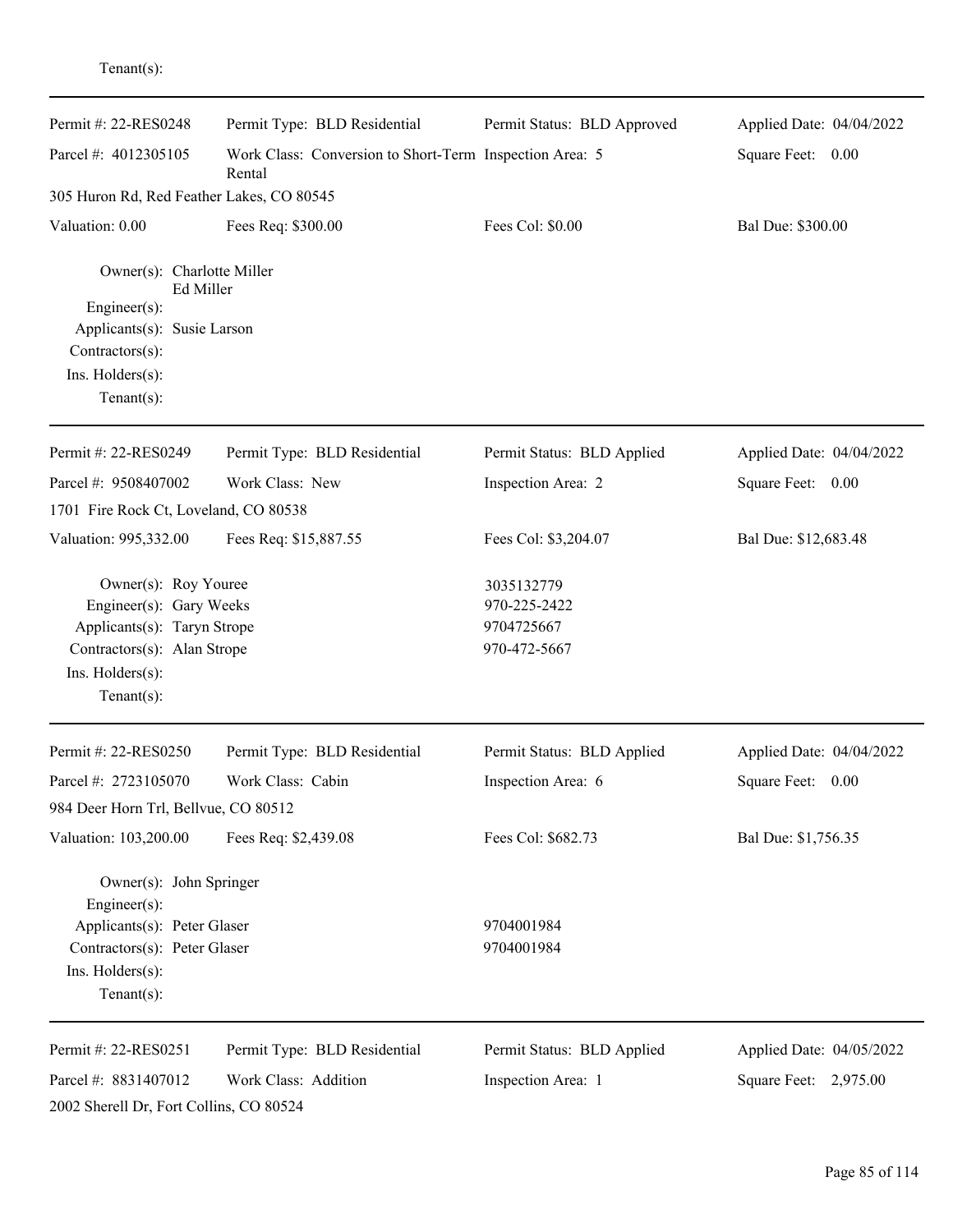Owner(s): Hugh Reilly 9702867806 Engineer(s): Gary Weeks 970-225-2422 Applicants(s): Hugh Reilly 9702867806 Contractors(s): Ins. Holders(s): Tenant(s):

Permit #: 22-RES0252 Parcel #: 1635206015 Permit Type: BLD Residential Work Class: New Permit Status: BLD Void Inspection Area: 4 Applied Date: 04/05/2022 Square Feet: 2,100.00 , Valuation: 300,000.00 Fees Req: Fees Col: Fees Col: Bal Due: Owner(s): Kim Doss Engineer(s): Applicants(s): Kim Doss Contractors(s): Ins. Holders(s): Tenant(s): Permit #: 22-RES0253 Parcel #: 3402205001 Permit Type: BLD Residential Work Class: Deck Permit Status: BLD Issued Inspection Area: 4 Applied Date: 04/06/2022 Square Feet: 377.00 1927 Silver Tree Ln, Estes Park, CO 80517 Valuation: 2,205.45 Fees Req: \$230.87 Fees Col: \$230.87 Bal Due: \$0.00 Owner(s): \* Rodriquez/Aldrich Living Trust 3035513039 Engineer(s): Applicants(s): Seth Smith 9705866500 Contractors(s): Ins. Holders(s): Tenant(s): Permit #: 22-RES0254 Parcel #: 3516400090 Permit Type: BLD Residential Work Class: Addition Permit Status: BLD Applied Inspection Area: 4 Applied Date: 04/06/2022 Square Feet: 0.00 2701 Fall River Rd, Estes Park, CO 80517 Valuation: 110,000.00 Fees Req: \$2,503.39 Fees Col: \$679.56 Bal Due: \$1,823.83 Owner(s): Andrew Clarkson 308-635-4018 Kerstin Clarkson Engineer(s): Applicants(s): Andrew Clarkson 308-635-4018 Contractors(s):

Ins. Holders(s):

Tenant(s):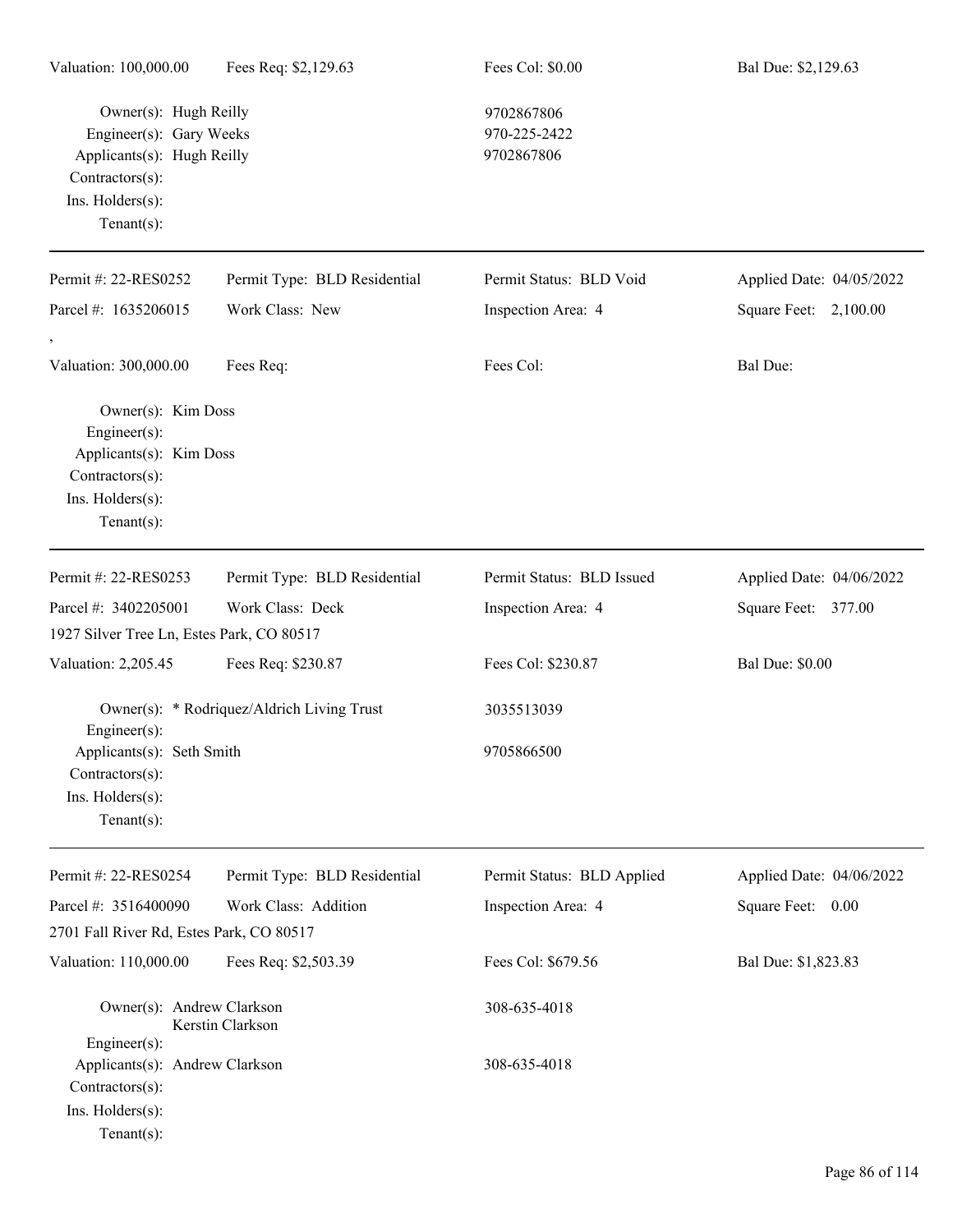| Permit #: 22-RES0255                                                                                                                                          | Permit Type: BLD Residential                | Permit Status: BLD Applied                                           | Applied Date: 04/07/2022 |
|---------------------------------------------------------------------------------------------------------------------------------------------------------------|---------------------------------------------|----------------------------------------------------------------------|--------------------------|
| Parcel #: 9528400004                                                                                                                                          | Work Class: New                             | Inspection Area: 3                                                   | Square Feet: 0.00        |
| 2217 S County Road 19, Loveland, CO 80537                                                                                                                     |                                             |                                                                      |                          |
| Valuation: 1,100,000.00                                                                                                                                       | Fees Req: \$15,378.07                       | Fees Col: \$0.00                                                     | Bal Due: \$15,378.07     |
| $Owner(s)$ :<br>Engineer(s): Steven Dame<br>Applicants(s): Chad Leppert<br>Contractors(s):<br>Ins. Holders(s):                                                | Hodges Meredith S Trust<br>Brian Bruckbauer | 970-663-0066<br>970-226-5334<br>9704434688                           |                          |
| $Tenant(s)$ :                                                                                                                                                 |                                             |                                                                      |                          |
| Permit #: 22-RES0256                                                                                                                                          | Permit Type: BLD Residential                | Permit Status: BLD Applied                                           | Applied Date: 04/11/2022 |
| Parcel #: 0023200002                                                                                                                                          | Work Class: New                             | Inspection Area: 5                                                   | Square Feet: 0.00        |
| 6533 Legend Trail Rd, Livermore, CO 80536                                                                                                                     |                                             |                                                                      |                          |
| Valuation: 750,000.00                                                                                                                                         | Fees Req: \$10,584.61                       | Fees Col: \$0.00                                                     | Bal Due: \$10,584.61     |
| Owner(s): Timothy Deskin<br>Engineer(s): Reyes Sarmiento<br>Applicants(s): Zach Larrick<br>Contractors(s): Dwight Sailer<br>Ins. Holders(s):<br>$Tenant(s)$ : | Dwight Sailer                               | 3032291937<br>9704728100<br>970-498-9537<br>9702188600<br>9704728100 |                          |
| Permit #: 22-RES0257                                                                                                                                          | Permit Type: BLD Residential                | Permit Status: BLD Applied                                           | Applied Date: 04/11/2022 |
| Parcel #: 0431000031<br>2130 Buffalo Ridge Rd, Lyons, CO 80540                                                                                                | Work Class: New                             | Inspection Area: 4                                                   | Square Feet: 0.00        |
| Valuation: 240,000.00                                                                                                                                         | Fees Req: \$4,327.83                        | Fees Col: \$1,094.72                                                 | Bal Due: \$3,233.11      |
| Owner(s): Brian Ries<br>Engineer(s): Frank Roberts<br>Applicants(s): Brian Ries<br>Contractors(s):<br>Ins. Holders(s):<br>$Tenant(s)$ :                       |                                             | 7044005218<br>3039317362<br>7044005218                               |                          |
| Permit #: 22-RES0258                                                                                                                                          | Permit Type: BLD Residential                | Permit Status: BLD Applied                                           | Applied Date: 04/12/2022 |
| Parcel #: 3527310002                                                                                                                                          | Work Class: Addition                        | Inspection Area: 4                                                   | Square Feet: 0.00        |
| 2251 Upper High Dr, Estes Park, CO 80517                                                                                                                      |                                             |                                                                      |                          |
| Valuation: 350,000.00                                                                                                                                         | Fees Req: \$5,644.51                        | Fees Col: \$1,406.60                                                 | Bal Due: \$4,237.91      |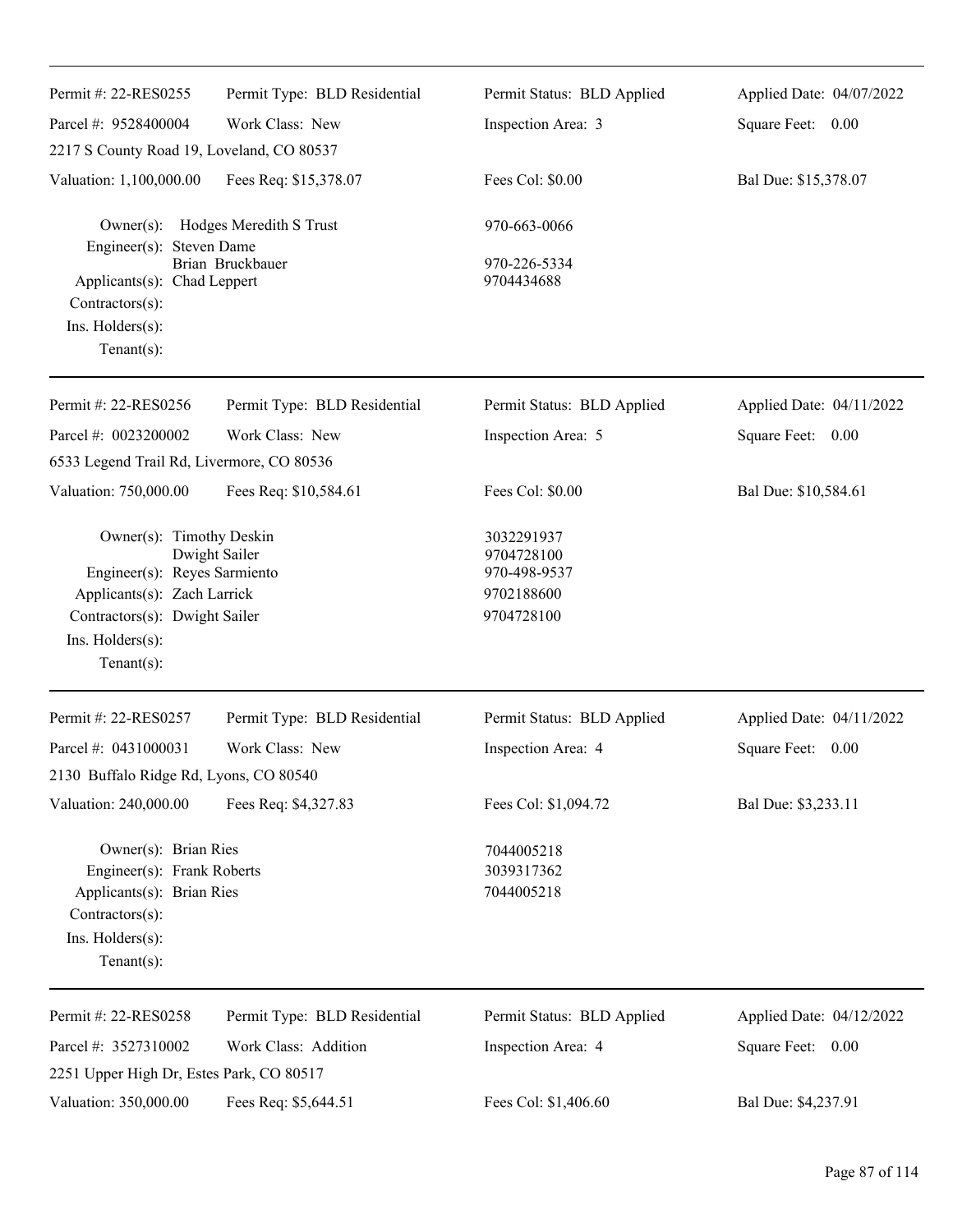| Owner(s): Shelley Lindsey<br>Engineer(s):<br>Applicants(s): Shelley Lindsey<br>Contractors(s):<br>Ins. Holders(s):<br>Tenant $(s)$ : | Michale Lindsey<br>Michale Lindsey | 4699510993<br>4699510993   |                          |
|--------------------------------------------------------------------------------------------------------------------------------------|------------------------------------|----------------------------|--------------------------|
| Permit #: 22-RES0259                                                                                                                 | Permit Type: BLD Residential       | Permit Status: BLD Issued  | Applied Date: 04/12/2022 |
| Parcel #: 0229000003                                                                                                                 | Work Class: Addition               | Inspection Area: 6         | Square Feet: 294.00      |
| 321 Sanddown Blvd, Livermore, CO 80536                                                                                               |                                    |                            |                          |
| Valuation: 7,000.00                                                                                                                  | Fees Req: \$336.64                 | Fees Col: \$336.64         | <b>Bal Due: \$0.00</b>   |
| Owner(s): Paul Waller<br>Engineer(s):                                                                                                | Kenneth Sagen                      | 5125547285<br>512-554-7285 |                          |
| Applicants(s): David Kaplan                                                                                                          |                                    | 9706828363                 |                          |
| Contractors(s): David Kaplan<br>Ins. Holders(s):<br>Tenant $(s)$ :                                                                   | john Motley                        | 9706828363                 |                          |
| Permit #: 22-RES0260                                                                                                                 | Permit Type: BLD Residential       | Permit Status: BLD Void    | Applied Date: 04/12/2022 |
| Parcel #: 2824000902                                                                                                                 | Work Class: New                    | Inspection Area: 6         | Square Feet: 0.00        |
| Valuation: 100.00                                                                                                                    | Fees Req: \$268.58                 | Fees Col: \$0.00           | Bal Due: \$268.58        |
| Owner(s): Ed Stoner<br>$Engineering(s)$ :                                                                                            |                                    | 3076300930                 |                          |
| Applicants(s): Ed Stoner<br>Contractors(s):<br>Ins. Holders(s):<br>$Tenant(s)$ :                                                     |                                    | 3076300930                 |                          |
| Permit #: 22-RES0261                                                                                                                 | Permit Type: BLD Residential       | Permit Status: BLD Void    | Applied Date: 04/13/2022 |
| Parcel #: 9731309029<br>4216 Edith Dr, Fort Collins, CO 80526                                                                        | Work Class: New                    | Inspection Area: 2         | Square Feet: 0.00        |
| Valuation: 600,000.00                                                                                                                | Fees Req:                          | Fees Col:                  | <b>Bal Due:</b>          |
| Owner(s): Harry De La Cruz<br>Engineer(s):<br>Applicants(s): Harry De La Cruz                                                        |                                    | 9702278862<br>9702278862   |                          |
| Contractors(s):<br>Ins. Holders(s):                                                                                                  |                                    |                            |                          |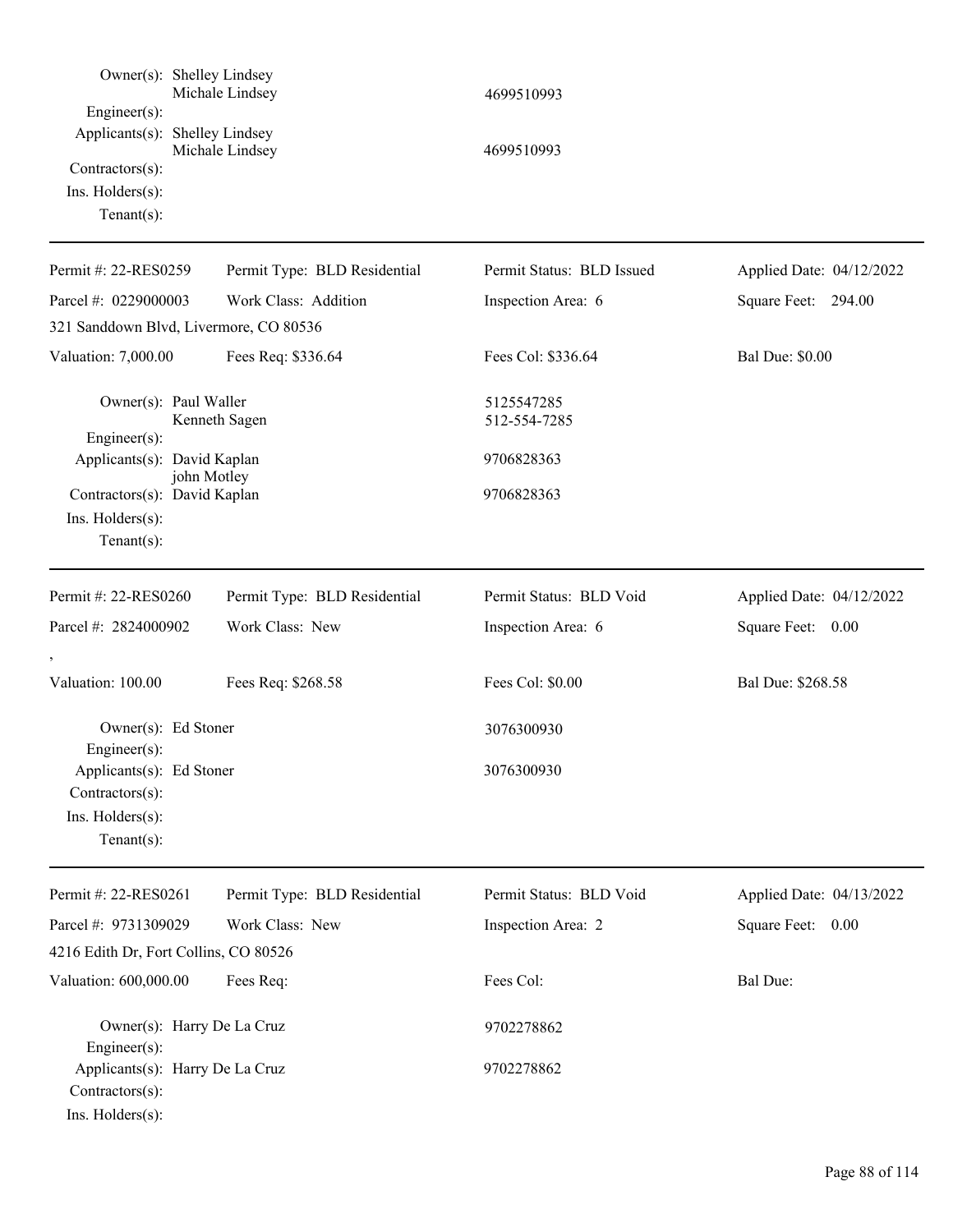| Permit #: 22-RES0262                                                                                                                                            | Permit Type: BLD Residential                                      | Permit Status: BLD Issued                                  | Applied Date: 04/13/2022 |
|-----------------------------------------------------------------------------------------------------------------------------------------------------------------|-------------------------------------------------------------------|------------------------------------------------------------|--------------------------|
| Parcel #: 9733422028                                                                                                                                            | Work Class: Deck                                                  | Inspection Area: 2                                         | Square Feet: 272.00      |
| 4416 Idledale Dr, Fort Collins, CO 80526                                                                                                                        |                                                                   |                                                            |                          |
| Valuation: 16,000.00                                                                                                                                            | Fees Req: \$520.11                                                | Fees Col: \$520.11                                         | <b>Bal Due: \$0.00</b>   |
| Owner(s): Julie Ramirez<br>Engineer(s): Brian Bruckbauer<br>Applicants(s): David Luedtke<br>Contractors(s): David Luedtke<br>Ins. Holders(s):<br>Tenant $(s)$ : |                                                                   | 9702174080<br>970-226-5334<br>970-283-3233<br>970-283-3233 |                          |
| Permit #: 22-RES0263                                                                                                                                            | Permit Type: BLD Residential                                      | Permit Status: BLD Issued                                  | Applied Date: 04/14/2022 |
| Parcel #: 3534300021                                                                                                                                            | Work Class: Conversion to Short-Term Inspection Area: 4<br>Rental |                                                            | Square Feet: 0.00        |
| 2226 Eagle Cliff Rd, Estes Park, CO 80517                                                                                                                       |                                                                   |                                                            |                          |
| Valuation: 0.00                                                                                                                                                 | Fees Req: \$300.00                                                | Fees Col: \$300.00                                         | <b>Bal Due: \$0.00</b>   |
| Owner(s): Brian Carr<br>Engineer(s):<br>Applicants(s): Brian Carr<br>Contractors(s):<br>Ins. Holders(s):<br>$Tenant(s)$ :                                       | Heather Bazaldua                                                  | $(303) 594 - 0359$<br>7202268281<br>$(303) 594 - 0359$     |                          |
| Permit #: 22-RES0264                                                                                                                                            | Permit Type: BLD Residential                                      | Permit Status: BLD Applied                                 | Applied Date: 04/14/2022 |
| Parcel #: 2522201008                                                                                                                                            | Work Class: Conversion to Short-Term Inspection Area: 4<br>Rental |                                                            | Square Feet: 0.00        |
| 2462 W Highway 34 A, Drake, CO 80515                                                                                                                            |                                                                   |                                                            |                          |
| Valuation: 0.00                                                                                                                                                 | Fees Req: \$300.00                                                | Fees Col: \$0.00                                           | Bal Due: \$300.00        |
| Owner(s): Patricia Vest<br>Engineer(s):                                                                                                                         |                                                                   | 9705779380                                                 |                          |
| Applicants(s): Patricia Vest<br>Contractors(s):<br>Ins. Holders(s):<br>Tenant $(s)$ :                                                                           |                                                                   | 9705779380                                                 |                          |
| Permit #: 22-RES0265                                                                                                                                            | Permit Type: BLD Residential                                      | Permit Status: BLD Applied                                 | Applied Date: 04/14/2022 |
| Parcel #: 2522201008                                                                                                                                            | Work Class: Conversion to Short-Term Inspection Area: 4<br>Rental |                                                            | Square Feet: 0.00        |
| 2462 W Highway 34 B, Drake, CO 80515                                                                                                                            |                                                                   |                                                            |                          |

## Tenant(s):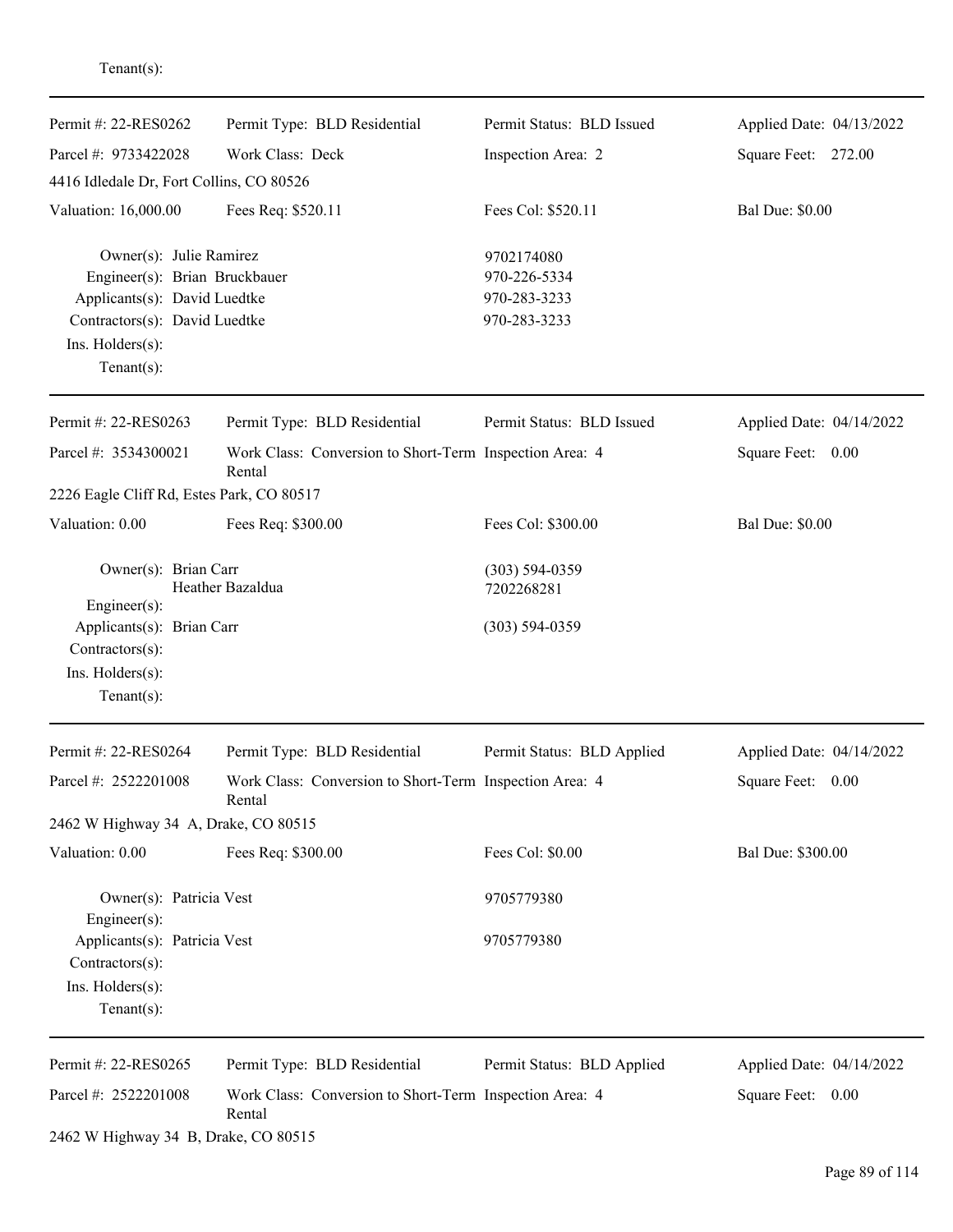| Valuation: 0.00                                                                                                                                            | Fees Req: \$300.00                                                | Fees Col: \$0.00                                                                     | Bal Due: \$300.00        |
|------------------------------------------------------------------------------------------------------------------------------------------------------------|-------------------------------------------------------------------|--------------------------------------------------------------------------------------|--------------------------|
| Owner(s): Patricia Vest<br>Engineer(s):                                                                                                                    |                                                                   | 9705779380                                                                           |                          |
| Applicants(s): Patricia Vest<br>Contractors(s):<br>Ins. Holders(s):<br>Tenant $(s)$ :                                                                      |                                                                   | 9705779380                                                                           |                          |
| Permit #: 22-RES0266                                                                                                                                       | Permit Type: BLD Residential                                      | Permit Status: BLD Approved                                                          | Applied Date: 04/14/2022 |
| Parcel #: 3402205001                                                                                                                                       | Work Class: Conversion to Short-Term Inspection Area: 4<br>Rental |                                                                                      | Square Feet: 0.00        |
| 1927 Silver Tree Ln, Estes Park, CO 80517                                                                                                                  |                                                                   |                                                                                      |                          |
| Valuation: 0.00                                                                                                                                            | Fees Req: \$300.00                                                | Fees Col: \$300.00                                                                   | <b>Bal Due: \$0.00</b>   |
| Engineer(s):                                                                                                                                               | Owner(s): * Aldrich Rodriquez Living Trust                        | 3035513039                                                                           |                          |
| Applicants(s): Seth Smith<br>Contractors(s):<br>Ins. Holders(s):<br>Tenant $(s)$ :                                                                         |                                                                   | 9705866500                                                                           |                          |
| Permit #: 22-RES0267                                                                                                                                       | Permit Type: BLD Residential                                      | Permit Status: BLD Applied                                                           | Applied Date: 04/14/2022 |
| Parcel #: 9720182002                                                                                                                                       | Work Class: Addition                                              | Inspection Area: 2                                                                   | Square Feet: 0.00        |
| 4021 Spruce Dr, Fort Collins, CO 80526                                                                                                                     |                                                                   |                                                                                      |                          |
| Valuation: 250,000.00                                                                                                                                      | Fees Req: \$4,326.16                                              | Fees Col: \$1,103.66                                                                 | Bal Due: \$3,222.50      |
| Engineer(s):                                                                                                                                               | Owner(s): Northern Colorado Livng Solutions Llc                   |                                                                                      |                          |
| Applicants(s): Dale Terrel                                                                                                                                 |                                                                   | 303-652-1577                                                                         |                          |
| Contractors(s): Dale Terrel                                                                                                                                |                                                                   | 303-652-1577                                                                         |                          |
| Ins. Holders(s):<br>Tenant $(s)$ :                                                                                                                         |                                                                   |                                                                                      |                          |
| Permit #: 22-RES0268                                                                                                                                       | Permit Type: BLD Residential                                      | Permit Status: BLD Applied                                                           | Applied Date: 04/14/2022 |
| Parcel #: 3020400004<br>$^\circ$                                                                                                                           | Work Class: New                                                   | Inspection Area: 5                                                                   | Square Feet: 0.00        |
| Valuation: 1,200,000.00                                                                                                                                    | Fees Req: \$15,419.91                                             | Fees Col: \$0.00                                                                     | Bal Due: \$15,419.91     |
| Owner(s): Joan Breher<br>Joseph Breher<br>Engineer(s): Jason Schneidder<br>Applicants(s): Tim Stensvad<br>Contractors(s): Tim Stensvad<br>Ins. Holders(s): | Sonpointe Homes                                                   | 970-775-5225<br>4782273437<br>4065412739<br>9706275042<br>970-627-5042<br>9706275042 |                          |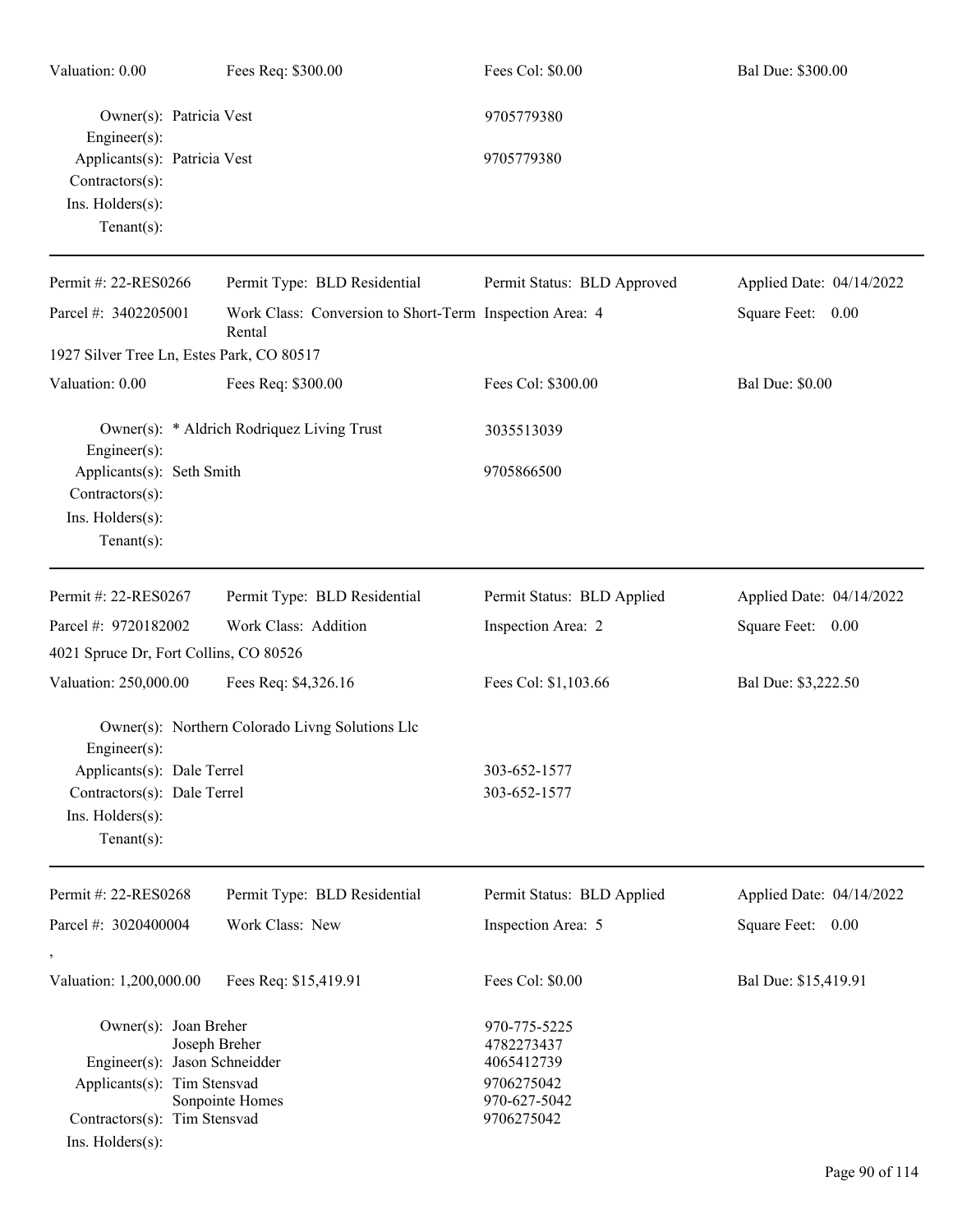| Permit #: 22-RES0269                                                                                                                     | Permit Type: BLD Residential                   | Permit Status: BLD Issued                | Applied Date: 04/14/2022 |
|------------------------------------------------------------------------------------------------------------------------------------------|------------------------------------------------|------------------------------------------|--------------------------|
| Parcel #: 8034000035                                                                                                                     | Work Class: Alteration                         | Inspection Area: 1                       | Square Feet: 90.00       |
| 13700 N County Road 7, Wellington, CO 80549                                                                                              |                                                |                                          |                          |
| Valuation: 1,884.60                                                                                                                      | Fees Req: \$354.62                             | Fees Col: \$354.62                       | <b>Bal Due: \$0.00</b>   |
| Owner(s): Johnny Garcia<br>$Engineering(s)$ :                                                                                            |                                                | 3076307626                               |                          |
| Applicants(s): Johnny Garcia                                                                                                             |                                                | 3076307626                               |                          |
| Contractors(s): Johnny Garcia                                                                                                            |                                                | 3076307626                               |                          |
| Ins. Holders(s):                                                                                                                         |                                                |                                          |                          |
| Tenant $(s)$ :                                                                                                                           |                                                |                                          |                          |
| Permit #: 22-RES0270                                                                                                                     | Permit Type: BLD Residential                   | Permit Status: BLD Applied               | Applied Date: 04/14/2022 |
| Parcel #: 8711300013                                                                                                                     | Work Class: Alteration                         | Inspection Area: 2                       | Square Feet: 0.00        |
| 5420 E Highway 14, Fort Collins, CO 80524                                                                                                |                                                |                                          |                          |
| Valuation: 1.00                                                                                                                          | Fees Req: \$191.39                             | Fees Col: \$0.00                         | Bal Due: \$191.39        |
| Owner(s): Jack Taylor<br>Engineer(s): Rodney Harr<br>Applicants(s): Jack Taylor<br>Contractors(s):<br>Ins. Holders(s):<br>Tenant $(s)$ : |                                                | 9704209302<br>970-667-6286<br>9704209302 |                          |
| Permit #: 22-RES0271                                                                                                                     | Permit Type: BLD Residential                   | Permit Status: BLD Applied               | Applied Date: 04/14/2022 |
| Parcel #: 9434206012                                                                                                                     | Work Class: Addition                           | Inspection Area: 3                       | Square Feet: 0.00        |
| 2121 Charro Ave, Longmont, CO 80504                                                                                                      |                                                |                                          |                          |
| Valuation: 1,500.00                                                                                                                      | Fees Req: \$168.32                             | Fees Col: \$0.00                         | Bal Due: \$168.32        |
|                                                                                                                                          | Owner(s): * Miller Holt Revocable Living Trust | 9516394021                               |                          |
| Engineer(s): Brian Bruckbauer<br>Applicants(s): Scott Miller<br>Contractors(s):<br>Ins. Holders(s):<br>Tenant $(s)$ :                    | Scott Miller                                   | 970-226-5334                             |                          |
| Permit #: 22-RES0272                                                                                                                     | Permit Type: BLD Residential                   | Permit Status: BLD Applied               | Applied Date: 04/15/2022 |
| Parcel #: 3423200036                                                                                                                     | Work Class: Alteration                         | Inspection Area: 4                       | Square Feet: 0.00        |
| 5768 Highway 7, Estes Park, CO 80517                                                                                                     |                                                |                                          |                          |
| Valuation: 350,000.00                                                                                                                    | Fees Req: \$5,620.05                           | Fees Col: \$0.00                         | Bal Due: \$5,620.05      |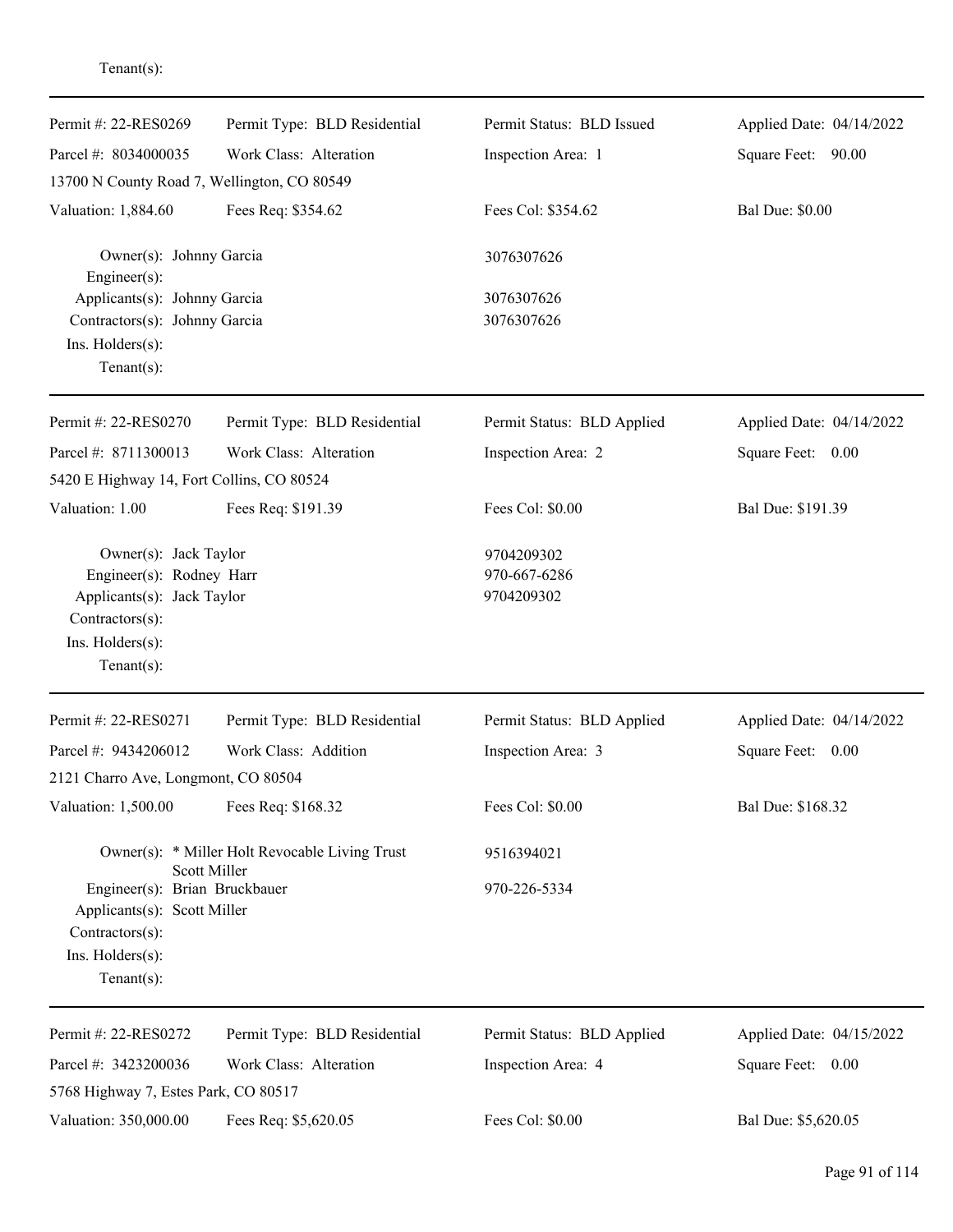Owner(s): \* Estes Park Property Trust (720) 352-4259 Engineer(s): Walter Steige 970-577-1070 Applicants(s): Arthur Caruso 303-823-6722 Contractors(s): Arthur Caruso 303-823-6722 Ins. Holders(s): Tenant(s):

| Permit Type: BLD Residential               | Permit Status: BLD Issued  | Applied Date: 04/15/2022 |
|--------------------------------------------|----------------------------|--------------------------|
| Work Class: Deck                           | Inspection Area: 1         | Square Feet: 550.00      |
| 2518 Stonecrest Dr, Fort Collins, CO 80521 |                            |                          |
| Fees Req: \$1,153.08                       | Fees Col: \$1,153.08       | <b>Bal Due: \$0.00</b>   |
| Owner(s): Lissette McKenna                 | 9174367301                 |                          |
| Applicants(s): Travis Kerns                | 9704021000                 |                          |
| Contractors(s): Travis Kerns               | 9704021000                 |                          |
|                                            |                            |                          |
| Permit Type: BLD Residential               | Permit Status: BLD Applied | Applied Date: 04/15/2022 |
| Work Class: Addition                       | Inspection Area: 1         | Square Feet:<br>0.00     |
| 3750 S Bar G Ln, Fort Collins, CO 80524    |                            |                          |
| Fees Req: \$1,274.02                       | Fees Col: \$379.77         | Bal Due: \$894.25        |
| Owner(s): Steven Pharr                     | 4029727711                 |                          |
| Applicants(s): David Scherer               | 9706852905                 |                          |
| Contractors(s): Jim Hahn                   | 9707026321                 |                          |
|                                            |                            |                          |
|                                            |                            |                          |
| Permit Type: BLD Residential               | Permit Status: BLD Issued  | Applied Date: 04/18/2022 |
| Work Class: Alteration                     | Inspection Area: 4         | Square Feet: 75.00       |
| 1401 High Dr, Estes Park, CO 80517         |                            |                          |
| Fees Req: \$264.97                         | Fees Col: \$264.97         | <b>Bal Due: \$0.00</b>   |
| Owner(s): Benjamin Minkel                  | 5737478171                 |                          |
| Applicants(s): Thomas Beck                 | 970-586-3913               |                          |
|                                            |                            |                          |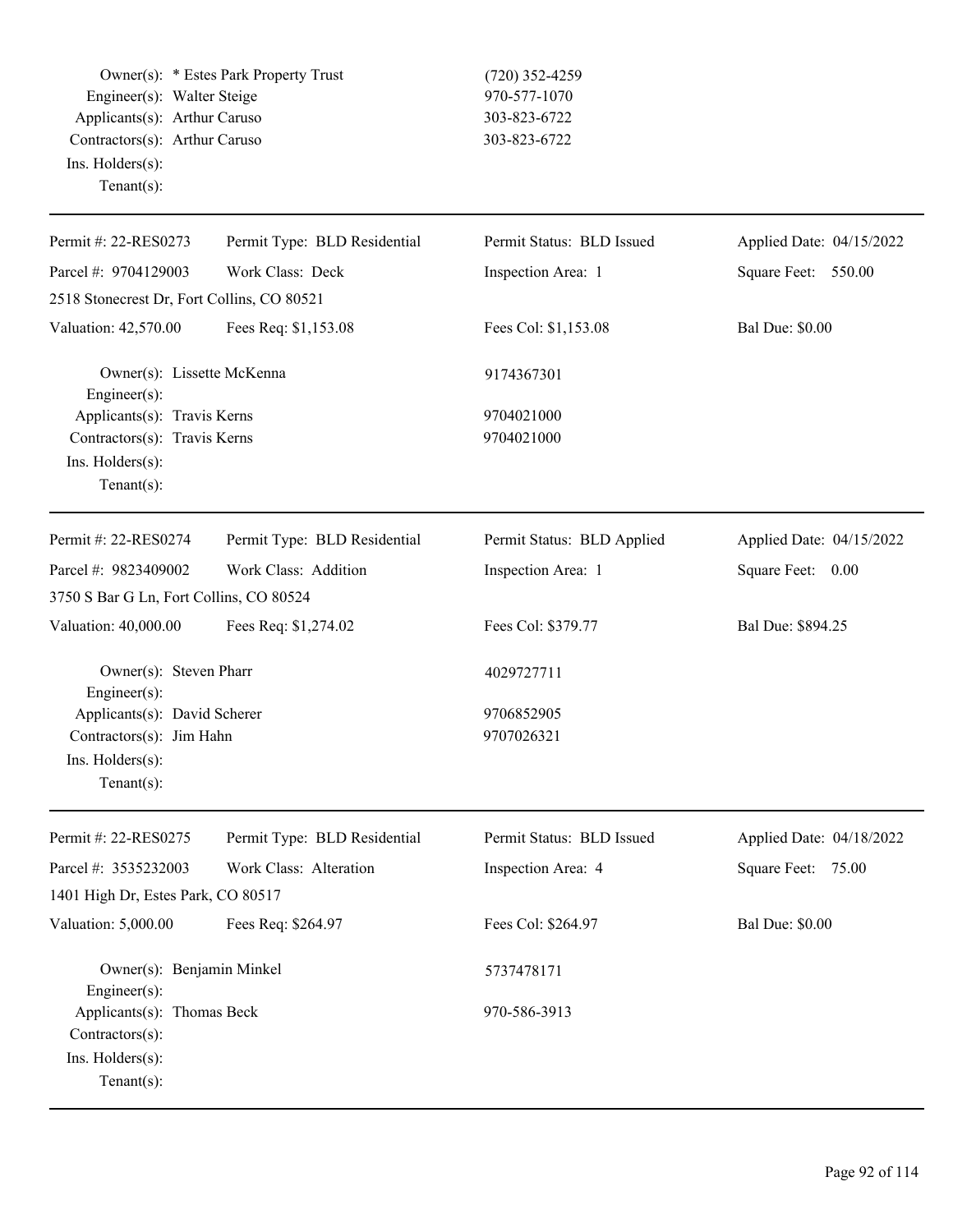| Permit #: 22-RES0276                                                                          | Permit Type: BLD Residential | Permit Status: BLD Approved | Applied Date: 04/18/2022 |
|-----------------------------------------------------------------------------------------------|------------------------------|-----------------------------|--------------------------|
| Parcel #: 9836400013                                                                          | Work Class: Alteration       | Inspection Area: 1          | Square Feet: 0.00        |
| 733 Country Club Rd, Fort Collins, CO 80524                                                   |                              |                             |                          |
| Valuation: 72,000.00                                                                          | Fees Req: \$1,949.11         | Fees Col: \$0.00            | Bal Due: \$1,949.11      |
| Owner(s): Haywood Bartlett<br>$Engineering(s)$ :                                              |                              | 7208100970                  |                          |
| Applicants(s): Alex Inman<br>Contractors(s): Alex Inman<br>Ins. Holders(s):<br>Tenant $(s)$ : |                              | 9708182785<br>9708182785    |                          |
| Permit #: 22-RES0277                                                                          | Permit Type: BLD Residential | Permit Status: BLD Issued   | Applied Date: 04/18/2022 |
| Parcel #: 0911000045                                                                          | Work Class: Deck             | Inspection Area: 5          | Square Feet: 508.00      |
| 345 Red Bear Rd, Laporte, CO 80535                                                            |                              |                             |                          |
| Valuation: 69,835.00                                                                          | Fees Req: \$1,624.08         | Fees Col: \$1,624.08        | <b>Bal Due: \$0.00</b>   |
| Owner(s): Geoffrey Drummond<br>Engineer(s):                                                   |                              | 9706313592                  |                          |
| Applicants(s): Jason Chavez                                                                   |                              | 9708524300                  |                          |
| Contractors(s): Isaac Nickelson<br>Ins. Holders(s):<br>Tenant $(s)$ :                         |                              | 9708524300                  |                          |
| Permit #: 22-RES0278                                                                          | Permit Type: BLD Residential | Permit Status: BLD Applied  | Applied Date: 04/18/2022 |
| Parcel #: 2924243001                                                                          | Work Class: Alteration       | Inspection Area: 5          | Square Feet: 0.00        |
| 635 Mount Massive Dr, Livermore, CO 80536                                                     |                              |                             |                          |
| Valuation: 15,000.00 Fees Req: \$715.96                                                       |                              | Fees Col: \$0.00            | Bal Due: \$715.96        |
| Owner(s): Scott Leclerc<br>Engineer(s):                                                       |                              | 3035012827                  |                          |
| Applicants(s): Scott Leclerc<br>Contractors(s):<br>Ins. Holders(s):<br>Tenant $(s)$ :         |                              | 3035012827                  |                          |
| Permit #: 22-RES0279                                                                          | Permit Type: BLD Residential | Permit Status: BLD Issued   | Applied Date: 04/18/2022 |
| Parcel #: 2534407049                                                                          | Work Class: Alteration       | Inspection Area: 4          | Square Feet: 688.00      |
| 255 Pinyon Trl, Estes Park, CO 80517                                                          |                              |                             |                          |
| Valuation: 14,406.72                                                                          | Fees Req: \$713.15           | Fees Col: \$713.15          | <b>Bal Due: \$0.00</b>   |
| Owner(s): Anthony Souza                                                                       | Gayle Souza                  |                             |                          |

Engineer(s):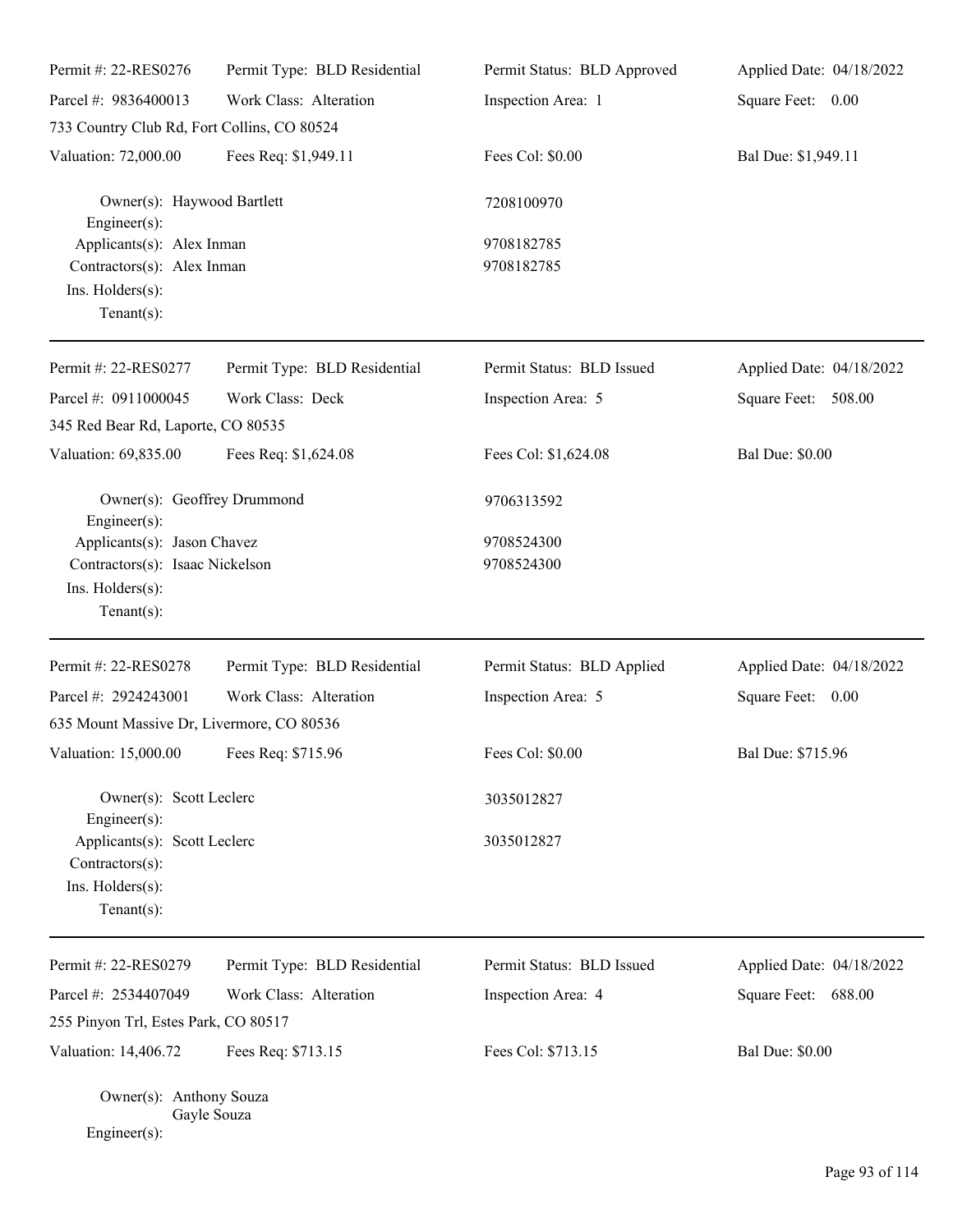| Permit #: 22-RES0280                                                               | Permit Type: BLD Residential | Permit Status: BLD Applied   | Applied Date: 04/18/2022 |
|------------------------------------------------------------------------------------|------------------------------|------------------------------|--------------------------|
| Parcel #: 0825305010                                                               | Work Class: Alteration       | Inspection Area: 1           | Square Feet: 958.00      |
| 5605 Cliftview Ct, Bellvue, CO 80512                                               |                              |                              |                          |
| Valuation: 35,000.00                                                               | Fees Req: \$1,187.84         | Fees Col: \$0.00             | Bal Due: \$1,187.84      |
| Owner(s): Matthew Mclaren<br>$Engineering(s)$ :                                    |                              | 9702137394                   |                          |
| Applicants(s): Corey Neuroth                                                       | Neuroth Consulting Inc       | 3032491608<br>3032491608     |                          |
| Contractors(s): Corey Neuroth<br>Ins. Holders(s):<br>Tenant $(s)$ :                |                              | 3032491608                   |                          |
| Permit #: 22-RES0281                                                               | Permit Type: BLD Residential | Permit Status: BLD Withdrawn | Applied Date: 04/18/2022 |
| Parcel #: 9832105015<br>3321 Vernon Dr, Laporte, CO 80535                          | Work Class: Deck             | Inspection Area: 1           | Square Feet: 128.00      |
| Valuation: 1,512.00                                                                | Fees Req:                    | Fees Col:                    | Bal Due:                 |
| Owner(s): Martin Bates                                                             |                              | 7856435334                   |                          |
| Engineer(s):<br>Applicants(s): Martin Bates<br>Contractors(s):<br>Ins. Holders(s): |                              | 7856435334                   |                          |
| Tenant $(s)$ :                                                                     |                              |                              |                          |
| Permit #: 22-RES0282                                                               | Permit Type: BLD Residential | Permit Status: BLD Issued    | Applied Date: 04/18/2022 |
| Parcel #: 9606209010                                                               | Work Class: Alteration       | Inspection Area: 2           | Square Feet: 0.00        |
| 5012 W Bay Dr, Fort Collins, CO 80526                                              |                              |                              |                          |
| Valuation: 2,834.00                                                                | Fees Req: \$154.20           | Fees Col: \$154.20           | <b>Bal Due: \$0.00</b>   |
| Owner(s): Shan Desilva<br>Engineer $(s)$ :                                         |                              | 9704814802                   |                          |
| Applicants(s): Darren Hein                                                         |                              | 970-988-3622                 |                          |
| Contractors(s): Darren Hein<br>Ins. Holders(s):<br>Tenant $(s)$ :                  |                              | 970-988-3622                 |                          |
| Permit #: 22-RES0283                                                               | Permit Type: BLD Residential | Permit Status: BLD Applied   | Applied Date: 04/18/2022 |
| Parcel #: 9926205015                                                               | Work Class: Alteration       | Inspection Area: 1           | Square Feet: 0.00        |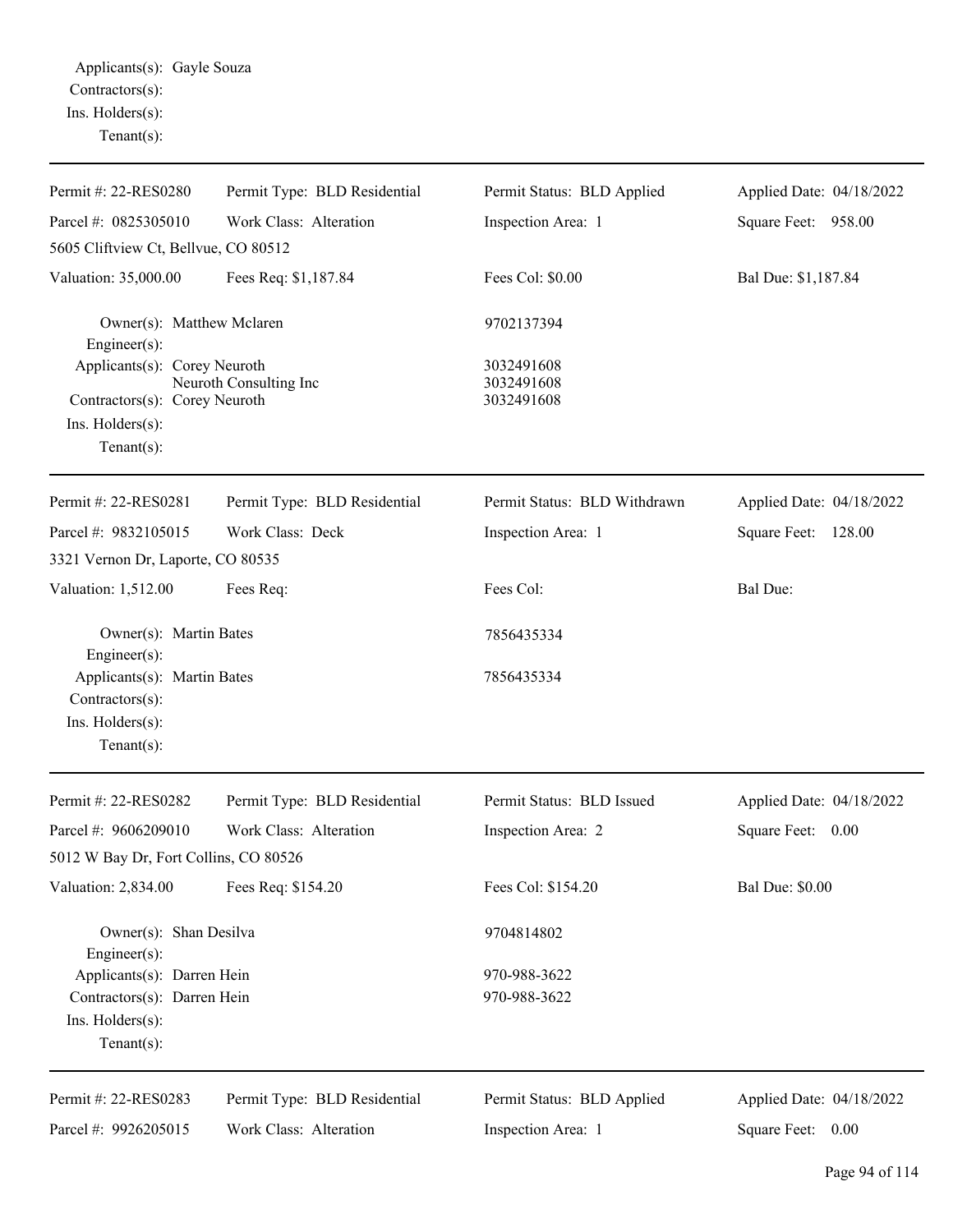| 917 Eggleston St, Fort Collins, CO 80524                                                                                                                      |                              |                                                          |                          |
|---------------------------------------------------------------------------------------------------------------------------------------------------------------|------------------------------|----------------------------------------------------------|--------------------------|
| Valuation: 19,800.00                                                                                                                                          | Fees Req: \$631.71           | Fees Col: \$0.00                                         | Bal Due: \$631.71        |
| Owner(s): Kim Bender<br>$Engineering(s)$ :                                                                                                                    |                              |                                                          |                          |
| Applicants(s): Dianna Taylor                                                                                                                                  |                              | 4803492901                                               |                          |
| Contractors(s): Chad Hribar<br>Ins. Holders(s):<br>Tenant $(s)$ :                                                                                             |                              | 970-556-7455                                             |                          |
| Permit #: 22-RES0284                                                                                                                                          | Permit Type: BLD Residential | Permit Status: BLD Applied                               | Applied Date: 04/19/2022 |
| Parcel #: 9420206002                                                                                                                                          | Work Class: New              | Inspection Area: 3                                       | Square Feet: 4,388.00    |
| 240 N County Road 23, Berthoud, CO 80513                                                                                                                      |                              |                                                          |                          |
| Valuation: 350,000.00                                                                                                                                         | Fees Req: \$8,337.07         | Fees Col: \$1,427.95                                     | Bal Due: \$6,909.12      |
| Owner(s): Mary Brame<br>Engineer(s): Vincent Sessa<br>Applicants(s): Mary Brame<br>Contractors(s):<br>Ins. Holders(s):<br>$Tenant(s)$ :                       | Gregory Schmid               | 3038183524<br>425-277-7557<br>970-663-1990<br>3038183524 |                          |
| Permit #: 22-RES0285                                                                                                                                          | Permit Type: BLD Residential | Permit Status: BLD Applied                               | Applied Date: 04/19/2022 |
| Parcel #: 9408210016                                                                                                                                          | Work Class: Deck             | Inspection Area: 3                                       | Square Feet: 805.00      |
| 2225 Doyle Dr, Berthoud, CO 80513                                                                                                                             |                              |                                                          |                          |
| Valuation: 15,000.00                                                                                                                                          | Fees Req: \$524.05           | Fees Col: \$0.00                                         | Bal Due: \$524.05        |
| Owner(s): Bruce Eaton<br>Engineer(s): Robert Greenwald II<br>Applicants(s): Rodney Vance<br>Contractors(s): Rodney Vance<br>Ins. Holders(s):<br>$Tenant(s)$ : |                              | 3037756011<br>970-667-8010<br>3034958427<br>3034958427   |                          |
| Permit #: 22-RES0286                                                                                                                                          | Permit Type: BLD Residential | Permit Status: BLD Approved                              | Applied Date: 04/19/2022 |
| Parcel #: 9606200004                                                                                                                                          | Work Class: Deck             | Inspection Area: 2                                       | Square Feet: 450.00      |
| 4708 Libby Dr, Fort Collins, CO 80526                                                                                                                         |                              |                                                          |                          |
| Valuation: 2,632.50                                                                                                                                           | Fees Req: \$203.39           | Fees Col: \$203.39                                       | <b>Bal Due: \$0.00</b>   |
| Owner(s): Kiotee Alexander<br>Engineer(s): Arthur Ashworth<br>Applicants(s): Kiotee Alexander<br>Contractors(s):                                              |                              | 7203554041<br>7209883968<br>7203554041                   |                          |
| Ins. Holders(s):                                                                                                                                              |                              |                                                          |                          |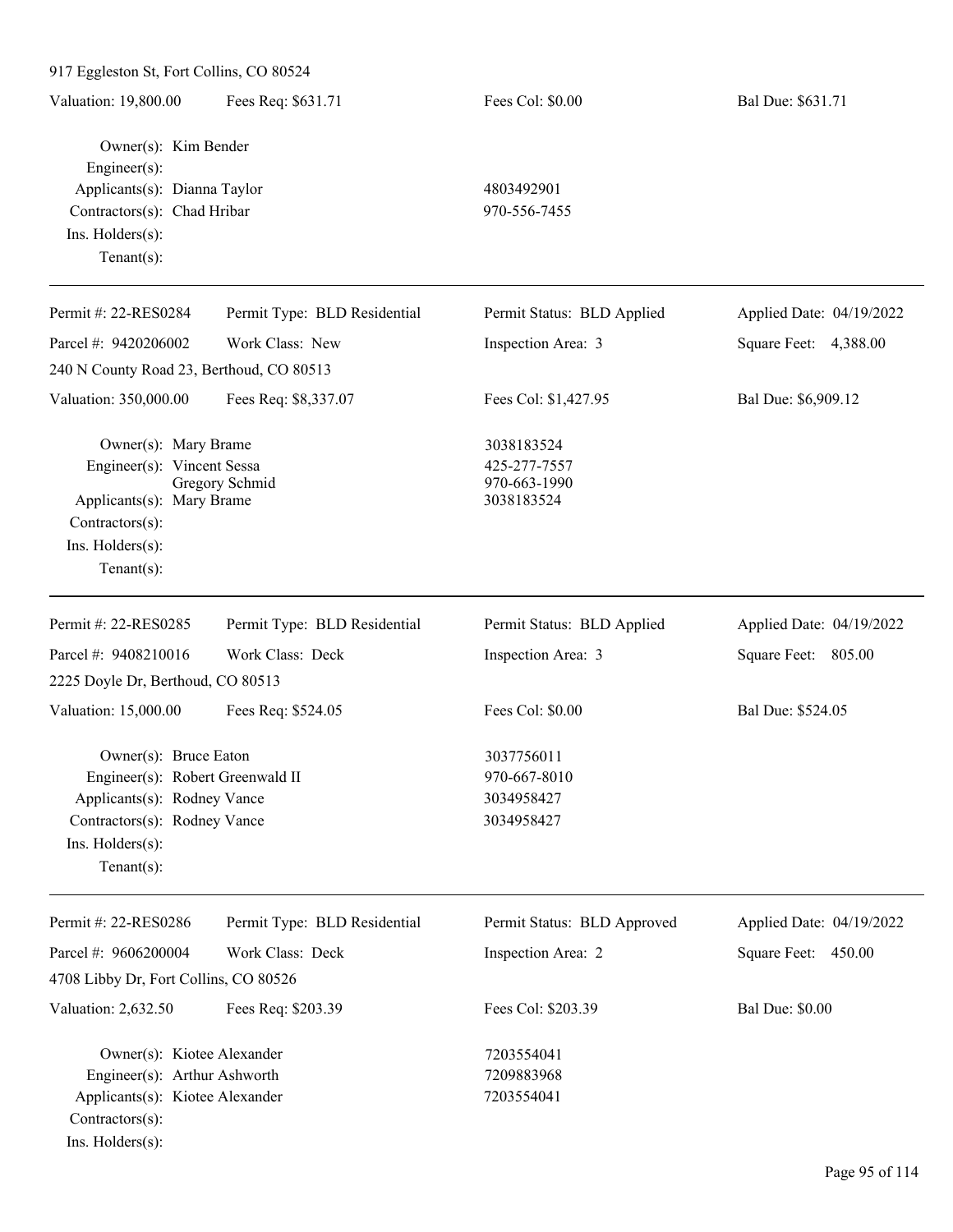| Permit #: 22-RES0287                                                                                                                                                  | Permit Type: BLD Residential | Permit Status: BLD Applied                                             | Applied Date: 04/20/2022 |
|-----------------------------------------------------------------------------------------------------------------------------------------------------------------------|------------------------------|------------------------------------------------------------------------|--------------------------|
| Parcel #: 3527404056                                                                                                                                                  | Work Class: New              | Inspection Area: 4                                                     | Square Feet: 0.00        |
| 1771 Hummingbird Ln, Estes Park, CO 80517                                                                                                                             |                              |                                                                        |                          |
| Valuation: 790,000.00                                                                                                                                                 | Fees Req: \$11,040.73        | Fees Col: \$0.00                                                       | Bal Due: \$11,040.73     |
| Owner(s): Kristen Noftsger<br>Engineer(s): David Bangs<br>Applicants(s): Michael Kingswood<br>Contractors(s): Michael Kingswood<br>Ins. Holders(s):<br>Tenant $(s)$ : | Michael Noftsger             | 7205157455<br>7205157455<br>9703088221<br>970-586-6551<br>970-586-6551 |                          |
| Permit #: 22-RES0288                                                                                                                                                  | Permit Type: BLD Residential | Permit Status: BLD Applied                                             | Applied Date: 04/20/2022 |
| Parcel #: 5227000051                                                                                                                                                  | Work Class: Cabin            | Inspection Area: 6                                                     | Square Feet: 0.00        |
| 604 Drifter Dr, Red Feather Lakes, CO 80545                                                                                                                           |                              |                                                                        |                          |
| Valuation: 82,000.00                                                                                                                                                  | Fees Req: \$2,095.20         | Fees Col: \$0.00                                                       | Bal Due: \$2,095.20      |
| Owner(s): Christopher Nolin<br>Engineer(s):                                                                                                                           | Kelleen Nolin                | 9702197330<br>970-219-3425                                             |                          |
| Applicants(s): Christopher Nolin<br>Contractors(s):<br>Ins. Holders(s):<br>Tenant $(s)$ :                                                                             |                              | 9702197330                                                             |                          |
| Permit #: 22-RES0289                                                                                                                                                  | Permit Type: BLD Residential | Permit Status: BLD Issued                                              | Applied Date: 04/20/2022 |
| Parcel #: 4002406006                                                                                                                                                  | Work Class: Alteration       | Inspection Area: 5                                                     | Square Feet: 0.00        |
| 1036 Osage Trl, Red Feather Lakes, CO 80545                                                                                                                           |                              |                                                                        |                          |
| Valuation: 1,000.15                                                                                                                                                   | Fees Req: \$81.47            | Fees Col: \$81.47                                                      | <b>Bal Due: \$0.00</b>   |
| Owner(s): Gregory Lauric                                                                                                                                              |                              | 3035705658                                                             |                          |
| Engineer(s):<br>Applicants(s): Gregory Lauric<br>Contractors(s):<br>Ins. Holders(s):<br>Tenant $(s)$ :                                                                |                              | 3035705658                                                             |                          |
| Permit #: 22-RES0289                                                                                                                                                  | Permit Type: BLD Residential | Permit Status: BLD Issued                                              | Applied Date: 04/20/2022 |
| Parcel #: 4002407122<br>1036 Osage Trl, Red Feather Lakes, CO 80545                                                                                                   | Work Class: Alteration       | Inspection Area: 5                                                     | Square Feet:<br>0.00     |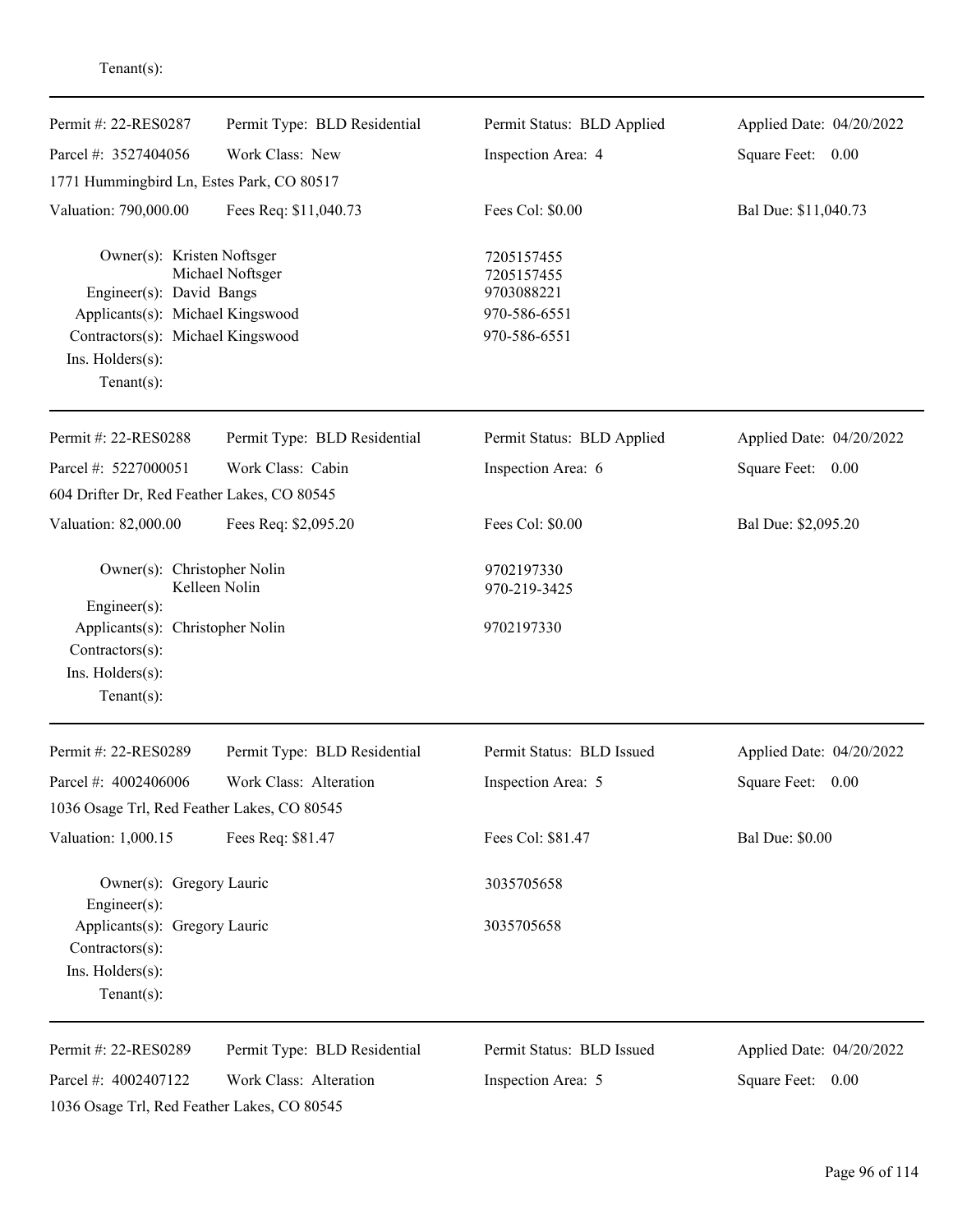| Valuation: 1,000.15                                                                                                                             | Fees Req: \$81.47                                                 | Fees Col: \$81.47                          | <b>Bal Due: \$0.00</b>   |
|-------------------------------------------------------------------------------------------------------------------------------------------------|-------------------------------------------------------------------|--------------------------------------------|--------------------------|
| Owner(s): Gregory Lauric<br>$Engineering(s)$ :                                                                                                  |                                                                   | 3035705658                                 |                          |
| Applicants(s): Gregory Lauric<br>Contractors(s):<br>Ins. Holders(s):<br>Tenant $(s)$ :                                                          |                                                                   | 3035705658                                 |                          |
| Permit #: 22-RES0290                                                                                                                            | Permit Type: BLD Residential                                      | Permit Status: BLD Applied                 | Applied Date: 04/21/2022 |
| Parcel #: 3018205057                                                                                                                            | Work Class: Addition                                              | Inspection Area: 5                         | Square Feet: 0.00        |
|                                                                                                                                                 | 797 Lone Pine Lake Dr, Red Feather Lakes, CO 80545                |                                            |                          |
| Valuation: 1,000.00                                                                                                                             | Fees Req: \$200.85                                                | Fees Col: \$0.00                           | Bal Due: \$200.85        |
| Owner(s): Michael Harris<br>Engineer(s): Samuel Caston<br>Applicants(s): Michael Harris<br>Contractors(s):<br>Ins. Holders(s):<br>$Tenant(s)$ : |                                                                   | 307-760-4577<br>9708461745<br>307-760-4577 |                          |
| Permit #: 22-RES0291                                                                                                                            | Permit Type: BLD Residential                                      | Permit Status: BLD Applied                 | Applied Date: 04/21/2022 |
| Parcel #: 3410127002                                                                                                                            | Work Class: Conversion to Short-Term Inspection Area: 4<br>Rental |                                            | Square Feet: 0.00        |
| 1422 Saint Moritz Trl 2, Estes Park, CO 80517                                                                                                   |                                                                   |                                            |                          |
| Valuation: 0.00                                                                                                                                 | Fees Req: \$300.00                                                | Fees Col: \$0.00                           | Bal Due: \$300.00        |
| Owner(s): Steven Parrish<br>Engineer(s):                                                                                                        | Robert Herd                                                       | 2068988541<br>2066508341                   |                          |
| Applicants(s): Steven Parrish<br>Contractors(s):<br>Ins. Holders(s):<br>$Tenant(s)$ :                                                           | Robert Herd                                                       | 2068988541<br>2066508341                   |                          |
| Permit #: 22-RES0292                                                                                                                            | Permit Type: BLD Residential                                      | Permit Status: BLD Issued                  | Applied Date: 04/21/2022 |
| Parcel #: 9534110018                                                                                                                            | Work Class: Alteration                                            | Inspection Area: 3                         | Square Feet: 336.00      |
| 2950 Spring Mountain Dr, Loveland, CO 80537                                                                                                     |                                                                   |                                            |                          |
| Valuation: 20,000.00                                                                                                                            | Fees Req: \$632.51                                                | Fees Col: \$632.51                         | <b>Bal Due: \$0.00</b>   |
| Owner(s): Jacqua Schmich<br>Engineer(s):<br>Applicants(s): Gerald Schmich<br>Contractors(s):                                                    | Gerald Schmich                                                    |                                            |                          |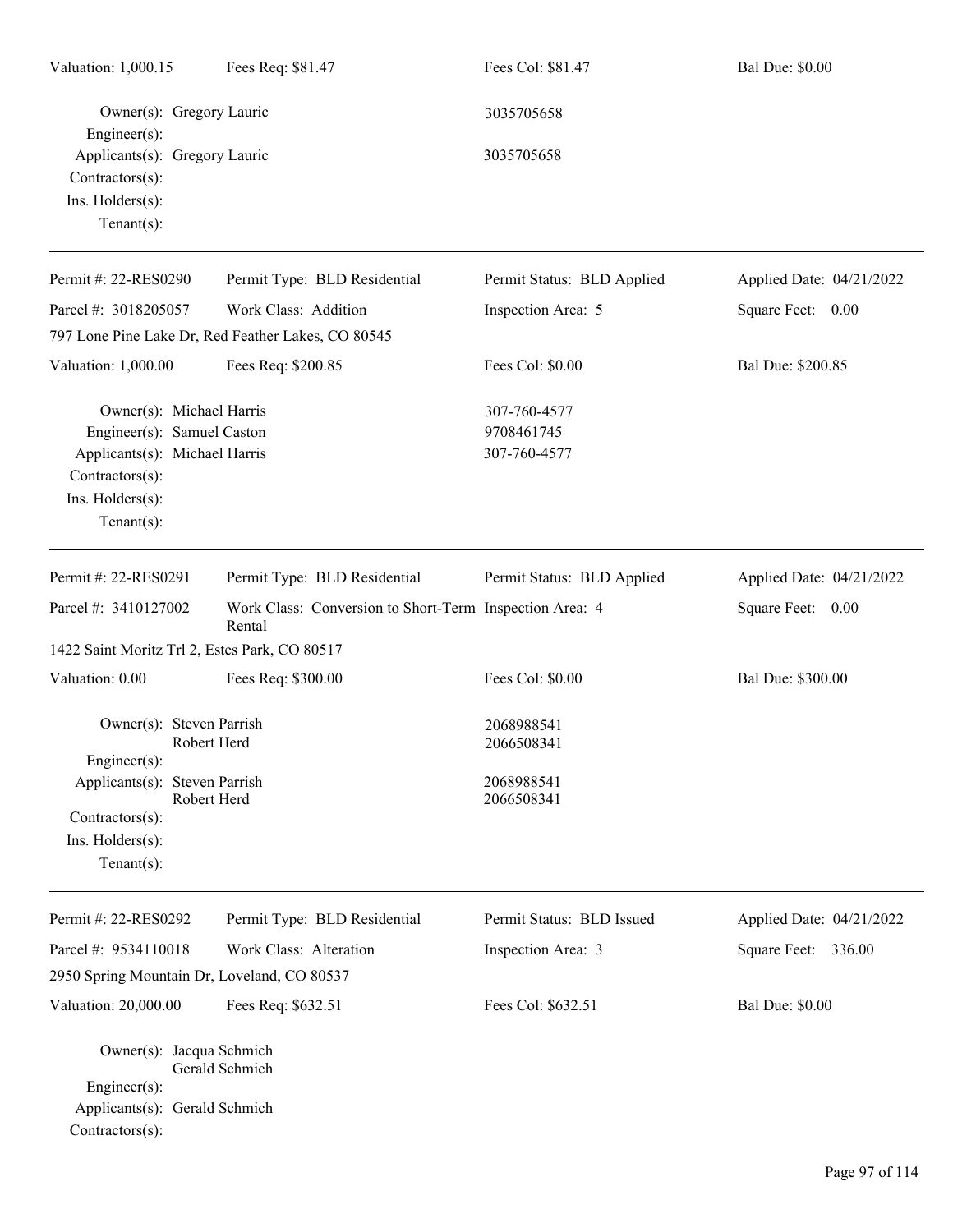| Tenant $(s)$ :                                                                                                                                   |                              |                                        |                          |
|--------------------------------------------------------------------------------------------------------------------------------------------------|------------------------------|----------------------------------------|--------------------------|
| Permit #: 22-RES0293                                                                                                                             | Permit Type: BLD Residential | Permit Status: BLD Applied             | Applied Date: 04/21/2022 |
| Parcel #: 8831305005                                                                                                                             | Work Class: Deck             | Inspection Area: 1                     | Square Feet: 572.00      |
| 1333 Country Club Rd, Fort Collins, CO 80524                                                                                                     |                              |                                        |                          |
| Valuation: 10,000.00                                                                                                                             | Fees Req: \$351.52           | Fees Col: \$0.00                       | Bal Due: \$351.52        |
| Owner(s): Abygail Behm<br>Engineer(s): Christopher Johnson<br>Applicants(s): Kaleb Behm<br>Contractors(s):<br>Ins. Holders(s):<br>Tenant $(s)$ : | Kaleb Behm                   | 9702152696<br>0000000000<br>9702152696 |                          |
| Permit #: 22-RES0294                                                                                                                             | Permit Type: BLD Residential | Permit Status: BLD Issued              | Applied Date: 04/21/2022 |
| Parcel #: 2936405163                                                                                                                             | Work Class: Deck             | Inspection Area: 5                     | Square Feet:<br>716.00   |
| 37 Rabbit Ears Ct, Livermore, CO 80536                                                                                                           |                              |                                        |                          |
| Valuation: 5,000.00                                                                                                                              | Fees Req: \$243.06           | Fees Col: \$243.06                     | <b>Bal Due: \$0.00</b>   |
| Owner(s): Janet Wylie<br>Engineer(s):                                                                                                            |                              | 9707440117                             |                          |
| Applicants(s): Janet Wylie<br>Contractors(s):<br>Ins. Holders(s):<br>Tenant $(s)$ :                                                              |                              | 9707440117                             |                          |
| Permit #: 22-RES0295                                                                                                                             | Permit Type: BLD Residential | Permit Status: BLD Applied             | Applied Date: 04/21/2022 |
| Parcel #: 9608000014                                                                                                                             | Work Class: New              | Inspection Area: 2                     | Square Feet:<br>0.00     |
| $\,$<br>Valuation: 420,000.00                                                                                                                    | Fees Req: \$6,572.47         | Fees Col: \$0.00                       | Bal Due: \$6,572.47      |
| Owner(s): David Walton<br>Engineer(s):                                                                                                           |                              | 9705840574                             |                          |
| Applicants(s): Bradley Anderson                                                                                                                  |                              | 970-556-5986                           |                          |
| Contractors(s): Bradley Anderson<br>Ins. Holders(s):<br>Tenant $(s)$ :                                                                           |                              | 970-556-5986                           |                          |
| Permit #: 22-RES0296                                                                                                                             | Permit Type: BLD Residential | Permit Status: BLD Applied             | Applied Date: 04/21/2022 |
| Parcel #: 3527404014                                                                                                                             | Work Class: Alteration       | Inspection Area: 4                     | Square Feet: 755.00      |
| 1701 Hummingbird Ln, Estes Park, CO 80517                                                                                                        |                              |                                        |                          |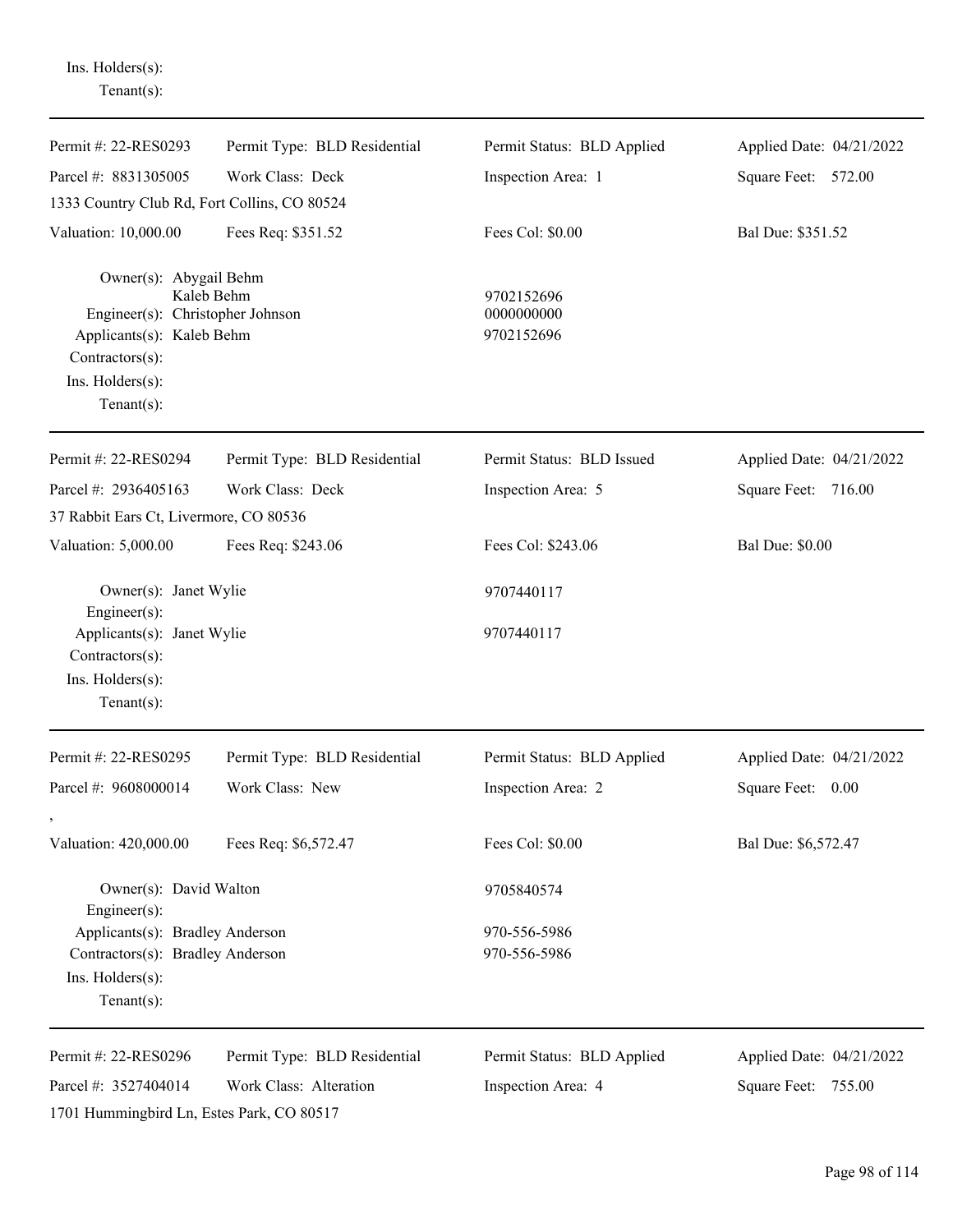| Valuation: 75,000.00                                                                                                                             | Fees Req: \$1,684.00                              | Fees Col: \$0.00                                     | Bal Due: \$1,684.00      |
|--------------------------------------------------------------------------------------------------------------------------------------------------|---------------------------------------------------|------------------------------------------------------|--------------------------|
| Engineer(s): David Bangs<br>Applicants(s): Michael Ferrante<br>Contractors(s):<br>Ins. Holders(s):<br>Tenant $(s)$ :                             | Owner(s): Velva J/Deborah L Starr Revocable Trust | 4025190050<br>9703088221<br>970-889-5771             |                          |
| Permit #: 22-RES0297                                                                                                                             | Permit Type: BLD Residential                      | Permit Status: BLD Issued                            | Applied Date: 04/21/2022 |
| Parcel #: 8702214004<br>1225 Salmon Run, Fort Collins, CO 80524                                                                                  | Work Class: Alteration                            | Inspection Area: 1                                   | Square Feet: 534.00      |
| Valuation: 25,000.00                                                                                                                             | Fees Req: \$1,040.08                              | Fees Col: \$1,040.08                                 | <b>Bal Due: \$0.00</b>   |
| Owner(s): Nathaniel Tarantino<br>Engineer(s):                                                                                                    |                                                   | 5059777696                                           |                          |
| Applicants(s): Corey Neuroth<br>Contractors(s): Corey Neuroth<br>Ins. Holders(s):<br>Tenant $(s)$ :                                              |                                                   | 3032491608<br>3032491608                             |                          |
| Permit #: 22-RES0298                                                                                                                             | Permit Type: BLD Residential                      | Permit Status: BLD Applied                           | Applied Date: 04/21/2022 |
| Parcel #: 1714000043                                                                                                                             | Work Class: Addition                              | Inspection Area: 2                                   | Square Feet: 0.00        |
| 122 Lightning Ridge Way, Bellvue, CO 80512                                                                                                       |                                                   |                                                      |                          |
| Valuation: 65,000.00                                                                                                                             | Fees Req: \$1,766.35                              | Fees Col: \$493.88                                   | Bal Due: \$1,272.47      |
| Owner(s): David Benjamin<br>Engineer(s): Mark Benjamin<br>Applicants(s): David Benjamin<br>Contractors(s):<br>Ins. Holders(s):<br>Tenant $(s)$ : |                                                   | $(970)$ 231-3664<br>970-472-2394<br>$(970)$ 231-3664 |                          |
| Permit #: 22-RES0299                                                                                                                             | Permit Type: BLD Residential                      | Permit Status: BLD Applied                           | Applied Date: 04/21/2022 |
| Parcel #: 9826109005                                                                                                                             | Work Class: Deck                                  | Inspection Area: 1                                   | Square Feet: 625.00      |
| 3316 Terry Point Dr, Fort Collins, CO 80524                                                                                                      |                                                   |                                                      |                          |
| Valuation: 48,000.00                                                                                                                             | Fees Req: \$1,260.86                              | Fees Col: \$0.00                                     | Bal Due: \$1,260.86      |
| Owner(s): Douglas Johnson<br>Engineer(s):                                                                                                        | North Star Trust                                  | 9703910497                                           |                          |
| Applicants(s): Douglas Johnson                                                                                                                   |                                                   | 9703910497                                           |                          |
| Contractors(s): William Whetsell<br>Ins. Holders(s):<br>Tenant $(s)$ :                                                                           |                                                   | 9704301314                                           |                          |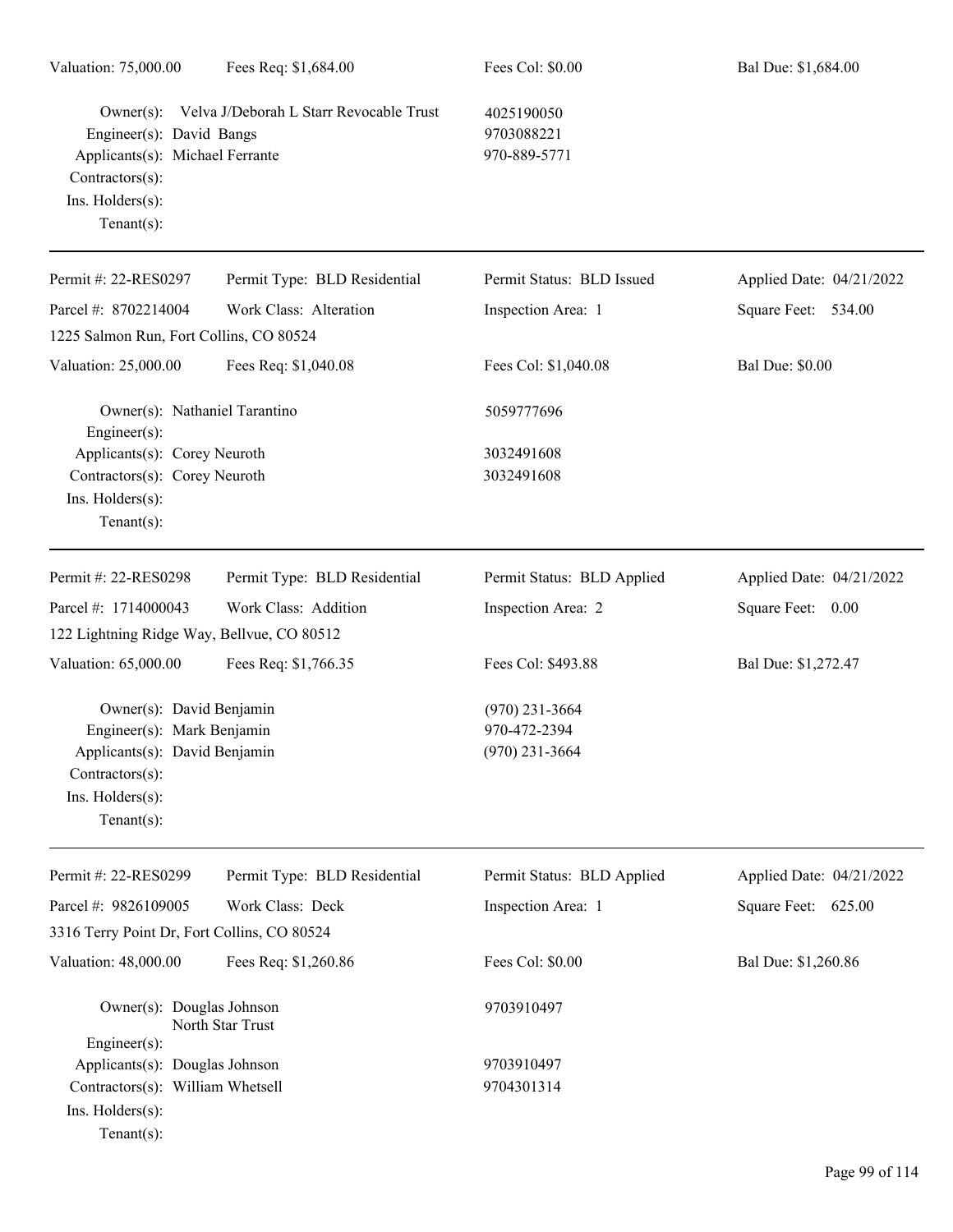| Permit #: 22-RES0300                                                                                     | Permit Type: BLD Residential                       | Permit Status: BLD Applied | Applied Date: 04/21/2022 |
|----------------------------------------------------------------------------------------------------------|----------------------------------------------------|----------------------------|--------------------------|
| Parcel #: 2407406027                                                                                     | Work Class: Addition                               | Inspection Area: 4         | Square Feet: 694.00      |
| 4075 Little Valley Rd, Estes Park, CO 80517                                                              |                                                    |                            |                          |
| Valuation: 15,000.00                                                                                     | Fees Req: \$725.34                                 | Fees Col: \$0.00           | Bal Due: \$725.34        |
| Owner(s): Shannon Coenen<br>Engineer(s):                                                                 | Joseph Coenen                                      | 3037756264<br>3037756264   |                          |
| Applicants(s): Joseph Coenen<br>Contractors(s):                                                          |                                                    | 3037756264                 |                          |
| Ins. Holders(s):<br>Tenant $(s)$ :                                                                       |                                                    |                            |                          |
| Permit #: 22-RES0301                                                                                     | Permit Type: BLD Residential                       | Permit Status: BLD LOC     | Applied Date: 04/21/2022 |
| Parcel #: 3535110013                                                                                     | Work Class: Alteration                             | Inspection Area: 4         | Square Feet: 0.00        |
| 1352 Marys Lake Rd, Estes Park, CO 80517                                                                 |                                                    |                            |                          |
| Valuation: 1.00                                                                                          | Fees Req: \$77.46                                  | Fees Col: \$77.46          | <b>Bal Due: \$0.00</b>   |
| Owner(s): Shara Oliman                                                                                   | Susan Goodman<br>Alexandre Oliman<br>Allan Goodman | 2033469231                 |                          |
| Engineer(s):<br>Applicants(s): Alexandre Oliman<br>Contractors(s):<br>Ins. Holders(s):<br>Tenant $(s)$ : |                                                    | 2033469231                 |                          |
| Permit #: 22-RES0302                                                                                     | Permit Type: BLD Residential                       | Permit Status: BLD Applied | Applied Date: 04/22/2022 |
| Parcel #: 0524408005                                                                                     | Work Class: Alteration                             | Inspection Area: 3         | Square Feet: 2,109.00    |
| 1010 Willows Bend Dr, Loveland, CO 80537                                                                 |                                                    |                            |                          |
| Valuation: 76,500.00                                                                                     | Fees Req: \$2,081.10                               | Fees Col: \$0.00           | Bal Due: \$2,081.10      |
| Owner(s): Tony Curtis<br>Engineer(s):                                                                    |                                                    | 9702153497                 |                          |
| Applicants(s): Caitlin Tanner                                                                            |                                                    | 9706696145                 |                          |
| Contractors(s): Jason Tanner<br>Ins. Holders(s):<br>Tenant $(s)$ :                                       |                                                    | 970-669-6145               |                          |
| Permit #: 22-RES0303                                                                                     | Permit Type: BLD Residential                       | Permit Status: BLD Applied | Applied Date: 04/22/2022 |
| Parcel #: 9734213098                                                                                     | Work Class: Deck                                   | Inspection Area: 2         | Square Feet: 408.00      |
| 1609 Westfield Dr, Fort Collins, CO 80526                                                                |                                                    |                            |                          |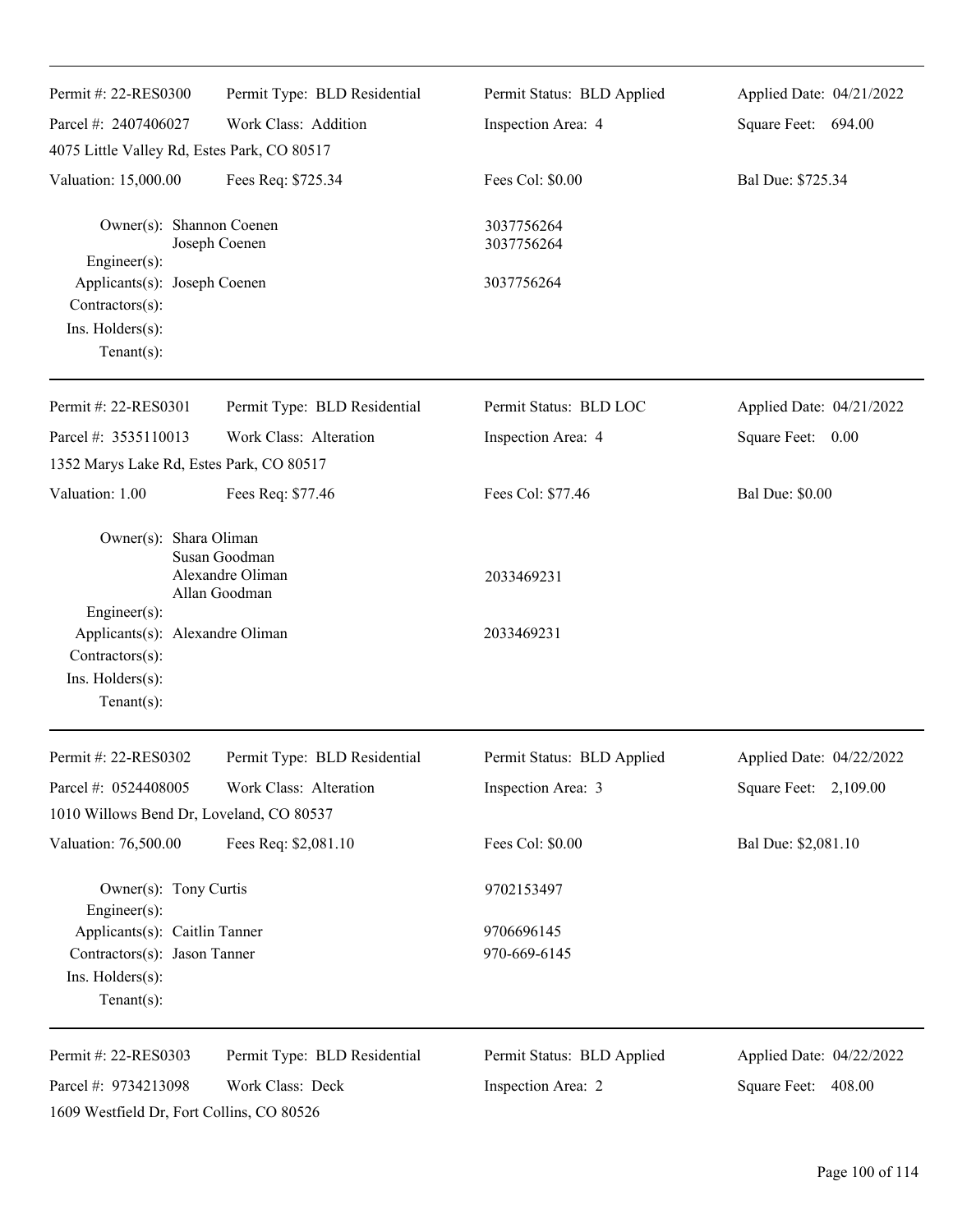| Valuation: 22,000.00                                                                                                                                | Fees Req: \$688.70           | Fees Col: \$0.00                         | Bal Due: \$688.70        |
|-----------------------------------------------------------------------------------------------------------------------------------------------------|------------------------------|------------------------------------------|--------------------------|
| Owner(s): Jeremy LeClair<br>Engineer(s):                                                                                                            |                              | 916-764-0776                             |                          |
| Applicants(s): Tad Bjorlie<br>Contractors(s): Tad Bjorlie<br>Ins. Holders(s):<br>$Tenant(s)$ :                                                      |                              | 970-663-2868<br>970-663-2868             |                          |
| Permit #: 22-RES0304                                                                                                                                | Permit Type: BLD Residential | Permit Status: BLD Applied               | Applied Date: 04/22/2022 |
| Parcel #: 2926106067                                                                                                                                | Work Class: Alteration       | Inspection Area: 5                       | Square Feet: 0.00        |
| 71 Culebra Peak Ct, Livermore, CO 80536                                                                                                             |                              |                                          |                          |
| Valuation: 100,000.00                                                                                                                               | Fees Req: \$2,291.78         | Fees Col: \$0.00                         | Bal Due: \$2,291.78      |
| Owner(s): Cynthia Quick<br>Engineer(s):                                                                                                             |                              | 9702149314                               |                          |
| Applicants(s): Neal Girard<br>Contractors(s): Neal Girard<br>Ins. Holders(s):<br>$Tenant(s)$ :                                                      |                              | 9706981251<br>9706981251                 |                          |
| Permit #: 22-RES0305                                                                                                                                | Permit Type: BLD Residential | Permit Status: BLD Applied               | Applied Date: 04/25/2022 |
| Parcel #: 0534000005                                                                                                                                | Work Class: New              | Inspection Area: 3                       | Square Feet: 0.00        |
| 9413 Prairie Way, Loveland, CO 80537                                                                                                                |                              |                                          |                          |
| Valuation: 283,898.00                                                                                                                               | Fees Req: \$5,903.27         | Fees Col: \$1,228.01                     | Bal Due: \$4,675.26      |
| Owner(s): Peter Heinrich<br>Engineer(s): Jason Baker<br>Applicants(s): Jeffrey Van Blaricom<br>Contractors(s):<br>Ins. Holders(s):<br>$Tenant(s)$ : |                              | 7205606729<br>9702781909<br>303-808-4066 |                          |
| Permit #: 22-RES0306                                                                                                                                | Permit Type: BLD Residential | Permit Status: BLD Applied               | Applied Date: 04/25/2022 |
| Parcel #: 9508106120                                                                                                                                | Work Class: Alteration       | Inspection Area: 2                       | Square Feet:<br>0.00     |
| 2109 Morning Dr, Loveland, CO 80538                                                                                                                 |                              |                                          |                          |
| Valuation: 25,000.00                                                                                                                                | Fees Req: \$1,085.28         | Fees Col: \$0.00                         | Bal Due: \$1,085.28      |
| Owner(s): Nicolette Alderson<br>Engineer(s): Wendy Dworak<br>Applicants(s): Tyler Alderson<br>Contractors(s):<br>Ins. Holders(s):<br>$Tenant(s)$ :  | Tyler Alderson               | 8019200687<br>970-372-1140<br>8019200687 |                          |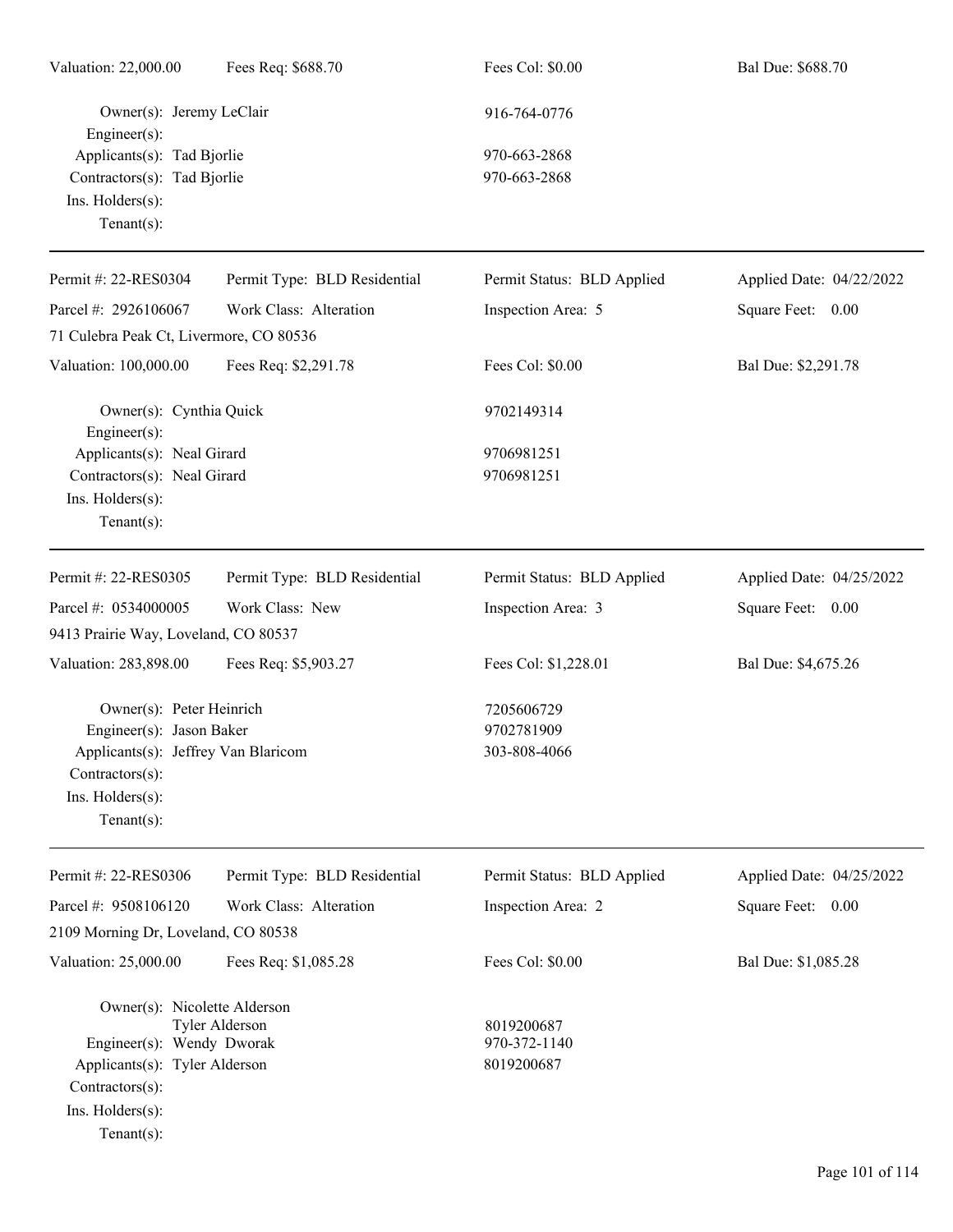| Permit #: 22-RES0307                                                                                                                                          | Permit Type: BLD Residential | Permit Status: BLD Applied                               | Applied Date: 04/26/2022 |
|---------------------------------------------------------------------------------------------------------------------------------------------------------------|------------------------------|----------------------------------------------------------|--------------------------|
| Parcel #: 2407306048                                                                                                                                          | Work Class: New              | Inspection Area: 4                                       | Square Feet: 0.00        |
| $\,$<br>Valuation: 1,000,000.00                                                                                                                               | Fees Req: \$14,288.02        | Fees Col: \$3,214.00                                     | Bal Due: \$11,074.02     |
| Owner(s): Nicolas Andreyev<br>Engineer(s): David Bangs<br>Applicants(s): Nathan Kinley<br>Contractors(s): Nathan Kinley<br>Ins. Holders(s):<br>Tenant $(s)$ : |                              | 3213770139<br>9703088221<br>970-227-4865<br>970-227-4865 |                          |
| Permit #: 22-RES0308                                                                                                                                          | Permit Type: BLD Residential | Permit Status: BLD Applied                               | Applied Date: 04/27/2022 |
| Parcel #: 9608000014<br>6279 Hidden Springs Rd, Fort Collins, CO 80526                                                                                        | Work Class: Addition         | Inspection Area: 2                                       | Square Feet: 160.00      |
| Valuation: 1,150.40                                                                                                                                           | Fees Req: \$251.43           | Fees Col: \$0.00                                         | Bal Due: \$251.43        |
| Owner(s): David Walton<br>Engineer(s):                                                                                                                        | Melissa Walton               | 9705840574                                               |                          |
| Applicants(s): David Walton<br>Contractors(s):<br>Ins. Holders(s):<br>Tenant $(s)$ :                                                                          |                              | 9705840574                                               |                          |
| Permit #: 22-RES0309                                                                                                                                          | Permit Type: BLD Residential | Permit Status: BLD Approved                              | Applied Date: 04/27/2022 |
| Parcel #: 9826113005                                                                                                                                          | Work Class: Deck             | Inspection Area: 1                                       | Square Feet: 245.00      |
| 3520 Terry Point Dr, Fort Collins, CO 80524                                                                                                                   |                              |                                                          |                          |
| Valuation: 12,000.00                                                                                                                                          | Fees Req: \$407.73           | Fees Col: \$0.00                                         | Bal Due: \$407.73        |
| Owner(s): Patricia Robbin                                                                                                                                     | Larry Robbin                 | $(908)$ 447-4203                                         |                          |
| $Engineering(s)$ :<br>Applicants(s): Patricia Robbin<br>Contractors(s):<br>Ins. Holders(s):<br>Tenant $(s)$ :                                                 |                              | $(908)$ 447-4203                                         |                          |
| Permit #: 22-RES0310                                                                                                                                          | Permit Type: BLD Residential | Permit Status: BLD Applied                               | Applied Date: 04/27/2022 |
| Parcel #: 8516000008                                                                                                                                          | Work Class: New              | Inspection Area: 3                                       | Square Feet: 0.00        |
| Valuation: 1,800,000.00                                                                                                                                       | Fees Req: \$21,961.02        | Fees Col: \$4,572.45                                     | Bal Due: \$17,388.57     |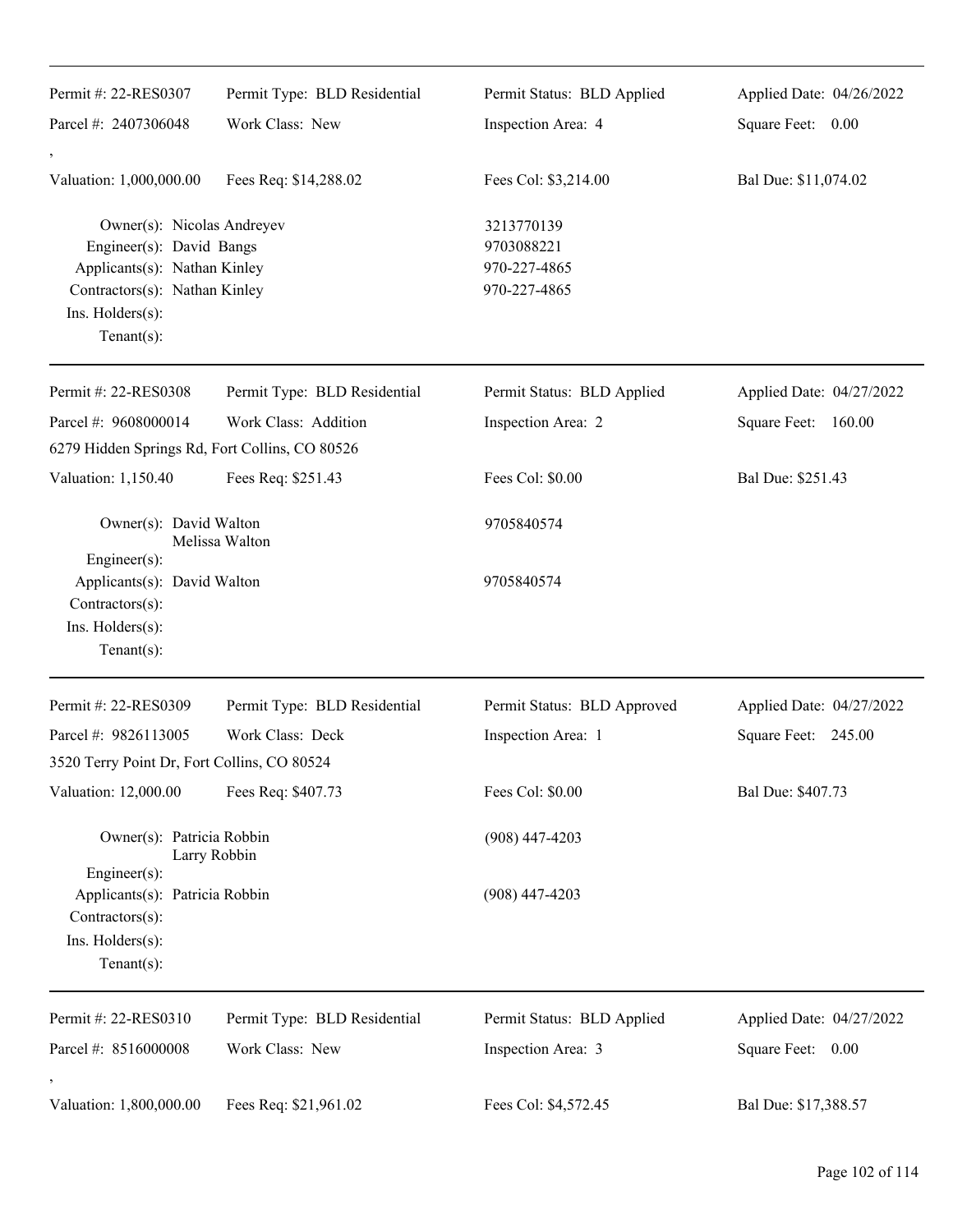Owner(s): Leslie Moen 9703717966 Engineer(s): Jason Stebbins 3037834797 Applicants(s): Kyle Meyer 720-454-2991 Contractors(s): Kyle Meyer 720-454-2991 Ins. Holders(s): Tenant(s):

| Permit #: 22-RES0311                                                                   | Permit Type: BLD Residential | Permit Status: BLD Issued  | Applied Date: 04/28/2022 |
|----------------------------------------------------------------------------------------|------------------------------|----------------------------|--------------------------|
| Parcel #: 0727000037                                                                   | Work Class: Alteration       | Inspection Area: 2         | Square Feet: 128.00      |
| 10437 Grosbeak Rd, Loveland, CO 80538                                                  |                              |                            |                          |
| Valuation: 15,000.00                                                                   | Fees Req: \$775.51           | Fees Col: \$775.51         | <b>Bal Due: \$0.00</b>   |
| Owner(s): Steve Mykytn<br>Engineer(s):                                                 |                              | $(847)$ 2087566            |                          |
| Applicants(s): Steve Mykytn<br>Contractors(s):<br>Ins. Holders(s):<br>Tenant $(s)$ :   |                              | $(847)$ 2087566            |                          |
| Permit #: 22-RES0312                                                                   | Permit Type: BLD Residential | Permit Status: BLD Applied | Applied Date: 04/28/2022 |
| Parcel #: 9626000005                                                                   | Work Class: Addition         | Inspection Area: 2         | Square Feet: 324.00      |
| 605 W 57th St 64, Loveland, CO 80538                                                   |                              |                            |                          |
| Valuation: 3,900.00                                                                    | Fees Req: \$251.93           | Fees Col: \$0.00           | Bal Due: \$251.93        |
| Owner(s): John White<br>Engineer(s):                                                   |                              | 9704880013                 |                          |
| Applicants(s): John White<br>Contractors(s):<br>Ins. Holders(s):<br>$Tenant(s)$ :      |                              | 9704880013                 |                          |
| Permit #: 22-RES0313                                                                   | Permit Type: BLD Residential | Permit Status: BLD Applied | Applied Date: 04/29/2022 |
| Parcel #: 0728305023                                                                   | Work Class: New              | Inspection Area: 2         | Square Feet: 0.00        |
| 13729 Raccoon Dr, Loveland, CO 80538                                                   |                              |                            |                          |
| Valuation: 520,000.00                                                                  | Fees Req: \$8,060.78         | Fees Col: \$0.00           | Bal Due: \$8,060.78      |
| Owner(s): Kelly McQueen<br>Engineer(s):                                                | Daniel McQueen               | 9703097313<br>9703097313   |                          |
| Applicants(s): Daniel McQueen<br>Contractors(s):<br>Ins. Holders(s):<br>Tenant $(s)$ : |                              | 9703097313                 |                          |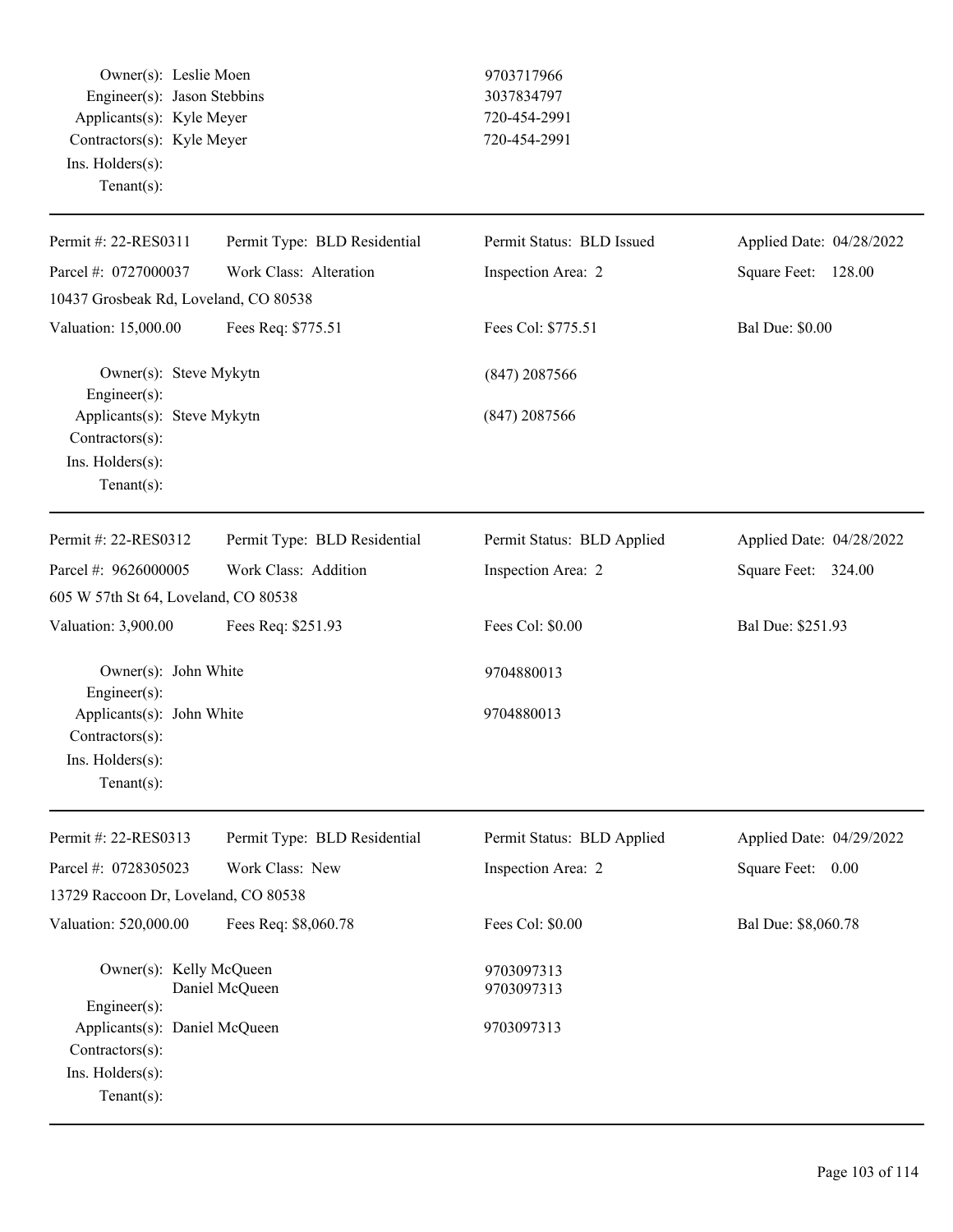| Permit #: 22-RES0314                                                                                                                                     | Permit Type: BLD Residential | Permit Status: BLD Applied                                         | Applied Date: 04/29/2022 |
|----------------------------------------------------------------------------------------------------------------------------------------------------------|------------------------------|--------------------------------------------------------------------|--------------------------|
| Parcel #: 0829000020                                                                                                                                     | Work Class: Addition         | Inspection Area: 1                                                 | Square Feet: 0.00        |
| 10425 Rist Canyon Rd, Bellvue, CO 80512                                                                                                                  |                              |                                                                    |                          |
| Valuation: 40,000.00                                                                                                                                     | Fees Req: \$1,210.54         | Fees Col: \$379.77                                                 | Bal Due: \$830.77        |
| Owner(s): Timothy Jackson<br>Engineer(s): Mark Benjamin<br>Applicants(s): Timothy Jackson<br>Contractors(s):<br>Ins. Holders(s):<br>Tenant $(s)$ :       |                              | 9704951815<br>970-472-2394<br>9704951815                           |                          |
| Permit #: 22-RES0315                                                                                                                                     | Permit Type: BLD Residential | Permit Status: BLD Applied                                         | Applied Date: 04/29/2022 |
| Parcel #: 1620105019                                                                                                                                     | Work Class: New              | Inspection Area: 4                                                 | Square Feet: 0.00        |
| 5431 Storm Mountain Dr, Drake, CO 80515                                                                                                                  |                              |                                                                    |                          |
| Valuation: 500,000.00                                                                                                                                    | Fees Req: \$7,730.70         | Fees Col: \$1,882.35                                               | Bal Due: \$5,848.35      |
| Owner(s): Amy Charkowski<br>Engineer(s): Samuel Caston<br>Applicants(s): Clint Young<br>Contractors(s): Clint Young<br>Ins. Holders(s):<br>$Tenant(s)$ : | Ronald Charkowski            | 6083333759<br>6083333759<br>9708461745<br>9702319032<br>9702319032 |                          |
| Permit #: 22-RES0316                                                                                                                                     | Permit Type: BLD Residential | Permit Status: BLD Applied                                         | Applied Date: 04/29/2022 |
| Parcel #: 9709108036                                                                                                                                     | Work Class: New              | Inspection Area: 2                                                 | Square Feet:<br>$0.00\,$ |
| 520 N Impala Dr, Fort Collins, CO 80521                                                                                                                  |                              |                                                                    |                          |
| Valuation: 85,000.00                                                                                                                                     | Fees Req: \$2,038.70         | Fees Col: \$0.00                                                   | Bal Due: \$2,038.70      |
| Owner(s): Mitchell Clark<br>Engineer(s): Gary Weeks<br>Applicants(s): Mitchell Clark<br>$Contractors(s)$ :<br>Ins. Holders(s):<br>$Tenant(s)$ :          |                              | 970-225-2422                                                       |                          |
| Permit #: 22-SGN0007                                                                                                                                     | Permit Type: BLD Sign        | Permit Status: BLD Issued                                          | Applied Date: 04/04/2022 |
| Parcel #: 8717200012                                                                                                                                     | Work Class: Building Mounted | Inspection Area: 2                                                 | Square Feet: 0.00        |
| 2235 E Mulberry St, Fort Collins, CO 80524                                                                                                               |                              |                                                                    |                          |
| Valuation: 0.00                                                                                                                                          | Fees Req: \$335.62           | Fees Col: \$335.62                                                 | <b>Bal Due: \$0.00</b>   |
| Owner(s): Jaysix Llc<br>$Engineer(s)$ :                                                                                                                  |                              | 970-381-2800                                                       |                          |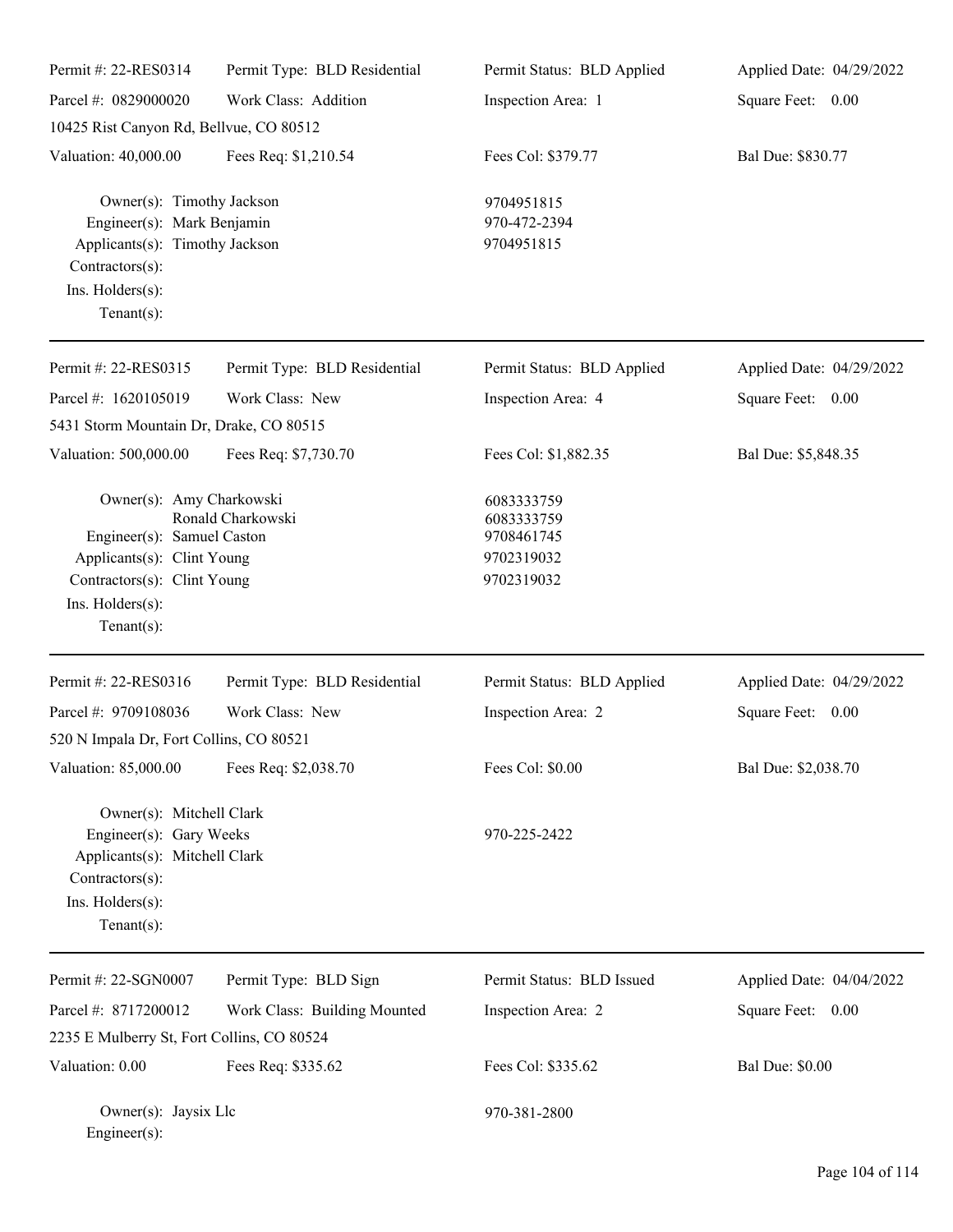| Permit #: 22-SGN0008                                                                                                                                    | Permit Type: BLD Sign             | Permit Status: BLD Issued                                          | Applied Date: 04/19/2022 |
|---------------------------------------------------------------------------------------------------------------------------------------------------------|-----------------------------------|--------------------------------------------------------------------|--------------------------|
| Parcel #: 8708306903                                                                                                                                    | Work Class: Building Mounted      | Inspection Area: 2                                                 | Square Feet: 0.00        |
| 2511 Donella Ct, Fort Collins, CO 80524                                                                                                                 |                                   |                                                                    |                          |
| Valuation: 7,495.00                                                                                                                                     | Fees Req: \$326.29                | Fees Col: \$326.29                                                 | <b>Bal Due: \$0.00</b>   |
| Owner(s): Mark Hettinger<br>Engineer $(s)$ :<br>Applicants(s): Marie Hashaw                                                                             |                                   | 9704168044                                                         |                          |
| Contractors(s): John Shaw<br>Ins. Holders(s):<br>$Tenant(s)$ :                                                                                          |                                   | 970-203-9292                                                       |                          |
| Permit #: 22-UTIL0105                                                                                                                                   | Permit Type: BLD Utility-Detached | Permit Status: BLD Applied                                         | Applied Date: 04/01/2022 |
| Parcel #: 0511307701                                                                                                                                    | Work Class: New                   | Inspection Area: 2                                                 | Square Feet: 0.00        |
| 2035 N County Road 29, Loveland, CO 80538                                                                                                               |                                   |                                                                    |                          |
| Valuation: 600,000.00                                                                                                                                   | Fees Req: \$8,436.75              | Fees Col: \$0.00                                                   | Bal Due: \$8,436.75      |
| Owner(s): Scott Birmingham<br>Engineer(s): John McBride<br>Applicants(s): Joel Hardy<br>Contractors(s):<br>Ins. Holders(s):<br>Tenant $(s)$ :           |                                   | 3037170389<br>9704205316                                           |                          |
| Permit #: 22-UTIL0106                                                                                                                                   | Permit Type: BLD Utility-Detached | Permit Status: BLD Applied                                         | Applied Date: 04/04/2022 |
| Parcel #: 9434206009                                                                                                                                    | Work Class: New                   | Inspection Area: 3                                                 | Square Feet:<br>0.00     |
| 2017 Vaquero St, Longmont, CO 80504                                                                                                                     |                                   |                                                                    |                          |
| Valuation: 42,000.00                                                                                                                                    | Fees Req: \$1,003.72              | Fees Col: \$0.00                                                   | Bal Due: \$1,003.72      |
| Owner(s): David Groover<br>Engineer(s): Brian Rusk<br>Applicants(s): Mike Atencio<br>Contractors(s): Mike Atencio<br>Ins. Holders(s):<br>Tenant $(s)$ : | Elise Groover                     | 7192878061<br>3037755676<br>3038285747<br>3037755676<br>3037755676 |                          |
| Permit #: 22-UTIL0107                                                                                                                                   | Permit Type: BLD Utility-Detached | Permit Status: BLD Applied                                         | Applied Date: 04/04/2022 |
| Parcel #: 2519205050                                                                                                                                    | Work Class: New                   | Inspection Area: 4                                                 | Square Feet: 0.00        |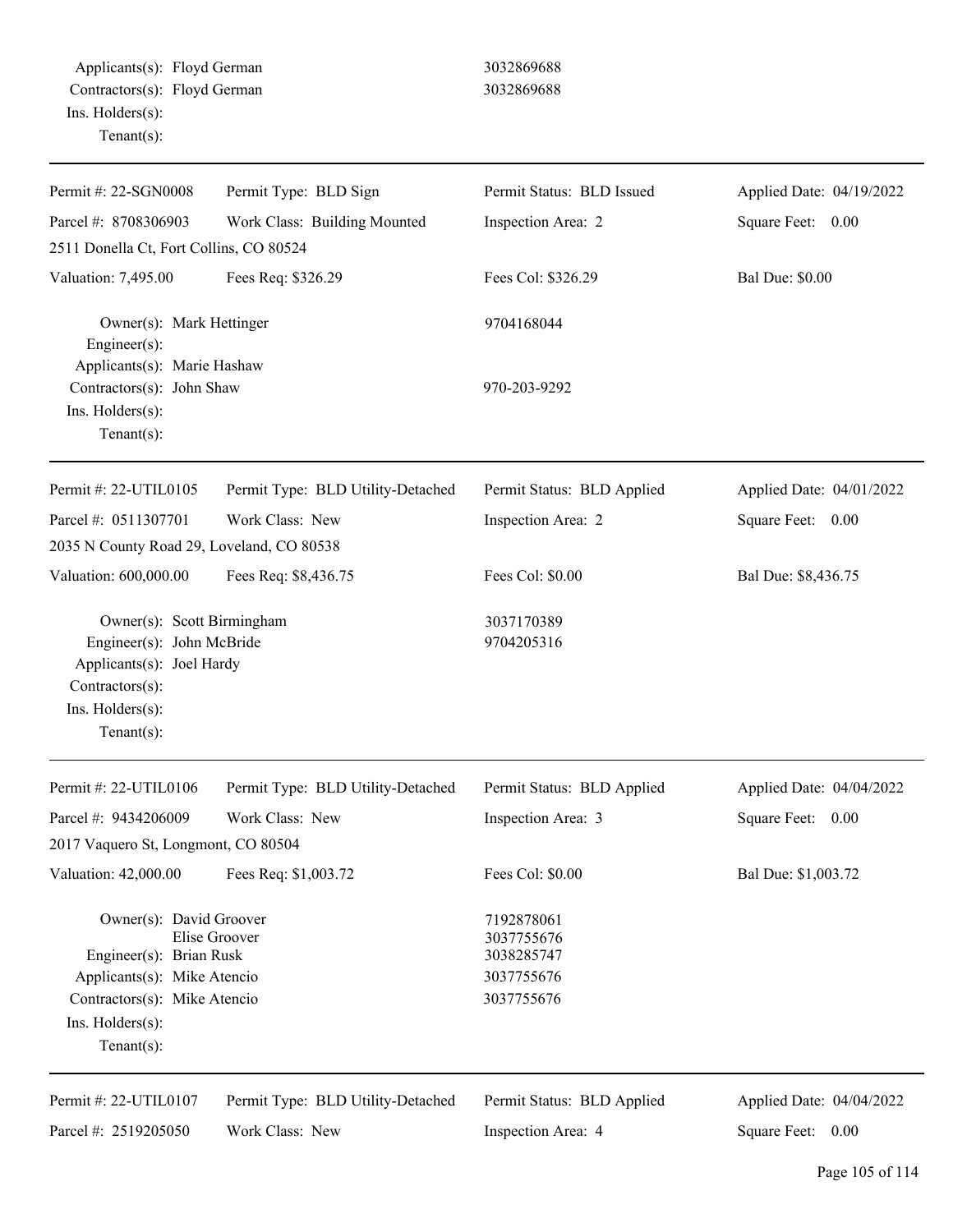| Valuation: 60,000.00                                                                                                                                                    | Fees Req: \$1,492.00              | Fees Col: \$0.00                                                         | Bal Due: \$1,492.00      |
|-------------------------------------------------------------------------------------------------------------------------------------------------------------------------|-----------------------------------|--------------------------------------------------------------------------|--------------------------|
| Owner(s): Thomas Chapel<br>Engineer(s): David Bangs<br>Applicants(s): Colleen Logan<br>Contractors(s): Bob Iwanicki<br>Ins. Holders(s):<br>Tenant $(s)$ :               |                                   | 9704203568<br>9703088221<br>9704433872<br>970-586-9342                   |                          |
| Permit #: $22$ -UTIL0108                                                                                                                                                | Permit Type: BLD Utility-Detached | Permit Status: BLD Applied                                               | Applied Date: 04/04/2022 |
| Parcel #: 0902000020                                                                                                                                                    | Work Class: New                   | Inspection Area: 5                                                       | Square Feet: 0.00        |
| 1121 Soaring Eagle Dr, Laporte, CO 80535                                                                                                                                |                                   |                                                                          |                          |
| Valuation: 57,961.00                                                                                                                                                    | Fees Req: \$1,299.31              | Fees Col: \$0.00                                                         | Bal Due: \$1,299.31      |
| Owner(s): Alan Cassalia<br>Engineer(s): Karl Lemmenes<br>Applicants(s): Shamrock Buildings LLC<br>Contractors(s): Jacob Renninger<br>Ins. Holders(s):<br>Tenant $(s)$ : | Chelsea Pellow                    | 7202385081<br>608-884-5970<br>970-484-5355<br>7193590681<br>970-305-7086 |                          |
| Permit #: 22-UTIL0109                                                                                                                                                   | Permit Type: BLD Utility-Detached | Permit Status: BLD Applied                                               | Applied Date: 04/04/2022 |
| Parcel #: 8631100032                                                                                                                                                    | Work Class: New                   | Inspection Area: 2                                                       | Square Feet: 0.00        |
| 5554 N County Road 11c, Loveland, CO 80538                                                                                                                              |                                   |                                                                          |                          |
| Valuation: 147,000.00                                                                                                                                                   | Fees Req: \$2,569.15              | Fees Col: \$0.00                                                         | Bal Due: \$2,569.15      |
| Owner(s): Steven Tungesvick<br>Engineer(s): Benjamin Zobrist<br>Applicants(s): Greg Ure<br>Contractors(s): Greg Ure<br>Ins. Holders(s):<br>Tenant $(s)$ :               |                                   | 9706692783<br>3092634015<br>9703708022<br>9703708022                     |                          |
| Permit #: 22-UTIL0110                                                                                                                                                   | Permit Type: BLD Utility-Detached | Permit Status: BLD Applied                                               | Applied Date: 04/04/2022 |
| Parcel #: 0733205009                                                                                                                                                    | Work Class: New                   | Inspection Area: 2                                                       | Square Feet: 0.00        |
| 13512 Otter Rd, Loveland, CO 80538                                                                                                                                      |                                   |                                                                          |                          |
| Valuation: 150,000.00                                                                                                                                                   | Fees Req: \$2,714.66              | Fees Col: \$0.00                                                         | Bal Due: \$2,714.66      |
| Owner(s): David Smith<br>Engineer(s): Mark Benjamin<br>Applicants(s): David Smith<br>Contractors(s):                                                                    |                                   | 970-472-2394                                                             |                          |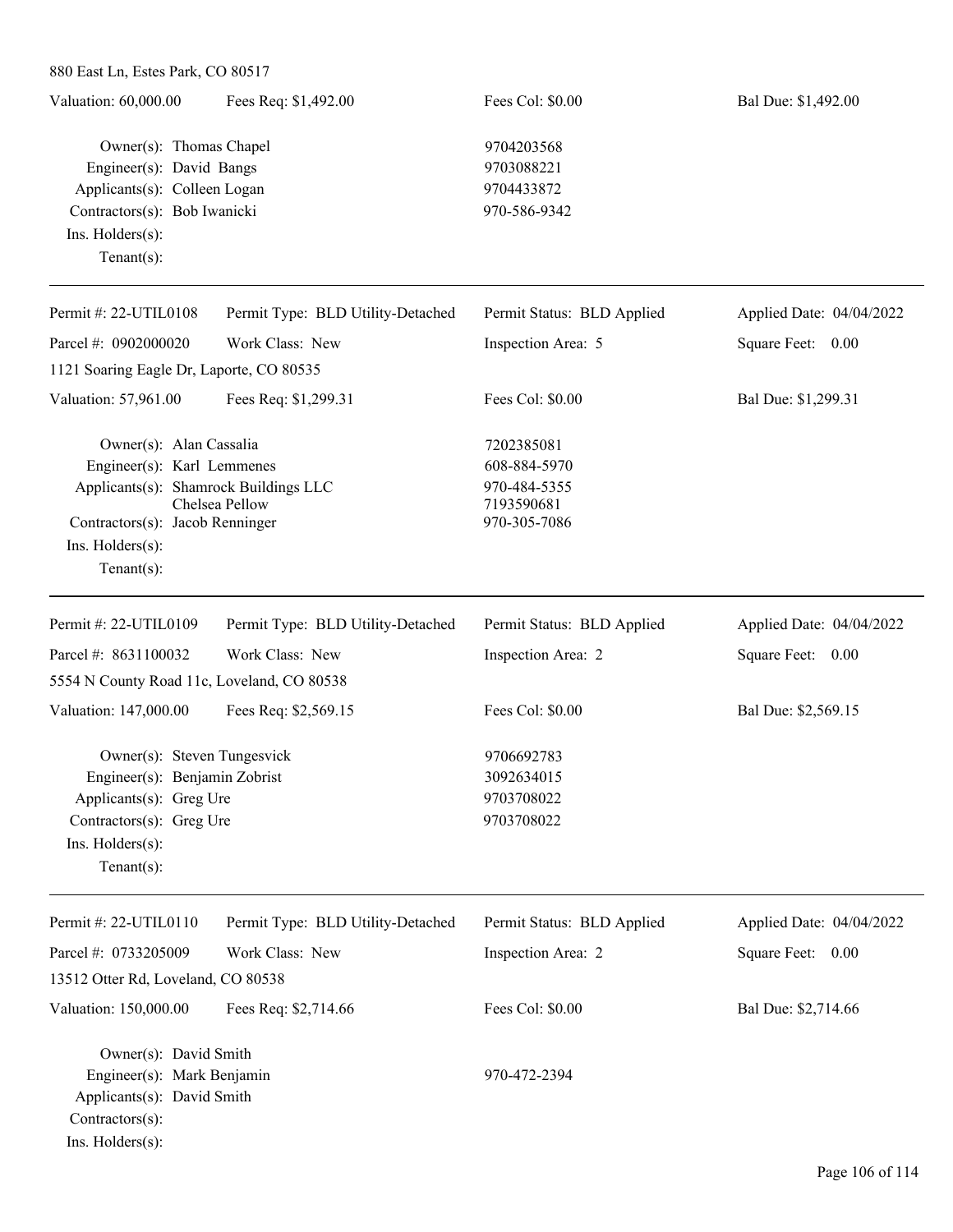Tenant(s):

| Permit #: 22-UTIL0111                                                                             | Permit Type: BLD Utility-Detached                             | Permit Status: BLD Approved                | Applied Date: 04/05/2022 |
|---------------------------------------------------------------------------------------------------|---------------------------------------------------------------|--------------------------------------------|--------------------------|
| Parcel #: 8621405033                                                                              | Work Class: Stand Alone Structure -<br><b>New</b>             | Inspection Area: 2                         | Square Feet: 0.00        |
| 3722 Eagle Spirit Ct, Fort Collins, CO 80528                                                      |                                                               |                                            |                          |
| Valuation: 42,700.00                                                                              | Fees Req: \$1,140.92                                          | Fees Col: \$0.00                           | Bal Due: \$1,140.92      |
| Owner(s): Scott Hoyt<br>Engineer(s):                                                              |                                                               | 5122306153                                 |                          |
| Applicants(s): Sean Shiers<br>Contractors(s): Sean Shiers<br>Ins. Holders(s):<br>Tenant $(s)$ :   |                                                               | 9704081414<br>9704081414                   |                          |
| Permit #: 22-UTIL0112                                                                             | Permit Type: BLD Utility-Detached                             | Permit Status: BLD Applied                 | Applied Date: 04/07/2022 |
| Parcel #: 0113000920<br>5009 Hawk Canyon Rd, Wellington, CO 80549                                 | Work Class: Alteration                                        | Inspection Area: 6                         | Square Feet: 0.00        |
| Valuation: 59,000.00                                                                              | Fees Req: \$1,247.33                                          | Fees Col: \$0.00                           | Bal Due: \$1,247.33      |
| Owner(s): County Of Larimer<br>Engineer(s):                                                       |                                                               |                                            |                          |
| Applicants(s): Kevin Murray<br>Contractors(s): Kevin Murray<br>Ins. Holders(s):<br>Tenant $(s)$ : | <b>Empire Carpentry LLC</b>                                   | 970-493-3499<br>9705665743<br>970-493-3499 |                          |
| Permit #: 22-UTIL0113                                                                             | Permit Type: BLD Utility-Detached                             | Permit Status: BLD Applied                 | Applied Date: 04/08/2022 |
| Parcel #: 9902405025                                                                              | Work Class: Addition - Attached to<br><b>Utility Building</b> | Inspection Area: 1                         | Square Feet: 0.00        |
| 13008 Appaloosa Ave, Wellington, CO 80549                                                         |                                                               |                                            |                          |
| Valuation: 45,000.00                                                                              | Fees Req: \$1,314.40                                          | Fees Col: \$0.00                           | Bal Due: \$1,314.40      |
| Owner(s): Kirk Albrecht<br>Engineer(s): Timothy Royer                                             |                                                               | 720-297-2672                               |                          |
| Applicants(s): Kirk Albrecht<br>Contractors(s):<br>Ins. Holders(s):                               |                                                               | 720-297-2672                               |                          |
| Tenant $(s)$ :                                                                                    |                                                               |                                            |                          |
| Permit #: 22-UTIL0114                                                                             | Permit Type: BLD Utility-Detached                             | Permit Status: BLD Applied                 | Applied Date: 04/08/2022 |
| Parcel #: 9807000021                                                                              | Work Class: New                                               | Inspection Area: 1                         | Square Feet:<br>0.00     |
| 4747 Totonka Trl, Laporte, CO 80535                                                               |                                                               |                                            |                          |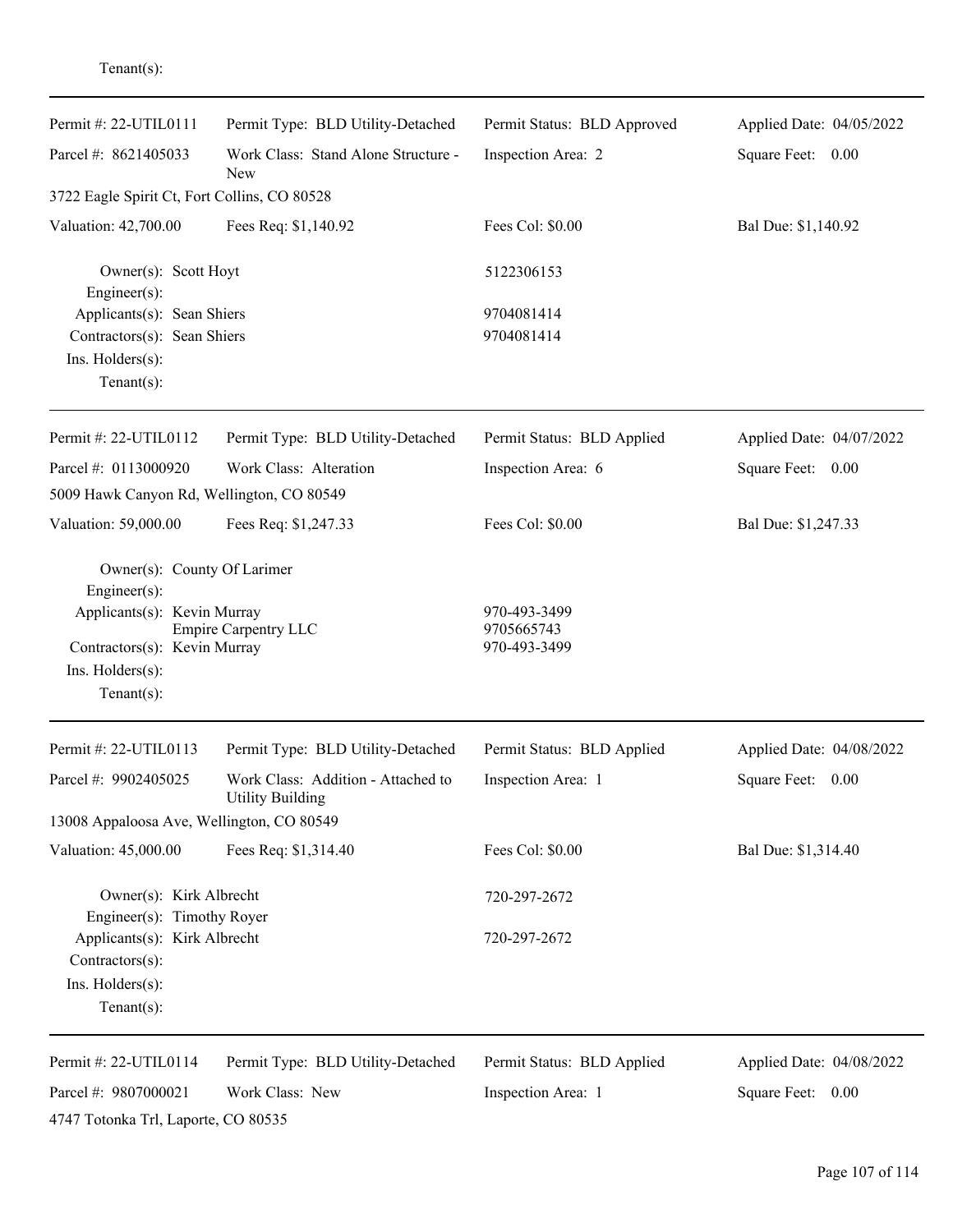| Owner(s): Erik Whitin<br>Engineer(s): Scott Lazarowicz<br>Applicants(s): Erik Whitin<br>Contractors(s):<br>Ins. Holders(s):<br>$Tenant(s)$ : | Kim Whitin<br>Mark Benjamin                                             | 9702157645<br>9703052374<br>970-567-7593<br>970-472-2394<br>9702157645 |                          |
|----------------------------------------------------------------------------------------------------------------------------------------------|-------------------------------------------------------------------------|------------------------------------------------------------------------|--------------------------|
| Permit #: 22-UTIL0115                                                                                                                        | Permit Type: BLD Utility-Detached                                       | Permit Status: BLD Applied                                             | Applied Date: 04/13/2022 |
| Parcel #: 9804207018                                                                                                                         | Work Class: New                                                         | Inspection Area: 1                                                     | Square Feet: 0.00        |
|                                                                                                                                              | 2836 W County Road 60e, Fort Collins, CO 80524                          |                                                                        |                          |
| Valuation: 14,500.00                                                                                                                         | Fees Req: \$450.07                                                      | Fees Col: \$0.00                                                       | Bal Due: \$450.07        |
| Applicants(s): Matthew Skinner<br>Contractors(s): Philip Lapp<br>Ins. Holders(s):<br>$Tenant(s)$ :                                           | Owner(s): Matthew Skinner<br>Engineer(s): Cody Geisendorfer             | $(512)$ 393-9297<br>9705780184<br>$(512)$ 393-9297<br>9705673032       |                          |
| Permit #: 22-UTIL0116                                                                                                                        | Permit Type: BLD Utility-Detached                                       | Permit Status: BLD Applied                                             | Applied Date: 04/14/2022 |
| Parcel #: 9926205008                                                                                                                         | Work Class: New                                                         | Inspection Area: 1                                                     | Square Feet: 360.00      |
| 900 Eggleston St, Fort Collins, CO 80524                                                                                                     |                                                                         |                                                                        |                          |
| Valuation: 10,000.00                                                                                                                         | Fees Req: \$331.98                                                      | Fees Col: \$0.00                                                       | Bal Due: \$331.98        |
| Owner(s): Jason Lawson<br>Engineer(s): Kevin Nolan                                                                                           |                                                                         | $(970) 682 - 0535$                                                     |                          |
| Applicants(s): Jason Lawson<br>Contractors(s):<br>Ins. Holders(s):<br>$Tenant(s)$ :                                                          |                                                                         | $(970) 682 - 0535$                                                     |                          |
| Permit #: 22-UTIL0117                                                                                                                        | Permit Type: BLD Utility-Detached                                       | Permit Status: BLD Applied                                             | Applied Date: 04/14/2022 |
| Parcel #: 0911000041                                                                                                                         | Work Class: New                                                         | Inspection Area: 5                                                     | Square Feet: 0.00        |
| 312 Granite Rdg, Laporte, CO 80535                                                                                                           |                                                                         |                                                                        |                          |
| Valuation: 12,300.00                                                                                                                         | Fees Req: \$435.24                                                      | Fees Col: \$0.00                                                       | Bal Due: \$435.24        |
| Owner(s): Lori Nielsen<br>Engineer(s):                                                                                                       |                                                                         | 3074213849                                                             |                          |
| Ins. Holders(s):                                                                                                                             | Applicants(s): Andrew James Denny<br>Contractors(s): Andrew James Denny | 9704202756<br>9704202756                                               |                          |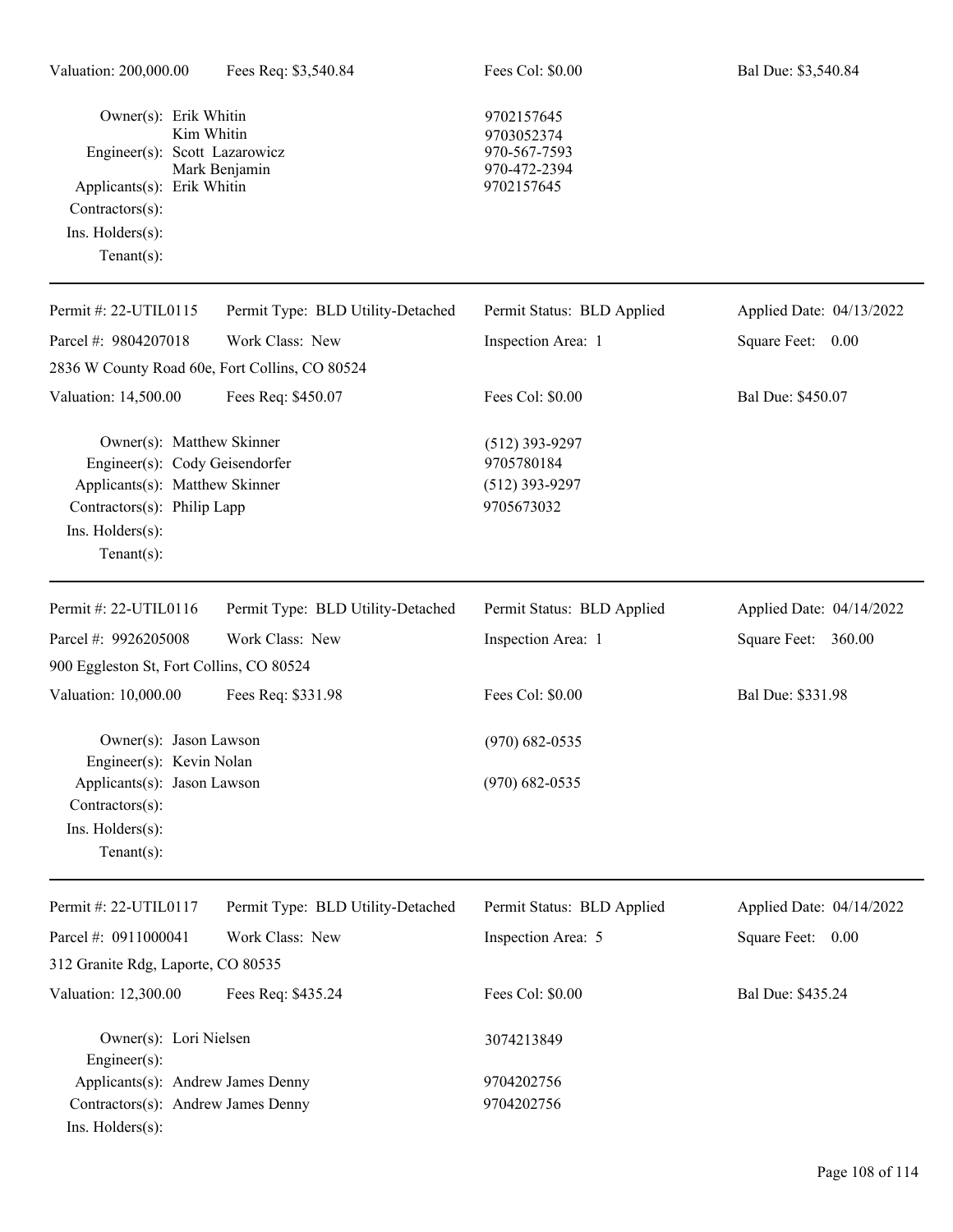| enant(s) |  |
|----------|--|
|          |  |
|          |  |

| Permit #: 22-UTIL0118                                                                                | Permit Type: BLD Utility-Detached                    | Permit Status: BLD Issued                       | Applied Date: 04/15/2022                        |  |
|------------------------------------------------------------------------------------------------------|------------------------------------------------------|-------------------------------------------------|-------------------------------------------------|--|
| Parcel #: 9835400046<br>Work Class: Stand Alone Structure -<br><b>New</b>                            |                                                      | Inspection Area: 1<br>Square Feet: 104.00       |                                                 |  |
| 2025 N College Ave #204, Fort Collins, CO 80524                                                      |                                                      |                                                 |                                                 |  |
| Valuation: 2,400.00                                                                                  | Fees Req: \$145.46                                   | Fees Col: \$145.46                              | <b>Bal Due: \$0.00</b>                          |  |
| Owner(s): Maria Rojas<br>Engineer(s):                                                                |                                                      | 7204952012                                      |                                                 |  |
| Applicants(s): Maria Rojas<br>Contractors(s):<br>Ins. Holders(s):<br>Tenant $(s)$ :                  |                                                      | 7204952012                                      |                                                 |  |
| Permit #: 22-UTIL0119                                                                                | Permit Type: BLD Utility-Detached                    | Permit Status: BLD Applied                      | Applied Date: 04/15/2022                        |  |
| Parcel #: 9531213014<br>2908 Kyle Cir, Loveland, CO 80537                                            | Work Class: New                                      | Inspection Area: 3                              | Square Feet: 0.00                               |  |
| Valuation: 100,000.00                                                                                | Fees Req: \$2,129.18                                 | Fees Col: \$503.91                              | Bal Due: \$1,625.27                             |  |
| Owner(s): Keith Cortella<br>Karen Cortella<br>* Richard J Paul Living Trust<br>$Engineering(s)$ :    |                                                      | 9706910945                                      |                                                 |  |
| Applicants(s): Bill Fraser<br>Contractors(s): Bill Fraser<br>Ins. Holders(s):<br>Tenant $(s)$ :      |                                                      | 970-568-8380<br>970-568-8380                    |                                                 |  |
| Permit #: 22-UTIL0120                                                                                | Permit Type: BLD Utility-Detached                    | Permit Status: BLD Applied                      | Applied Date: 04/15/2022                        |  |
| Parcel #: 3032100021                                                                                 | Work Class: New                                      | Inspection Area: 5                              | Square Feet: 0.00                               |  |
| 24330 W County Road 74e, Red Feather Lakes, CO 80545                                                 |                                                      |                                                 |                                                 |  |
| Valuation: 33,000.00                                                                                 | Fees Req: \$888.39                                   | Fees Col: \$0.00                                | Bal Due: \$888.39                               |  |
| Owner(s): Alfred Ricci<br>Engineer(s):                                                               |                                                      | 9704859545                                      |                                                 |  |
| Applicants(s): Alfred Ricci<br>Contractors(s): Jacob Renninger<br>Ins. Holders(s):<br>Tenant $(s)$ : |                                                      | 9704859545<br>970-305-7086                      |                                                 |  |
| Permit #: 22-UTIL0121<br>Parcel #: 2532200007<br>890 Fish Creek Rd, Estes Park, CO 80517             | Permit Type: BLD Utility-Detached<br>Work Class: New | Permit Status: BLD Issued<br>Inspection Area: 4 | Applied Date: 04/18/2022<br>Square Feet: 720.00 |  |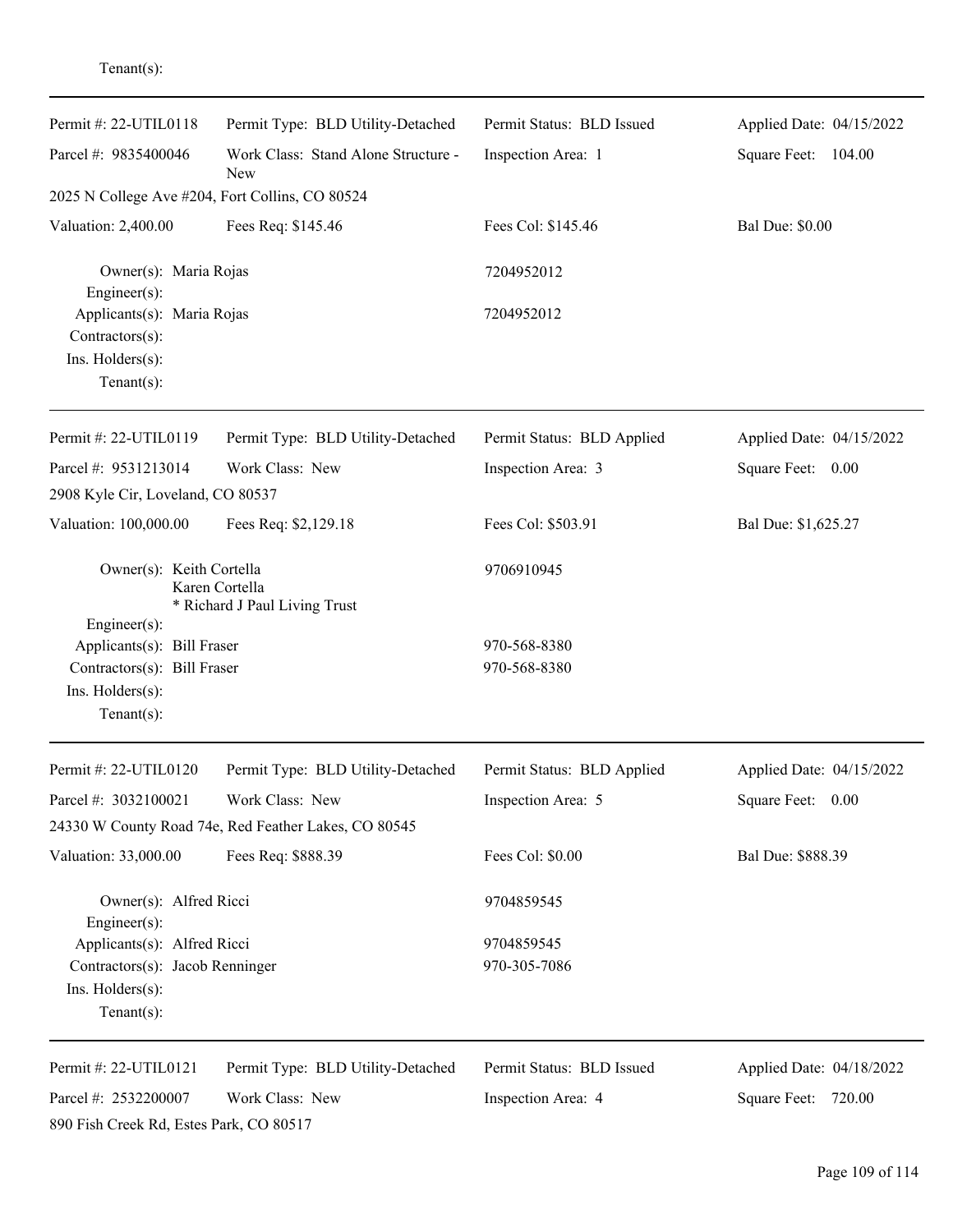| Valuation: 10,000.00                          | Fees Req: \$331.98                | Fees Col: \$331.98         | <b>Bal Due: \$0.00</b>   |
|-----------------------------------------------|-----------------------------------|----------------------------|--------------------------|
| Owner(s): Joshua Cramer<br>$Engineering(s)$ : | Dana Cramer                       | 3196213685<br>3196213685   |                          |
| Applicants(s): Joshua Cramer                  | Dana Cramer                       | 3196213685<br>3196213685   |                          |
| Contractors(s):                               |                                   |                            |                          |
| Ins. Holders(s):                              |                                   |                            |                          |
| $Tenant(s)$ :                                 |                                   |                            |                          |
| Permit #: 22-UTIL0122                         | Permit Type: BLD Utility-Detached | Permit Status: BLD Issued  | Applied Date: 04/18/2022 |
| Parcel #: 2532200007                          | Work Class: New                   | Inspection Area: 4         | Square Feet: 896.00      |
| 890 Fish Creek Rd, Estes Park, CO 80517       |                                   |                            |                          |
| Valuation: 20,000.00                          | Fees Req: \$691.71                | Fees Col: \$691.71         | <b>Bal Due: \$0.00</b>   |
| Owner(s): Joshua Cramer<br>Engineer(s):       | Dana Cramer                       | 3196213685<br>3196213685   |                          |
| Applicants(s): Joshua Cramer                  |                                   | 3196213685                 |                          |
| Contractors(s):                               | Dana Cramer                       | 3196213685                 |                          |
| Ins. Holders(s):                              |                                   |                            |                          |
| $Tenant(s)$ :                                 |                                   |                            |                          |
|                                               |                                   |                            |                          |
| Permit #: 22-UTIL0123                         | Permit Type: BLD Utility-Detached | Permit Status: BLD Applied | Applied Date: 04/20/2022 |
| Parcel #: 9418408004                          | Work Class: New                   | Inspection Area: 3         | Square Feet: 0.00        |
| 996 Pierre Ridge Rd, Berthoud, CO 80513       |                                   |                            |                          |
| Valuation: 75,000.00                          | Fees Req: \$1,669.16              | Fees Col: \$421.73         | Bal Due: \$1,247.43      |
| Owner(s): Daniel Boyd<br>Engineer(s):         |                                   | 3039906077                 |                          |
| Applicants(s): Scott Oakes                    |                                   | 303-589-8846               |                          |
| Contractors(s): Scott Oakes                   |                                   | 303-589-8846               |                          |
| Ins. Holders(s):<br>Tenant $(s)$ :            |                                   |                            |                          |
| Permit #: 22-UTIL0124                         | Permit Type: BLD Utility-Detached | Permit Status: BLD Applied | Applied Date: 04/20/2022 |
| Parcel #: 0022400012                          | Work Class: New                   | Inspection Area: 5         | Square Feet: 0.00        |
| 16000 Legend Way, Livermore, CO 80536         |                                   |                            |                          |
| Valuation: 127,520.00                         | Fees Req: \$2,181.64              | Fees Col: \$0.00           | Bal Due: \$2,181.64      |
| Owner(s): David Jellison<br>Engineer(s):      |                                   | 7206330899                 |                          |
| Applicants(s): Greg Ure                       |                                   | 9703708022                 |                          |
| Contractors(s): Greg Ure                      |                                   | 9703708022                 |                          |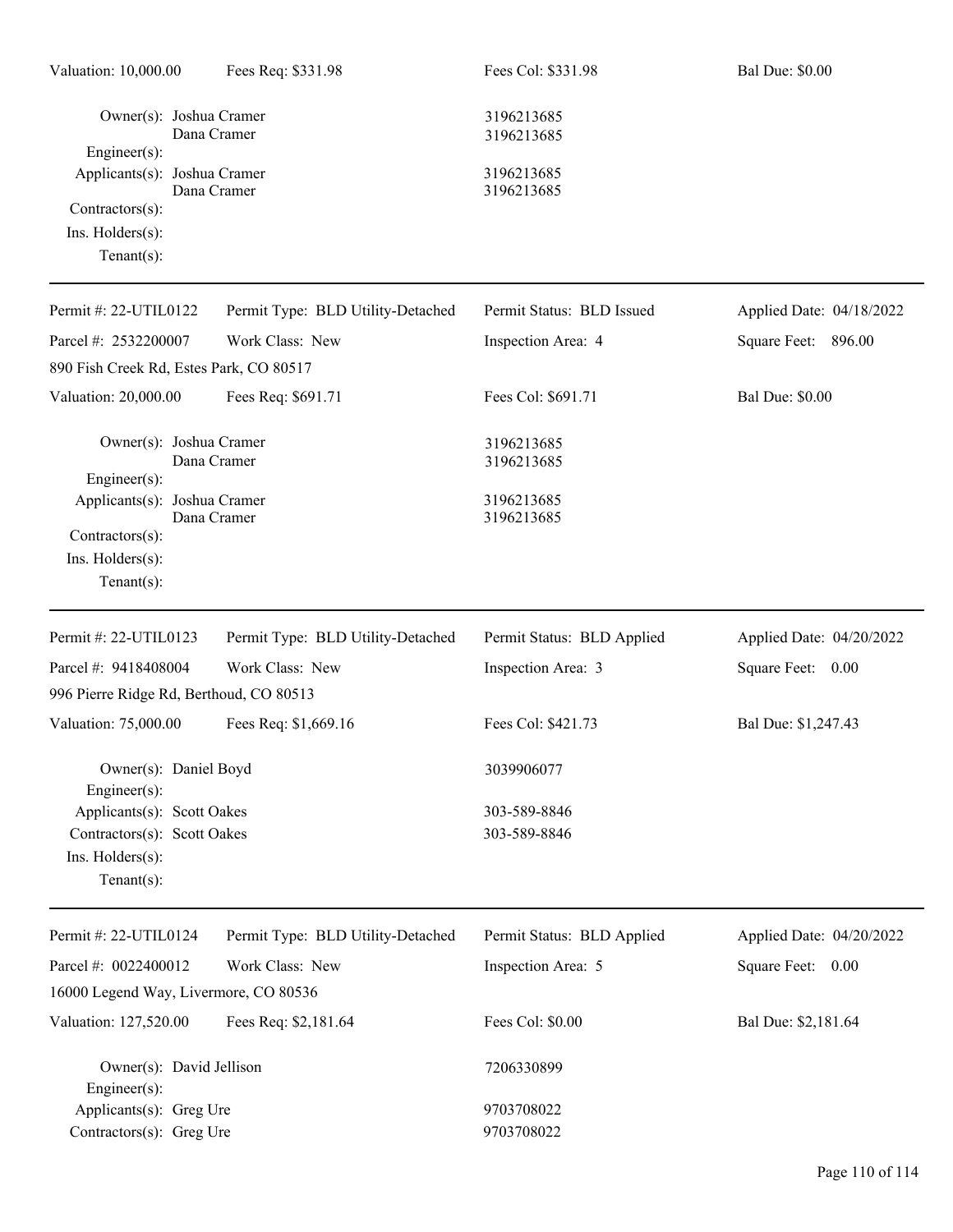Ins. Holders(s): Tenant(s):

| Permit #: 22-UTIL0125                                                                                         | Permit Type: BLD Utility-Detached | Permit Status: BLD Issued  | Applied Date: 04/21/2022 |
|---------------------------------------------------------------------------------------------------------------|-----------------------------------|----------------------------|--------------------------|
| Parcel #: 0229000003                                                                                          | Work Class: Alteration            | Inspection Area: 6         | Square Feet:<br>900.00   |
| 321 Sanddown Blvd, Livermore, CO 80536                                                                        |                                   |                            |                          |
| Valuation: 16,200.00                                                                                          | Fees Req: \$464.89                | Fees Col: \$464.89         | <b>Bal Due: \$0.00</b>   |
| Owner(s): Paul Waller<br>Engineer(s):                                                                         | Kenneth Sagen                     | 5125547285<br>512-554-7285 |                          |
| Applicants(s): Kenneth Sagen<br>Contractors(s):<br>Ins. Holders(s):<br>Tenant $(s)$ :                         |                                   | 512-554-7285               |                          |
| Permit #: 22-UTIL0126                                                                                         | Permit Type: BLD Utility-Detached | Permit Status: BLD Applied | Applied Date: 04/21/2022 |
| Parcel #: 9803407002<br>1409 W County Road 60e, Fort Collins, CO 80524                                        | Work Class: New                   | Inspection Area: 1         | Square Feet:<br>0.00     |
| Valuation: 100,000.00                                                                                         | Fees Req: \$1,847.71              | Fees Col: \$503.92         | Bal Due: \$1,343.79      |
| Owner(s): David Berney<br>Engineer(s): Timothy Royer                                                          |                                   | n/a                        |                          |
| Applicants(s): David Berney<br>Contractors(s):<br>Ins. Holders(s):<br>$Tenant(s)$ :                           |                                   | n/a                        |                          |
| Permit #: 22-UTIL0127                                                                                         | Permit Type: BLD Utility-Detached | Permit Status: BLD Applied | Applied Date: 04/21/2022 |
| Parcel #: 9819305024                                                                                          | Work Class: New                   | Inspection Area: 1         | Square Feet:<br>0.00     |
| 4517 Folsom Point Ct, Laporte, CO 80535                                                                       |                                   |                            |                          |
| Valuation: 30,000.00                                                                                          | Fees Req: \$783.27                | Fees Col: \$0.00           | Bal Due: \$783.27        |
| Owner(s): Jamie Seiler                                                                                        |                                   | 9704829809                 |                          |
| Jason Walton<br>Engineer(s): Matthew Bushee<br>Applicants(s): Jamie Seiler<br>Contractors(s): James Ahlbrandt |                                   | 7158765555                 |                          |
|                                                                                                               |                                   | 9704829809                 |                          |
|                                                                                                               |                                   | 9708171250                 |                          |
| Ins. Holders(s):<br>Tenant $(s)$ :                                                                            |                                   |                            |                          |
| Permit #: 22-UTIL0128                                                                                         | Permit Type: BLD Utility-Detached | Permit Status: BLD Applied | Applied Date: 04/22/2022 |
| Parcel #: 9032200003                                                                                          | Work Class: New                   | Inspection Area: 1         | Square Feet: 0.00        |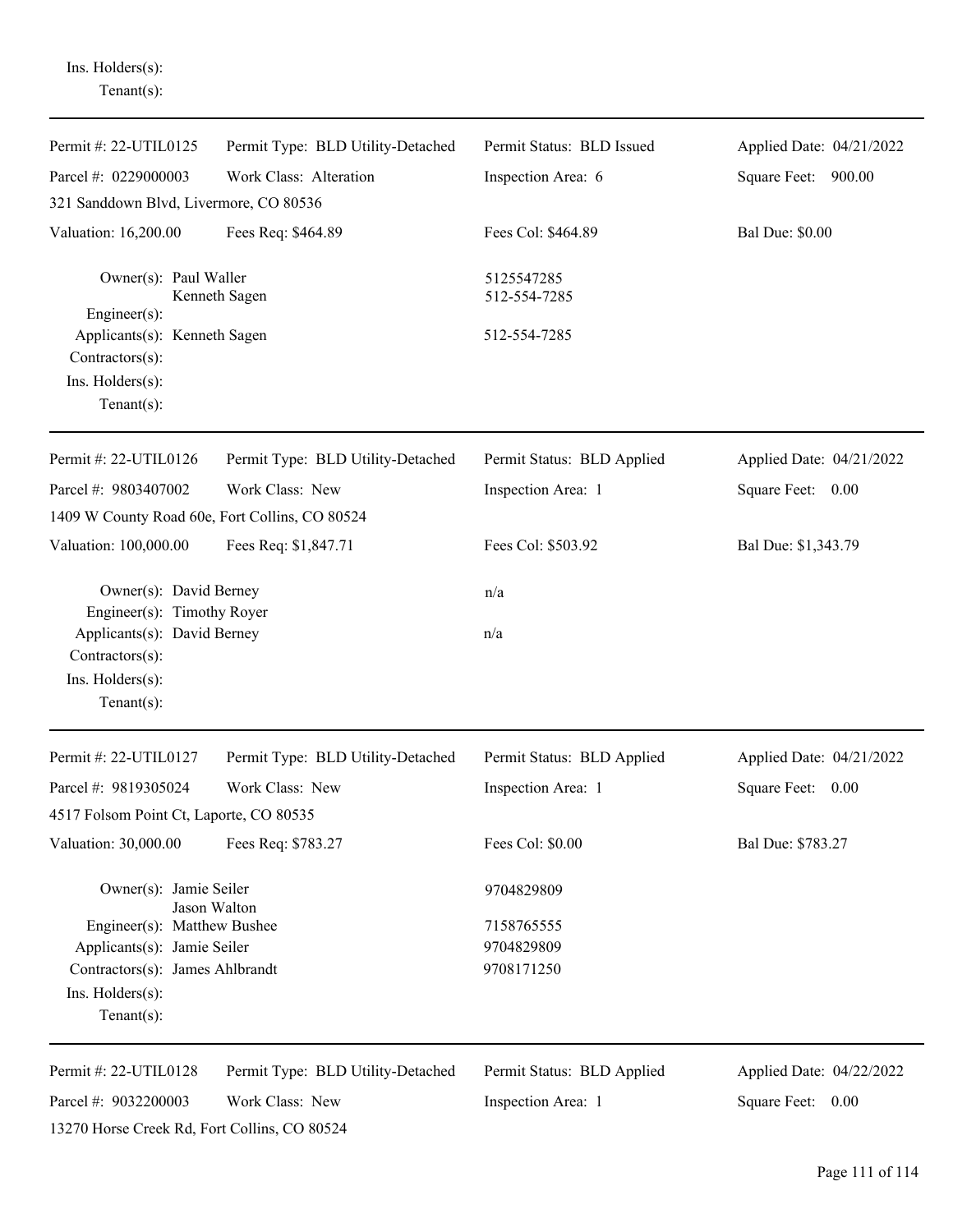Owner(s): Jennifer Broda 9704430322 Nicholas Broda 9704430322 Engineer(s): Nicholas Jasper Applicants(s): Nicholas Broda 9704430322 Contractors(s): Ins. Holders(s): Tenant(s):

| Permit #: 22-UTIL0129                                                                                                                                     | Permit Type: BLD Utility-Detached          | Permit Status: BLD Applied             | Applied Date: 04/25/2022 |
|-----------------------------------------------------------------------------------------------------------------------------------------------------------|--------------------------------------------|----------------------------------------|--------------------------|
| Parcel #: 0131000010                                                                                                                                      | Work Class: New                            | Inspection Area: 6                     | Square Feet: 432.00      |
| 601 Red Mountain Rd, Livermore, CO 80536                                                                                                                  |                                            |                                        |                          |
| Valuation: 14,000.00                                                                                                                                      | Fees Req: \$462.04                         | Fees Col: \$0.00                       | Bal Due: \$462.04        |
| Owner(s): Dorothy Farrel<br>Engineer(s):                                                                                                                  |                                            | 9705682905                             |                          |
| Applicants(s): Dorothy Farrel<br>Contractors(s):<br>Ins. Holders(s):<br>Tenant $(s)$ :                                                                    |                                            | 9705682905                             |                          |
| Permit #: 22-UTIL0130                                                                                                                                     | Permit Type: BLD Utility-Detached          | Permit Status: BLD Applied             | Applied Date: 04/25/2022 |
| Parcel #: 0032000069                                                                                                                                      | Work Class: New                            | Inspection Area: 5                     | Square Feet: 0.00        |
| 2160 W County Road 74e, Livermore, CO 80536                                                                                                               |                                            |                                        |                          |
| Valuation: 130,000.00                                                                                                                                     | Fees Req: \$2,241.12                       | Fees Col: \$0.00                       | Bal Due: \$2,241.12      |
| Owner(s): Bernadette Greenwood<br>Engineer(s): Zachary Thode<br>Applicants(s): William Greenwood<br>Contractors(s):<br>Ins. Holders(s):<br>Tenant $(s)$ : | William Greenwood                          | 9702196215<br>9707441444<br>9702196215 |                          |
| Permit #: 22-UTIL0131                                                                                                                                     | Permit Type: BLD Utility-Detached          | Permit Status: BLD Approved            | Applied Date: 04/25/2022 |
| Parcel #: 9835400046                                                                                                                                      | Work Class: Stand Alone Structure -<br>New | Inspection Area: 1                     | Square Feet: 56.00       |
| 2025 N College Ave #39, Fort Collins, CO 80524                                                                                                            |                                            |                                        |                          |
| Valuation: 2,500.00                                                                                                                                       | Fees Req: \$145.85                         | Fees Col: \$0.00                       | Bal Due: \$145.85        |
| Owner(s): Juan Gachupin<br>Engineer(s):                                                                                                                   |                                            | 9708208402                             |                          |
| Applicants(s): Juan Gachupin<br>Contractors(s):<br>Ins. Holders(s):                                                                                       |                                            | 9708208402                             |                          |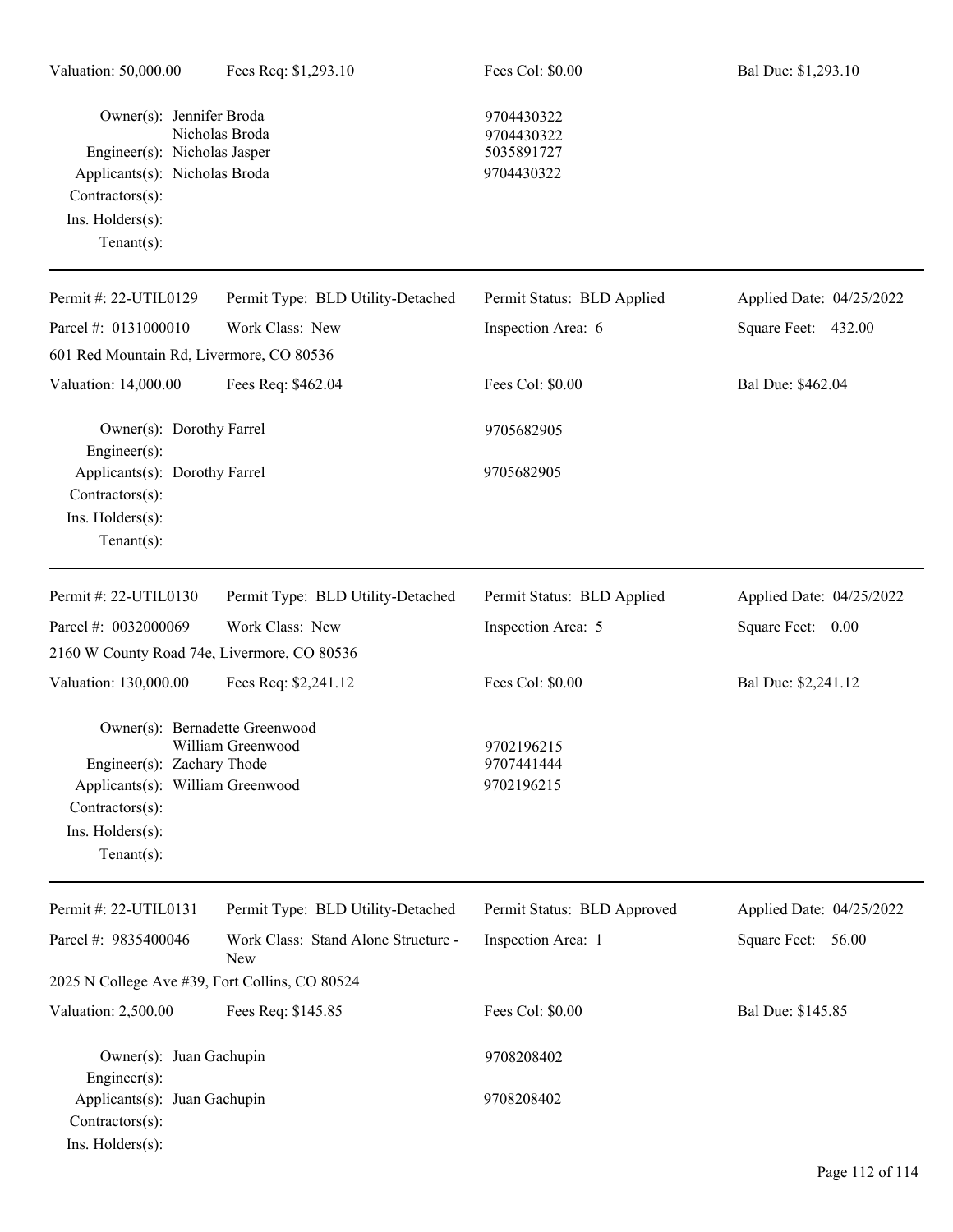| Permit #: 22-UTIL0132                                                                                      | Permit Type: BLD Utility-Detached                             | Permit Status: BLD Applied | Applied Date: 04/26/2022 |
|------------------------------------------------------------------------------------------------------------|---------------------------------------------------------------|----------------------------|--------------------------|
| Parcel #: 2531206030                                                                                       | Work Class: New                                               | Inspection Area: 4         | Square Feet: 198.00      |
| 1209 Koral Ct, Estes Park, CO 80517                                                                        |                                                               |                            |                          |
| Valuation: 38,295.00                                                                                       | Fees Req: \$995.81                                            | Fees Col: \$0.00           | Bal Due: \$995.81        |
| Owner(s): * Flitton Family Trust<br>Engineer(s):                                                           |                                                               | 9702157121                 |                          |
| Applicants(s): Charles Santagati<br>Contractors(s): Charles Santagati<br>Ins. Holders(s):<br>$Tenant(s)$ : |                                                               | 9702143000<br>9702143000   |                          |
| Permit #: 22-UTIL0133                                                                                      | Permit Type: BLD Utility-Detached                             | Permit Status: BLD Applied | Applied Date: 04/27/2022 |
| Parcel #: 0511205002                                                                                       | Work Class: Addition - Attached to<br><b>Utility Building</b> | Inspection Area: 2         | Square Feet: 0.00        |
| 2241 Ellis Ranch Ln, Loveland, CO 80538                                                                    |                                                               |                            |                          |
| Valuation: 40,000.00                                                                                       | Fees Req: \$1,284.06                                          | Fees Col: \$0.00           | Bal Due: \$1,284.06      |
| Owner(s): Barry Schmidt                                                                                    |                                                               | 9702277231                 |                          |
| Alyssa Schmidt<br>Engineer(s): Jason Baker<br>Applicants(s): John Baker                                    |                                                               | 9702781909                 |                          |
|                                                                                                            |                                                               | 9702908485                 |                          |
| Contractors(s): John Baker                                                                                 |                                                               | 9702908485                 |                          |
| Ins. Holders(s):<br>$Tenant(s)$ :                                                                          |                                                               |                            |                          |
| Permit #: 22-UTIL0134                                                                                      | Permit Type: BLD Utility-Detached                             | Permit Status: BLD Applied | Applied Date: 04/28/2022 |
| Parcel #: 2915205016                                                                                       | Work Class: New                                               | Inspection Area: 5         | Square Feet: 0.00        |
| 239 Big Horn Mountain Ct, Livermore, CO 80536                                                              |                                                               |                            |                          |
| Valuation: 25,000.00                                                                                       | Fees Req: \$910.26                                            | Fees Col: \$0.00           | Bal Due: \$910.26        |
| Owner(s): Mary Meschede<br>Joseph Meschede                                                                 |                                                               | 4029606255<br>4026374454   |                          |
| Engineer(s):<br>Applicants(s): Joseph Meschede<br>Contractors(s):<br>Ins. Holders(s):                      |                                                               | 4026374454                 |                          |
| $Tenant(s)$ :                                                                                              |                                                               |                            |                          |
| Permit #: 22-UTIL0135                                                                                      | Permit Type: BLD Utility-Detached                             | Permit Status: BLD Applied | Applied Date: 04/29/2022 |
| Parcel #: 4012105013                                                                                       | Work Class: New                                               | Inspection Area: 5         | Square Feet: 0.00        |
| 177 Kanawha Ct, Red Feather Lakes, CO 80545                                                                |                                                               |                            |                          |

Tenant(s):